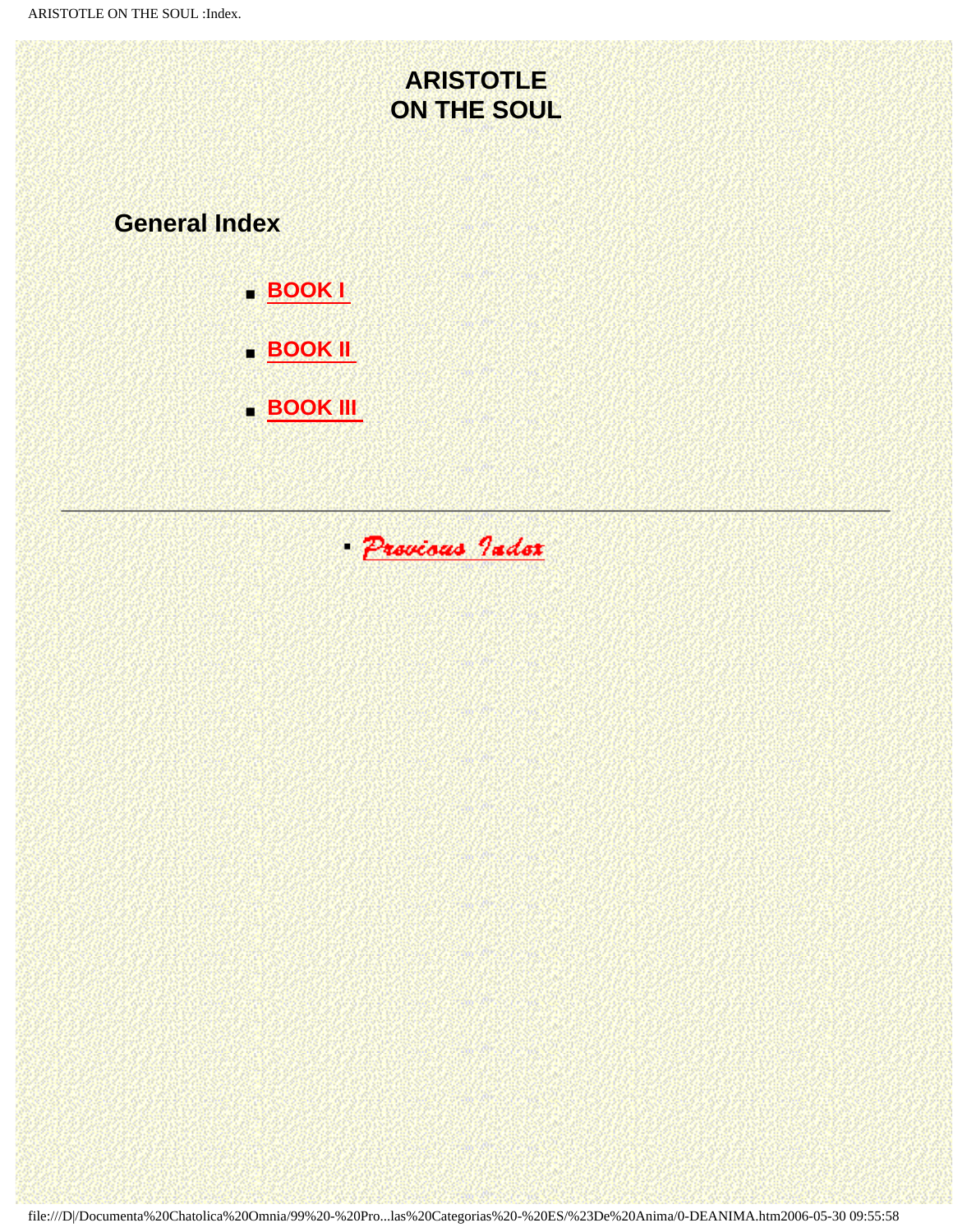<span id="page-1-0"></span>



file:///D|/Documenta%20Chatolica%20Omnia/99%20-%20Pro...as%20Categorias%20-%20ES/%23De%20Anima/1-DEANIMA0.htm2006-05-30 09:55:59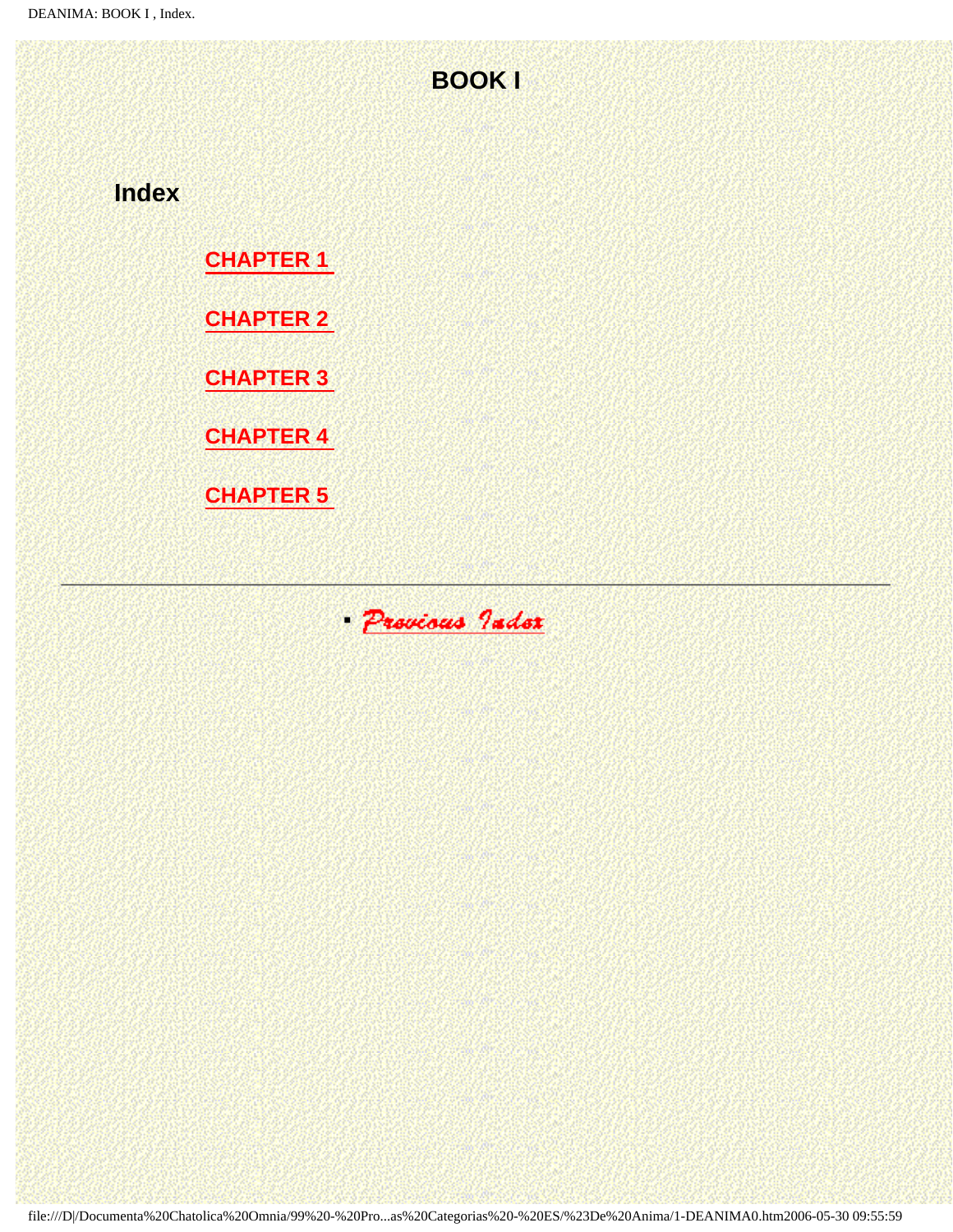# **BOOK II**

<span id="page-2-0"></span>**Index** 

**[CHAPTER 1](#page-28-0)** 

**[CHAPTER 2](#page-31-0)** 

**[CHAPTER 3](#page-34-0)** 

**[CHAPTER 4](#page-36-0)** 

**[CHAPTER 5](#page-41-0)** 

**[CHAPTER 6](#page-45-0)** 

**[CHAPTER 7](#page-47-0)** 

**[CHAPTER 8](#page-50-0)** 

**[CHAPTER 9](#page-55-0)** 

**[CHAPTER 10](#page-58-0)** 

**[CHAPTER 11](#page-60-0)** 

**[CHAPTER 12](#page-64-0)** 

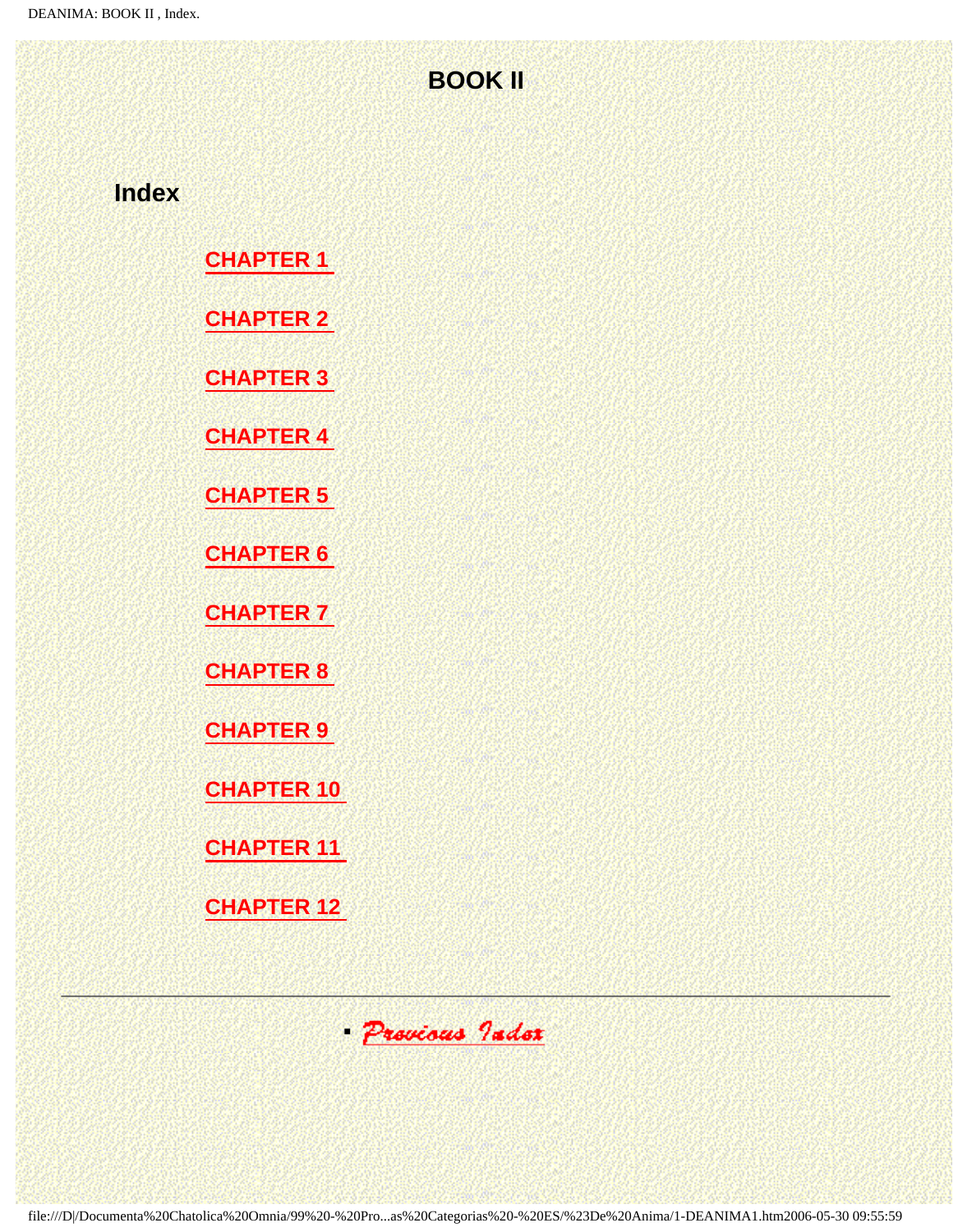# **BOOK III**

<span id="page-3-0"></span>**Index** 

**[CHAPTER 1](#page-66-0)** 

**[CHAPTER 2](#page-69-0)** 

**[CHAPTER 3](#page-73-0)** 

**[CHAPTER 4](#page-77-0)** 

**[CHAPTER 5](#page-80-0)** 

**[CHAPTER 6](#page-81-0)** 

**[CHAPTER 7](#page-83-0)** 

**[CHAPTER 8](#page-85-0)** 

**[CHAPTER 9](#page-87-0)** 

**[CHAPTER 10](#page-90-0)** 

**[CHAPTER 11](#page-93-0)** 

**[CHAPTER 12](#page-95-0)** 

**[CHAPTER 13](#page-97-0)** 

Previous Index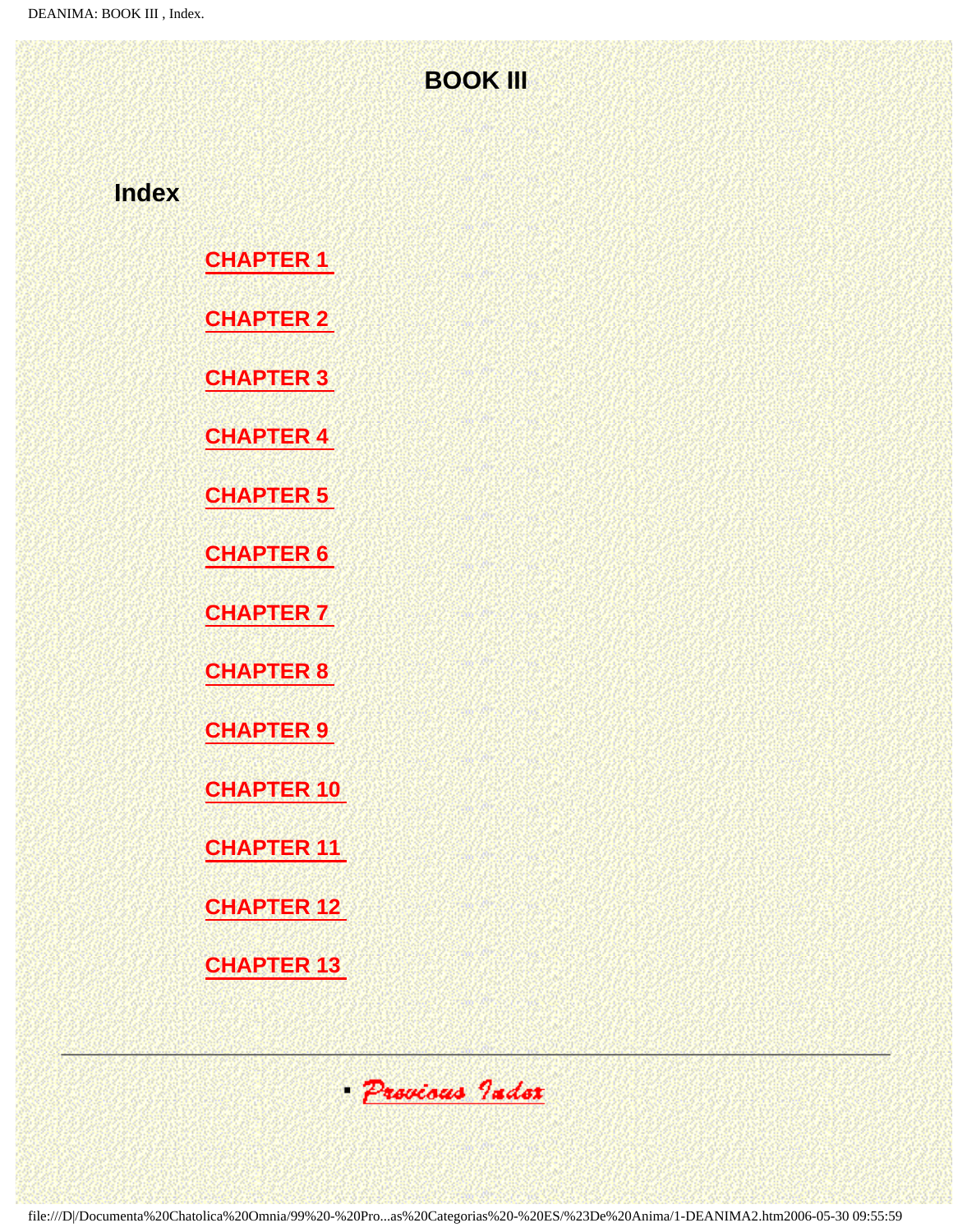## **ARISTOTLE**

#### **ON THE SOUL**

### <span id="page-4-0"></span>**Translated by J. A. Smith**

#### **BOOK I**

#### **CHAPTER 1**

**Holding as we do that, while knowledge of any kind is a thing to be honoured and prized, one kind of it may, either by reason of its greater exactness or of a higher dignity and greater wonderfulness in its objects, be more honourable and precious than another, on both accounts we should naturally be led to place in the front rank the study of the soul. The knowledge of the soul admittedly contributes greatly to the advance of truth in general, and, above all, to our understanding of Nature, for the soul is in some sense the principle of animal life. Our aim is to grasp and understand, first its essential nature, and secondly its properties; of these some are taught to be affections proper to the soul itself, while others are considered to attach to the animal owing to the presence within it of soul.** 

**To attain any assured knowledge about the soul is one of the most difficult things in the world. As the form of question which here presents itself, viz. the question 'What is it?', recurs in other fields, it might be supposed that there was some single method of inquiry applicable to all objects whose essential nature (as we are endeavouring to ascertain there is for derived properties the single method of demonstration); in that case what we should have to seek for would be this unique method. But if there is no such single and general method for solving the question of essence, our task becomes still more difficult; in the case of each different subject we shall have to determine the appropriate process of investigation. If to this there be a clear answer, e.g. that the process is demonstration or division, or some known method, difficulties and hesitations still beset uswith what facts shall we begin the inquiry? For the facts which**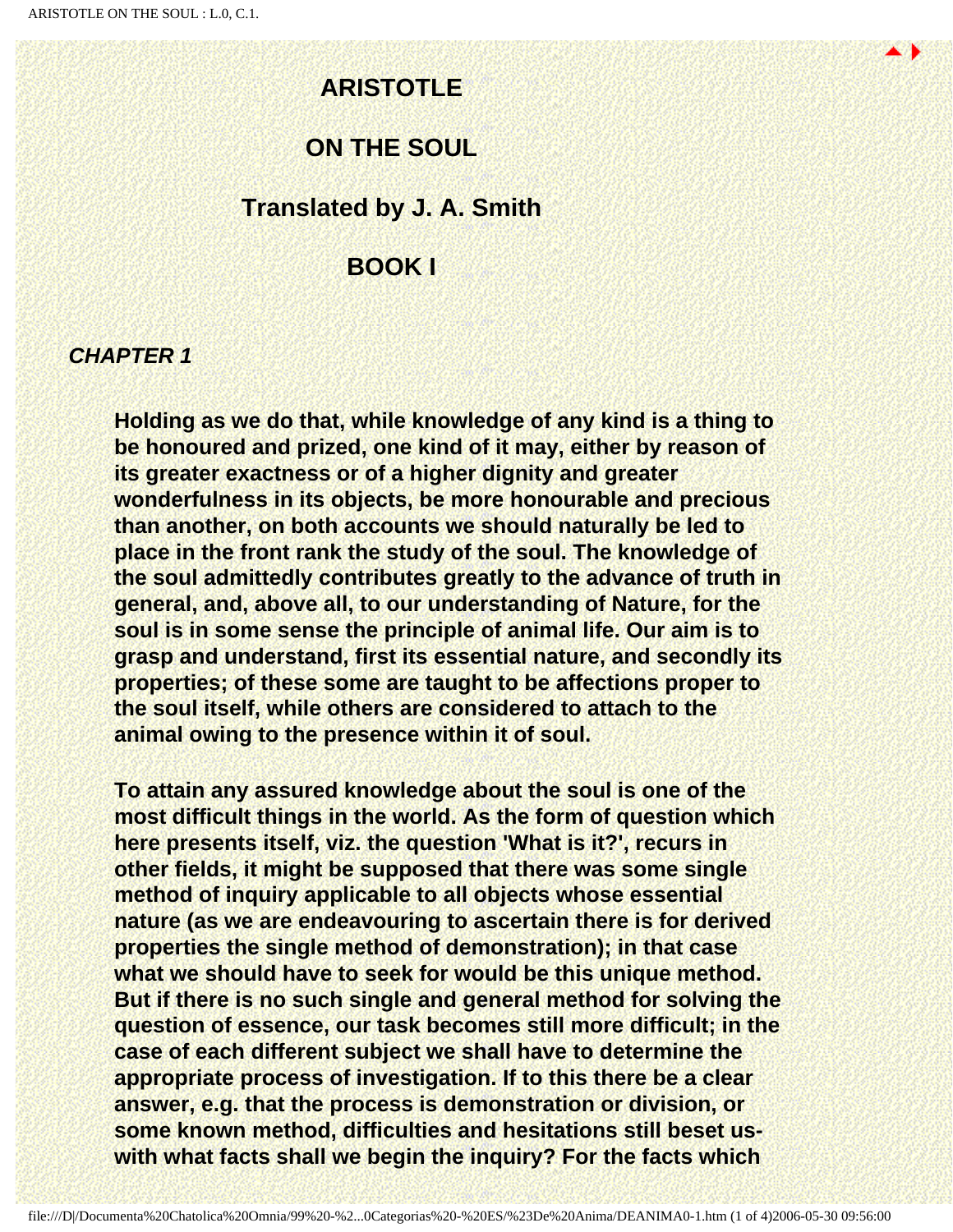**form the starting-points in different subjects must be different, as e.g. in the case of numbers and surfaces.** 

**First, no doubt, it is necessary to determine in which of the summa genera soul lies, what it is; is it 'a this-somewhat, 'a substance, or is it a quale or a quantum, or some other of the remaining kinds of predicates which we have distinguished? Further, does soul belong to the class of potential existents, or is it not rather an actuality? Our answer to this question is of the greatest importance.** 

**We must consider also whether soul is divisible or is without parts, and whether it is everywhere homogeneous or not; and if not homogeneous, whether its various forms are different specifically or generically: up to the present time those who have discussed and investigated soul seem to have confined themselves to the human soul. We must be careful not to ignore the question whether soul can be defined in a single unambiguous formula, as is the case with animal, or whether we must not give a separate formula for each of it, as we do for horse, dog, man, god (in the latter case the 'universal' animaland so too every other 'common predicate'-being treated either as nothing at all or as a later product). Further, if what exists is not a plurality of souls, but a plurality of parts of one soul, which ought we to investigate first, the whole soul or its parts? (It is also a difficult problem to decide which of these parts are in nature distinct from one another.) Again, which ought we to investigate first, these parts or their functions, mind or thinking, the faculty or the act of sensation, and so on? If the investigation of the functions precedes that of the parts, the further question suggests itself: ought we not before either to consider the correlative objects, e.g. of sense or thought? It seems not only useful for the discovery of the causes of the derived properties of substances to be acquainted with the essential nature of those substances (as in mathematics it is useful for the understanding of the property of the equality of the interior angles of a triangle to two right angles to know the essential nature of the straight and the curved or of the line and the plane) but also conversely, for the knowledge of the essential nature of a substance is largely promoted by an acquaintance with its properties: for, when we are able to give an account conformable to experience of all or most of the properties of a substance, we shall be in the most favourable**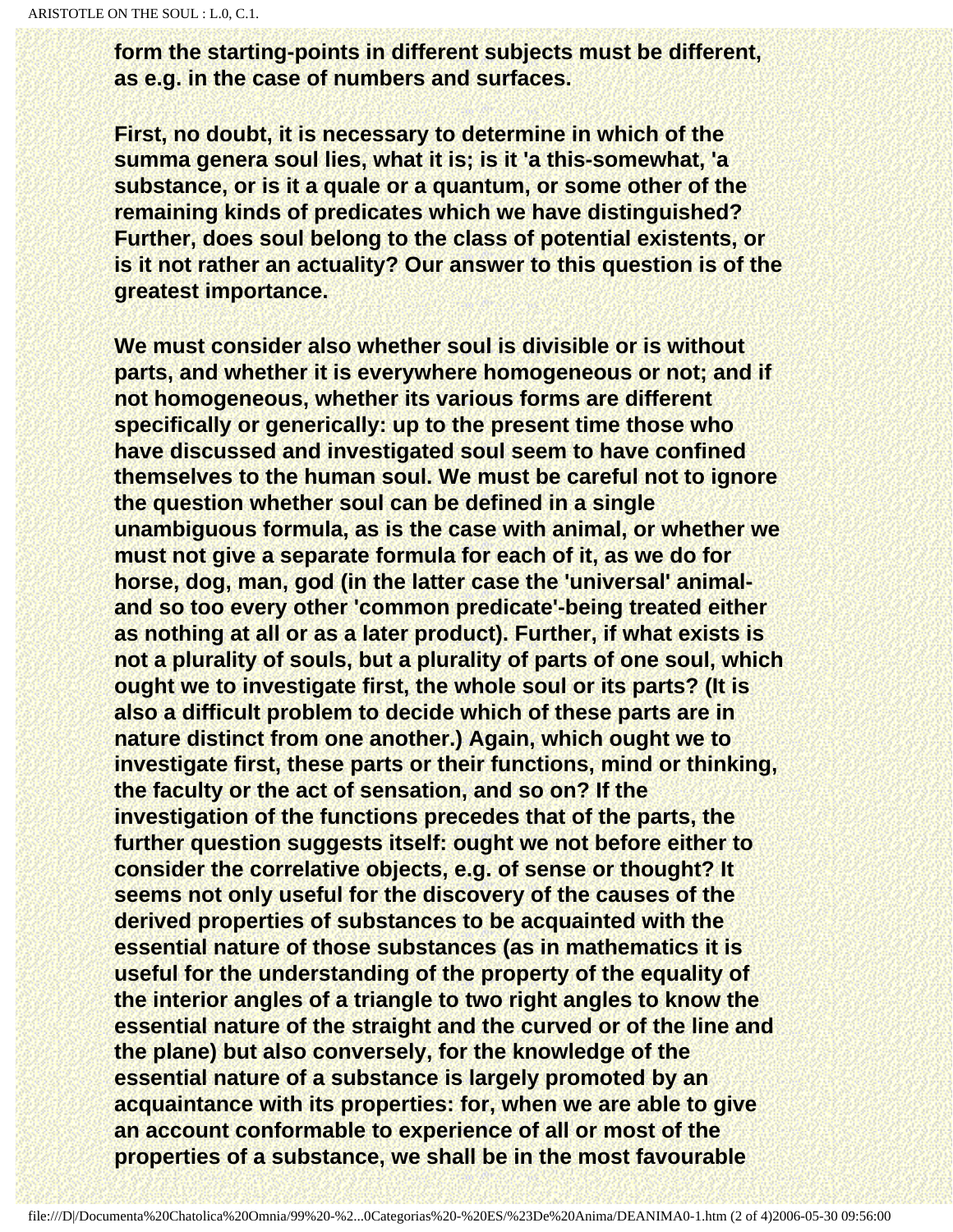**position to say something worth saying about the essential nature of that subject; in all demonstration a definition of the essence is required as a starting-point, so that definitions which do not enable us to discover the derived properties, or which fail to facilitate even a conjecture about them, must obviously, one and all, be dialectical and futile.** 

**A further problem presented by the affections of soul is this: are they all affections of the complex of body and soul, or is there any one among them peculiar to the soul by itself? To determine this is indispensable but difficult. If we consider the majority of them, there seems to be no case in which the soul can act or be acted upon without involving the body; e.g. anger, courage, appetite, and sensation generally. Thinking seems the most probable exception; but if this too proves to be a form of imagination or to be impossible without imagination, it too requires a body as a condition of its existence. If there is any way of acting or being acted upon proper to soul, soul will be capable of separate existence; if there is none, its separate existence is impossible. In the latter case, it will be like what is straight, which has many properties arising from the straightness in it, e.g. that of touching a bronze sphere at a point, though straightness divorced from the other constituents of the straight thing cannot touch it in this way; it cannot be so divorced at all, since it is always found in a body. It therefore seems that all the affections of soul involve a body-passion, gentleness, fear, pity, courage, joy, loving, and hating; in all these there is a concurrent affection of the body. In support of this we may point to the fact that, while sometimes on the occasion of violent and striking occurrences there is no excitement or fear felt, on others faint and feeble stimulations produce these emotions, viz. when the body is already in a state of tension resembling its condition when we are angry. Here is a still clearer case: in the absence of any external cause of terror we find ourselves experiencing the feelings of a man in terror. From all this it is obvious that the affections of soul are enmattered formulable essences.** 

**Consequently their definitions ought to correspond, e.g. anger should be defined as a certain mode of movement of such and such a body (or part or faculty of a body) by this or that cause and for this or that end. That is precisely why the study of the soul must fall within the science of Nature, at least so far as in**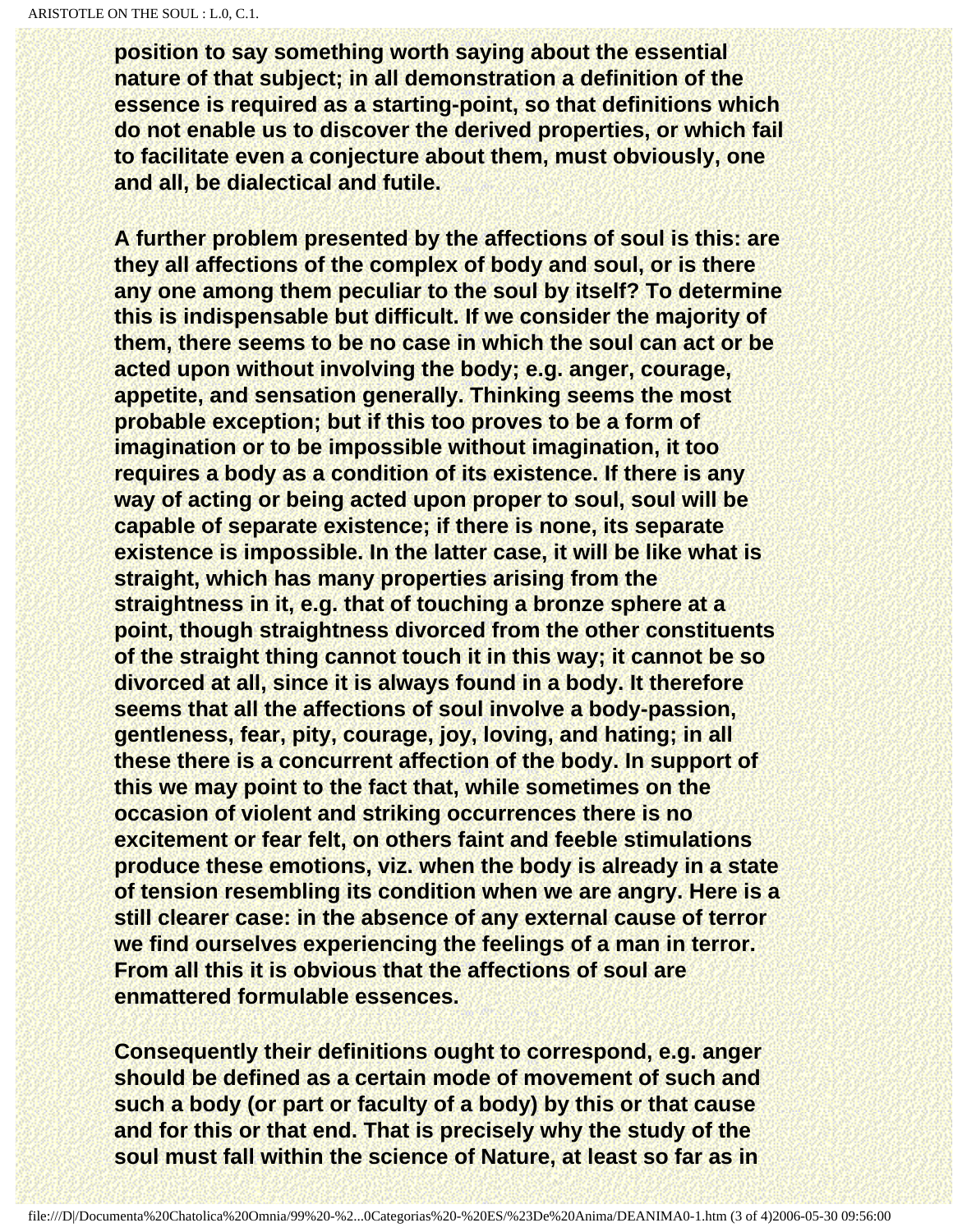**its affections it manifests this double character. Hence a physicist would define an affection of soul differently from a dialectician; the latter would define e.g. anger as the appetite for returning pain for pain, or something like that, while the former would define it as a boiling of the blood or warm substance surround the heart. The latter assigns the material conditions, the former the form or formulable essence; for what he states is the formulable essence of the fact, though for its actual existence there must be embodiment of it in a material such as is described by the other. Thus the essence of a house is assigned in such a formula as 'a shelter against destruction by wind, rain, and heat'; the physicist would describe it as 'stones, bricks, and timbers'; but there is a third possible description which would say that it was that form in that material with that purpose or end. Which, then, among these is entitled to be regarded as the genuine physicist? The one who confines himself to the material, or the one who restricts himself to the formulable essence alone? Is it not rather the one who combines both in a single formula? If this is so, how are we to characterize the other two? Must we not say that there is no type of thinker who concerns himself with those qualities or attributes of the material which are in fact inseparable from the material, and without attempting even in thought to separate them? The physicist is he who concerns himself with all the properties active and passive of bodies or materials thus or thus defined; attributes not considered as being of this character he leaves to others, in certain cases it may be to a specialist, e.g. a carpenter or a physician, in others (a) where they are inseparable in fact, but are separable from any particular kind of body by an effort of abstraction, to the mathematician, (b) where they are separate both in fact and in thought from body altogether, to the First Philosopher or metaphysician. But we must return from this digression, and repeat that the affections of soul are inseparable from the material substratum of animal life, to which we have seen that such affections, e.g. passion and fear, attach, and have not the same mode of being as a line or a plane.** 



Forward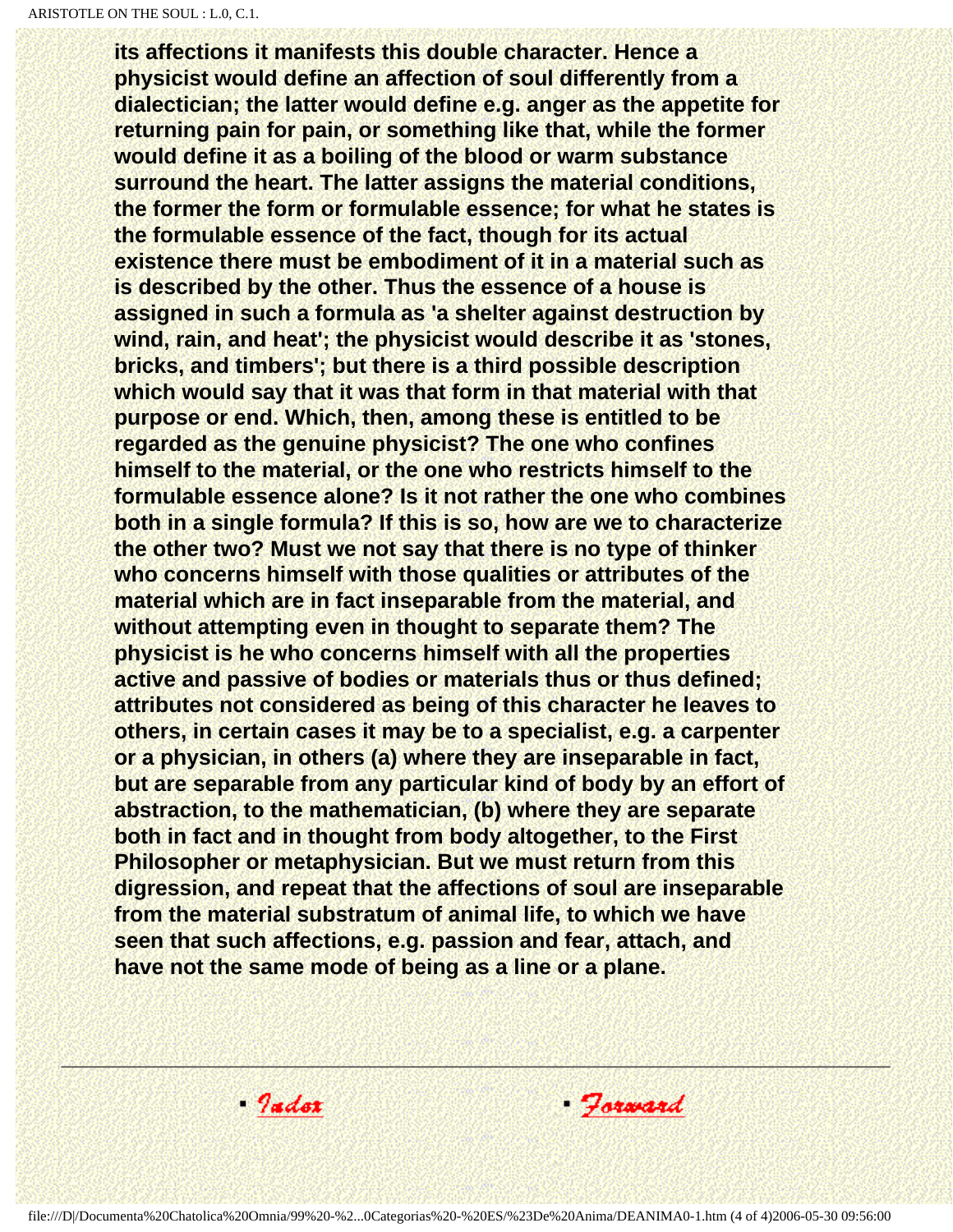<span id="page-8-0"></span>ARISTOTLE ON THE SOUL : L.0, C.2.

#### **CHAPTER 2**

**For our study of soul it is necessary, while formulating the problems of which in our further advance we are to find the solutions, to call into council the views of those of our predecessors who have declared any opinion on this subject, in order that we may profit by whatever is sound in their suggestions and avoid their errors.** 

 $\blacktriangle$ 

**The starting-point of our inquiry is an exposition of those characteristics which have chiefly been held to belong to soul in its very nature. Two characteristic marks have above all others been recognized as distinguishing that which has soul in it from that which has not-movement and sensation. It may be said that these two are what our predecessors have fixed upon as characteristic of soul.** 

**Some say that what originates movement is both pre-eminently and primarily soul; believing that what is not itself moved cannot originate movement in another, they arrived at the view that soul belongs to the class of things in movement. This is what led Democritus to say that soul is a sort of fire or hot substance; his 'forms' or atoms are infinite in number; those which are spherical he calls fire and soul, and compares them to the motes in the air which we see in shafts of light coming through windows; the mixture of seeds of all sorts he calls the elements of the whole of Nature (Leucippus gives a similar account); the spherical atoms are identified with soul because atoms of that shape are most adapted to permeate everywhere, and to set all the others moving by being themselves in movement. This implies the view that soul is identical with what produces movement in animals. That is why, further, they regard respiration as the characteristic mark of life; as the environment compresses the bodies of animals, and tends to extrude those atoms which impart movement to them, because they themselves are never at rest, there must be a reinforcement of these by similar atoms coming in from without in the act of respiration; for they prevent the extrusion of those which are already within by counteracting the compressing and consolidating force of the environment; and animals continue to live only so long as they are able to maintain this resistance.**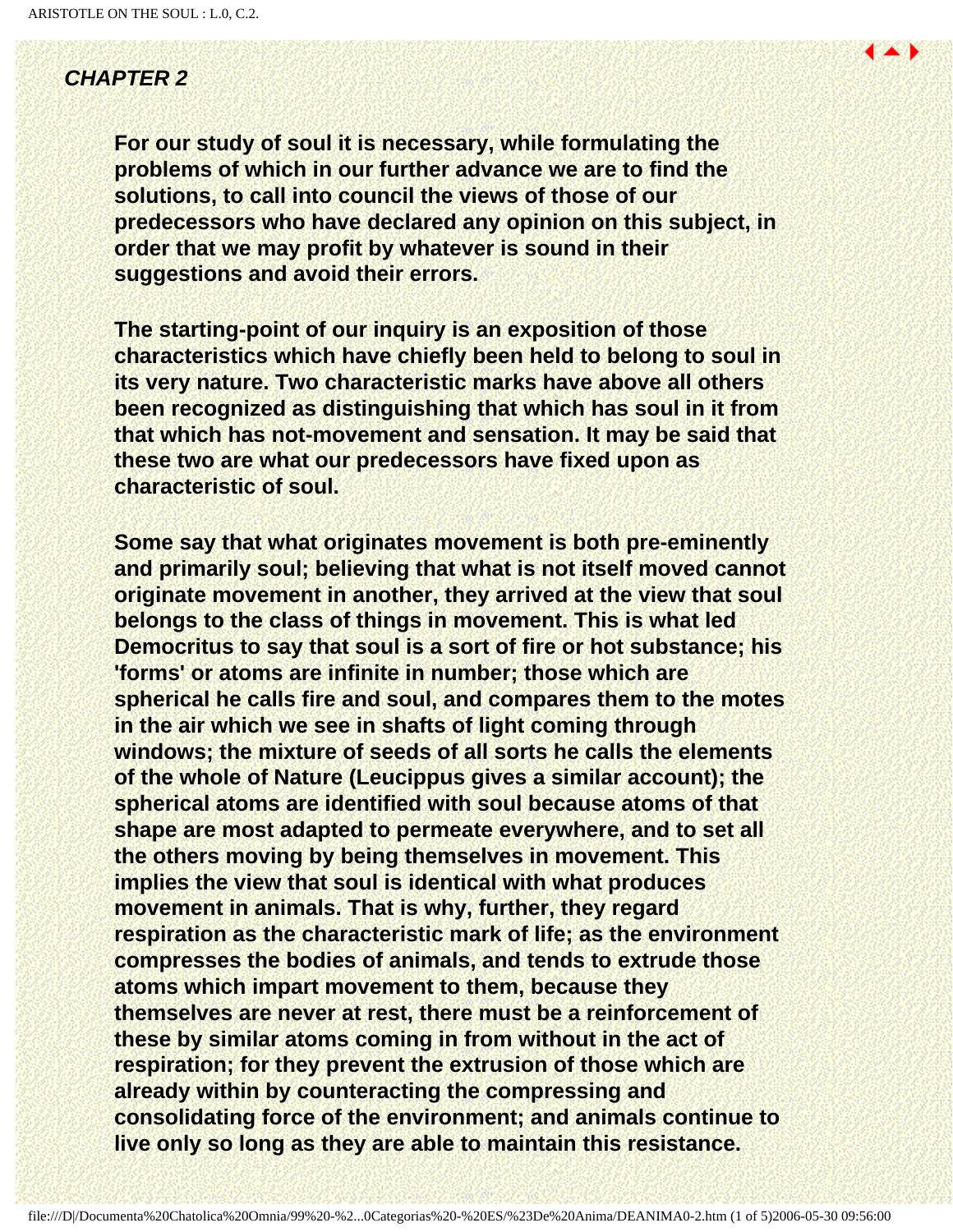**The doctrine of the Pythagoreans seems to rest upon the same ideas; some of them declared the motes in air, others what moved them, to be soul. These motes were referred to because they are seen always in movement, even in a complete calm.** 

**The same tendency is shown by those who define soul as that which moves itself; all seem to hold the view that movement is what is closest to the nature of soul, and that while all else is moved by soul, it alone moves itself. This belief arises from their never seeing anything originating movement which is not first itself moved.** 

**Similarly also Anaxagoras (and whoever agrees with him in saying that mind set the whole in movement) declares the moving cause of things to be soul. His position must, however, be distinguished from that of Democritus. Democritus roundly identifies soul and mind, for he identifies what appears with what is true-that is why he commends Homer for the phrase 'Hector lay with thought distraught'; he does not employ mind as a special faculty dealing with truth, but identifies soul and mind. What Anaxagoras says about them is more obscure; in many places he tells us that the cause of beauty and order is mind, elsewhere that it is soul; it is found, he says, in all animals, great and small, high and low, but mind (in the sense of intelligence) appears not to belong alike to all animals, and indeed not even to all human beings.** 

**All those, then, who had special regard to the fact that what has soul in it is moved, adopted the view that soul is to be identified with what is eminently originative of movement. All, on the other hand, who looked to the fact that what has soul in it knows or perceives what is, identify soul with the principle or principles of Nature, according as they admit several such principles or one only. Thus Empedocles declares that it is formed out of all his elements, each of them also being soul; his words are:** 

**For 'tis by Earth we see Earth, by Water Water, By Ether Ether divine, by Fire destructive Fire, By Love Love, and Hate by cruel Hate.** 

**In the same way Plato in the Timaeus fashions soul out of his elements; for like, he holds, is known by like, and things are**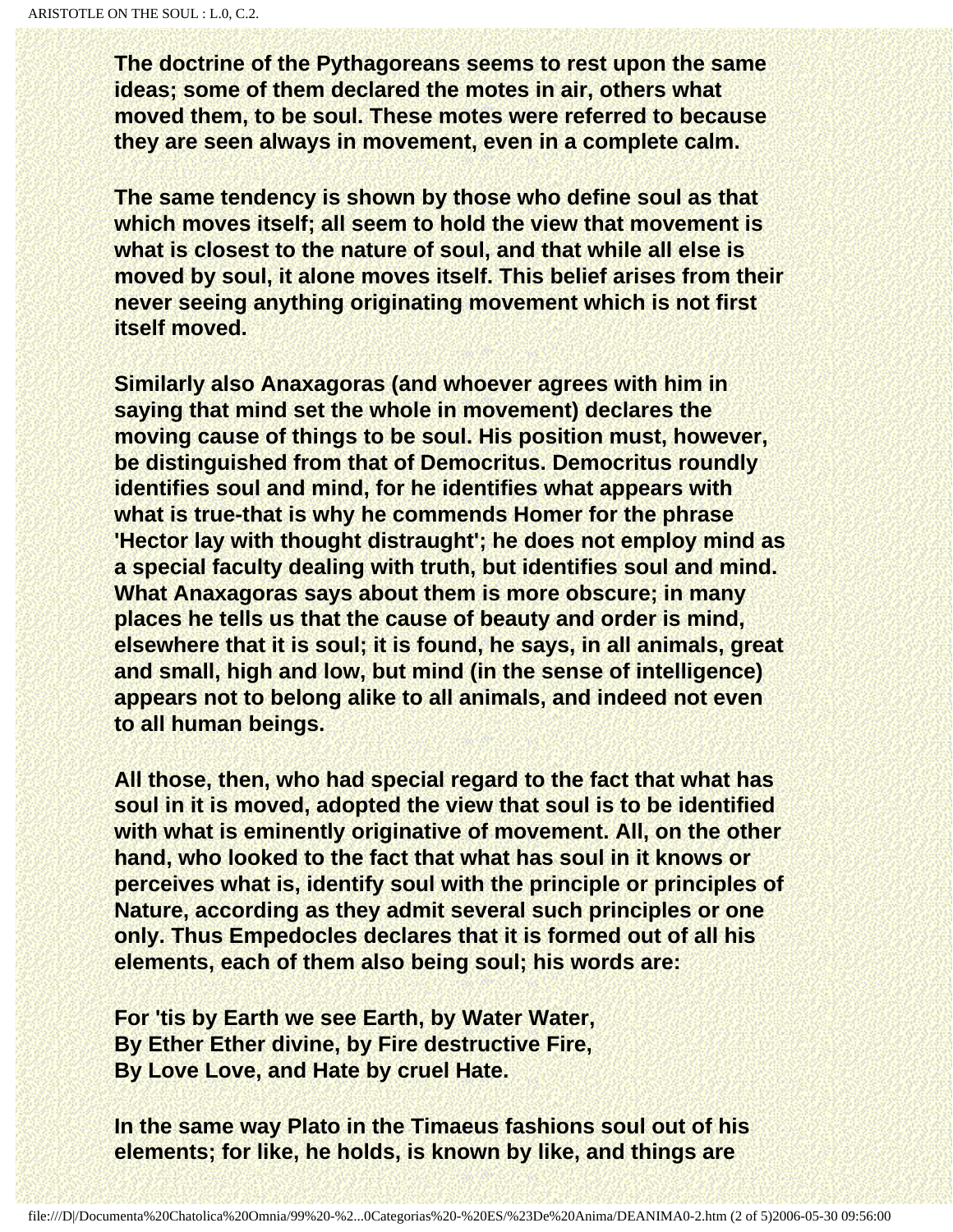**formed out of the principles or elements, so that soul must be so too. Similarly also in his lectures 'On Philosophy' it was set forth that the Animal-itself is compounded of the Idea itself of the One together with the primary length, breadth, and depth, everything else, the objects of its perception, being similarly constituted. Again he puts his view in yet other terms: Mind is the monad, science or knowledge the dyad (because it goes undeviatingly from one point to another), opinion the number of the plane, sensation the number of the solid; the numbers are by him expressly identified with the Forms themselves or principles, and are formed out of the elements; now things are apprehended either by mind or science or opinion or sensation, and these same numbers are the Forms of things.** 

**Some thinkers, accepting both premisses, viz. that the soul is both originative of movement and cognitive, have compounded it of both and declared the soul to be a self-moving number.** 

**As to the nature and number of the first principles opinions differ. The difference is greatest between those who regard them as corporeal and those who regard them as incorporeal, and from both dissent those who make a blend and draw their principles from both sources. The number of principles is also in dispute; some admit one only, others assert several. There is a consequent diversity in their several accounts of soul; they assume, naturally enough, that what is in its own nature originative of movement must be among what is primordial. That has led some to regard it as fire, for fire is the subtlest of the elements and nearest to incorporeality; further, in the most primary sense, fire both is moved and originates movement in all the others.** 

**Democritus has expressed himself more ingeniously than the rest on the grounds for ascribing each of these two characters to soul; soul and mind are, he says, one and the same thing, and this thing must be one of the primary and indivisible bodies, and its power of originating movement must be due to its fineness of grain and the shape of its atoms; he says that of all the shapes the spherical is the most mobile, and that this is the shape of the particles of fire and mind.** 

**Anaxagoras, as we said above, seems to distinguish between soul and mind, but in practice he treats them as a single**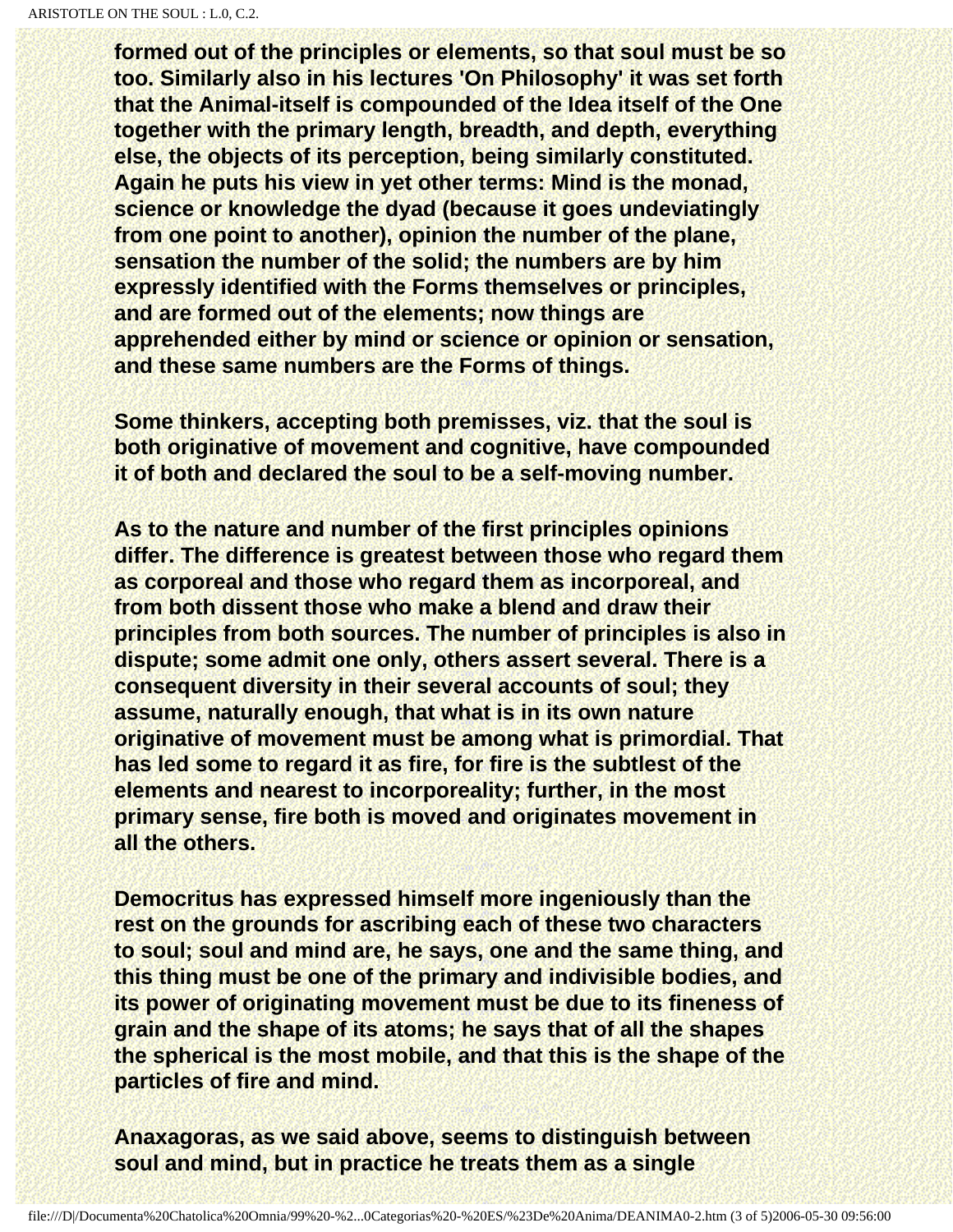**substance, except that it is mind that he specially posits as the principle of all things; at any rate what he says is that mind alone of all that is simple, unmixed, and pure. He assigns both characteristics, knowing and origination of movement, to the same principle, when he says that it was mind that set the whole in movement.** 

**Thales, too, to judge from what is recorded about him, seems to have held soul to be a motive force, since he said that the magnet has a soul in it because it moves the iron.** 

**Diogenes (and others) held the soul to be air because he believed air to be finest in grain and a first principle; therein lay the grounds of the soul's powers of knowing and originating movement. As the primordial principle from which all other things are derived, it is cognitive; as finest in grain, it has the power to originate movement.** 

**Heraclitus too says that the first principle-the 'warm exhalation' of which, according to him, everything else is composed-is soul; further, that this exhalation is most incorporeal and in ceaseless flux; that what is in movement requires that what knows it should be in movement; and that all that is has its being essentially in movement (herein agreeing with the majority).** 

**Alcmaeon also seems to have held a similar view about soul; he says that it is immortal because it resembles 'the immortals,' and that this immortality belongs to it in virtue of its ceaseless movement; for all the 'things divine,' moon, sun, the planets, and the whole heavens, are in perpetual movement.** 

**of More superficial writers, some, e.g. Hippo, have pronounced it to be water; they seem to have argued from the fact that the seed of all animals is fluid, for Hippo tries to refute those who say that the soul is blood, on the ground that the seed, which is the primordial soul, is not blood.** 

**Another group (Critias, for example) did hold it to be blood; they take perception to be the most characteristic attribute of soul, and hold that perceptiveness is due to the nature of blood.** 

**Each of the elements has thus found its partisan, except earth-**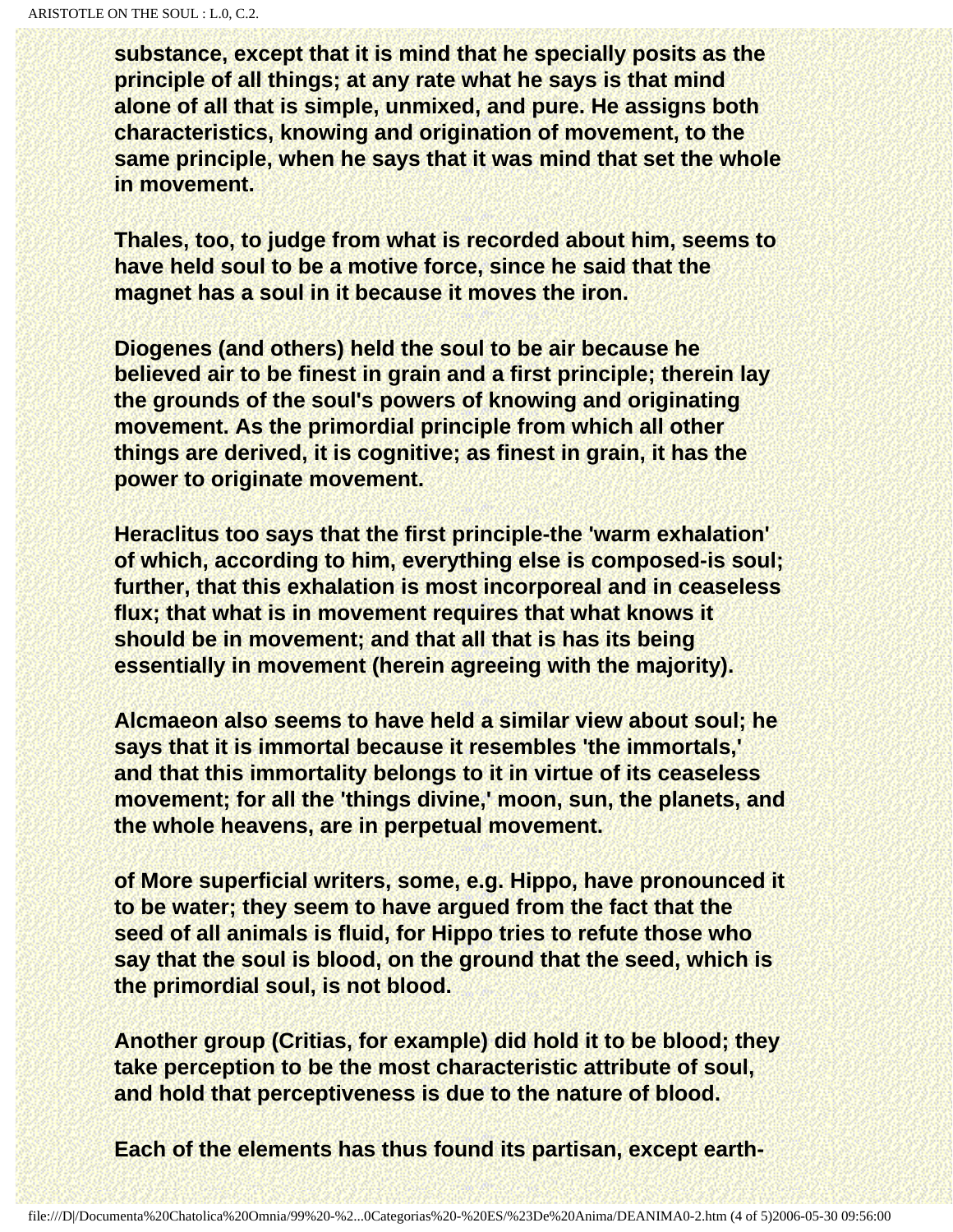**earth has found no supporter unless we count as such those who have declared soul to be, or to be compounded of, all the elements. All, then, it may be said, characterize the soul by three marks, Movement, Sensation, Incorporeality, and each of these is traced back to the first principles. That is why (with one exception) all those who define the soul by its power of knowing make it either an element or constructed out of the elements. The language they all use is similar; like, they say, is known by like; as the soul knows everything, they construct it out of all the principles. Hence all those who admit but one cause or element, make the soul also one (e.g. fire or air), while those who admit a multiplicity of principles make the soul also multiple. The exception is Anaxagoras; he alone says that mind is impassible and has nothing in common with anything else. But, if this is so, how or in virtue of what cause can it know? That Anaxagoras has not explained, nor can any answer be inferred from his words. All who acknowledge pairs of opposites among their principles, construct the soul also out of these contraries, while those who admit as principles only one contrary of each pair, e. g. either hot or cold, likewise make the soul some one of these. That is why, also, they allow themselves to be guided by the names; those who identify soul with the hot argue that sen (to live) is derived from sein (to boil), while those who identify it with the cold say that soul (psuche) is so called from the process of respiration and (katapsuxis). Such are the traditional opinions concerning soul, together with the grounds on which they are maintained.** 

Back



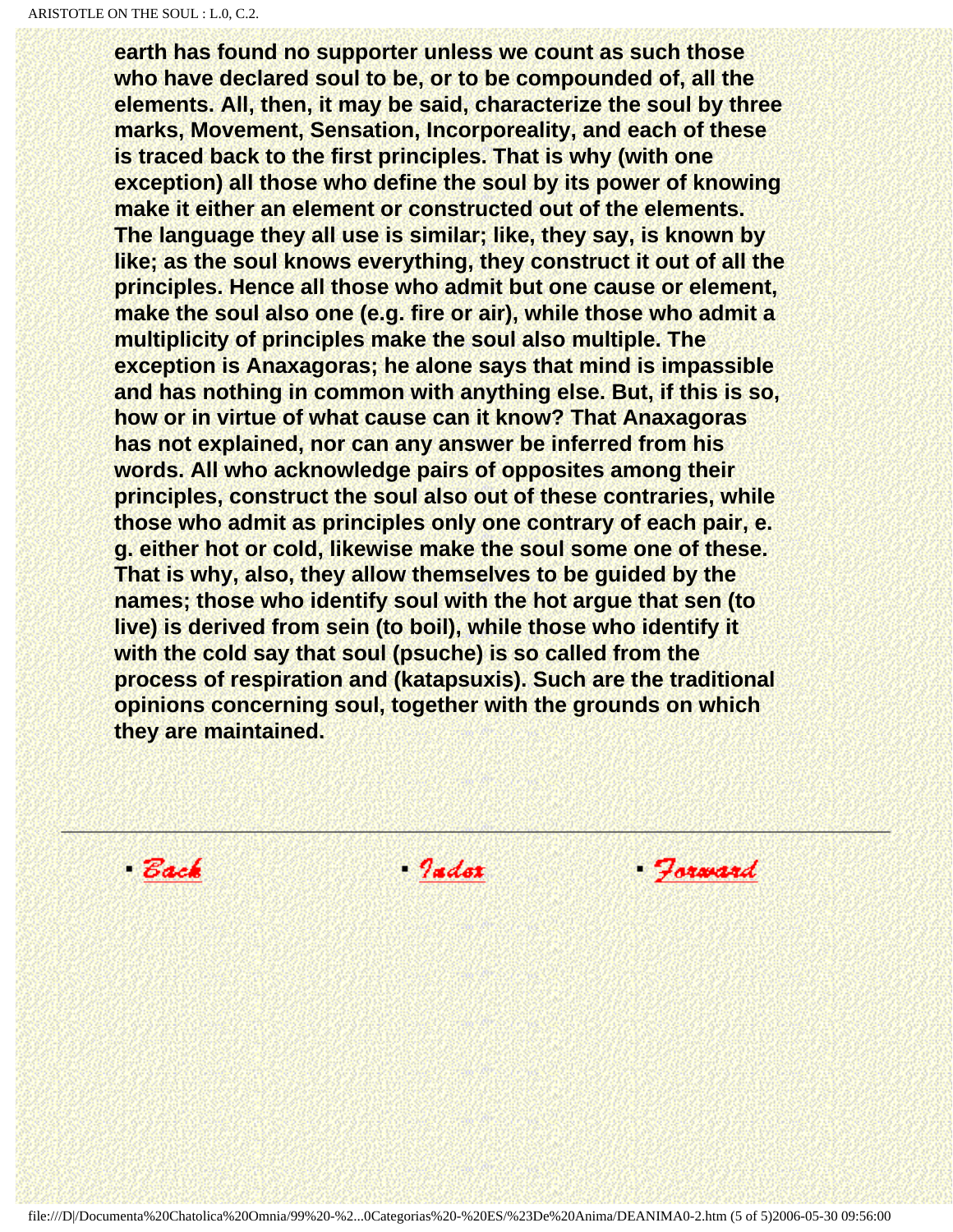#### <span id="page-13-0"></span>**CHAPTER 3**

**We must begin our examination with movement; for doubtless, not only is it false that the essence of soul is correctly described by those who say that it is what moves (or is capable of moving) itself, but it is an impossibility that movement should be even an attribute of it.** 

**We have already pointed out that there is no necessity that what originates movement should itself be moved. There are two senses in which anything may be moved-either (a) indirectly, owing to something other than itself, or (b) directly, owing to itself. Things are 'indirectly moved' which are moved as being contained in something which is moved, e.g. sailors in a ship, for they are moved in a different sense from that in which the ship is moved; the ship is 'directly moved', they are 'indirectly moved', because they are in a moving vessel. This is clear if we consider their limbs; the movement proper to the legs (and so to man) is walking, and in this case the sailors tare not walking. Recognizing the double sense of 'being moved', what we have to consider now is whether the soul is 'directly moved' and participates in such direct movement.** 

**There are four species of movement-locomotion, alteration, diminution, growth; consequently if the soul is moved, it must be moved with one or several or all of these species of movement. Now if its movement is not incidental, there must be a movement natural to it, and, if so, as all the species enumerated involve place, place must be natural to it. But if the essence of soul be to move itself, its being moved cannot be incidental to-as it is to what is white or three cubits long; they too can be moved, but only incidentally-what is moved is that of which 'white' and 'three cubits long' are the attributes, the body in which they inhere; hence they have no place: but if the soul naturally partakes in movement, it follows that it must have a place.** 

**Further, if there be a movement natural to the soul, there must be a counter-movement unnatural to it, and conversely. The same applies to rest as well as to movement; for the terminus ad quem of a thing's natural movement is the place of its natural**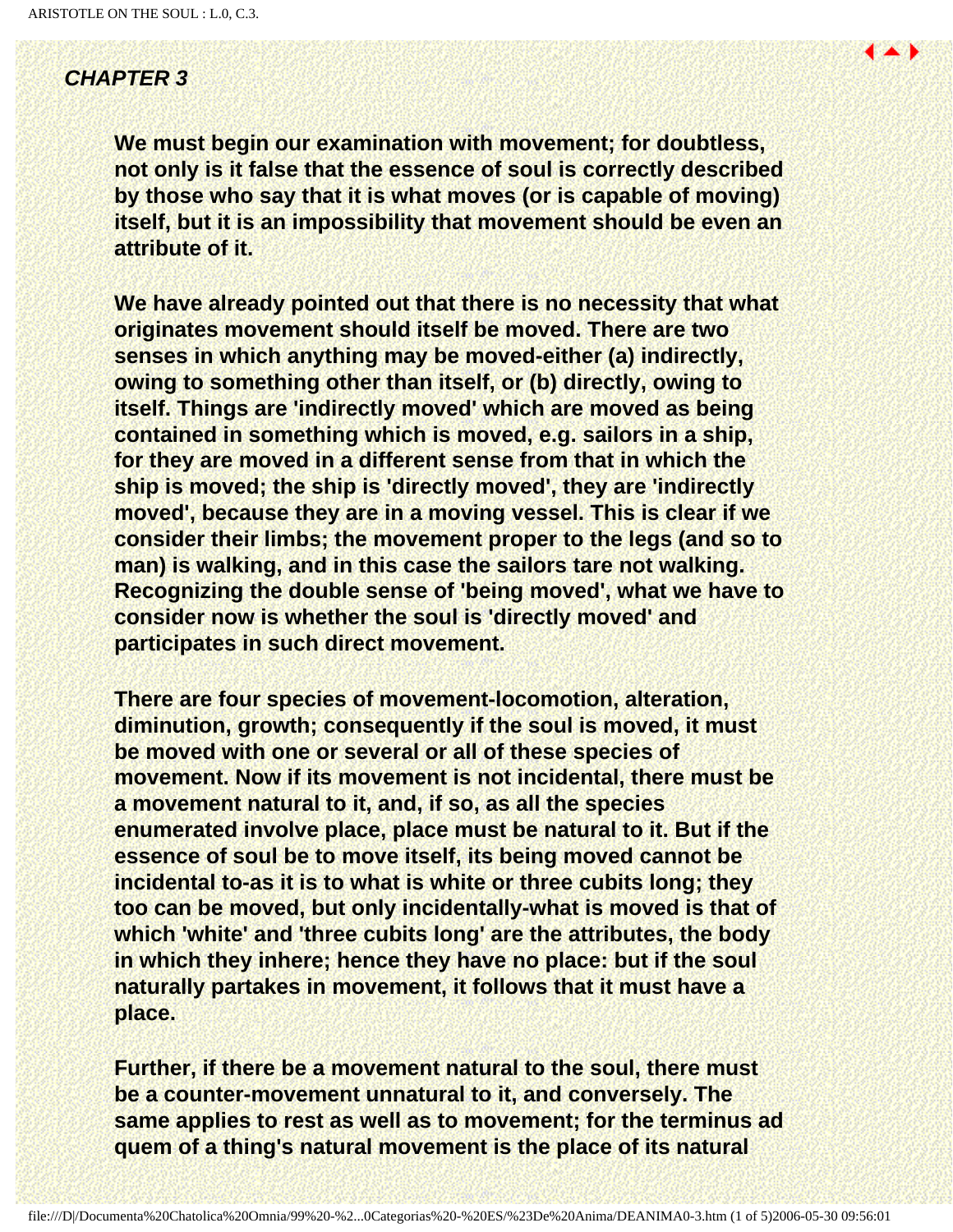**rest, and similarly the terminus ad quem of its enforced movement is the place of its enforced rest. But what meaning can be attached to enforced movements or rests of the soul, it is difficult even to imagine.** 

**Further, if the natural movement of the soul be upward, the soul must be fire; if downward, it must be earth; for upward and downward movements are the definitory characteristics of these bodies. The same reasoning applies to the intermediate movements, termini, and bodies. Further, since the soul is observed to originate movement in the body, it is reasonable to suppose that it transmits to the body the movements by which it itself is moved, and so, reversing the order, we may infer from the movements of the body back to similar movements of the soul. Now the body is moved from place to place with movements of locomotion. Hence it would follow that the soul too must in accordance with the body change either its place as a whole or the relative places of its parts. This carries with it the possibility that the soul might even quit its body and re-enter it, and with this would be involved the possibility of a resurrection of animals from the dead. But, it may be contended, the soul can be moved indirectly by something else; for an animal can be pushed out of its course. Yes, but that to whose essence belongs the power of being moved by itself, cannot be moved by something else except incidentally, just as what is good by or in itself cannot owe its goodness to something external to it or to some end to which it is a means.** 

**If the soul is moved, the most probable view is that what moves it is sensible things.** 

**We must note also that, if the soul moves itself, it must be the mover itself that is moved, so that it follows that if movement is in every case a displacement of that which is in movement, in that respect in which it is said to be moved, the movement of the soul must be a departure from its essential nature, at least if its self-movement is essential to it, not incidental.** 

**Some go so far as to hold that the movements which the soul imparts to the body in which it is are the same in kind as those with which it itself is moved. An example of this is Democritus, who uses language like that of the comic dramatist Philippus, who accounts for the movements that Daedalus imparted to his**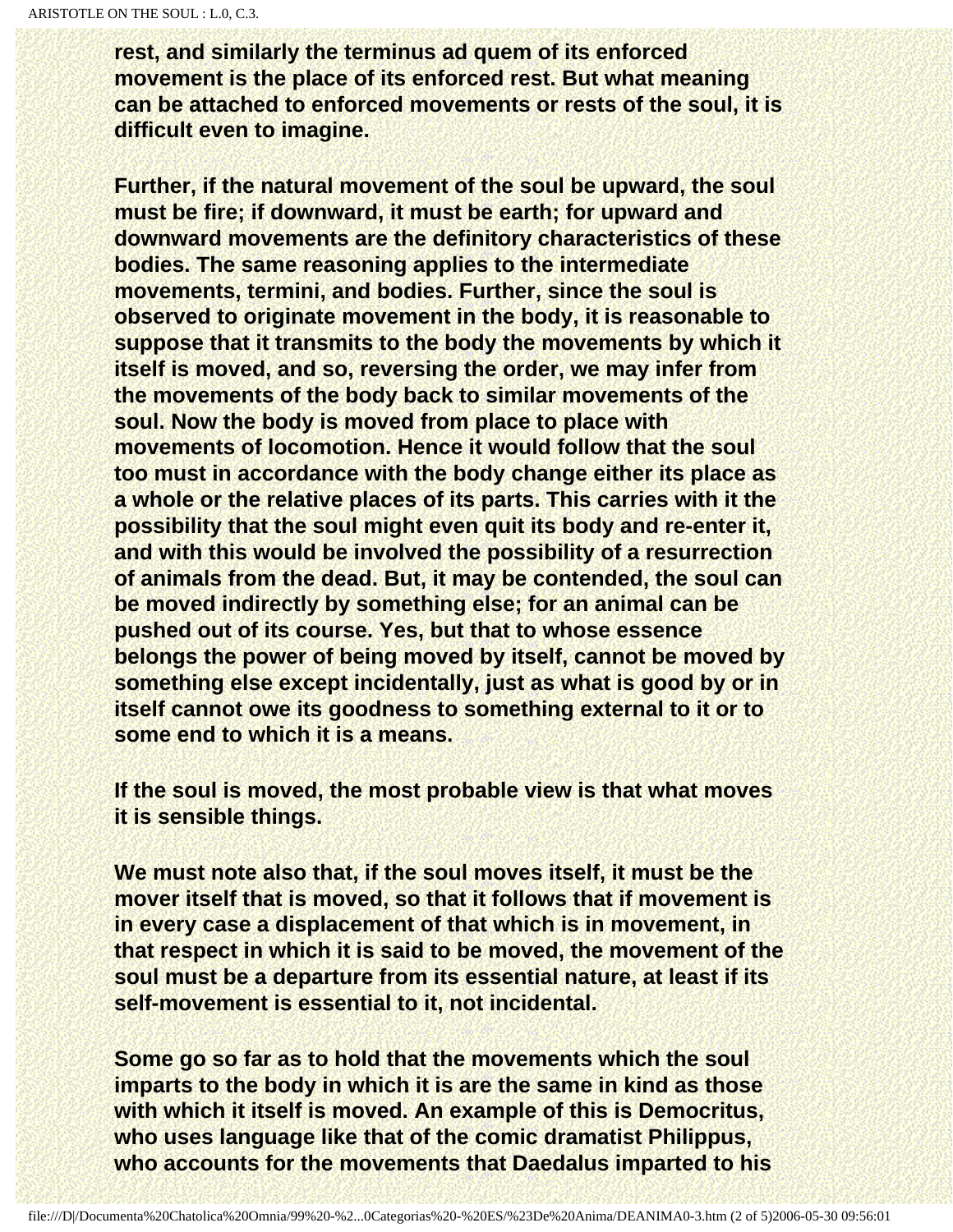**wooden Aphrodite by saying that he poured quicksilver into it; similarly Democritus says that the spherical atoms which according to him constitute soul, owing to their own ceaseless movements draw the whole body after them and so produce its movements. We must urge the question whether it is these very same atoms which produce rest also-how they could do so, it is difficult and even impossible to say. And, in general, we may object that it is not in this way that the soul appears to originate movement in animals-it is through intention or process of thinking.** 

**It is in the same fashion that the Timaeus also tries to give a physical account of how the soul moves its body; the soul, it is there said, is in movement, and so owing to their mutual implication moves the body also. After compounding the soulsubstance out of the elements and dividing it in accordance with the harmonic numbers, in order that it may possess a connate sensibility for 'harmony' and that the whole may move in movements well attuned, the Demiurge bent the straight line into a circle; this single circle he divided into two circles united at two common points; one of these he subdivided into seven circles. All this implies that the movements of the soul are identified with the local movements of the heavens.** 

**Now, in the first place, it is a mistake to say that the soul is a spatial magnitude. It is evident that Plato means the soul of the whole to be like the sort of soul which is called mind not like the sensitive or the desiderative soul, for the movements of neither of these are circular. Now mind is one and continuous in the sense in which the process of thinking is so, and thinking is identical with the thoughts which are its parts; these have a serial unity like that of number, not a unity like that of a spatial magnitude. Hence mind cannot have that kind of unity either; mind is either without parts or is continuous in some other way than that which characterizes a spatial magnitude. How, indeed, if it were a spatial magnitude, could mind possibly think? Will it think with any one indifferently of its parts? In this case, the 'part' must be understood either in the sense of a spatial magnitude or in the sense of a point (if a point can be called a part of a spatial magnitude). If we accept the latter alternative, the points being infinite in number, obviously the mind can never exhaustively traverse them; if the former, the mind must think the same thing over and over again, indeed an infinite**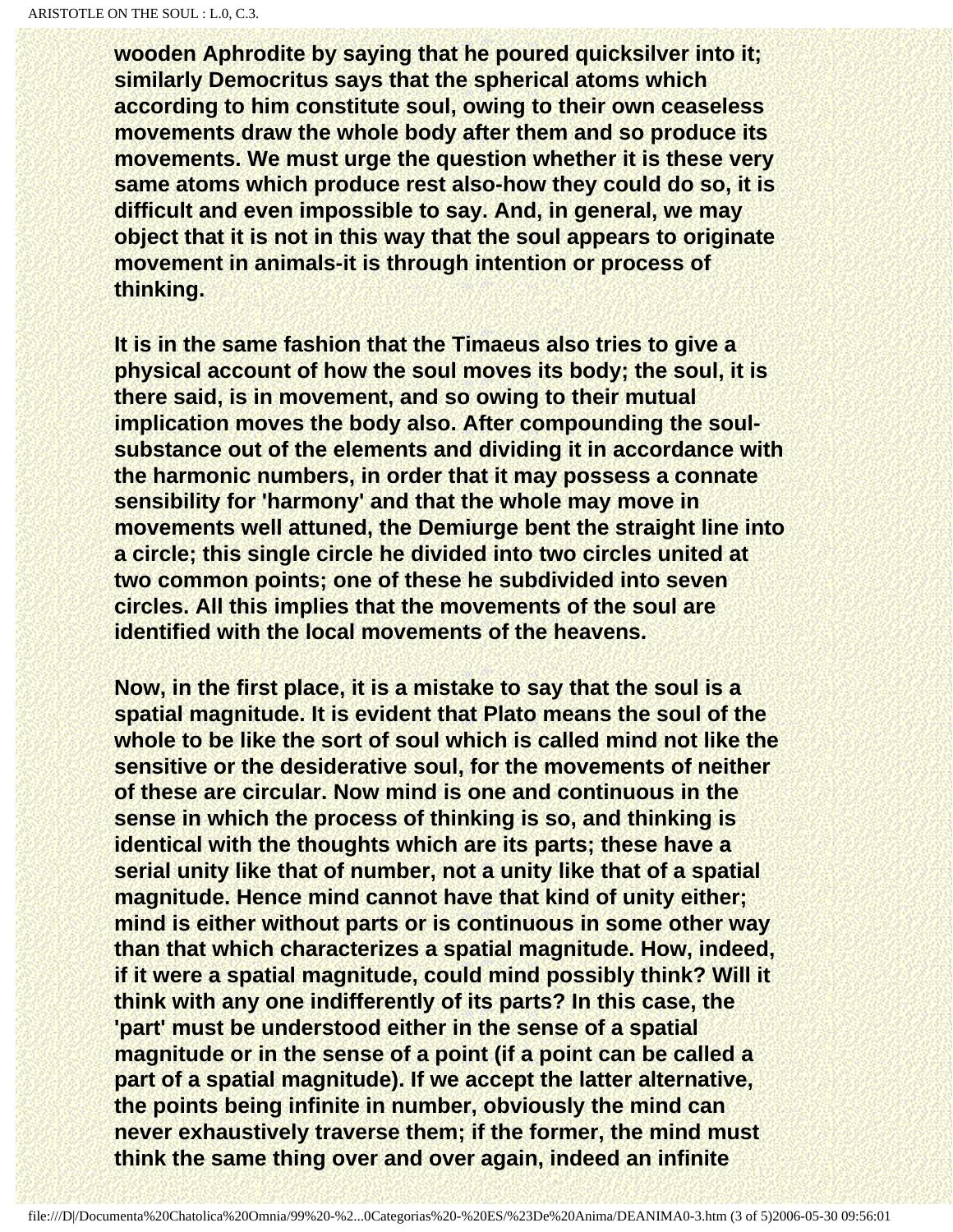**number of times (whereas it is manifestly possible to think a thing once only). If contact of any part whatsoever of itself with the object is all that is required, why need mind move in a circle, or indeed possess magnitude at all? On the other hand, if contact with the whole circle is necessary, what meaning can be given to the contact of the parts? Further, how could what has no parts think what has parts, or what has parts think what has none? We must identify the circle referred to with mind; for it is mind whose movement is thinking, and it is the circle whose movement is revolution, so that if thinking is a movement of revolution, the circle which has this characteristic movement must be mind.** 

**If the circular movement is eternal, there must be something which mind is always thinking-what can this be? For all practical processes of thinking have limits-they all go on for the sake of something outside the process, and all theoretical processes come to a close in the same way as the phrases in speech which express processes and results of thinking. Every such linguistic phrase is either definitory or demonstrative. Demonstration has both a starting-point and may be said to end in a conclusion or inferred result; even if the process never reaches final completion, at any rate it never returns upon itself again to its starting-point, it goes on assuming a fresh middle term or a fresh extreme, and moves straight forward, but circular movement returns to its starting-point. Definitions, too, are closed groups of terms.** 

**Further, if the same revolution is repeated, mind must repeatedly think the same object.** 

**Further, thinking has more resemblance to a coming to rest or arrest than to a movement; the same may be said of inferring.** 

**It might also be urged that what is difficult and enforced is incompatible with blessedness; if the movement of the soul is not of its essence, movement of the soul must be contrary to its nature. It must also be painful for the soul to be inextricably bound up with the body; nay more, if, as is frequently said and widely accepted, it is better for mind not to be embodied, the union must be for it undesirable.**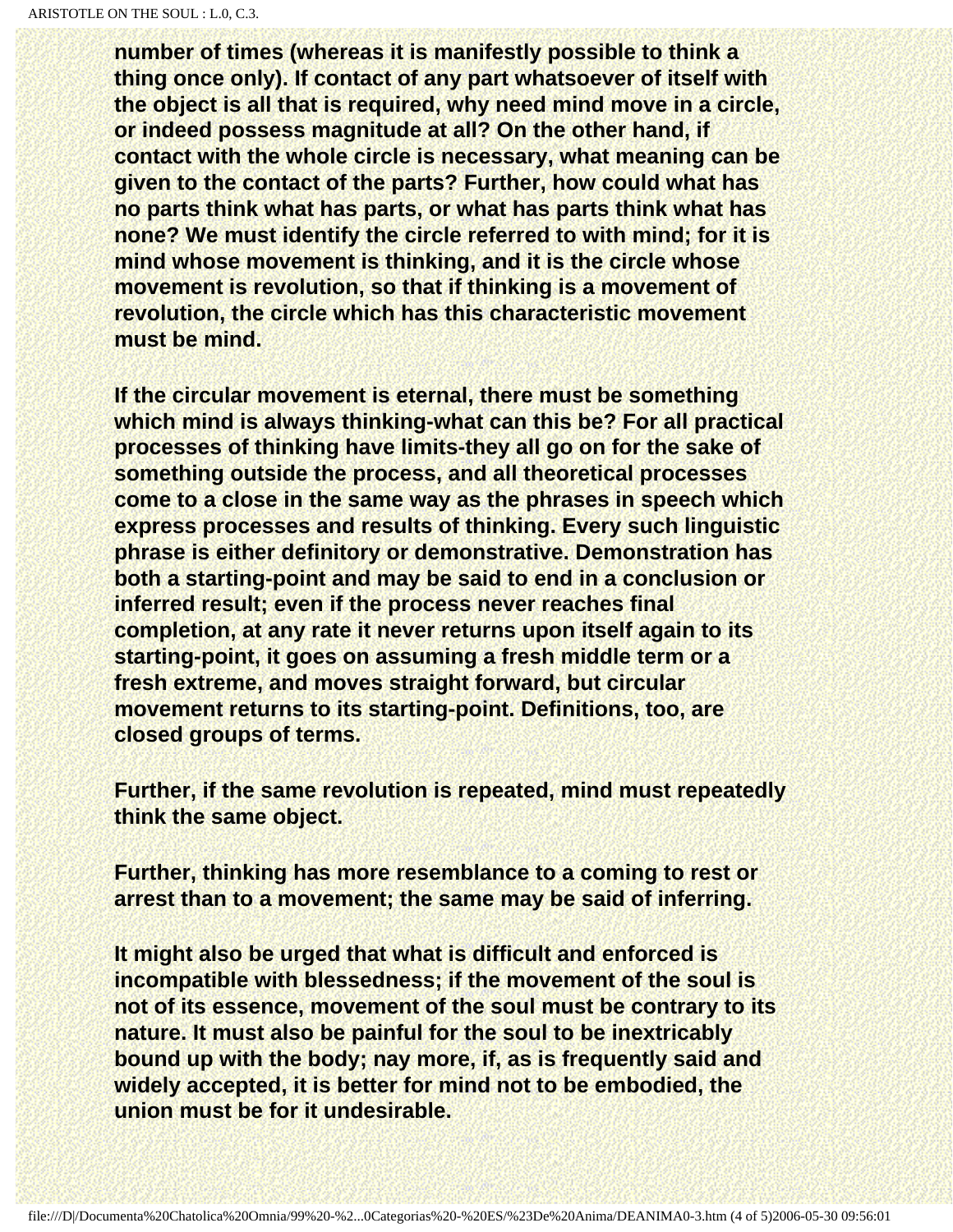**Further, the cause of the revolution of the heavens is left obscure. It is not the essence of soul which is the cause of this circular movement-that movement is only incidental to soul-nor is, a fortiori, the body its cause. Again, it is not even asserted that it is better that soul should be so moved; and yet the reason for which God caused the soul to move in a circle can only have been that movement was better for it than rest, and movement of this kind better than any other. But since this sort of consideration is more appropriate to another field of speculation, let us dismiss it for the present.** 

**The view we have just been examining, in company with most theories about the soul, involves the following absurdity: they all join the soul to a body, or place it in a body, without adding any specification of the reason of their union, or of the bodily conditions required for it. Yet such explanation can scarcely be omitted; for some community of nature is presupposed by the fact that the one acts and the other is acted upon, the one moves and the other is moved; interaction always implies a special nature in the two interagents. All, however, that these thinkers do is to describe the specific characteristics of the soul; they do not try to determine anything about the body which is to contain it, as if it were possible, as in the Pythagorean myths, that any soul could be clothed upon with any body-an absurd view, for each body seems to have a form and shape of its own. It is as absurd as to say that the art of carpentry could embody itself in flutes; each art must use its tools, each soul its body.** 

Back

Jadox

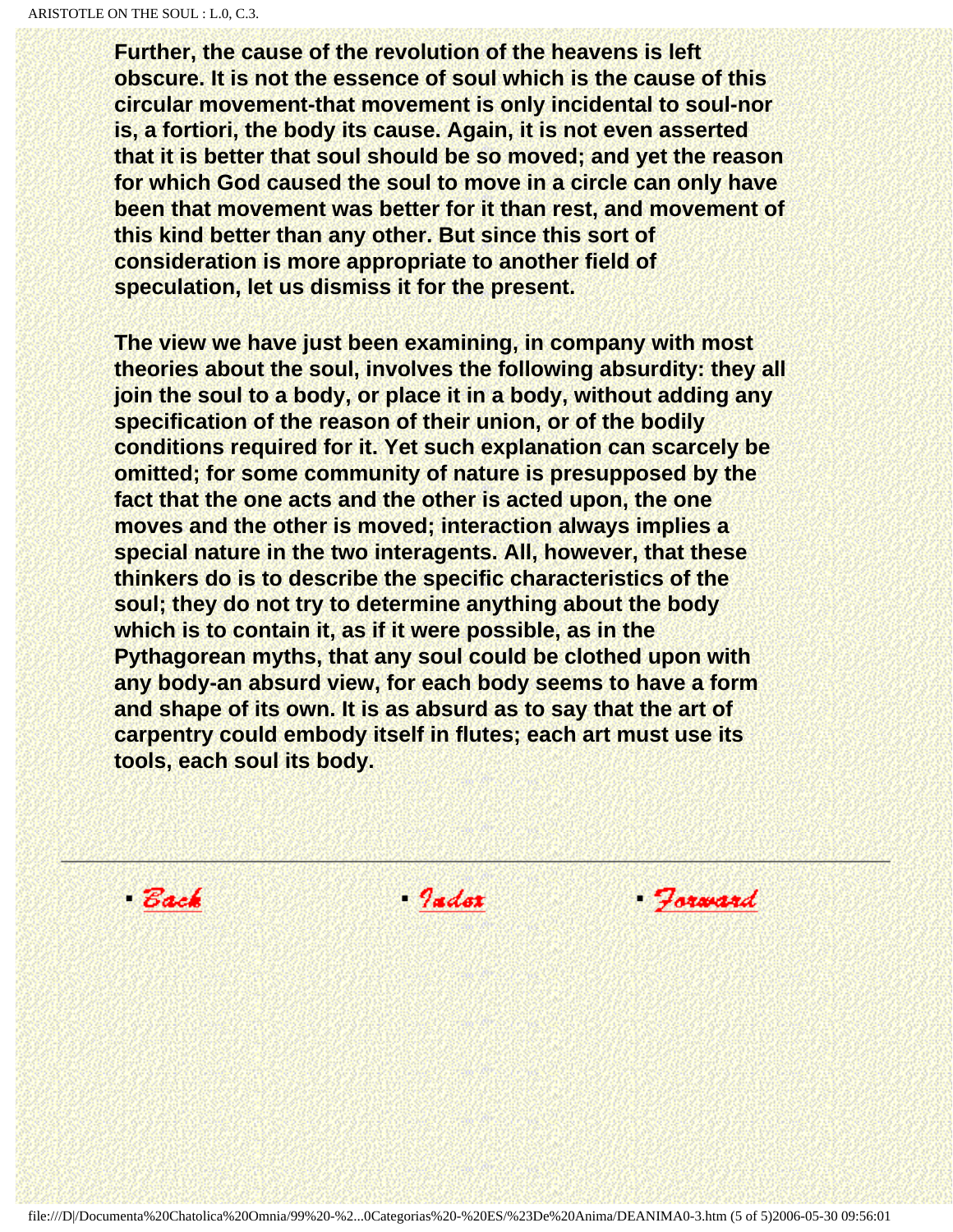#### <span id="page-18-0"></span>**CHAPTER 4**



 $\blacktriangle$ 

**From Empedocles at any rate we might demand an answer to the**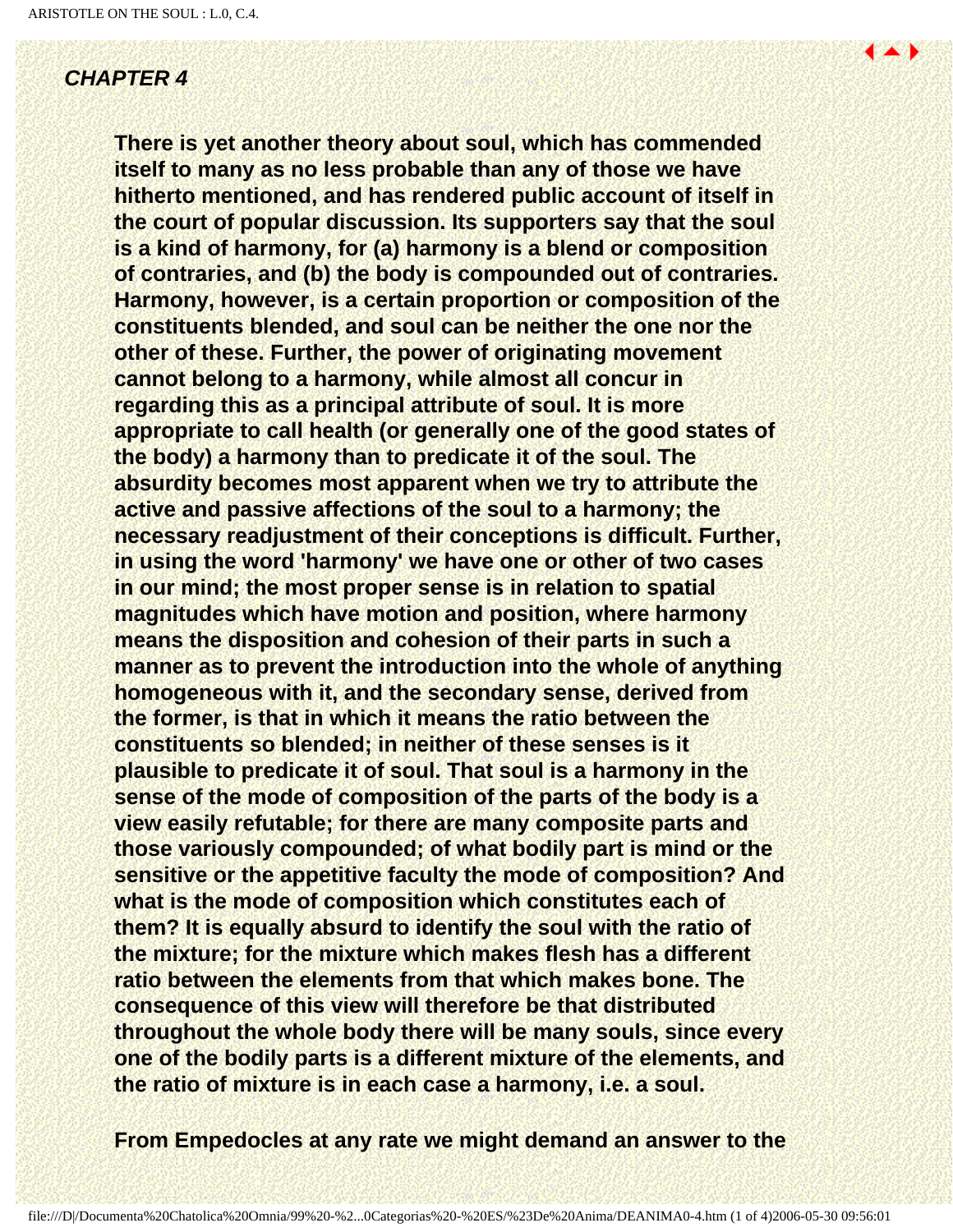**following question for he says that each of the parts of the body is what it is in virtue of a ratio between the elements: is the soul identical with this ratio, or is it not rather something over and above this which is formed in the parts? Is love the cause of any and every mixture, or only of those that are in the right ratio? Is love this ratio itself, or is love something over and above this? Such are the problems raised by this account. But, on the other hand, if the soul is different from the mixture, why does it disappear at one and the same moment with that relation between the elements which constitutes flesh or the other parts of the animal body? Further, if the soul is not identical with the ratio of mixture, and it is consequently not the case that each of the parts has a soul, what is that which perishes when the soul quits the body?** 

**That the soul cannot either be a harmony, or be moved in a circle, is clear from what we have said. Yet that it can be moved incidentally is, as we said above, possible, and even that in a sense it can move itself, i.e. in the sense that the vehicle in which it is can be moved, and moved by it; in no other sense can the soul be moved in space.** 

**More legitimate doubts might remain as to its movement in view of the following facts. We speak of the soul as being pained or pleased, being bold or fearful, being angry, perceiving, thinking. All these are regarded as modes of movement, and hence it might be inferred that the soul is moved. This, however, does not necessarily follow. We may admit to the full that being pained or pleased, or thinking, are movements (each of them a 'being moved'), and that the movement is originated by the soul. For example we may regard anger or fear as such and such movements of the heart, and thinking as such and such another movement of that organ, or of some other; these modifications may arise either from changes of place in certain parts or from qualitative alterations (the special nature of the parts and the special modes of their changes being for our present purpose irrelevant). Yet to say that it is the soul which is angry is as inexact as it would be to say that it is the soul that weaves webs or builds houses. It is doubtless better to avoid saying that the soul pities or learns or thinks and rather to say that it is the man who does this with his soul. What we mean is not that the movement is in the soul, but that sometimes it terminates in the soul and sometimes starts from it, sensation e.g. coming from**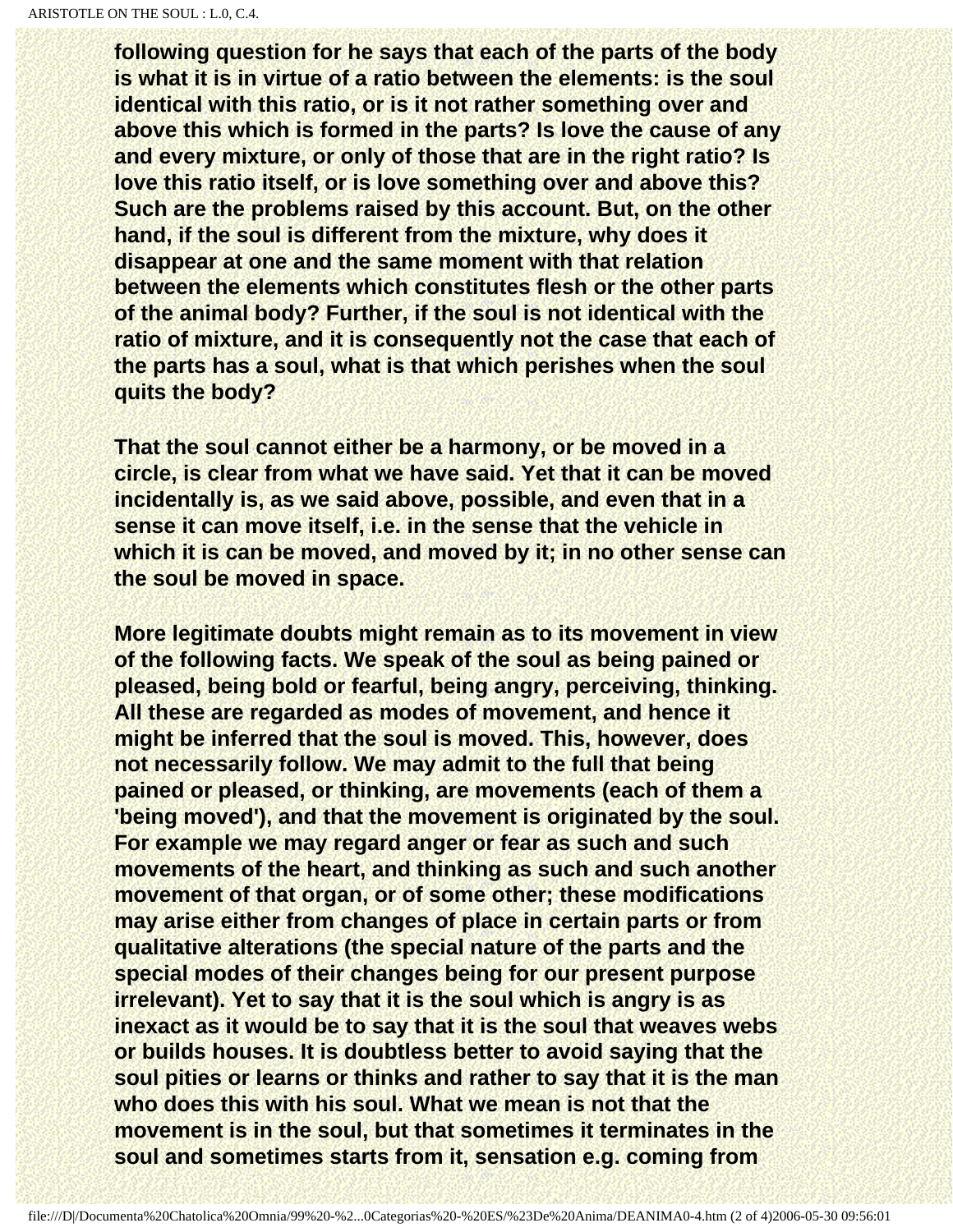**without inwards, and reminiscence starting from the soul and terminating with the movements, actual or residual, in the sense organs.** 

**The case of mind is different; it seems to be an independent substance implanted within the soul and to be incapable of being destroyed. If it could be destroyed at all, it would be under the blunting influence of old age. What really happens in respect of mind in old age is, however, exactly parallel to what happens in the case of the sense organs; if the old man could recover the proper kind of eye, he would see just as well as the young man. The incapacity of old age is due to an affection not of the soul but of its vehicle, as occurs in drunkenness or disease. Thus it is that in old age the activity of mind or intellectual apprehension declines only through the decay of some other inward part; mind itself is impassible. Thinking, loving, and hating are affections not of mind, but of that which has mind, so far as it has it. That is why, when this vehicle decays, memory and love cease; they were activities not of mind, but of the composite which has perished; mind is, no doubt, something more divine and impassible. That the soul cannot be moved is therefore clear from what we have said, and if it cannot be moved at all, manifestly it cannot be moved by itself.** 

**Of all the opinions we have enumerated, by far the most unreasonable is that which declares the soul to be a self-moving number; it involves in the first place all the impossibilities which follow from regarding the soul as moved, and in the second special absurdities which follow from calling it a number. How we to imagine a unit being moved? By what agency? What sort of movement can be attributed to what is without parts or internal differences? If the unit is both originative of movement and itself capable of being moved, it must contain difference.** 

**Further, since they say a moving line generates a surface and a moving point a line, the movements of the psychic units must be lines (for a point is a unit having position, and the number of the soul is, of course, somewhere and has position).** 

**Again, if from a number a number or a unit is subtracted, the remainder is another number; but plants and many animals when divided continue to live, and each segment is thought to retain the same kind of soul.**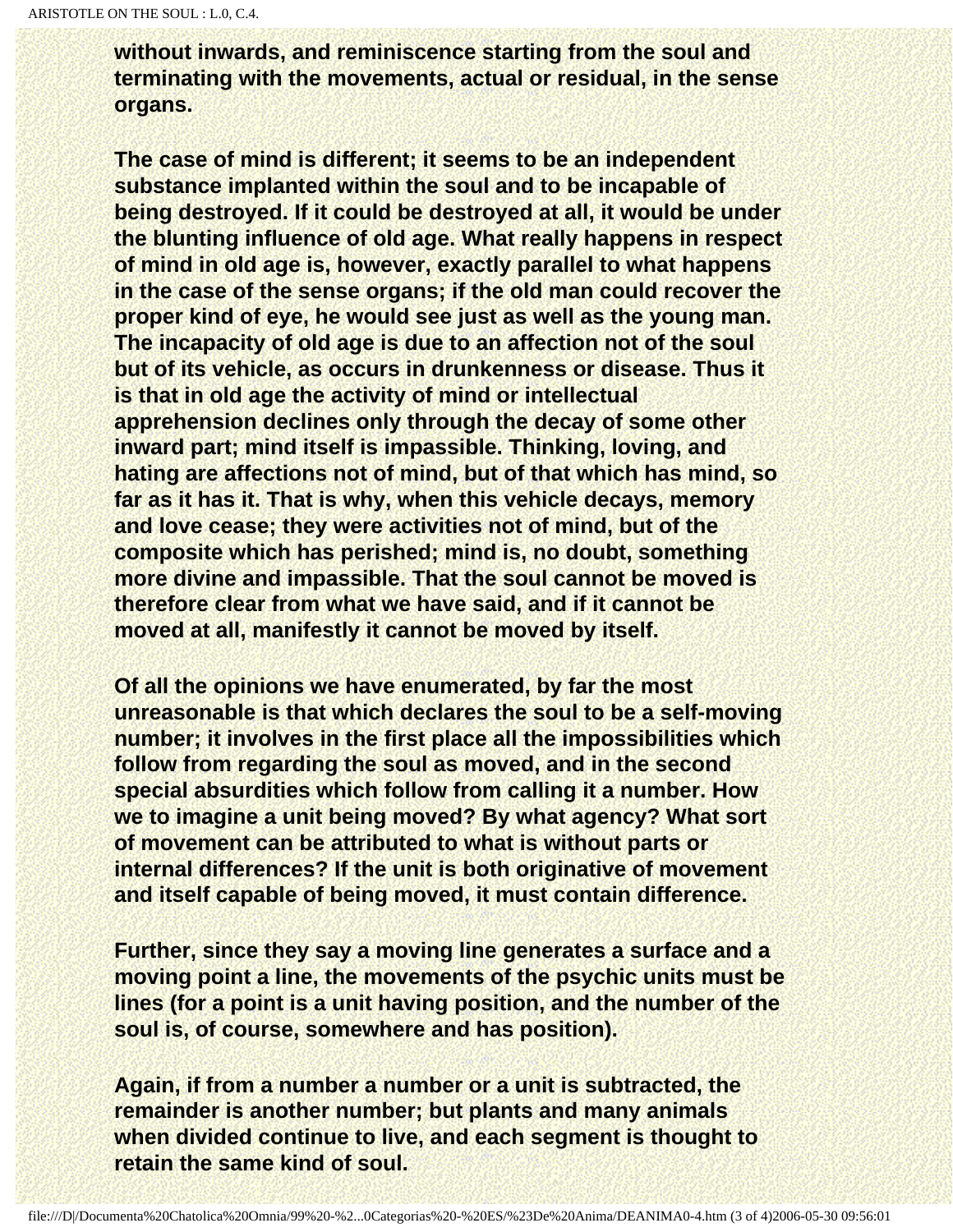**It must be all the same whether we speak of units or corpuscles; for if the spherical atoms of Democritus became points, nothing being retained but their being a quantum, there must remain in each a moving and a moved part, just as there is in what is continuous; what happens has nothing to do with the size of the atoms, it depends solely upon their being a quantum. That is why there must be something to originate movement in the units. If in the animal what originates movement is the soul, so also must it be in the case of the number, so that not the mover and the moved together, but the mover only, will be the soul. But how is it possible for one of the units to fulfil this function of originating movement? There must be some difference between such a unit and all the other units, and what difference can there be between one placed unit and another except a difference of position? If then, on the other hand, these psychic units within the body are different from the points of the body, there will be two sets of units both occupying the same place; for each unit will occupy a point. And yet, if there can be two, why cannot there be an infinite number? For if things can occupy an indivisible lace, they must themselves be indivisible. If, on the other hand, the points of the body are identical with the units whose number is the soul, or if the number of the points in the body is the soul, why have not all bodies souls? For all bodies contain points or an infinity of points.** 

**Further, how is it possible for these points to be isolated or separated from their bodies, seeing that lines cannot be resolved into points?** 





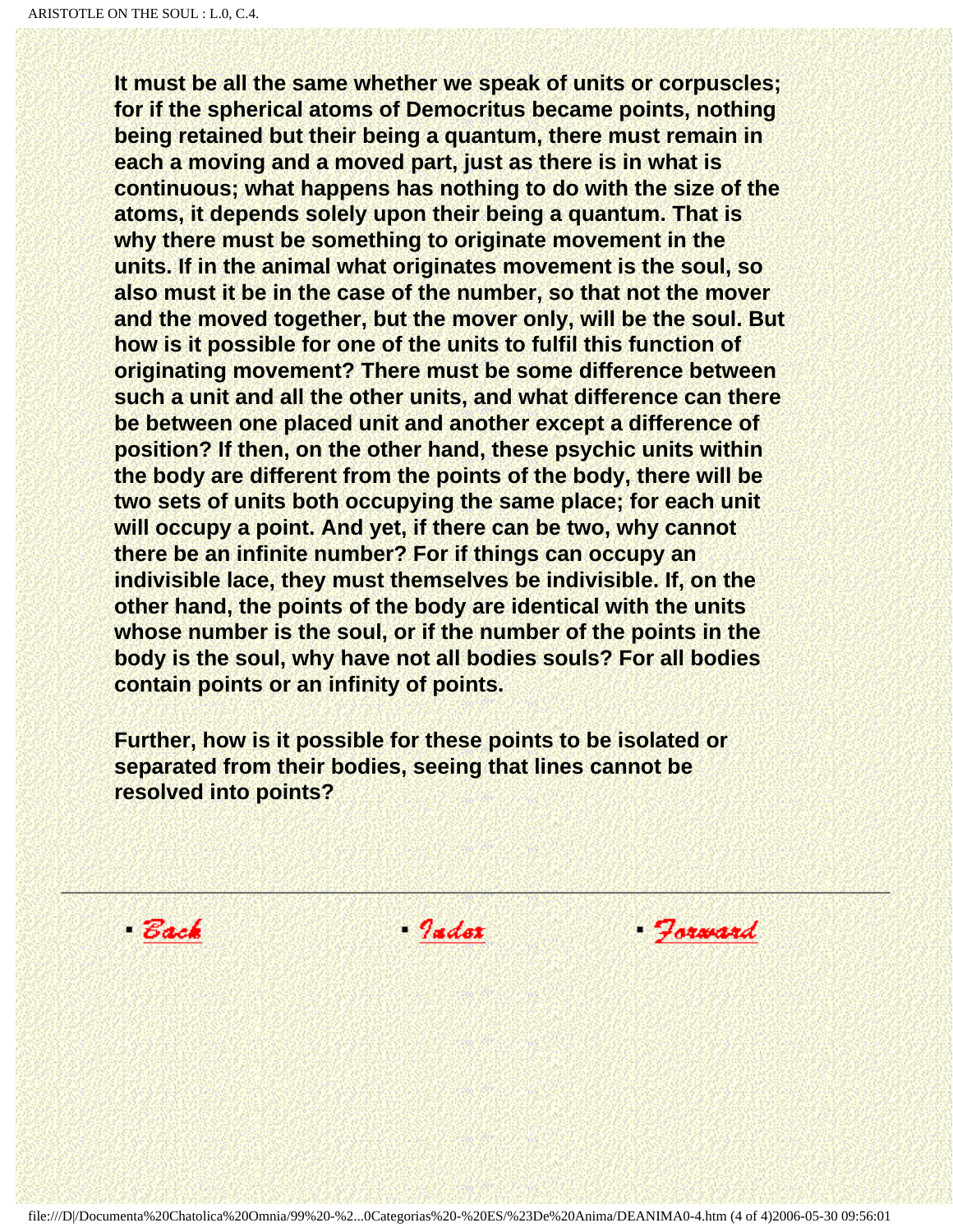#### <span id="page-22-0"></span>**CHAPTER 5**

**The result is, as we have said, that this view, while on the one side identical with that of those who maintain that soul is a subtle kind of body, is on the other entangled in the absurdity peculiar to Democritus' way of describing the manner in which movement is originated by soul. For if the soul is present throughout the whole percipient body, there must, if the soul be a kind of body, be two bodies in the same place; and for those who call it a number, there must be many points at one point, or every body must have a soul, unless the soul be a different sort of number-other, that is, than the sum of the points existing in a body. Another consequence that follows is that the animal must be moved by its number precisely in the way that Democritus explained its being moved by his spherical psychic atoms. What difference does it make whether we speak of small spheres or of large units, or, quite simply, of units in movement? One way or another, the movements of the animal must be due to their movements. Hence those who combine movement and number in the same subject lay themselves open to these and many other similar absurdities. It is impossible not only that these characters should give the definition of soul-it is impossible that they should even be attributes of it. The point is clear if the attempt be made to start from this as the account of soul and explain from it the affections and actions of the soul, e.g. reasoning, sensation, pleasure, pain, &c. For, to repeat what we have said earlier, movement and number do not facilitate even conjecture about the derivative properties of soul.** 

 $\Delta$ 

**Such are the three ways in which soul has traditionally been defined; one group of thinkers declared it to be that which is most originative of movement because it moves itself, another group to be the subtlest and most nearly incorporeal of all kinds of body. We have now sufficiently set forth the difficulties and inconsistencies to which these theories are exposed. It remains now to examine the doctrine that soul is composed of the elements.** 

**The reason assigned for this doctrine is that thus the soul may perceive or come to know everything that is, but the theory necessarily involves itself in many impossibilities. Its upholders**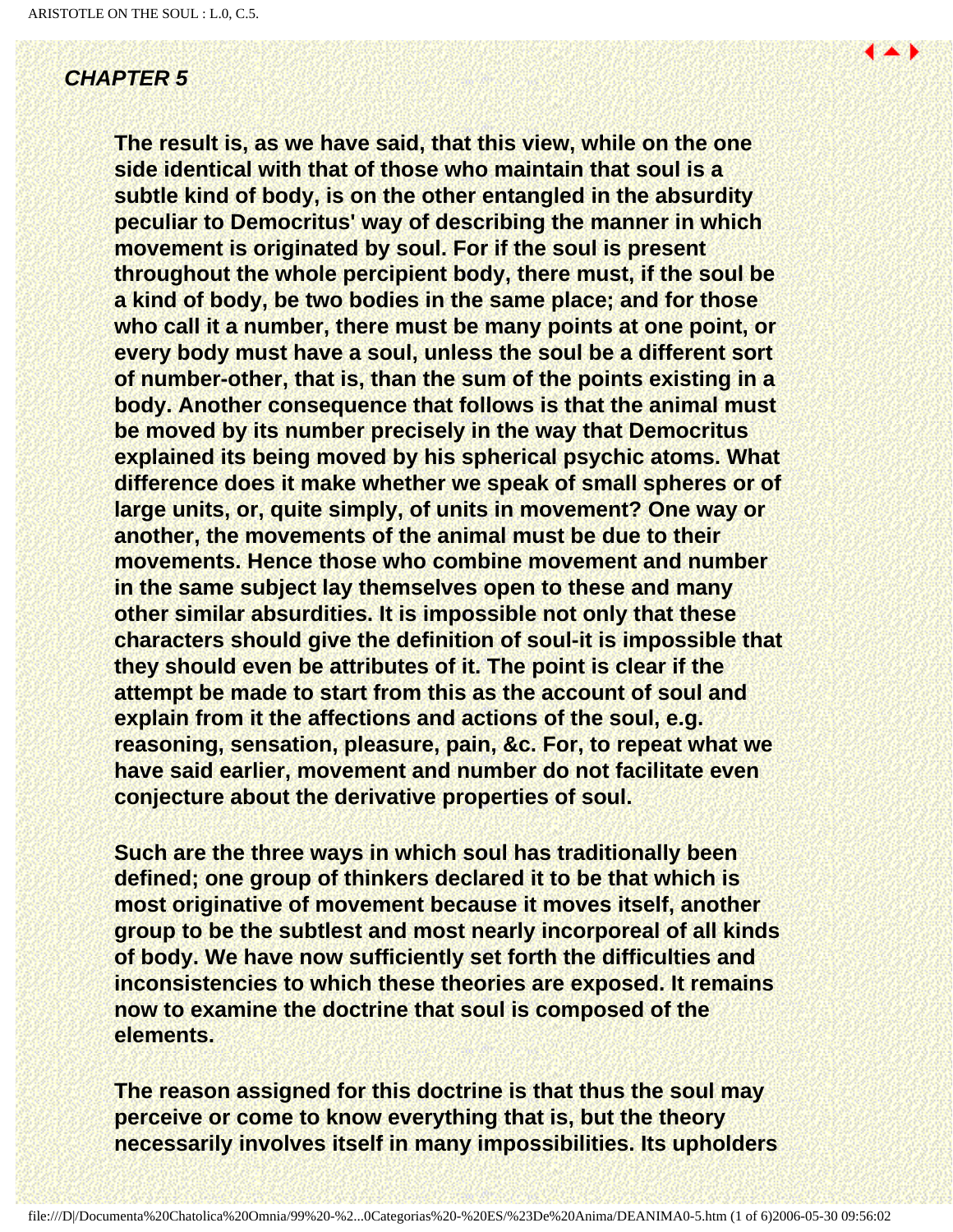**assume that like is known only by like, and imagine that by declaring the soul to be composed of the elements they succeed in identifying the soul with all the things it is capable of apprehending. But the elements are not the only things it knows; there are many others, or, more exactly, an infinite number of others, formed out of the elements. Let us admit that the soul knows or perceives the elements out of which each of these composites is made up; but by what means will it know or perceive the composite whole, e.g. what God, man, flesh, bone (or any other compound) is? For each is, not merely the elements of which it is composed, but those elements combined in a determinate mode or ratio, as Empedocles himself says of bone,** 

**The kindly Earth in its broad-bosomed moulds** 

**Won of clear Water two parts out of eight, And four of Fire; and so white bones were formed.** 

**Nothing, therefore, will be gained by the presence of the elements in the soul, unless there be also present there the various formulae of proportion and the various compositions in accordance with them. Each element will indeed know its fellow outside, but there will be no knowledge of bone or man, unless they too are present in the constitution of the soul. The impossibility of this needs no pointing out; for who would suggest that stone or man could enter into the constitution of the soul? The same applies to 'the good' and 'the not-good', and so on.** 

**Further, the word 'is' has many meanings: it may be used of a 'this' or substance, or of a quantum, or of a quale, or of any other of the kinds of predicates we have distinguished. Does the soul consist of all of these or not? It does not appear that all have common elements. Is the soul formed out of those elements alone which enter into substances? so how will it be able to know each of the other kinds of thing? Will it be said that each kind of thing has elements or principles of its own, and that the soul is formed out of the whole of these? In that case, the soul must be a quantum and a quale and a substance. But all that can be made out of the elements of a quantum is a quantum, not a substance. These (and others like them) are the consequences of the view that the soul is composed of all the**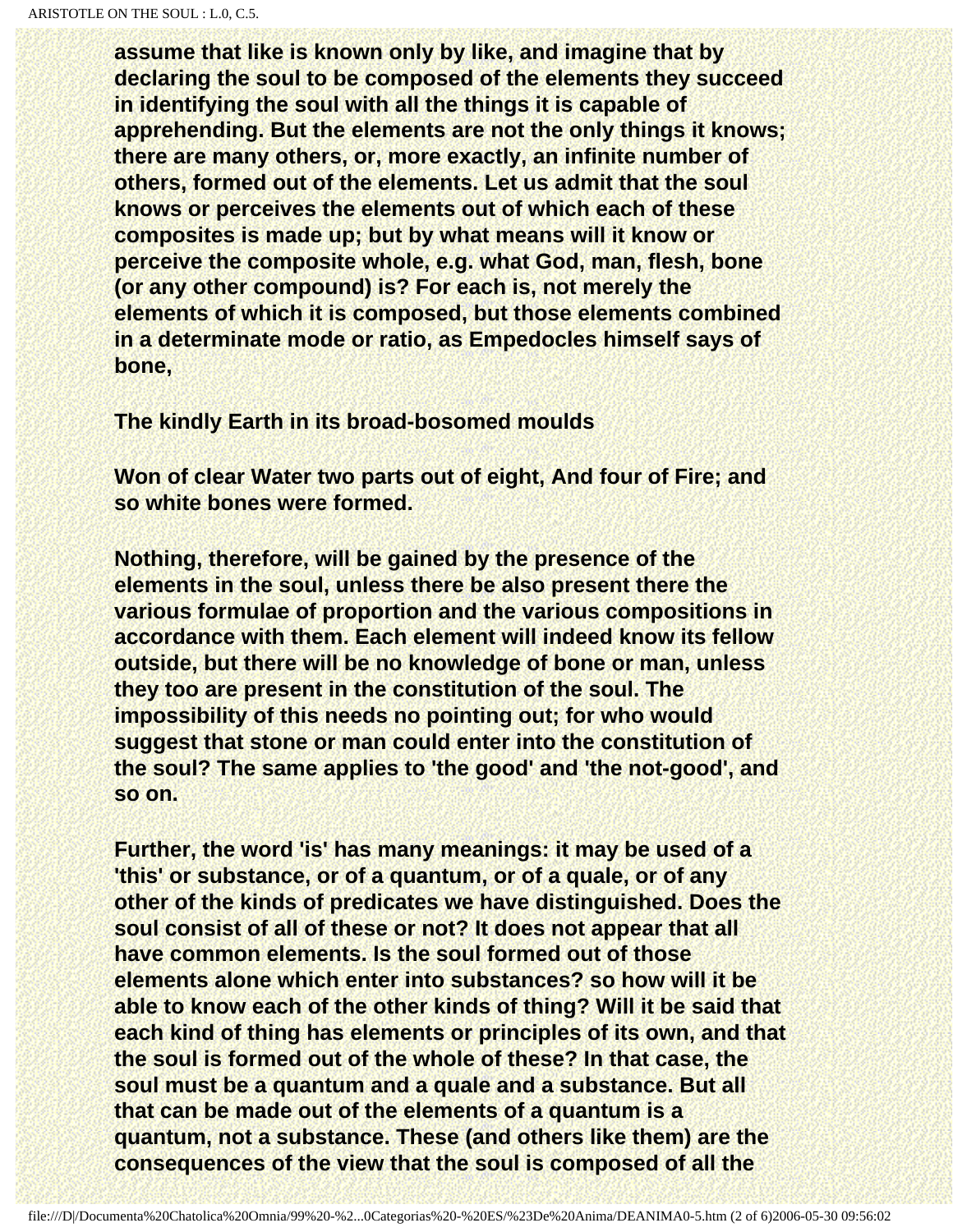#### **elements.**

**It is absurd, also, to say both (a) that like is not capable of being affected by like, and (b) that like is perceived or known by like, for perceiving, and also both thinking and knowing, are, on their own assumption, ways of being affected or moved.** 

**There are many puzzles and difficulties raised by saying, as Empedocles does, that each set of things is known by means of its corporeal elements and by reference to something in soul which is like them, and additional testimony is furnished by this new consideration; for all the parts of the animal body which consist wholly of earth such as bones, sinews, and hair seem to be wholly insensitive and consequently not perceptive even of objects earthy like themselves, as they ought to have been.** 

**Further, each of the principles will have far more ignorance than knowledge, for though each of them will know one thing, there will be many of which it will be ignorant. Empedocles at any rate must conclude that his God is the least intelligent of all beings, for of him alone is it true that there is one thing, Strife, which he does not know, while there is nothing which mortal beings do not know, for ere is nothing which does not enter into their composition.** 

**In general, we may ask, Why has not everything a soul, since everything either is an element, or is formed out of one or several or all of the elements? Each must certainly know one or several or all.** 

**The problem might also be raised, What is that which unifies the elements into a soul? The elements correspond, it would appear, to the matter; what unites them, whatever it is, is the supremely important factor. But it is impossible that there should be something superior to, and dominant over, the soul (and a fortiori over the mind); it is reasonable to hold that mind is by nature most primordial and dominant, while their statement that it is the elements which are first of all that is.** 

**All, both those who assert that the soul, because of its knowledge or perception of what is compounded out of the elements, and is those who assert that it is of all things the most**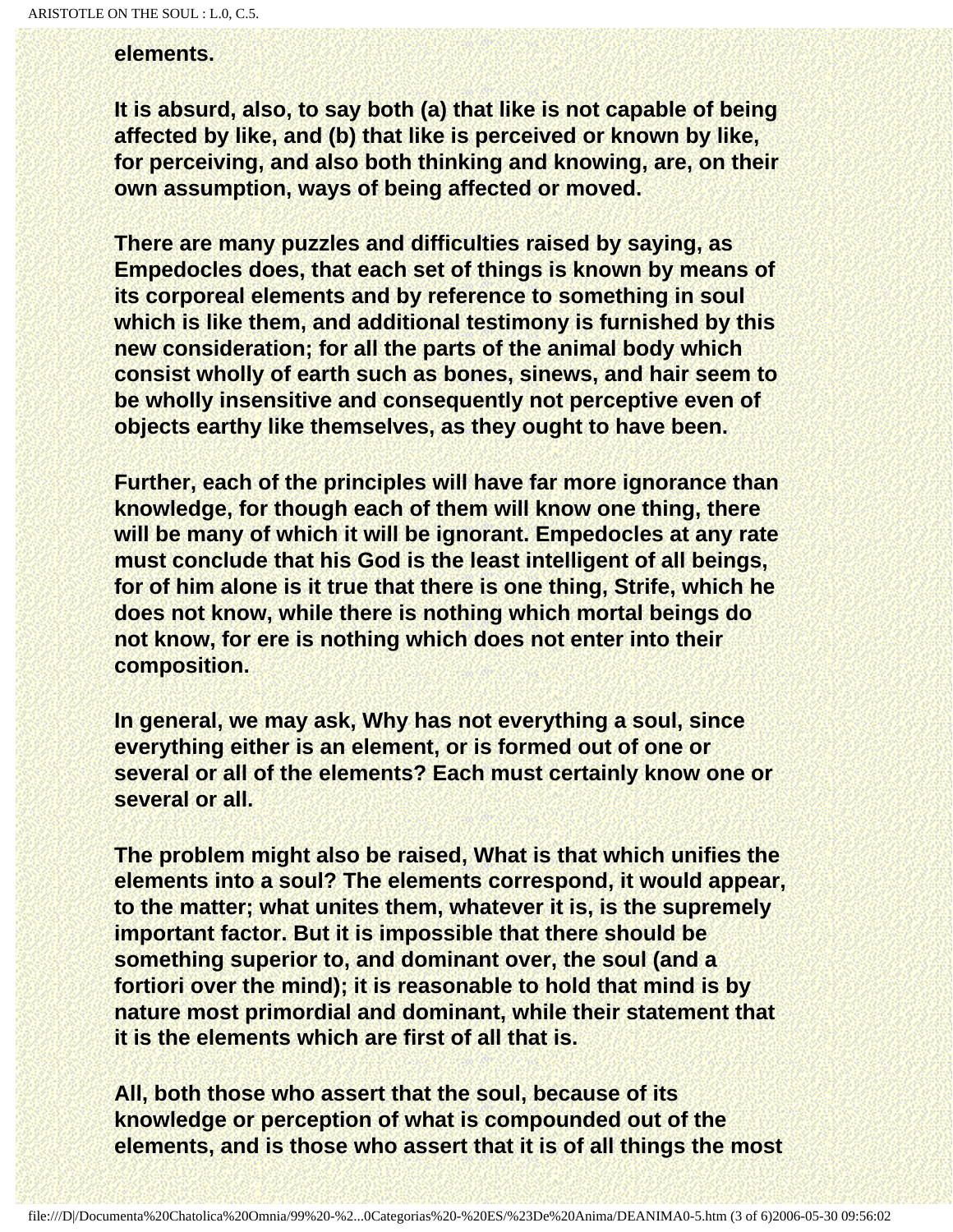**originative of movement, fail to take into consideration all kinds of soul. In fact (1) not all beings that perceive can originate movement; there appear to be certain animals which stationary, and yet local movement is the only one, so it seems, which the soul originates in animals. And (2) the same object-on holds against all those who construct mind and the perceptive faculty out of the elements; for it appears that plants live, and yet are not endowed with locomotion or perception, while a large number of animals are without discourse of reason. Even if these points were waived and mind admitted to be a part of the soul (and so too the perceptive faculty), still, even so, there would be kinds and parts of soul of which they had failed to give any account.** 

**The same objection lies against the view expressed in the 'Orphic' poems: there it is said that the soul comes in from the whole when breathing takes place, being borne in upon the winds. Now this cannot take place in the case of plants, nor indeed in the case of certain classes of animal, for not all classes of animal breathe. This fact has escaped the notice of the holders of this view.** 

**If we must construct the soul out of the elements, there is no necessity to suppose that all the elements enter into its construction; one element in each pair of contraries will suffice to enable it to know both that element itself and its contrary. By means of the straight line we know both itself and the curved-the carpenter's rule enables us to test both-but what is curved does not enable us to distinguish either itself or the straight. Certain thinkers say that soul is intermingled in the whole universe, and it is perhaps for that reason that Thales came to the opinion that all things are full of gods. This presents some difficulties: Why does the soul when it resides in air or fire not form an animal, while it does so when it resides in mixtures of the elements, and that although it is held to be of higher quality when contained in the former? (One might add the question, why the soul in air is maintained to be higher and more immortal than that in animals.) Both possible ways of replying to the former question lead to absurdity or paradox; for it is beyond paradox to say that fire or air is an animal, and it is absurd to refuse the name of animal to what has soul in it. The opinion that the elements have soul in them seems to have arisen from the doctrine that a whole must be homogeneous with its parts. If it is true that animals become**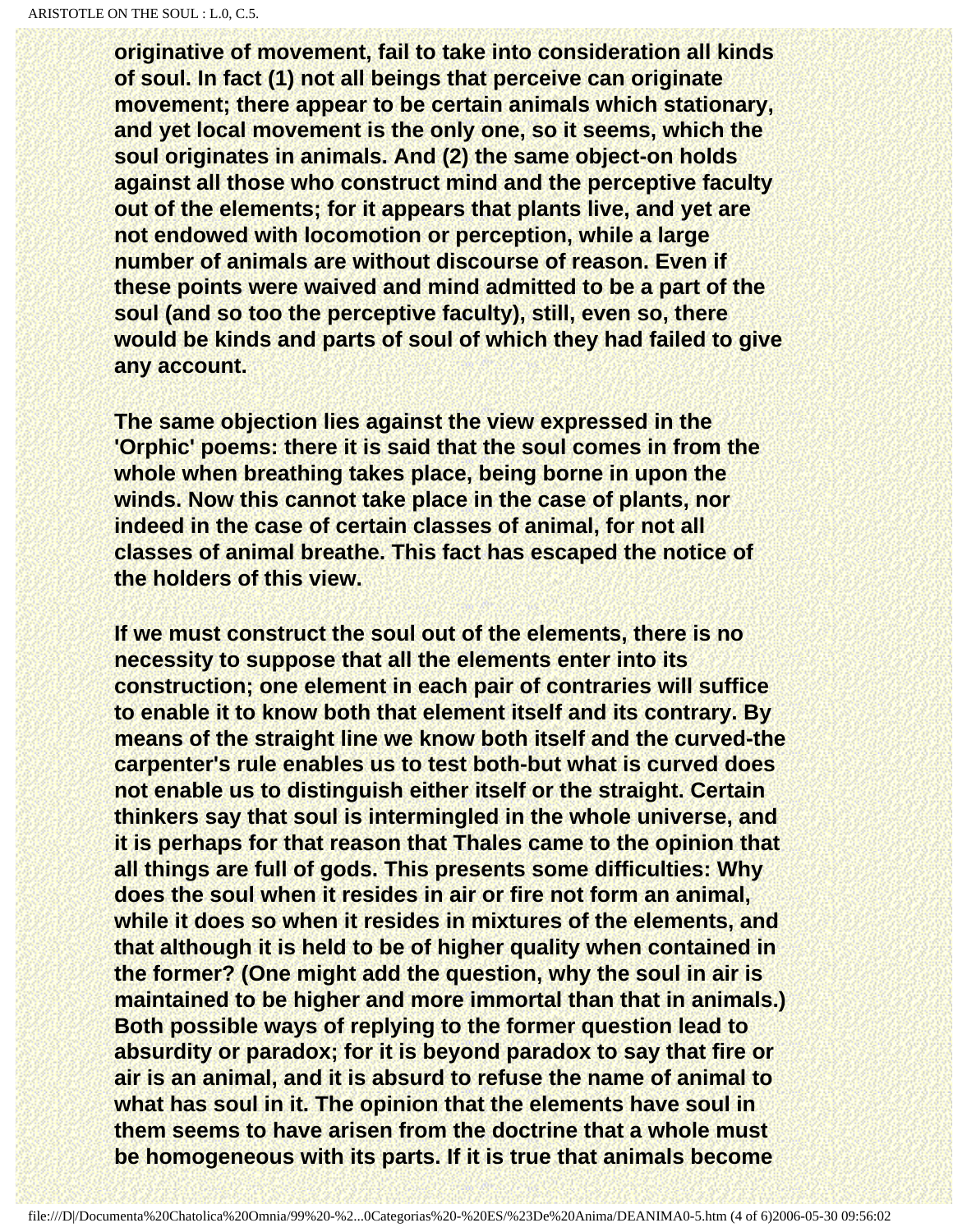**animate by drawing into themselves a portion of what surrounds them, the partisans of this view are bound to say that the soul of the Whole too is homogeneous with all its parts. If the air sucked in is homogeneous, but soul heterogeneous, clearly while some part of soul will exist in the inbreathed air, some other part will not. The soul must either be homogeneous, or such that there are some parts of the Whole in which it is not to be found.** 

**From what has been said it is now clear that knowing as an attribute of soul cannot be explained by soul's being composed of the elements, and that it is neither sound nor true to speak of soul as moved. But since (a) knowing, perceiving, opining, and further (b) desiring, wishing, and generally all other modes of appetition, belong to soul, and (c) the local movements of animals, and (d) growth, maturity, and decay are produced by the soul, we must ask whether each of these is an attribute of the soul as a whole, i.e. whether it is with the whole soul we think, perceive, move ourselves, act or are acted upon, or whether each of them requires a different part of the soul? So too with regard to life. Does it depend on one of the parts of soul? Or is it dependent on more than one? Or on all? Or has it some quite other cause?** 

**Some hold that the soul is divisible, and that one part thinks, another desires. If, then, its nature admits of its being divided, what can it be that holds the parts together? Surely not the body; on the contrary it seems rather to be the soul that holds the body together; at any rate when the soul departs the body disintegrates and decays. If, then, there is something else which makes the soul one, this unifying agency would have the best right to the name of soul, and we shall have to repeat for it the question: Is it one or multipartite? If it is one, why not at once admit that 'the soul' is one? If it has parts, once more the question must be put: What holds its parts together, and so ad infinitum?** 

**The question might also be raised about the parts of the soul: What is the separate role of each in relation to the body? For, if the whole soul holds together the whole body, we should expect each part of the soul to hold together a part of the body. But this seems an impossibility; it is difficult even to imagine what sort of bodily part mind will hold together, or how it will do this.**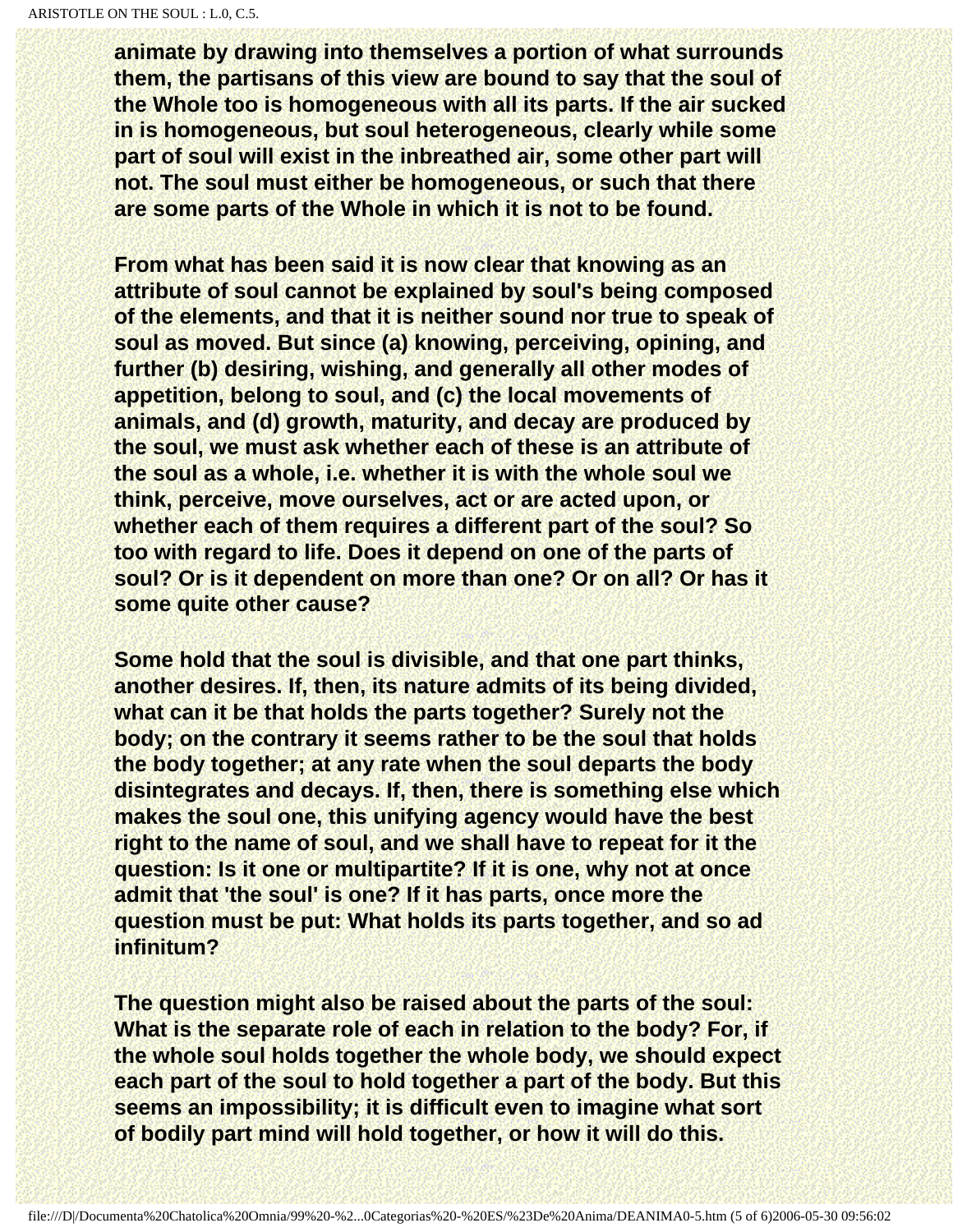**It is a fact of observation that plants and certain insects go on living when divided into segments; this means that each of the segments has a soul in it identical in species, though not numerically identical in the different segments, for both of the segments for a time possess the power of sensation and local movement. That this does not last is not surprising, for they no longer possess the organs necessary for self-maintenance. But, all the same, in each of the bodily parts there are present all the parts of soul, and the souls so present are homogeneous with one another and with the whole; this means that the several parts of the soul are indisseverable from one another, although the whole soul is divisible. It seems also that the principle found in plants is also a kind of soul; for this is the only principle which is common to both animals and plants; and this exists in isolation from the principle of sensation, though there nothing which has the latter without the former.** 



Jadox

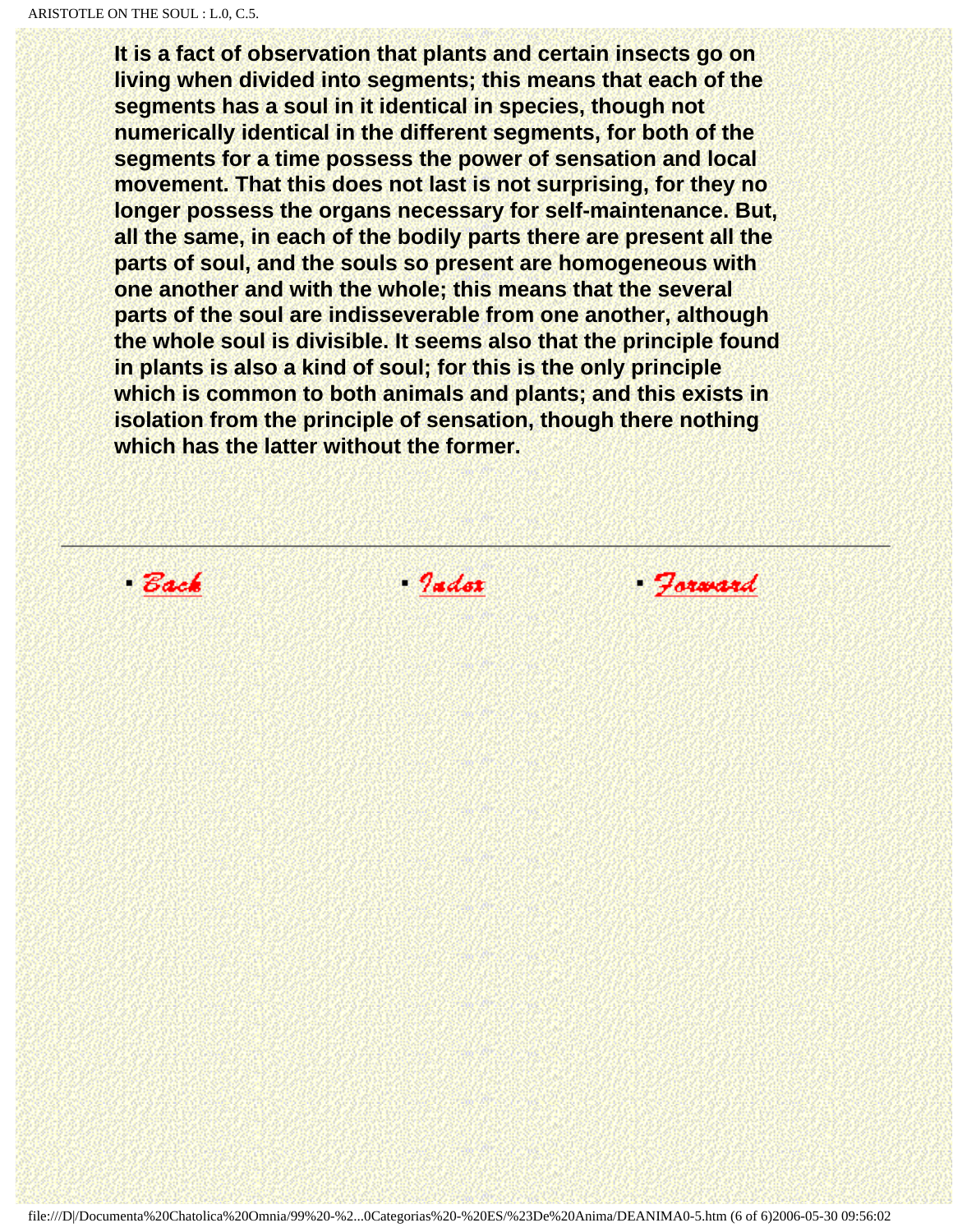

### **BOOK II**

#### <span id="page-28-0"></span>**CHAPTER 1**

**Let the foregoing suffice as our account of the views concerning the soul which have been handed on by our predecessors; let us now dismiss them and make as it were a completely fresh start, endeavouring to give a precise answer to the question, What is soul? i.e. to formulate the most general possible definition of it.** 

**We are in the habit of recognizing, as one determinate kind of what is, substance, and that in several senses, (a) in the sense of matter or that which in itself is not 'a this', and (b) in the sense of form or essence, which is that precisely in virtue of which a thing is called 'a this', and thirdly (c) in the sense of that which is compounded of both (a) and (b). Now matter is potentiality, form actuality; of the latter there are two grades related to one another as e.g. knowledge to the exercise of knowledge.** 

**Among substances are by general consent reckoned bodies and especially natural bodies; for they are the principles of all other bodies. Of natural bodies some have life in them, others not; by life we mean self-nutrition and growth (with its correlative decay). It follows that every natural body which has life in it is a substance in the sense of a composite.** 

**But since it is also a body of such and such a kind, viz. having life, the body cannot be soul; the body is the subject or matter, not what is attributed to it. Hence the soul must be a substance in the sense of the form of a natural body having life potentially within it. But substance is actuality, and thus soul is the actuality of a body as above characterized. Now the word actuality has two senses corresponding respectively to the possession of knowledge and the actual exercise of knowledge. It is obvious that the soul is actuality in the first sense, viz. that of knowledge as possessed, for both sleeping and waking presuppose the existence of soul, and of these waking corresponds to actual knowing, sleeping to knowledge possessed but not employed, and, in the history of the**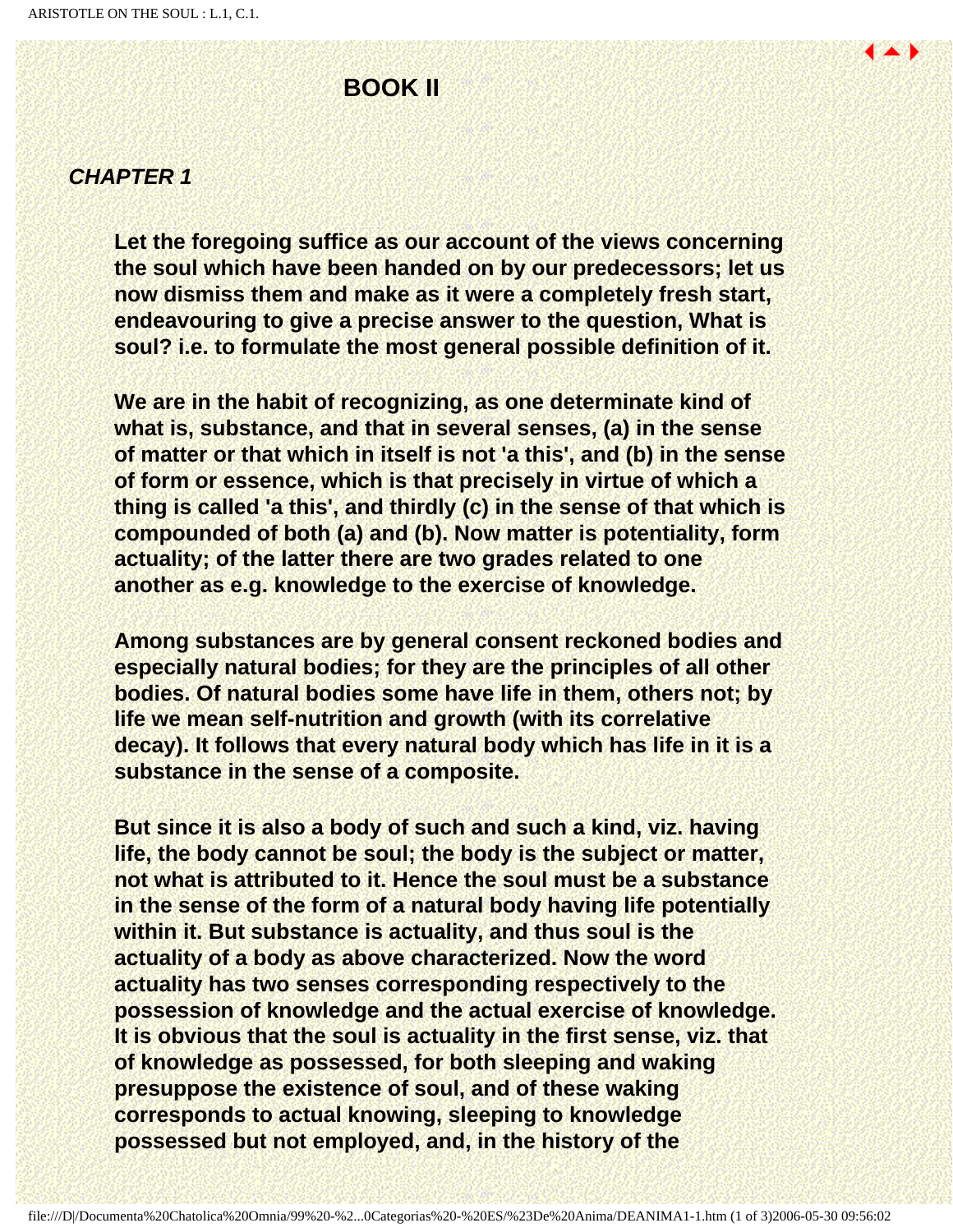**individual, knowledge comes before its employment or exercise.** 

**That is why the soul is the first grade of actuality of a natural body having life potentially in it. The body so described is a body which is organized. The parts of plants in spite of their extreme simplicity are 'organs'; e.g. the leaf serves to shelter the pericarp, the pericarp to shelter the fruit, while the roots of plants are analogous to the mouth of animals, both serving for the absorption of food. If, then, we have to give a general formula applicable to all kinds of soul, we must describe it as the first grade of actuality of a natural organized body. That is why we can wholly dismiss as unnecessary the question whether the soul and the body are one: it is as meaningless as to ask whether the wax and the shape given to it by the stamp are one, or generally the matter of a thing and that of which it is the matter. Unity has many senses (as many as 'is' has), but the most proper and fundamental sense of both is the relation of an actuality to that of which it is the actuality. We have now given an answer to the question, What is soul?-an answer which applies to it in its full extent. It is substance in the sense which corresponds to the definitive formula of a thing's essence. That means that it is 'the essential whatness' of a body of the character just assigned. Suppose that what is literally an 'organ', like an axe, were a natural body, its 'essential whatness', would have been its essence, and so its soul; if this disappeared from it, it would have ceased to be an axe, except in name. As it is, it is just an axe; it wants the character which is required to make its whatness or formulable essence a soul; for that, it would have had to be a natural body of a particular kind, viz. one having in itself the power of setting itself in movement and arresting itself. Next, apply this doctrine in the case of the 'parts' of the living body. Suppose that the eye were an animal-sight would have been its soul, for sight is the substance or essence of the eye which corresponds to the formula, the eye being merely the matter of seeing; when seeing is removed the eye is no longer an eye, except in name-it is no more a real eye than the eye of a statue or of a painted figure. We must now extend our consideration from the 'parts' to the whole living body; for what the departmental sense is to the bodily part which is its organ, that the whole faculty of sense is to the whole sensitive body as such.** 

**We must not understand by that which is 'potentially capable of**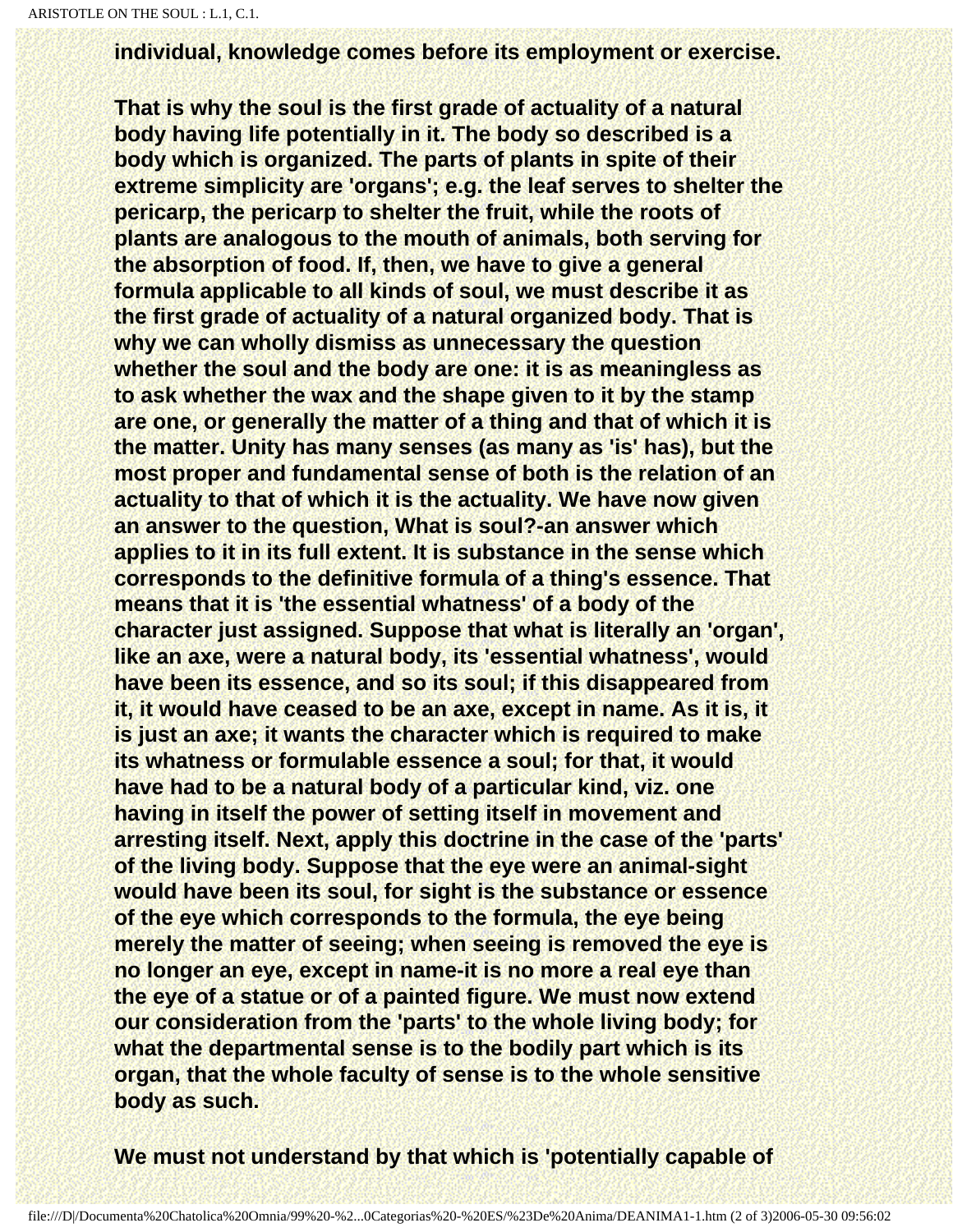**living' what has lost the soul it had, but only what still retains it; but seeds and fruits are bodies which possess the qualification. Consequently, while waking is actuality in a sense corresponding to the cutting and the seeing, the soul is actuality in the sense corresponding to the power of sight and the power in the tool; the body corresponds to what exists in potentiality; as the pupil plus the power of sight constitutes the eye, so the soul plus the body constitutes the animal.** 

**From this it indubitably follows that the soul is inseparable from its body, or at any rate that certain parts of it are (if it has parts) for the actuality of some of them is nothing but the actualities of their bodily parts. Yet some may be separable because they are not the actualities of any body at all. Further, we have no light on the problem whether the soul may not be the actuality of its body in the sense in which the sailor is the actuality of the ship.** 

**This must suffice as our sketch or outline determination of the nature of soul.** 





Forward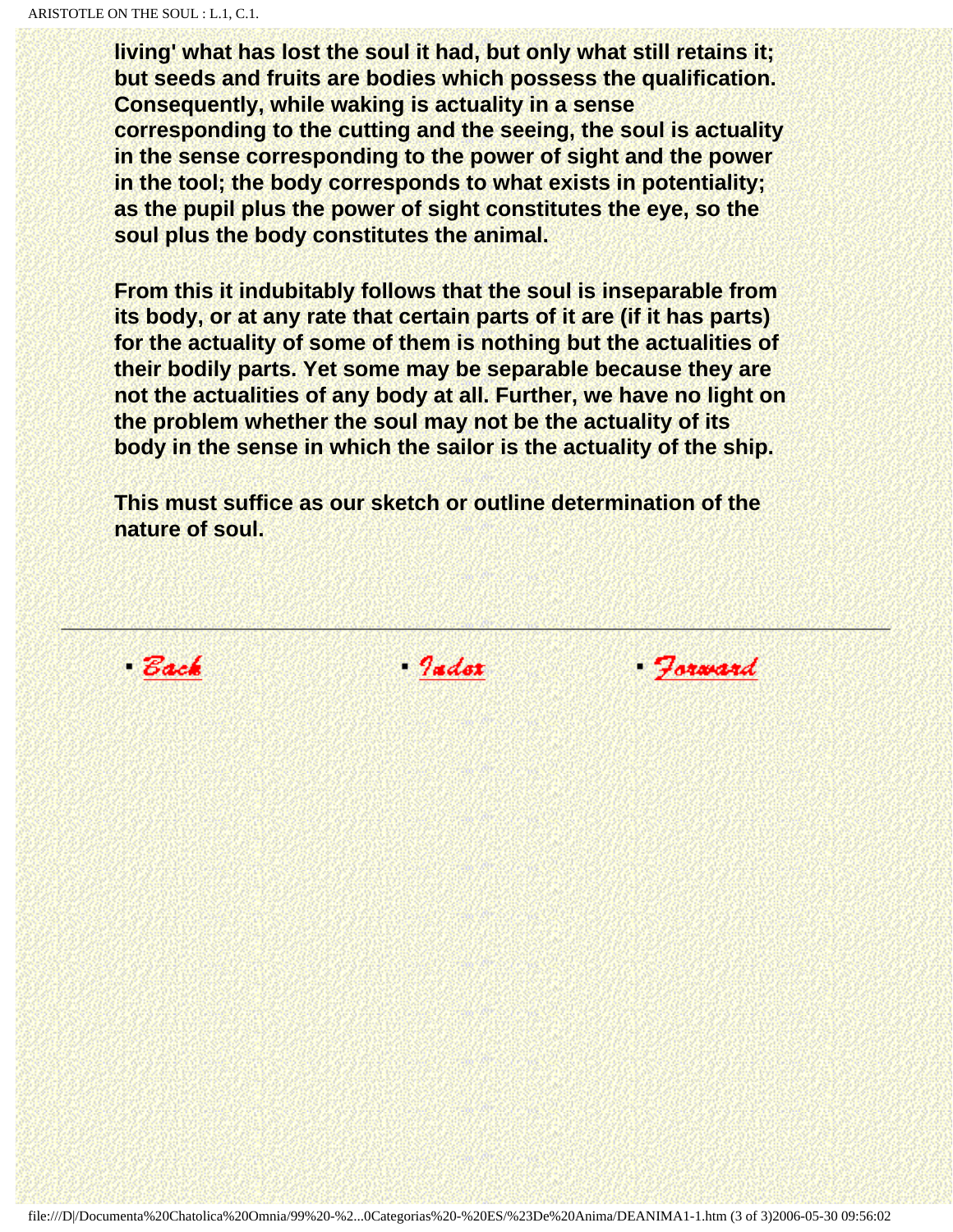#### <span id="page-31-0"></span>**CHAPTER 2**

**Since what is clear or logically more evident emerges from what in itself is confused but more observable by us, we must reconsider our results from this point of view. For it is not enough for a definitive formula to express as most now do the mere fact; it must include and exhibit the ground also. At present definitions are given in a form analogous to the conclusion of a syllogism; e.g. What is squaring? The construction of an equilateral rectangle equal to a given oblong rectangle. Such a definition is in form equivalent to a conclusion. One that tells us that squaring is the discovery of a line which is a mean proportional between the two unequal sides of the given rectangle discloses the ground of what is defined.** 

**We resume our inquiry from a fresh starting-point by calling attention to the fact that what has soul in it differs from what has not, in that the former displays life. Now this word has more than one sense, and provided any one alone of these is found in a thing we say that thing is living. Living, that is, may mean thinking or perception or local movement and rest, or movement in the sense of nutrition, decay and growth. Hence we think of plants also as living, for they are observed to possess in themselves an originative power through which they increase or decrease in all spatial directions; they grow up and down, and everything that grows increases its bulk alike in both directions or indeed in all, and continues to live so long as it can absorb nutriment.** 

**This power of self-nutrition can be isolated from the other powers mentioned, but not they from it-in mortal beings at least. The fact is obvious in plants; for it is the only psychic power they possess.** 

**This is the originative power the possession of which leads us to speak of things as living at all, but it is the possession of sensation that leads us for the first time to speak of living things as animals; for even those beings which possess no power of local movement but do possess the power of sensation we call animals and not merely living things.**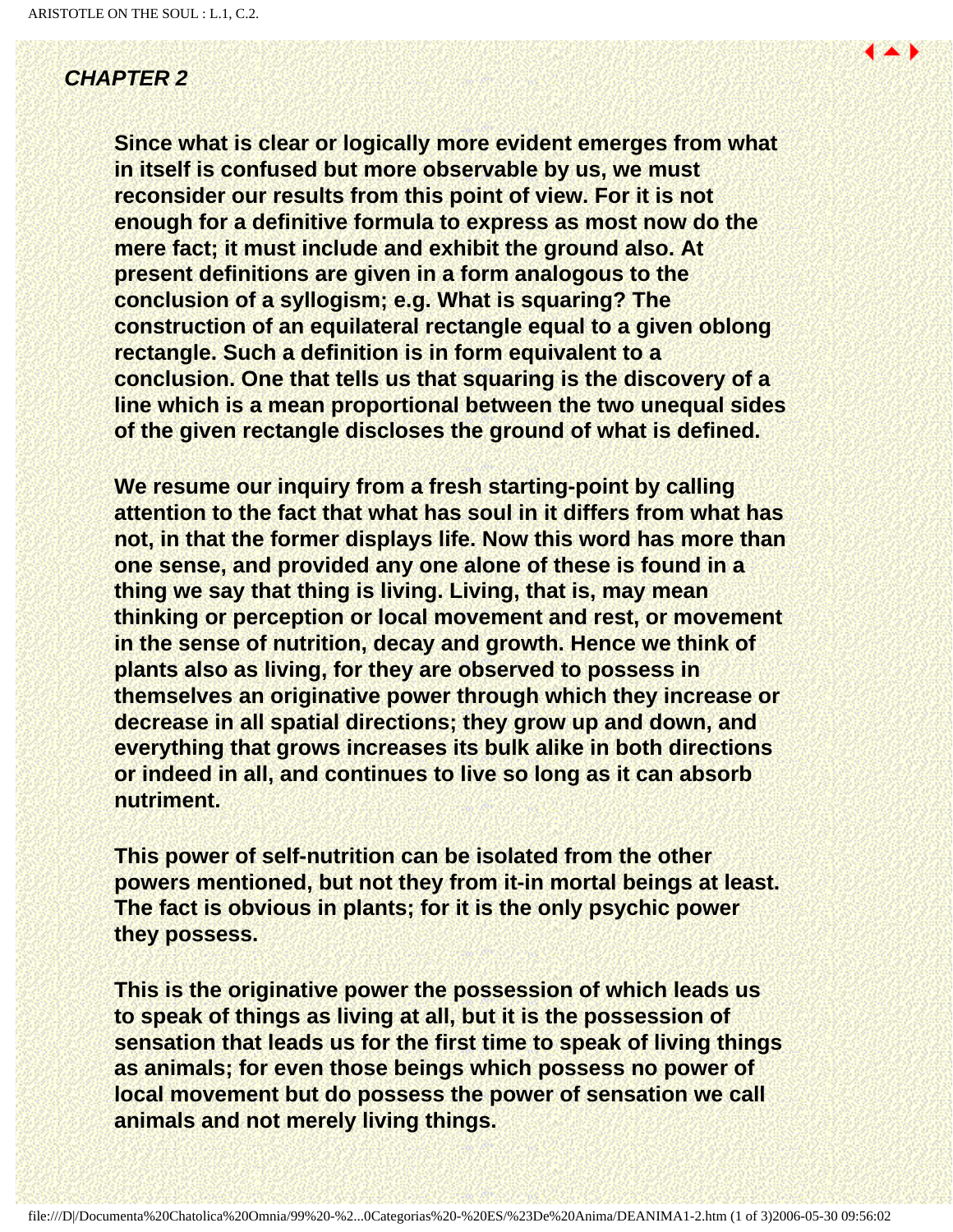**The primary form of sense is touch, which belongs to all animals. just as the power of self-nutrition can be isolated from touch and sensation generally, so touch can be isolated from all other forms of sense. (By the power of self-nutrition we mean that departmental power of the soul which is common to plants and animals: all animals whatsoever are observed to have the sense of touch.) What the explanation of these two facts is, we must discuss later. At present we must confine ourselves to saying that soul is the source of these phenomena and is characterized by them, viz. by the powers of self-nutrition, sensation, thinking, and motivity.** 

**Is each of these a soul or a part of a soul? And if a part, a part in what sense? A part merely distinguishable by definition or a part distinct in local situation as well? In the case of certain of these powers, the answers to these questions are easy, in the case of others we are puzzled what to say. just as in the case of plants which when divided are observed to continue to live though removed to a distance from one another (thus showing that in their case the soul of each individual plant before division was actually one, potentially many), so we notice a similar result in other varieties of soul, i.e. in insects which have been cut in two; each of the segments possesses both sensation and local movement; and if sensation, necessarily also imagination and appetition; for, where there is sensation, there is also pleasure and pain, and, where these, necessarily also desire.** 

**We have no evidence as yet about mind or the power to think; it seems to be a widely different kind of soul, differing as what is eternal from what is perishable; it alone is capable of existence in isolation from all other psychic powers. All the other parts of soul, it is evident from what we have said, are, in spite of certain statements to the contrary, incapable of separate existence though, of course, distinguishable by definition. If opining is distinct from perceiving, to be capable of opining and to be capable of perceiving must be distinct, and so with all the other forms of living above enumerated. Further, some animals possess all these parts of soul, some certain of them only, others one only (this is what enables us to classify animals); the cause must be considered later.' A similar arrangement is found also within the field of the senses; some classes of animals have all the senses, some only certain of them, others only one, the most indispensable, touch.**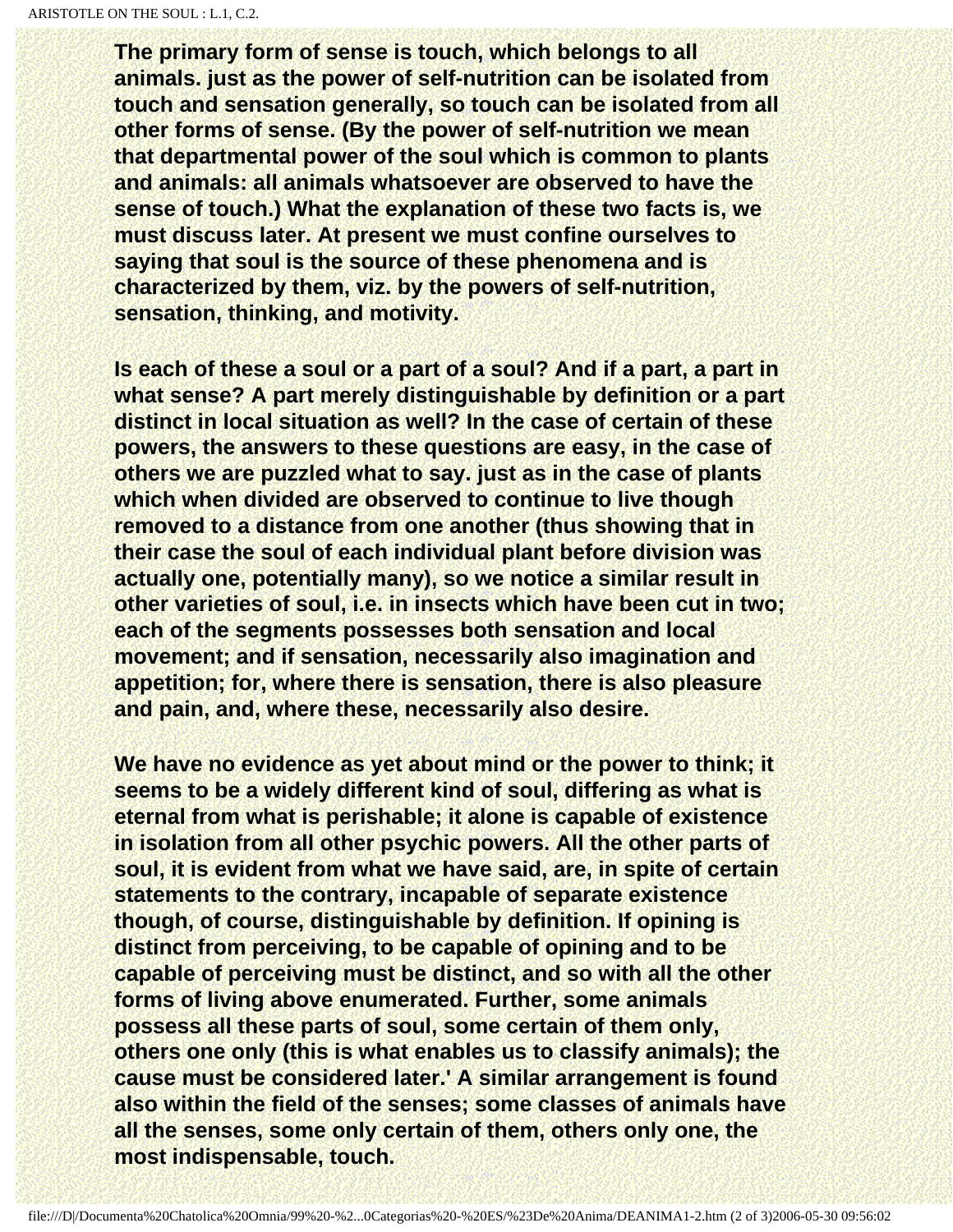**Since the expression 'that whereby we live and perceive' has two meanings, just like the expression 'that whereby we know' that may mean either (a) knowledge or (b) the soul, for we can speak of knowing by or with either, and similarly that whereby we are in health may be either (a) health or (b) the body or some part of the body; and since of the two terms thus contrasted knowledge or health is the name of a form, essence, or ratio, or if we so express it an actuality of a recipient matter-knowledge of what is capable of knowing, health of what is capable of being made healthy (for the operation of that which is capable of originating change terminates and has its seat in what is changed or altered); further, since it is the soul by or with which primarily we live, perceive, and think:-it follows that the soul must be a ratio or formulable essence, not a matter or subject. For, as we said, word substance has three meanings form, matter, and the complex of both and of these three what is called matter is potentiality, what is called form actuality. Since then the complex here is the living thing, the body cannot be the actuality of the soul; it is the soul which is the actuality of a certain kind of body. Hence the rightness of the view that the soul cannot be without a body, while it csnnot he a body; it is not a body but something relative to a body. That is why it is in a body, and a body of a definite kind. It was a mistake, therefore, to do as former thinkers did, merely to fit it into a body without adding a definite specification of the kind or character of that body. Reflection confirms the observed fact; the actuality of any given thing can only be realized in what is already potentially that thing, i.e. in a matter of its own appropriate to it. From all this it follows that soul is an actuality or formulable essence of something that possesses a potentiality of being besouled.** 





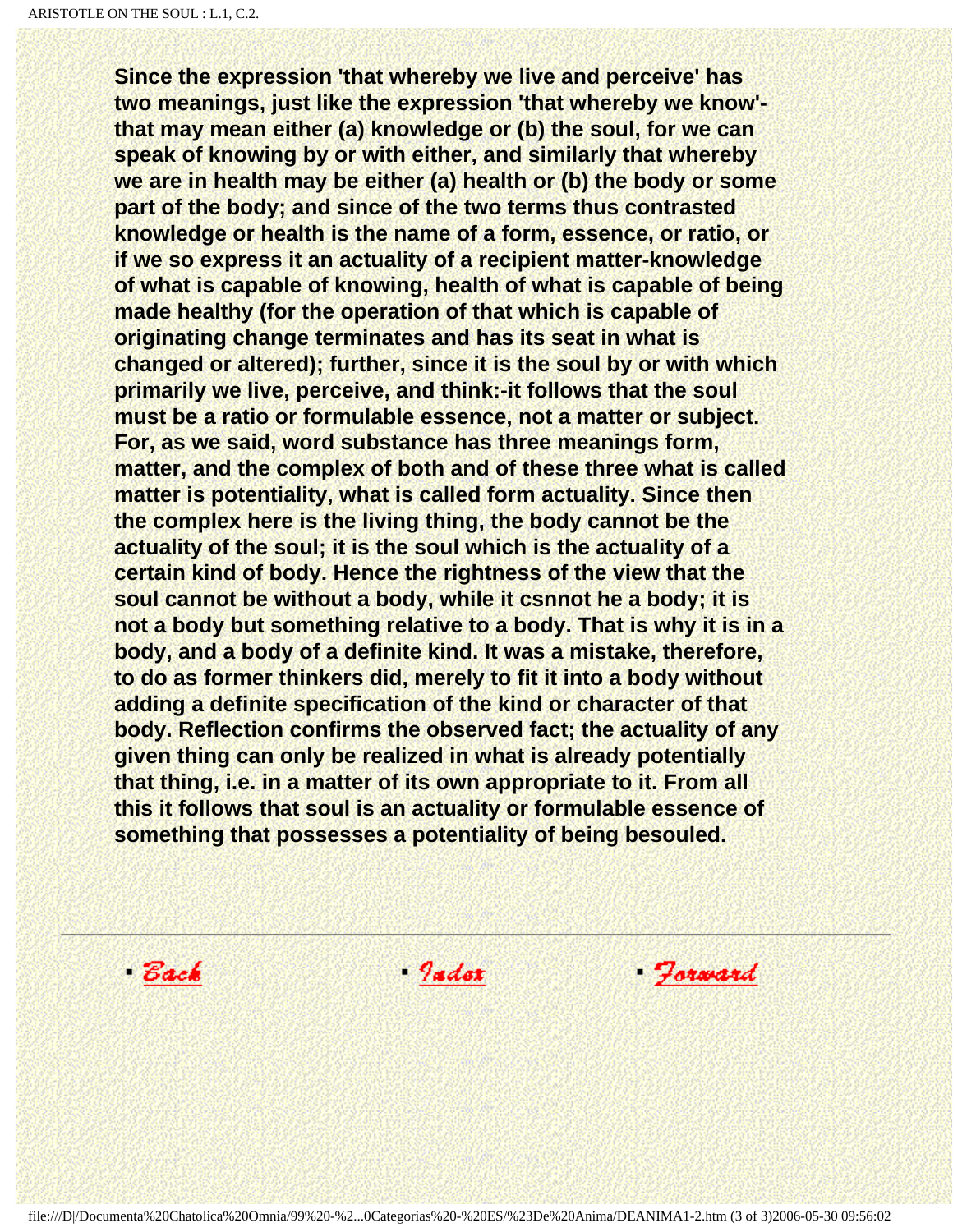#### <span id="page-34-0"></span>**CHAPTER 3**

**Of the psychic powers above enumerated some kinds of living things, as we have said, possess all, some less than all, others one only. Those we have mentioned are the nutritive, the appetitive, the sensory, the locomotive, and the power of thinking. Plants have none but the first, the nutritive, while another order of living things has this plus the sensory. If any order of living things has the sensory, it must also have the appetitive; for appetite is the genus of which desire, passion, and wish are the species; now all animals have one sense at least, viz. touch, and whatever has a sense has the capacity for pleasure and pain and therefore has pleasant and painful objects present to it, and wherever these are present, there is desire, for desire is just appetition of what is pleasant. Further, all animals have the sense for food (for touch is the sense for food); the food of all living things consists of what is dry, moist, hot, cold, and these are the qualities apprehended by touch; all other sensible qualities are apprehended by touch only indirectly. Sounds, colours, and odours contribute nothing to nutriment; flavours fall within the field of tangible qualities. Hunger and thirst are forms of desire, hunger a desire for what is dry and hot, thirst a desire for what is cold and moist; flavour is a sort of seasoning added to both. We must later clear up these points, but at present it may be enough to say that all animals that possess the sense of touch have also appetition. The case of imagination is obscure; we must examine it later. Certain kinds of animals possess in addition the power of locomotion, and still another order of animate beings, i.e. man and possibly another order like man or superior to him, the power of thinking, i.e. mind. It is now evident that a single definition can be given of soul only in the same sense as one can be given of figure. For, as in that case there is no figure distinguishable and apart from triangle, &c., so here there is no soul apart from the forms of soul just enumerated. It is true that a highly general definition can be given for figure which will fit all figures without expressing the peculiar nature of any figure. So here in the case of soul and its specific forms. Hence it is absurd in this and similar cases to demand an absolutely general definition which will fail to express the peculiar nature of anything that is, or again, omitting this, to look for separate definitions corresponding to each infima species. The cases of** 

 $\blacktriangle$ 

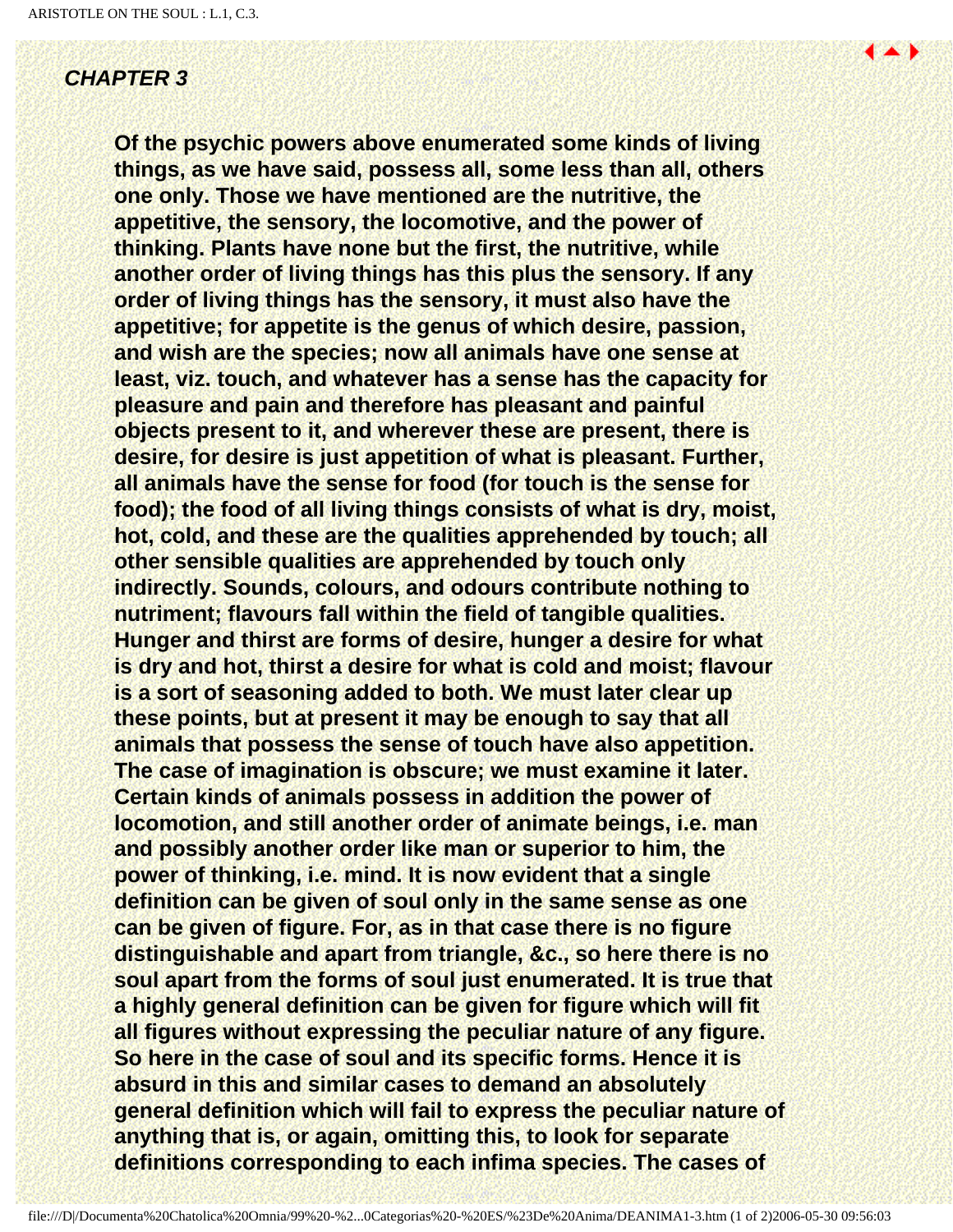**figure and soul are exactly parallel; for the particulars subsumed under the common name in both cases-figures and living beingsconstitute a series, each successive term of which potentially contains its predecessor, e.g. the square the triangle, the sensory power the self-nutritive. Hence we must ask in the case of each order of living things, What is its soul, i.e. What is the soul of plant, animal, man? Why the terms are related in this serial way must form the subject of later examination. But the facts are that the power of perception is never found apart from the power of self-nutrition, while-in plants-the latter is found isolated from the former. Again, no sense is found apart from that of touch, while touch is found by itself; many animals have neither sight, hearing, nor smell. Again, among living things that possess sense some have the power of locomotion, some not. Lastly, certain living beings-a small minority-possess calculation and thought, for (among mortal beings) those which possess calculation have all the other powers above mentioned, while the converse does not hold-indeed some live by imagination alone, while others have not even imagination. The mind that knows with immediate intuition presents a different problem.** 

**It is evident that the way to give the most adequate definition of soul is to seek in the case of each of its forms for the most appropriate definition.** 





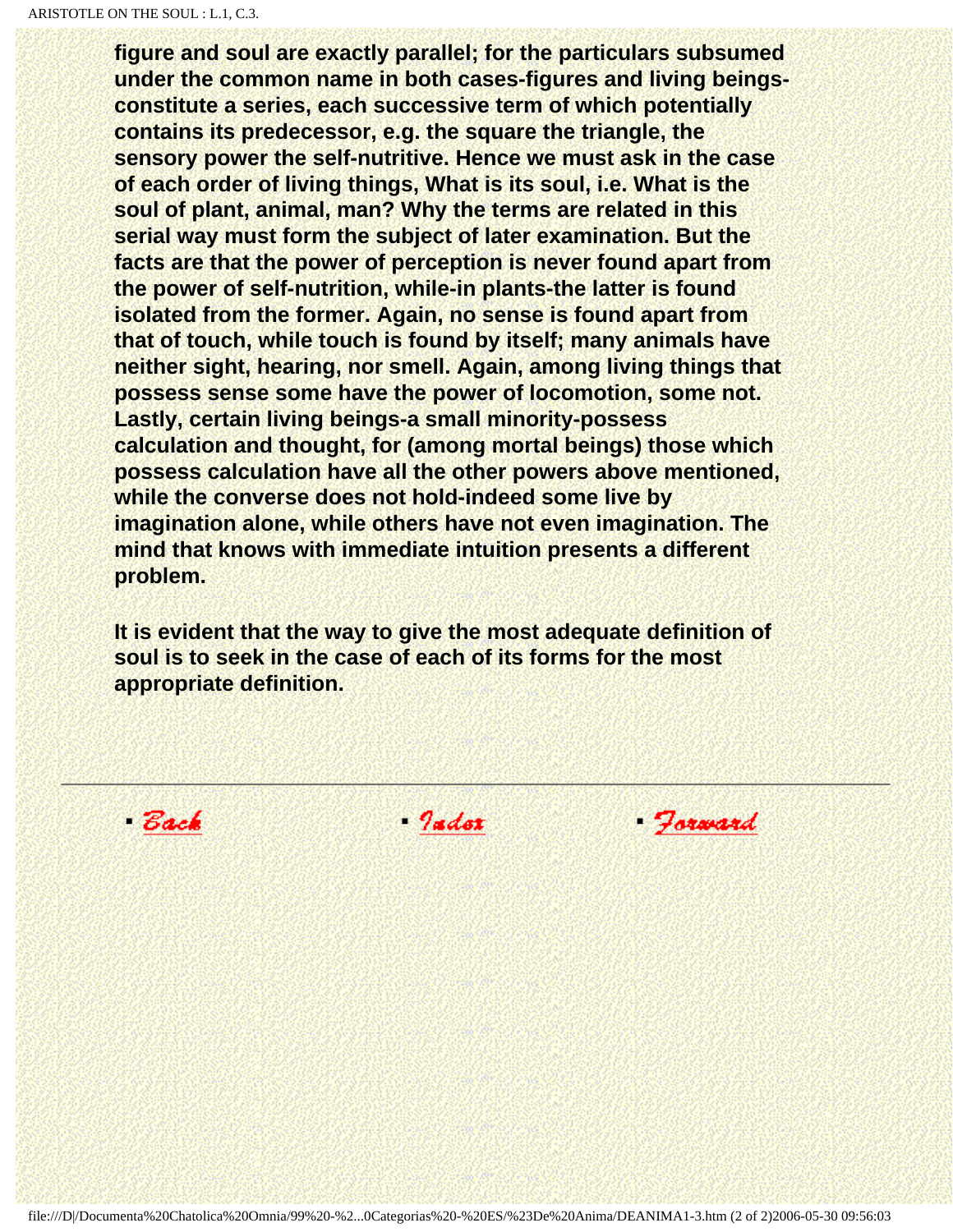## $\blacktriangle$

#### **CHAPTER 4**

**It is necessary for the student of these forms of soul first to find a definition of each, expressive of what it is, and then to investigate its derivative properties, &c. But if we are to express what each is, viz. what the thinking power is, or the perceptive, or the nutritive, we must go farther back and first give an account of thinking or perceiving, for in the order of investigation the question of what an agent does precedes the question, what enables it to do what it does. If this is correct, we must on the same ground go yet another step farther back and have some clear view of the objects of each; thus we must start with these objects, e.g. with food, with what is perceptible, or with what is intelligible.** 

**It follows that first of all we must treat of nutrition and reproduction, for the nutritive soul is found along with all the others and is the most primitive and widely distributed power of soul, being indeed that one in virtue of which all are said to have life. The acts in which it manifests itself are reproduction and the use of food-reproduction, I say, because for any living thing that has reached its normal development and which is unmutilated, and whose mode of generation is not spontaneous, the most natural act is the production of another like itself, an animal producing an animal, a plant a plant, in order that, as far as its nature allows, it may partake in the eternal and divine. That is the goal towards which all things strive, that for the sake of which they do whatsoever their nature renders possible. The phrase 'for the sake of which' is ambiguous; it may mean either (a) the end to achieve which, or (b) the being in whose interest, the act is done. Since then no living thing is able to partake in what is eternal and divine by uninterrupted continuance (for nothing perishable can for ever remain one and the same), it tries to achieve that end in the only way possible to it, and success is possible in varying degrees; so it remains not indeed as the self-same individual but continues its existence in something like itself-not numerically but specifically one.** 

**The soul is the cause or source of the living body. The terms cause and source have many senses. But the soul is the cause of its body alike in all three senses which we explicitly**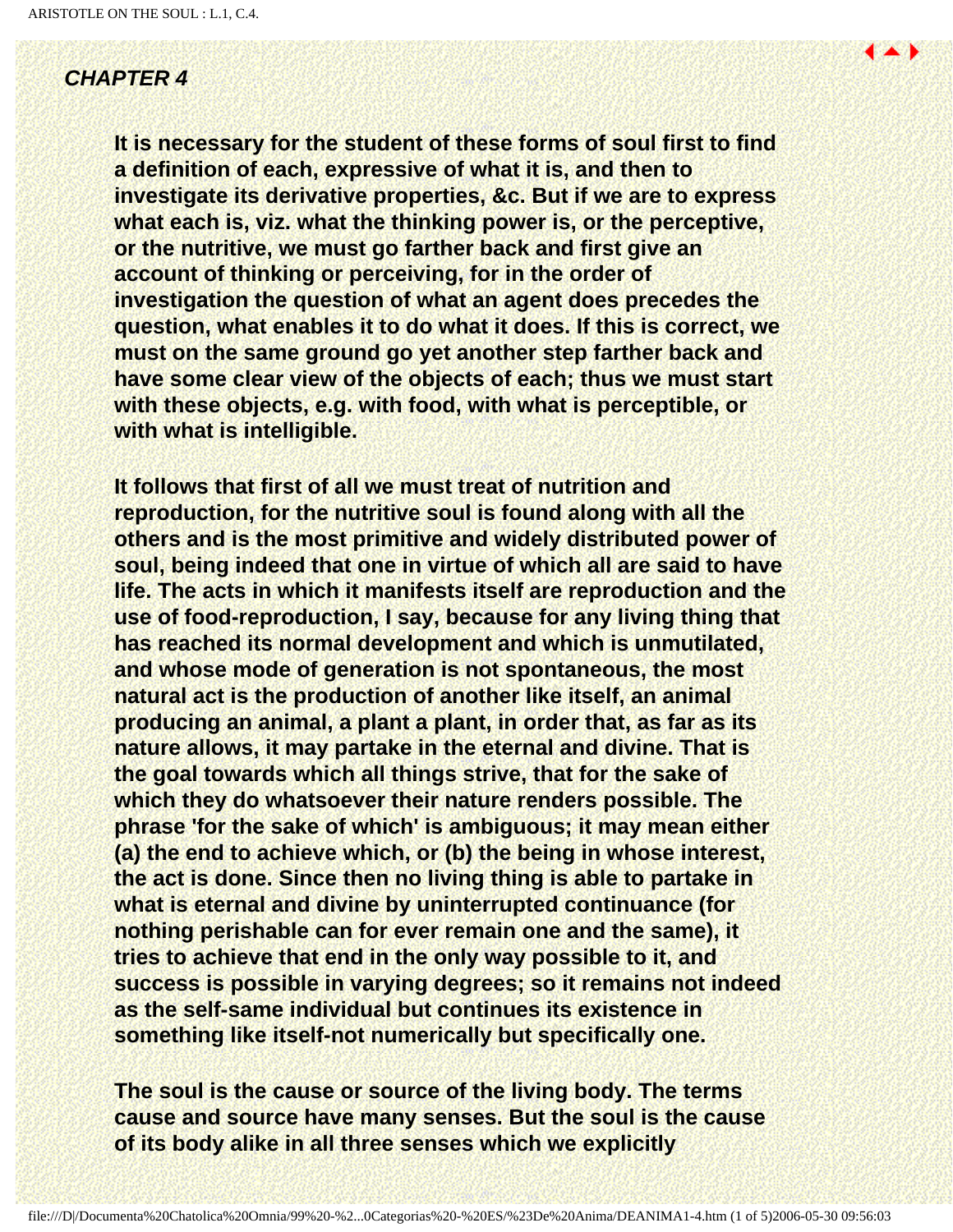**recognize. It is (a) the source or origin of movement, it is (b) the end, it is (c) the essence of the whole living body.** 

**That it is the last, is clear; for in everything the essence is identical with the ground of its being, and here, in the case of living things, their being is to live, and of their being and their living the soul in them is the cause or source. Further, the actuality of whatever is potential is identical with its formulable essence.** 

**It is manifest that the soul is also the final cause of its body. For Nature, like mind, always does whatever it does for the sake of something, which something is its end. To that something corresponds in the case of animals the soul and in this it follows the order of nature; all natural bodies are organs of the soul. This is true of those that enter into the constitution of plants as well as of those which enter into that of animals. This shows that that the sake of which they are is soul. We must here recall the two senses of 'that for the sake of which', viz. (a) the end to achieve which, and (b) the being in whose interest, anything is or is done.** 

**We must maintain, further, that the soul is also the cause of the living body as the original source of local movement. The power of locomotion is not found, however, in all living things. But change of quality and change of quantity are also due to the soul. Sensation is held to be a qualitative alteration, and nothing except what has soul in it is capable of sensation. The same holds of the quantitative changes which constitute growth and decay; nothing grows or decays naturally except what feeds itself, and nothing feeds itself except what has a share of soul in it.** 

**Empedocles is wrong in adding that growth in plants is to be explained, the downward rooting by the natural tendency of earth to travel downwards, and the upward branching by the similar natural tendency of fire to travel upwards. For he misinterprets up and down; up and down are not for all things what they are for the whole Cosmos: if we are to distinguish and identify organs according to their functions, the roots of plants are analogous to the head in animals. Further, we must ask what is the force that holds together the earth and the fire which tend to travel in contrary directions; if there is no counteracting force,**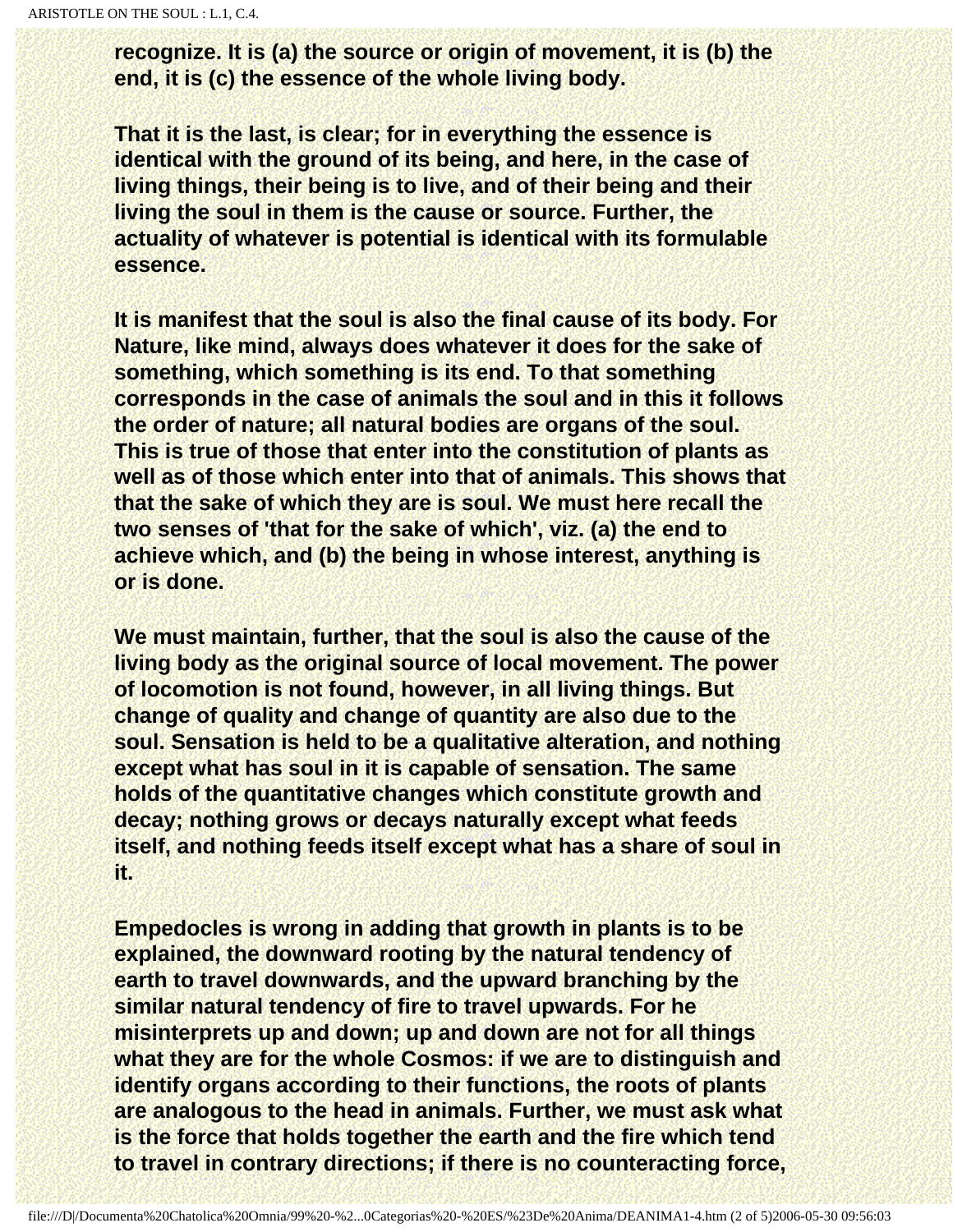**they will be torn asunder; if there is, this must be the soul and the cause of nutrition and growth. By some the element of fire is held to be the cause of nutrition and growth, for it alone of the primary bodies or elements is observed to feed and increase itself. Hence the suggestion that in both plants and animals it is it which is the operative force. A concurrent cause in a sense it certainly is, but not the principal cause, that is rather the soul; for while the growth of fire goes on without limit so long as there is a supply of fuel, in the case of all complex wholes formed in the course of nature there is a limit or ratio which determines their size and increase, and limit and ratio are marks of soul but not of fire, and belong to the side of formulable essence rather than that of matter.** 

**Nutrition and reproduction are due to one and the same psychic power. It is necessary first to give precision to our account of food, for it is by this function of absorbing food that this psychic power is distinguished from all the others. The current view is that what serves as food to a living thing is what is contrary to itnot that in every pair of contraries each is food to the other: to be food a contrary must not only be transformable into the other and vice versa, it must also in so doing increase the bulk of the other. Many a contrary is transformed into its other and vice versa, where neither is even a quantum and so cannot increase in bulk, e.g. an invalid into a healthy subject. It is clear that not even those contraries which satisfy both the conditions mentioned above are food to one another in precisely the same sense; water may be said to feed fire, but not fire water. Where the members of the pair are elementary bodies only one of the contraries, it would appear, can be said to feed the other. But there is a difficulty here. One set of thinkers assert that like fed, as well as increased in amount, by like. Another set, as we have said, maintain the very reverse, viz. that what feeds and what is fed are contrary to one another; like, they argue, is incapable of being affected by like; but food is changed in the process of digestion, and change is always to what is opposite or to what is intermediate. Further, food is acted upon by what is nourished by it, not the other way round, as timber is worked by a carpenter and not conversely; there is a change in the carpenter but it is merely a change from not-working to working. In answering this problem it makes all the difference whether we mean by 'the food' the 'finished' or the 'raw' product. If we use the word food of both, viz. of the completely undigested and the**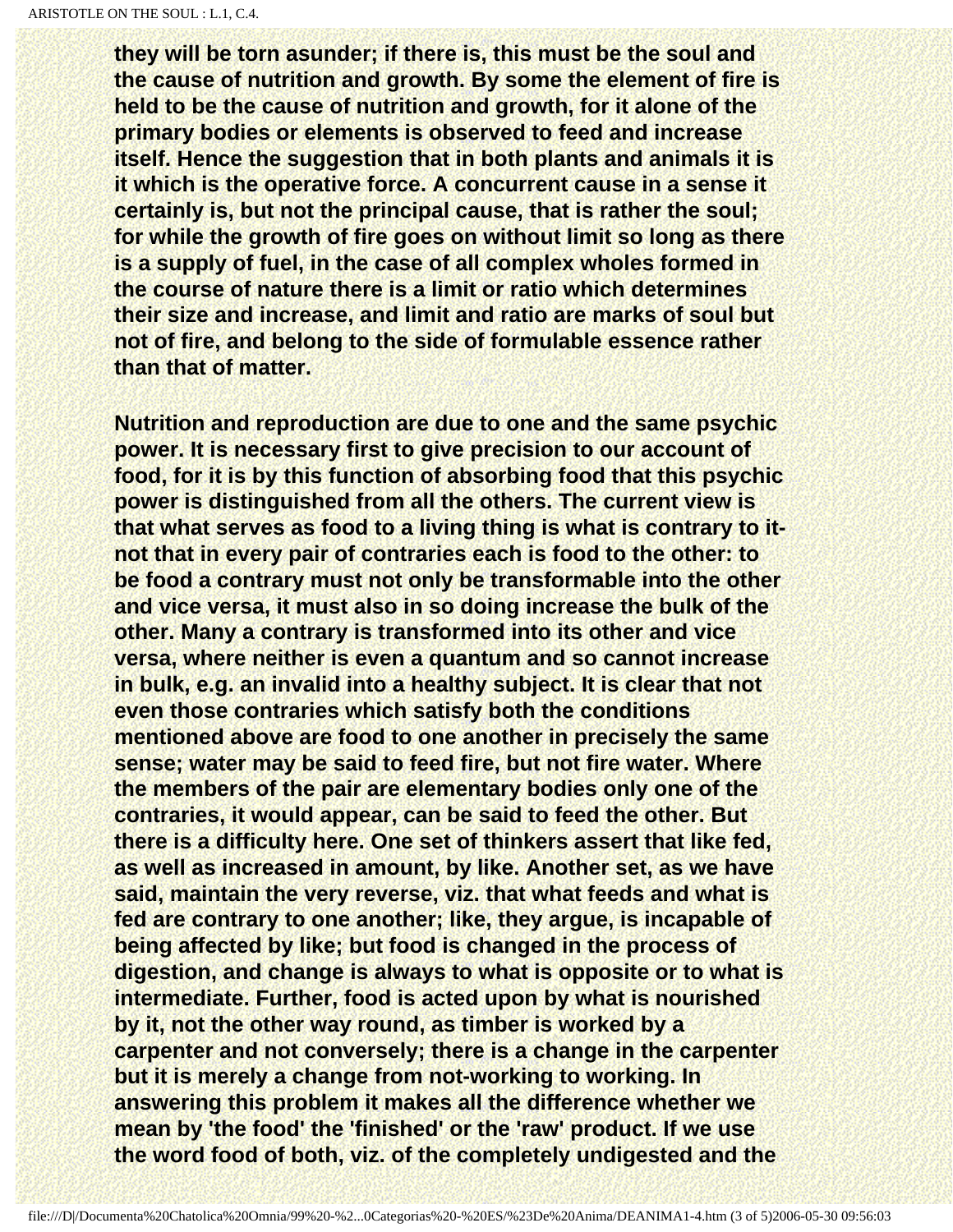**completely digested matter, we can justify both the rival accounts of it; taking food in the sense of undigested matter, it is the contrary of what is fed by it, taking it as digested it is like what is fed by it. Consequently it is clear that in a certain sense we may say that both parties are right, both wrong.** 

**Since nothing except what is alive can be fed, what is fed is the besouled body and just because it has soul in it. Hence food is essentially related to what has soul in it. Food has a power which is other than the power to increase the bulk of what is fed by it; so far forth as what has soul in it is a quantum, food may increase its quantity, but it is only so far as what has soul in it is a 'this-somewhat' or substance that food acts as food; in that case it maintains the being of what is fed, and that continues to be what it is so long as the process of nutrition continues. Further, it is the agent in generation, i.e. not the generation of the individual fed but the reproduction of another like it; the substance of the individual fed is already in existence; the existence of no substance is a self-generation but only a selfmaintenance.** 

**Hence the psychic power which we are now studying may be described as that which tends to maintain whatever has this power in it of continuing such as it was, and food helps it to do its work. That is why, if deprived of food, it must cease to be.** 

**The process of nutrition involves three factors, (a) what is fed, (b) that wherewith it is fed, (c) what does the feeding; of these (c) is the first soul, (a) the body which has that soul in it, (b) the food. But since it is right to call things after the ends they realize, and the end of this soul is to generate another being like that in which it is, the first soul ought to be named the reproductive soul. The expression (b) 'wherewith it is fed' is ambiguous just as is the expression 'wherewith the ship is steered'; that may mean either (i) the hand or (ii) the rudder, i.e. either (i) what is moved and sets in movement, or (ii) what is merely moved. We can apply this analogy here if we recall that all food must be capable of being digested, and that what produces digestion is warmth; that is why everything that has soul in it possesses warmth.** 

**We have now given an outline account of the nature of food; further details must be given in the appropriate place.**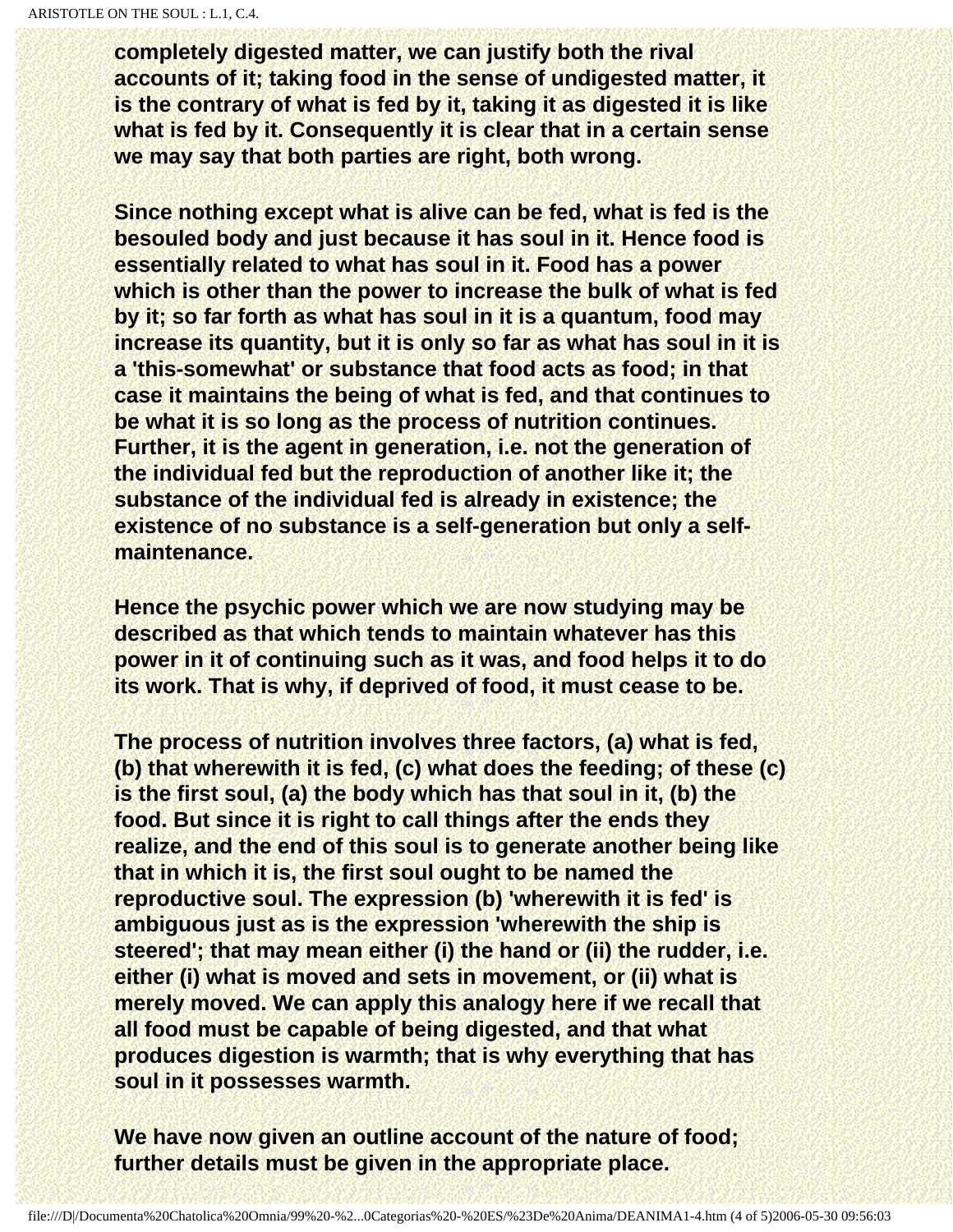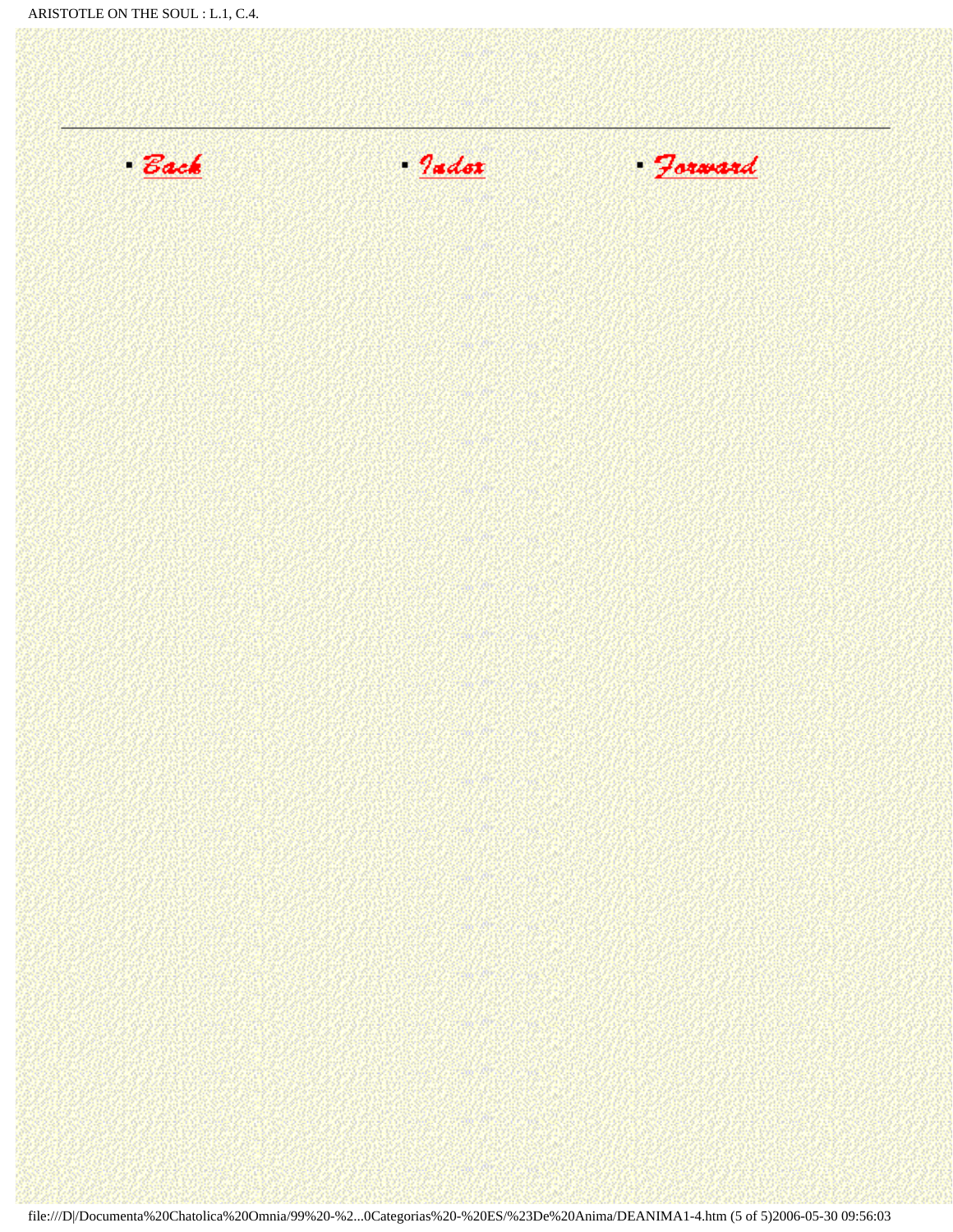ARISTOTLE ON THE SOUL : L.1, C.5.

### **CHAPTER 5**

**Having made these distinctions let us now speak of sensation in the widest sense. Sensation depends, as we have said, on a process of movement or affection from without, for it is held to be some sort of change of quality. Now some thinkers assert that like is affected only by like; in what sense this is possible and in what sense impossible, we have explained in our general discussion of acting and being acted upon.** 

**Here arises a problem: why do we not perceive the senses themselves as well as the external objects of sense, or why without the stimulation of external objects do they not produce sensation, seeing that they contain in themselves fire, earth, and all the other elements, which are the direct or indirect objects is so of sense? It is clear that what is sensitive is only potentially, not actually. The power of sense is parallel to what is combustible, for that never ignites itself spontaneously, but requires an agent which has the power of starting ignition; otherwise it could have set itself on fire, and would not have needed actual fire to set it ablaze.** 

**In reply we must recall that we use the word 'perceive' in two ways, for we say (a) that what has the power to hear or see, 'sees' or 'hears', even though it is at the moment asleep, and also (b) that what is actually seeing or hearing, 'sees' or 'hears'. Hence 'sense' too must have two meanings, sense potential, and sense actual. Similarly 'to be a sentient' means either (a) to have a certain power or (b) to manifest a certain activity. To begin with, for a time, let us speak as if there were no difference between (i) being moved or affected, and (ii) being active, for movement is a kind of activity-an imperfect kind, as has elsewhere been explained. Everything that is acted upon or moved is acted upon by an agent which is actually at work. Hence it is that in one sense, as has already been stated, what acts and what is acted upon are like, in another unlike, i.e. prior to and during the change the two factors are unlike, after it like.** 

**But we must now distinguish not only between what is potential and what is actual but also different senses in which things can be said to be potential or actual; up to now we have been**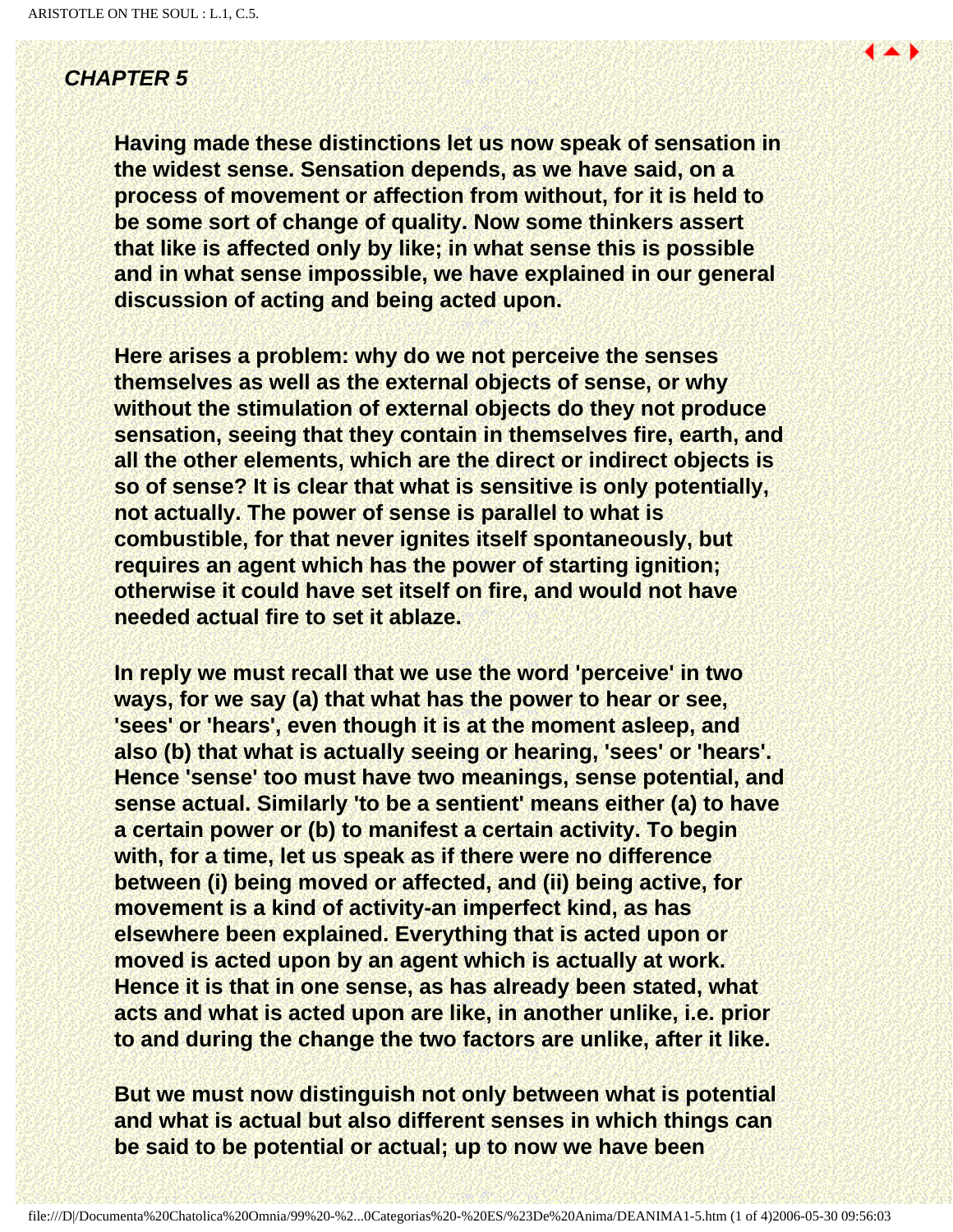**speaking as if each of these phrases had only one sense. We can speak of something as 'a knower' either (a) as when we say that man is a knower, meaning that man falls within the class of beings that know or have knowledge, or (b) as when we are speaking of a man who possesses a knowledge of grammar; each of these is so called as having in him a certain potentiality, but there is a difference between their respective potentialities, the one (a) being a potential knower, because his kind or matter is such and such, the other (b), because he can in the absence of any external counteracting cause realize his knowledge in actual knowing at will. This implies a third meaning of 'a knower' (c), one who is already realizing his knowledge-he is a knower in actuality and in the most proper sense is knowing, e. g. this A. Both the former are potential knowers, who realize their respective potentialities, the one (a) by change of quality, i. e. repeated transitions from one state to its opposite under instruction, the other (b) by the transition from the inactive possession of sense or grammar to their active exercise. The two kinds of transition are distinct.** 

**Also the expression 'to be acted upon' has more than one meaning; it may mean either (a) the extinction of one of two contraries by the other, or (b) the maintenance of what is potential by the agency of what is actual and already like what is acted upon, with such likeness as is compatible with one's being actual and the other potential. For what possesses knowledge becomes an actual knower by a transition which is either not an alteration of it at all (being in reality a development into its true self or actuality) or at least an alteration in a quite different sense from the usual meaning.** 

**Hence it is wrong to speak of a wise man as being 'altered' when he uses his wisdom, just as it would be absurd to speak of a builder as being altered when he is using his skill in building a house.** 

**What in the case of knowing or understanding leads from potentiality to actuality ought not to be called teaching but something else. That which starting with the power to know learns or acquires knowledge through the agency of one who actually knows and has the power of teaching either (a) ought not to be said 'to be acted upon' at all or (b) we must recognize two senses of alteration, viz. (i) the substitution of one quality**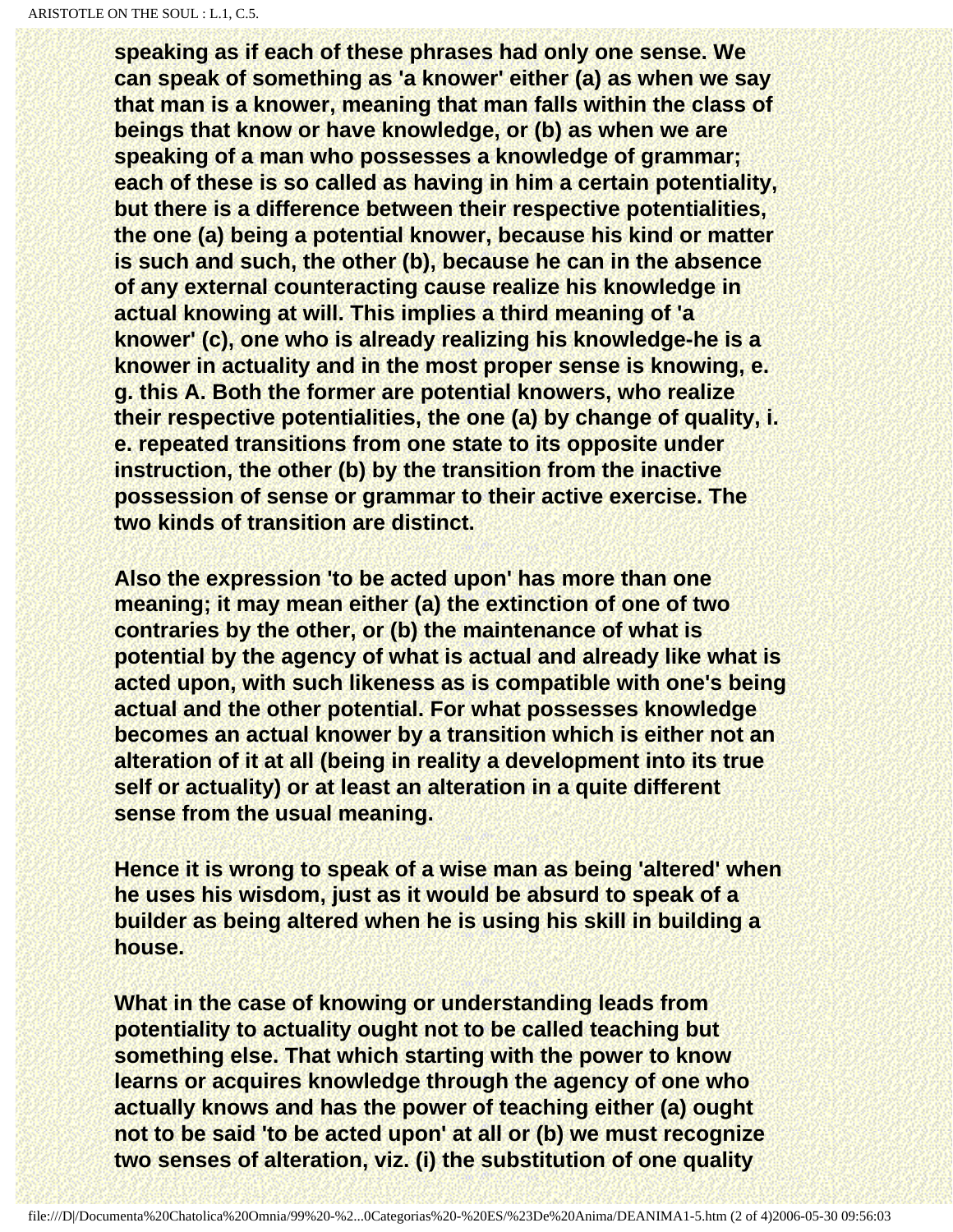**for another, the first being the contrary of the second, or (ii) the development of an existent quality from potentiality in the direction of fixity or nature.** 

**In the case of what is to possess sense, the first transition is due to the action of the male parent and takes place before birth so that at birth the living thing is, in respect of sensation, at the stage which corresponds to the possession of knowledge. Actual sensation corresponds to the stage of the exercise of knowledge. But between the two cases compared there is a difference; the objects that excite the sensory powers to activity, the seen, the heard, &c., are outside. The ground of this difference is that what actual sensation apprehends is individuals, while what knowledge apprehends is universals, and these are in a sense within the soul. That is why a man can exercise his knowledge when he wishes, but his sensation does not depend upon himself a sensible object must be there. A similar statement must be made about our knowledge of what is sensible-on the same ground, viz. that the sensible objects are individual and external.** 

**A later more appropriate occasion may be found thoroughly to clear up all this. At present it must be enough to recognize the distinctions already drawn; a thing may be said to be potential in either of two senses, (a) in the sense in which we might say of a boy that he may become a general or (b) in the sense in which we might say the same of an adult, and there are two corresponding senses of the term 'a potential sentient'. There are no separate names for the two stages of potentiality; we have pointed out that they are different and how they are different. We cannot help using the incorrect terms 'being acted upon or altered' of the two transitions involved. As we have said, has the power of sensation is potentially like what the perceived object is actually; that is, while at the beginning of the process of its being acted upon the two interacting factors are dissimilar, at the end the one acted upon is assimilated to the other and is identical in quality with it.**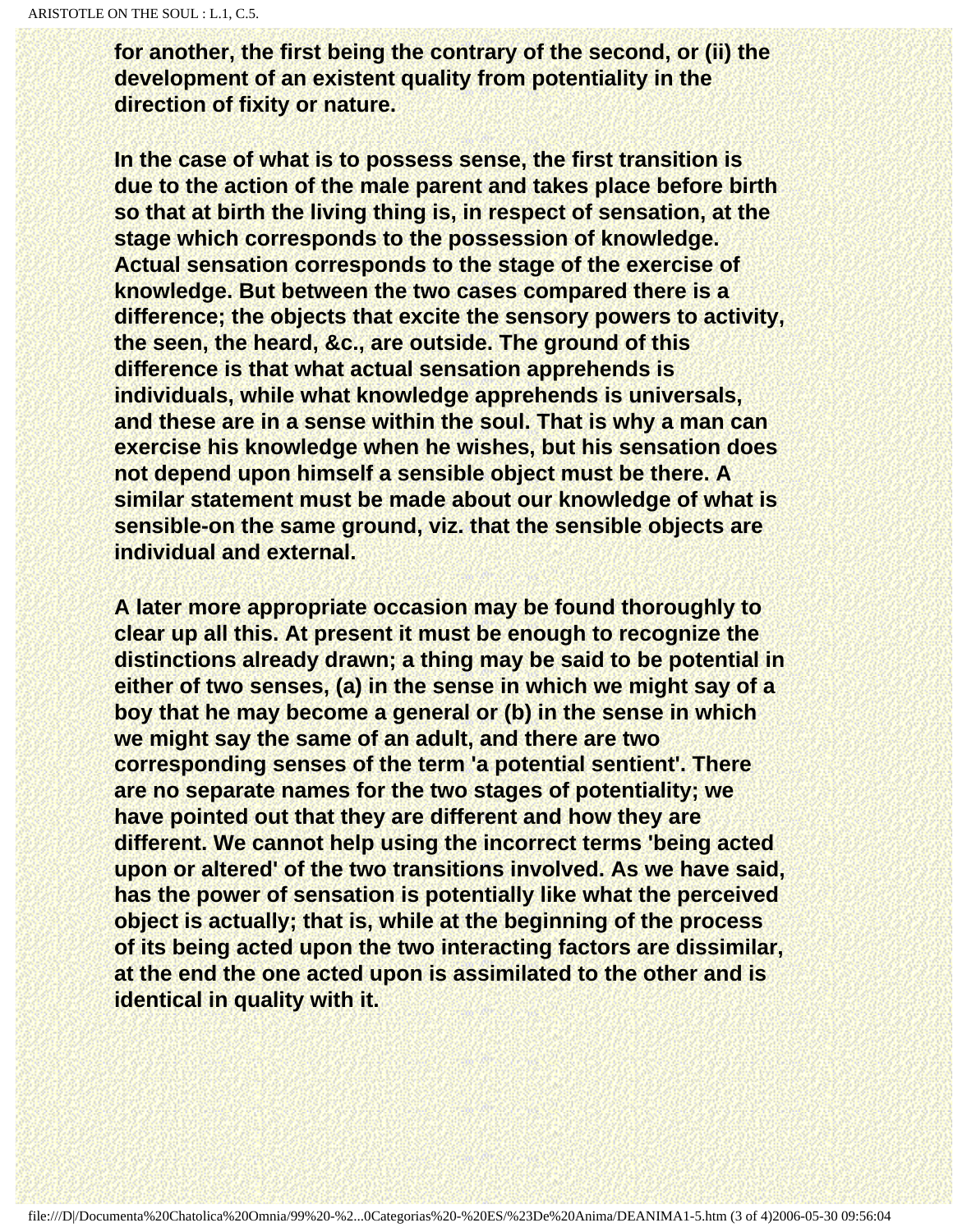



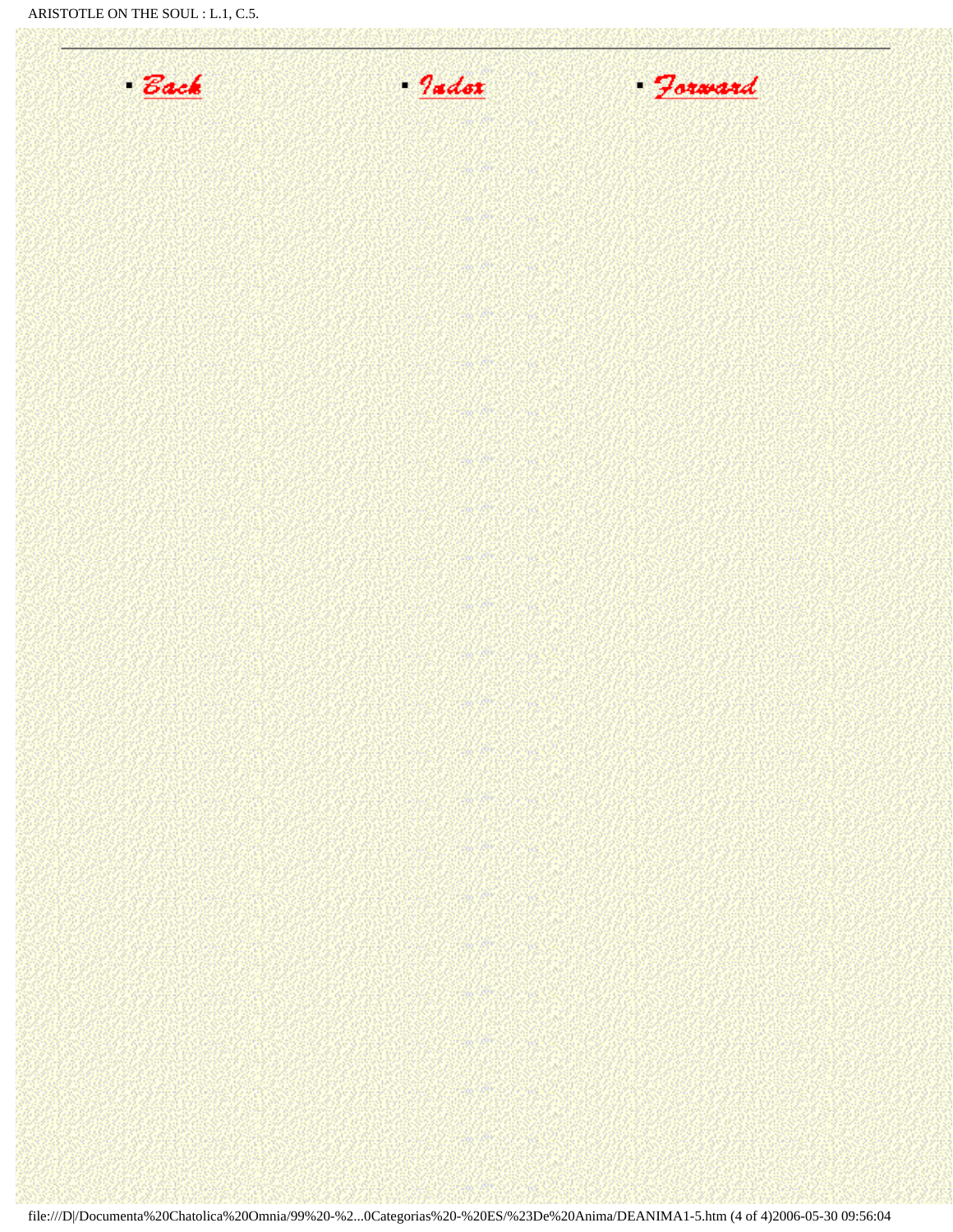### **CHAPTER 6**

**In dealing with each of the senses we shall have first to speak of the objects which are perceptible by each. The term 'object of sense' covers three kinds of objects, two kinds of which are, in our language, directly perceptible, while the remaining one is only incidentally perceptible. Of the first two kinds one (a) consists of what is perceptible by a single sense, the other (b) of what is perceptible by any and all of the senses. I call by the name of special object of this or that sense that which cannot be perceived by any other sense than that one and in respect of which no error is possible; in this sense colour is the special object of sight, sound of hearing, flavour of taste. Touch, indeed, discriminates more than one set of different qualities. Each sense has one kind of object which it discerns, and never errs in reporting that what is before it is colour or sound (though it may err as to what it is that is coloured or where that is, or what it is that is sounding or where that is.) Such objects are what we propose to call the special objects of this or that sense.** 

 $\blacktriangle$ 

**'Common sensibles' are movement, rest, number, figure, magnitude; these are not peculiar to any one sense, but are common to all. There are at any rate certain kinds of movement which are perceptible both by touch and by sight.** 

**We speak of an incidental object of sense where e.g. the white object which we see is the son of Diares; here because 'being the son of Diares' is incidental to the directly visible white patch we speak of the son of Diares as being (incidentally) perceived or seen by us. Because this is only incidentally an object of sense, it in no way as such affects the senses. Of the two former kinds, both of which are in their own nature perceptible by sense, the first kind-that of special objects of the several sensesconstitute the objects of sense in the strictest sense of the term and it is to them that in the nature of things the structure of each several sense is adapted.**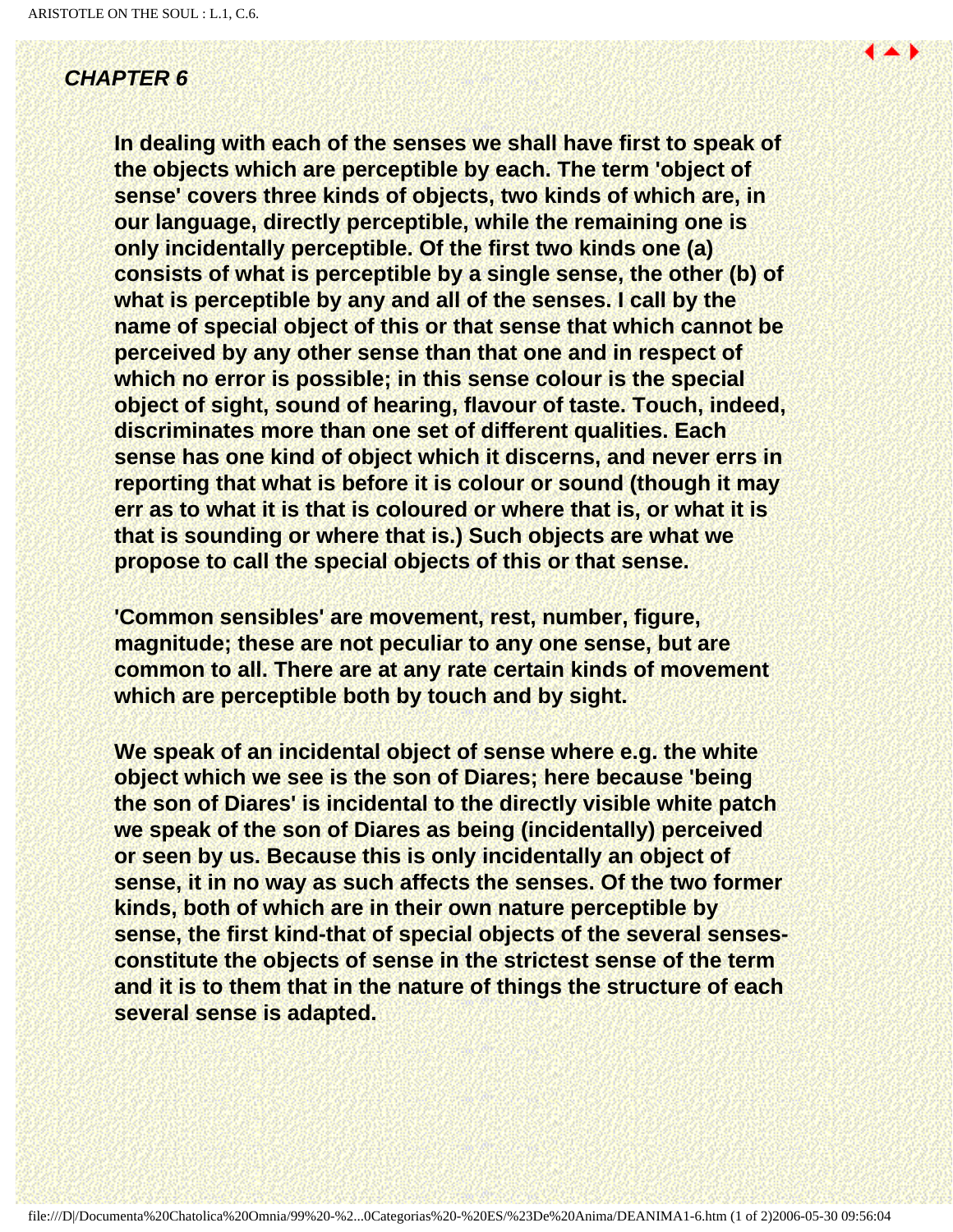



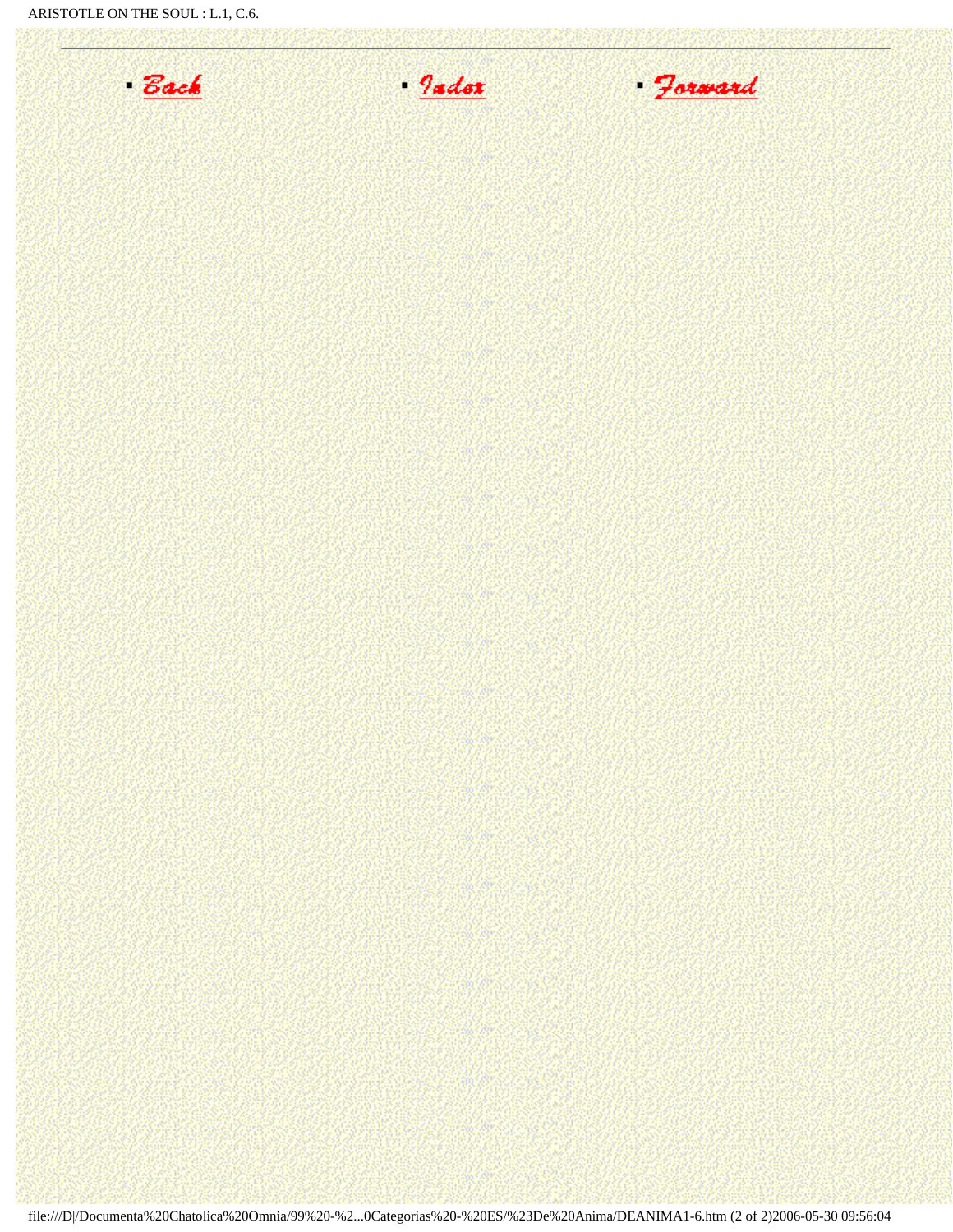### **CHAPTER 7**

**The object of sight is the visible, and what is visible is (a) colour and (b) a certain kind of object which can be described in words but which has no single name; what we mean by (b) will be abundantly clear as we proceed. Whatever is visible is colour and colour is what lies upon what is in its own nature visible; 'in its own nature' here means not that visibility is involved in the definition of what thus underlies colour, but that that substratum contains in itself the cause of visibility. Every colour has in it the power to set in movement what is actually transparent; that power constitutes its very nature. That is why it is not visible except with the help of light; it is only in light that the colour of a thing is seen. Hence our first task is to explain what light is.** 

 $\blacktriangle$ 

**Now there clearly is something which is transparent, and by 'transparent' I mean what is visible, and yet not visible in itself, but rather owing its visibility to the colour of something else; of this character are air, water, and many solid bodies. Neither air nor water is transparent because it is air or water; they are transparent because each of them has contained in it a certain substance which is the same in both and is also found in the eternal body which constitutes the uppermost shell of the physical Cosmos. Of this substance light is the activity-the activity of what is transparent so far forth as it has in it the determinate power of becoming transparent; where this power is present, there is also the potentiality of the contrary, viz. darkness. Light is as it were the proper colour of what is transparent, and exists whenever the potentially transparent is excited to actuality by the influence of fire or something resembling 'the uppermost body'; for fire too contains something which is one and the same with the substance in question.** 

**We have now explained what the transparent is and what light is; light is neither fire nor any kind whatsoever of body nor an efflux from any kind of body (if it were, it would again itself be a kind of body)-it is the presence of fire or something resembling fire in what is transparent. It is certainly not a body, for two bodies cannot be present in the same place. The opposite of light is darkness; darkness is the absence from what is**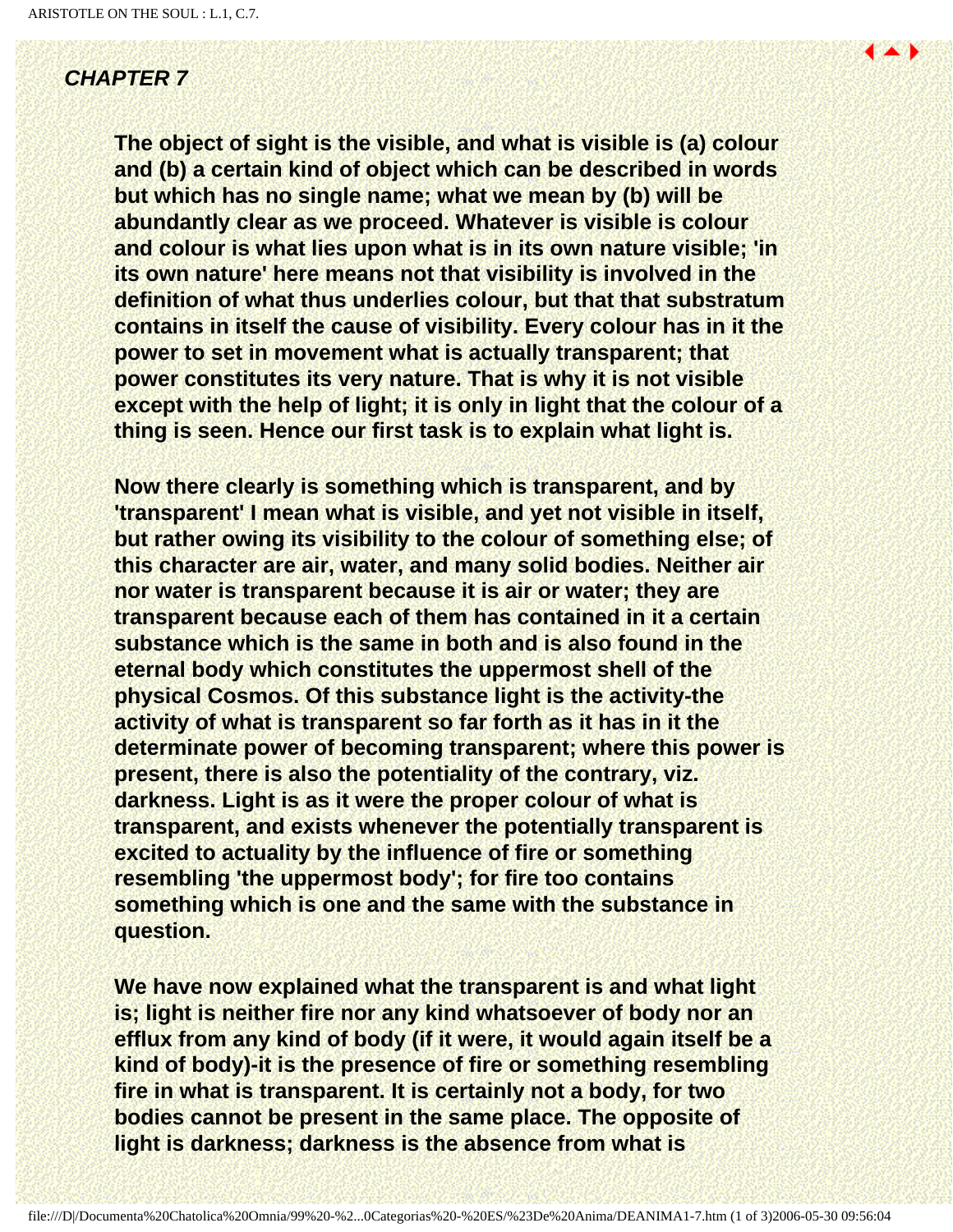**transparent of the corresponding positive state above characterized; clearly therefore, light is just the presence of that.** 

**Empedocles (and with him all others who used the same forms of expression) was wrong in speaking of light as 'travelling' or being at a given moment between the earth and its envelope, its movement being unobservable by us; that view is contrary both to the clear evidence of argument and to the observed facts; if the distance traversed were short, the movement might have been unobservable, but where the distance is from extreme East to extreme West, the draught upon our powers of belief is too great.** 

**What is capable of taking on colour is what in itself is colourless, as what can take on sound is what is soundless; what is colourless includes (a) what is transparent and (b) what is invisible or scarcely visible, i.e. what is 'dark'. The latter (b) is the same as what is transparent, when it is potentially, not of course when it is actually transparent; it is the same substance which is now darkness, now light.** 

**Not everything that is visible depends upon light for its visibility. This is only true of the 'proper' colour of things. Some objects of sight which in light are invisible, in darkness stimulate the sense; that is, things that appear fiery or shining. This class of objects has no simple common name, but instances of it are fungi, flesh, heads, scales, and eyes of fish. In none of these is what is seen their own proper' colour. Why we see these at all is another question. At present what is obvious is that what is seen in light is always colour. That is why without the help of light colour remains invisible. Its being colour at all means precisely its having in it the power to set in movement what is already actually transparent, and, as we have seen, the actuality of what is transparent is just light.** 

**The following experiment makes the necessity of a medium clear. If what has colour is placed in immediate contact with the eye, it cannot be seen. Colour sets in movement not the sense organ but what is transparent, e.g. the air, and that, extending continuously from the object to the organ, sets the latter in movement. Democritus misrepresents the facts when he expresses the opinion that if the interspace were empty one could distinctly see an ant on the vault of the sky; that is an**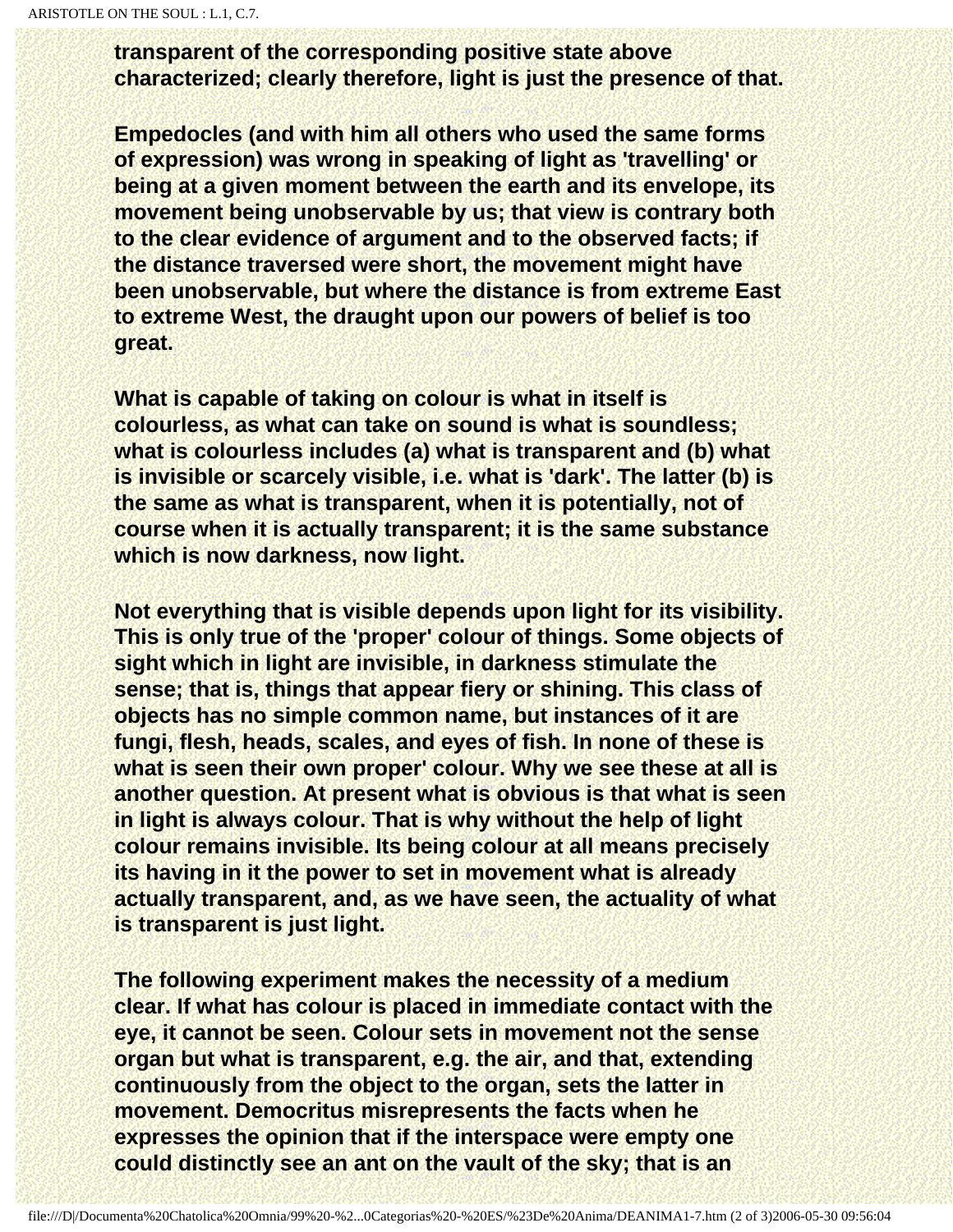**impossibility. Seeing is due to an affection or change of what has the perceptive faculty, and it cannot be affected by the seen colour itself; it remains that it must be affected by what comes between. Hence it is indispensable that there be something in between-if there were nothing, so far from seeing with greater distinctness, we should see nothing at all.** 

**We have now explained the cause why colour cannot be seen otherwise than in light. Fire on the other hand is seen both in darkness and in light; this double possibility follows necessarily from our theory, for it is just fire that makes what is potentially transparent actually transparent.** 

**The same account holds also of sound and smell; if the object of either of these senses is in immediate contact with the organ no sensation is produced. In both cases the object sets in movement only what lies between, and this in turn sets the organ in movement: if what sounds or smells is brought into immediate contact with the organ, no sensation will be produced. The same, in spite of all appearances, applies also to touch and taste; why there is this apparent difference will be clear later. What comes between in the case of sounds is air; the corresponding medium in the case of smell has no name. But, corresponding to what is transparent in the case of colour, there is a quality found both in air and water, which serves as a medium for what has smell-I say 'in water' because animals that live in water as well as those that live on land seem to possess the sense of smell, and 'in air' because man and all other land animals that breathe, perceive smells only when they breathe air in. The explanation of this too will be given later.** 



Jadox

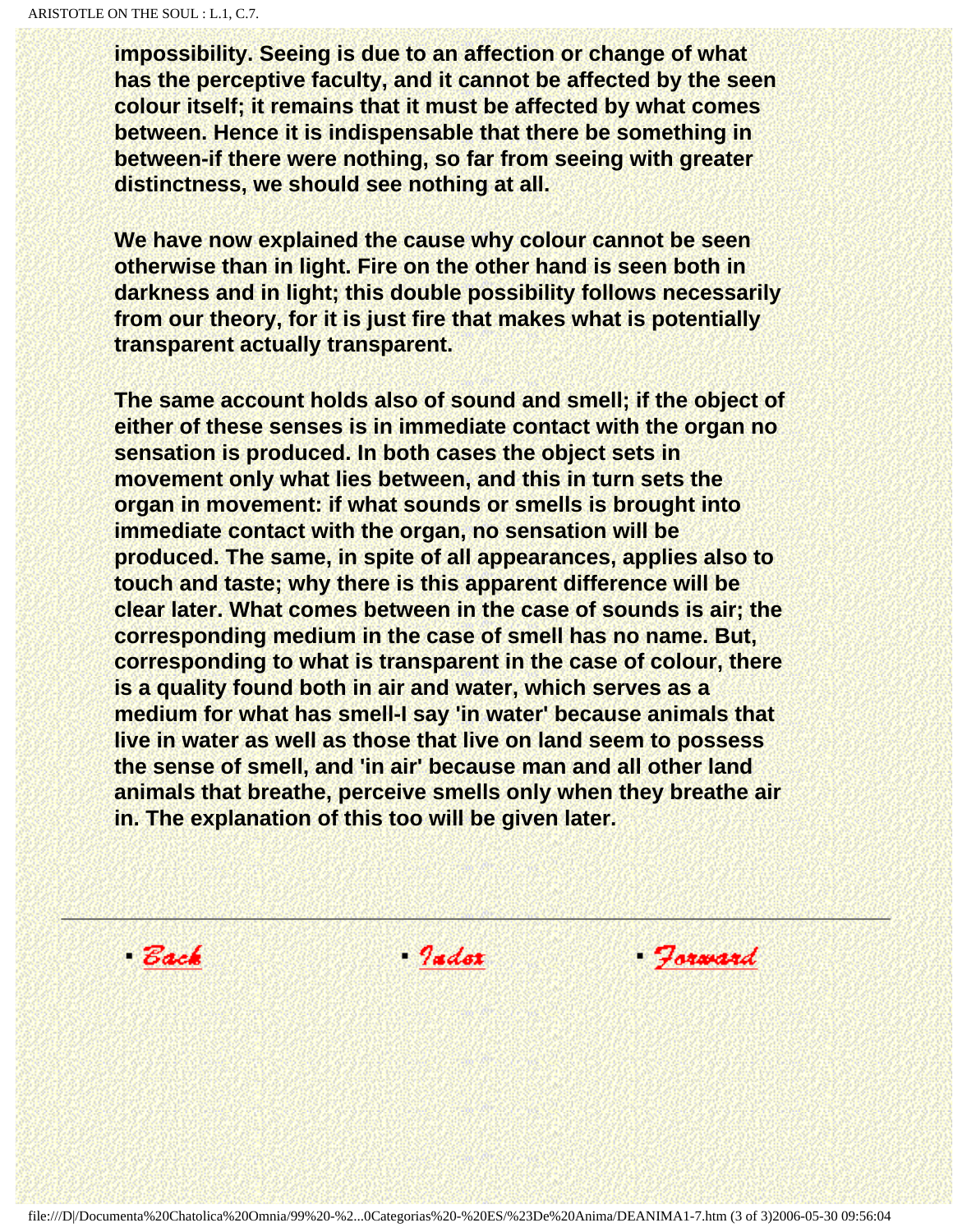ARISTOTLE ON THE SOUL : L.1, C.8.

#### **CHAPTER 8**

**Now let us, to begin with, make certain distinctions about sound and hearing.** 

 $\blacktriangle$ 

**Sound may mean either of two things (a) actual, and (b) potential, sound. There are certain things which, as we say, 'have no sound', e.g. sponges or wool, others which have, e.g. bronze and in general all things which are smooth and solid-the latter are said to have a sound because they can make a sound, i. e. can generate actual sound between themselves and the organ of hearing.** 

**Actual sound requires for its occurrence (i, ii) two such bodies and (iii) a space between them; for it is generated by an impact. Hence it is impossible for one body only to generate a soundthere must be a body impinging and a body impinged upon; what sounds does so by striking against something else, and this is impossible without a movement from place to place.** 

**As we have said, not all bodies can by impact on one another produce sound; impact on wool makes no sound, while the impact on bronze or any body which is smooth and hollow does. Bronze gives out a sound when struck because it is smooth; bodies which are hollow owing to reflection repeat the original impact over and over again, the body originally set in movement being unable to escape from the concavity.** 

**Further, we must remark that sound is heard both in air and in water, though less distinctly in the latter. Yet neither air nor water is the principal cause of sound. What is required for the production of sound is an impact of two solids against one another and against the air. The latter condition is satisfied when the air impinged upon does not retreat before the blow, i.e. is not dissipated by it.** 

**That is why it must be struck with a sudden sharp blow, if it is to sound-the movement of the whip must outrun the dispersion of the air, just as one might get in a stroke at a heap or whirl of sand as it was traveling rapidly past.**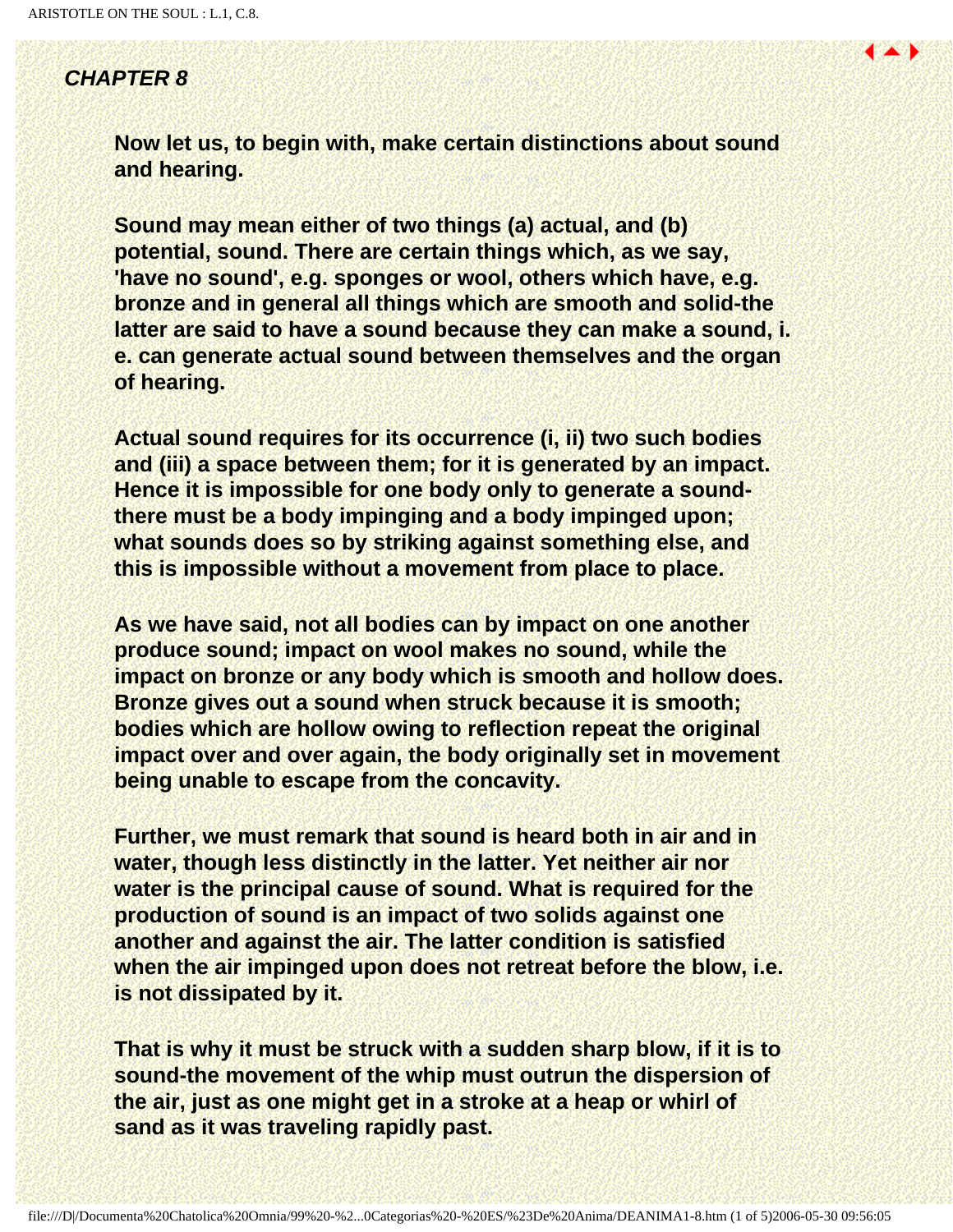**An echo occurs, when, a mass of air having been unified, bounded, and prevented from dissipation by the containing walls of a vessel, the air originally struck by the impinging body and set in movement by it rebounds from this mass of air like a ball from a wall. It is probable that in all generation of sound echo takes place, though it is frequently only indistinctly heard. What happens here must be analogous to what happens in the case of light; light is always reflected-otherwise it would not be diffused and outside what was directly illuminated by the sun there would be blank darkness; but this reflected light is not always strong enough, as it is when it is reflected from water, bronze, and other smooth bodies, to cast a shadow, which is the distinguishing mark by which we recognize light.** 

**It is rightly said that an empty space plays the chief part in the production of hearing, for what people mean by 'the vacuum' is the air, which is what causes hearing, when that air is set in movement as one continuous mass; but owing to its friability it emits no sound, being dissipated by impinging upon any surface which is not smooth. When the surface on which it impinges is quite smooth, what is produced by the original impact is a united mass, a result due to the smoothness of the surface with which the air is in contact at the other end.** 

**What has the power of producing sound is what has the power of setting in movement a single mass of air which is continuous from the impinging body up to the organ of hearing. The organ of hearing is physically united with air, and because it is in air, the air inside is moved concurrently with the air outside. Hence animals do not hear with all parts of their bodies, nor do all parts admit of the entrance of air; for even the part which can be moved and can sound has not air everywhere in it. Air in itself is, owing to its friability, quite soundless; only when its dissipation is prevented is its movement sound. The air in the ear is built into a chamber just to prevent this dissipating movement, in order that the animal may accurately apprehend all varieties of the movements of the air outside. That is why we hear also in water, viz. because the water cannot get into the air chamber or even, owing to the spirals, into the outer ear. If this does happen, hearing ceases, as it also does if the tympanic membrane is damaged, just as sight ceases if the membrane covering the pupil is damaged. It is also a test of deafness whether the ear does or does not reverberate like a horn; the air**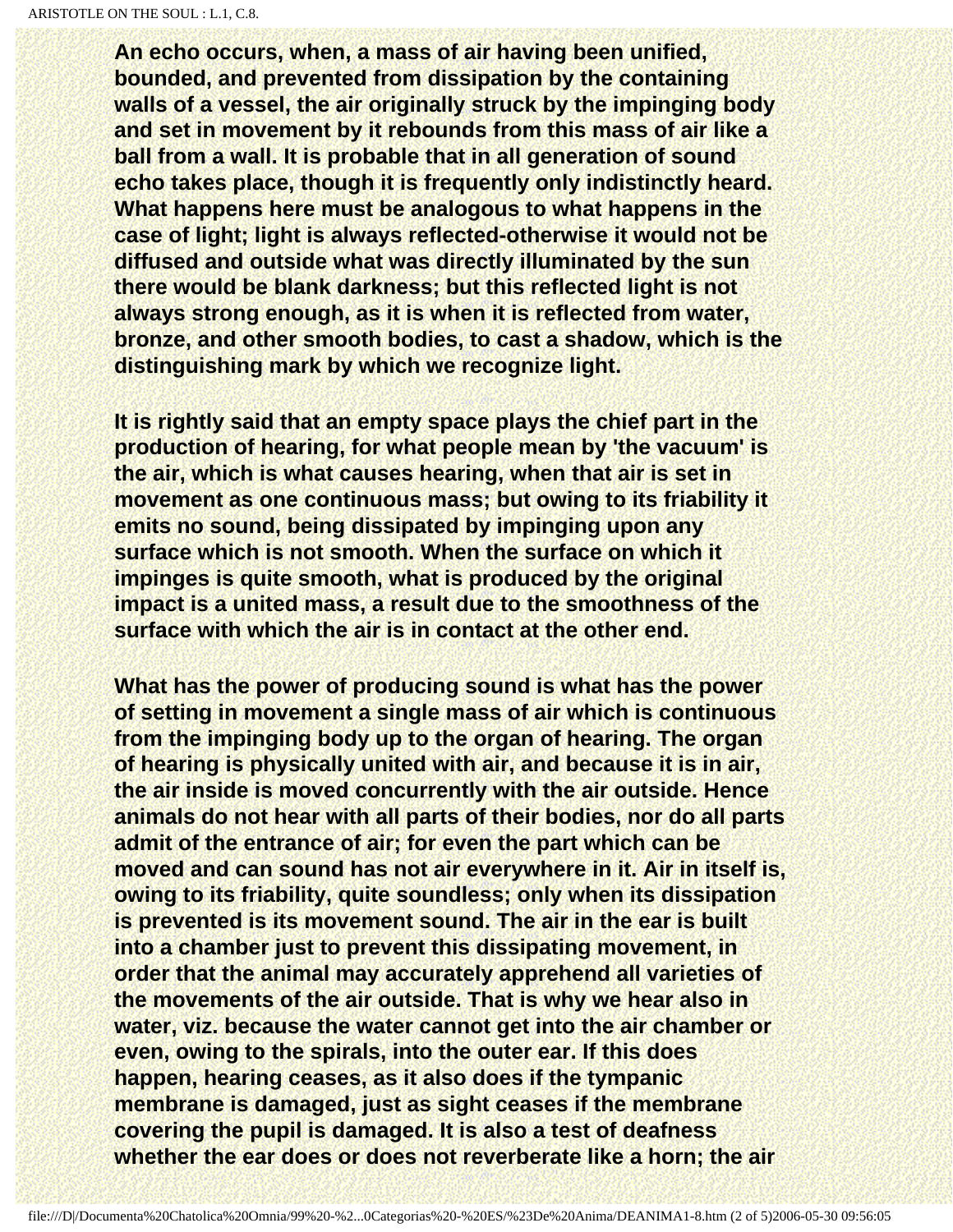**inside the ear has always a movement of its own, but the sound we hear is always the sounding of something else, not of the organ itself. That is why we say that we hear with what is empty and echoes, viz. because what we hear with is a chamber which contains a bounded mass of air.** 

**Which is it that 'sounds', the striking body or the struck? Is not the answer 'it is both, but each in a different way'? Sound is a movement of what can rebound from a smooth surface when struck against it. As we have explained' not everything sounds when it strikes or is struck, e.g. if one needle is struck against another, neither emits any sound. In order, therefore, that sound may be generated, what is struck must be smooth, to enable the air to rebound and be shaken off from it in one piece.** 

**The distinctions between different sounding bodies show themselves only in actual sound; as without the help of light colours remain invisible, so without the help of actual sound the distinctions between acute and grave sounds remain inaudible. Acute and grave are here metaphors, transferred from their proper sphere, viz. that of touch, where they mean respectively (a) what moves the sense much in a short time, (b) what moves the sense little in a long time. Not that what is sharp really moves fast, and what is grave, slowly, but that the difference in the qualities of the one and the other movement is due to their respective speeds. There seems to be a sort of parallelism between what is acute or grave to hearing and what is sharp or blunt to touch; what is sharp as it were stabs, while what is blunt pushes, the one producing its effect in a short, the other in a long time, so that the one is quick, the other slow.** 

**Let the foregoing suffice as an analysis of sound. Voice is a kind of sound characteristic of what has soul in it; nothing that is without soul utters voice, it being only by a metaphor that we speak of the voice of the flute or the lyre or generally of what (being without soul) possesses the power of producing a succession of notes which differ in length and pitch and timbre. The metaphor is based on the fact that all these differences are found also in voice. Many animals are voiceless, e.g. all nonsanuineous animals and among sanguineous animals fish. This is just what we should expect, since voice is a certain movement of air. The fish, like those in the Achelous, which are said to have voice, really make the sounds with their gills or some**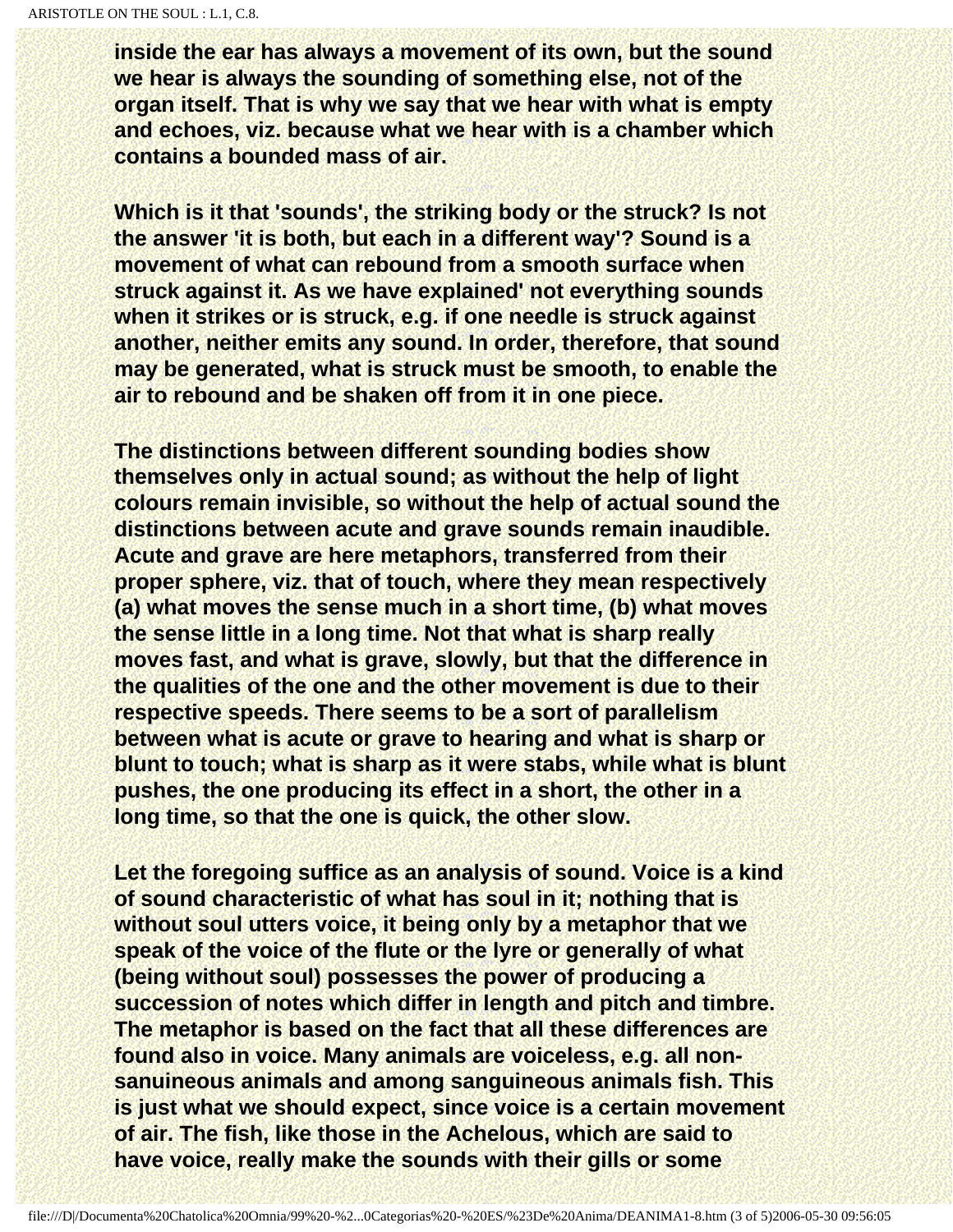**similar organ. Voice is the sound made by an animal, and that with a special organ. As we saw, everything that makes a sound does so by the impact of something (a) against something else, (b) across a space, (c) filled with air; hence it is only to be expected that no animals utter voice except those which take in air. Once air is inbreathed, Nature uses it for two different purposes, as the tongue is used both for tasting and for articulating; in that case of the two functions tasting is necessary for the animal's existence (hence it is found more widely distributed), while articulate speech is a luxury subserving its possessor's well-being; similarly in the former case Nature employs the breath both as an indispensable means to the regulation of the inner temperature of the living body and also as the matter of articulate voice, in the interests of its possessor's well-being. Why its former use is indispensable must be discussed elsewhere.** 

**The organ of respiration is the windpipe, and the organ to which this is related as means to end is the lungs. The latter is the part of the body by which the temperature of land animals is raised above that of all others. But what primarily requires the air drawn in by respiration is not only this but the region surrounding the heart. That is why when animals breathe the air must penetrate inwards.** 

**Voice then is the impact of the inbreathed air against the 'windpipe', and the agent that produces the impact is the soul resident in these parts of the body. Not every sound, as we said, made by an animal is voice (even with the tongue we may merely make a sound which is not voice, or without the tongue as in coughing); what produces the impact must have soul in it and must be accompanied by an act of imagination, for voice is a sound with a meaning, and is not merely the result of any impact of the breath as in coughing; in voice the breath in the windpipe is used as an instrument to knock with against the walls of the windpipe. This is confirmed by our inability to speak when we are breathing either out or in-we can only do so by holding our breath; we make the movements with the breath so checked. It is clear also why fish are voiceless; they have no windpipe. And they have no windpipe because they do not breathe or take in air. Why they do not is a question belonging to another inquiry.**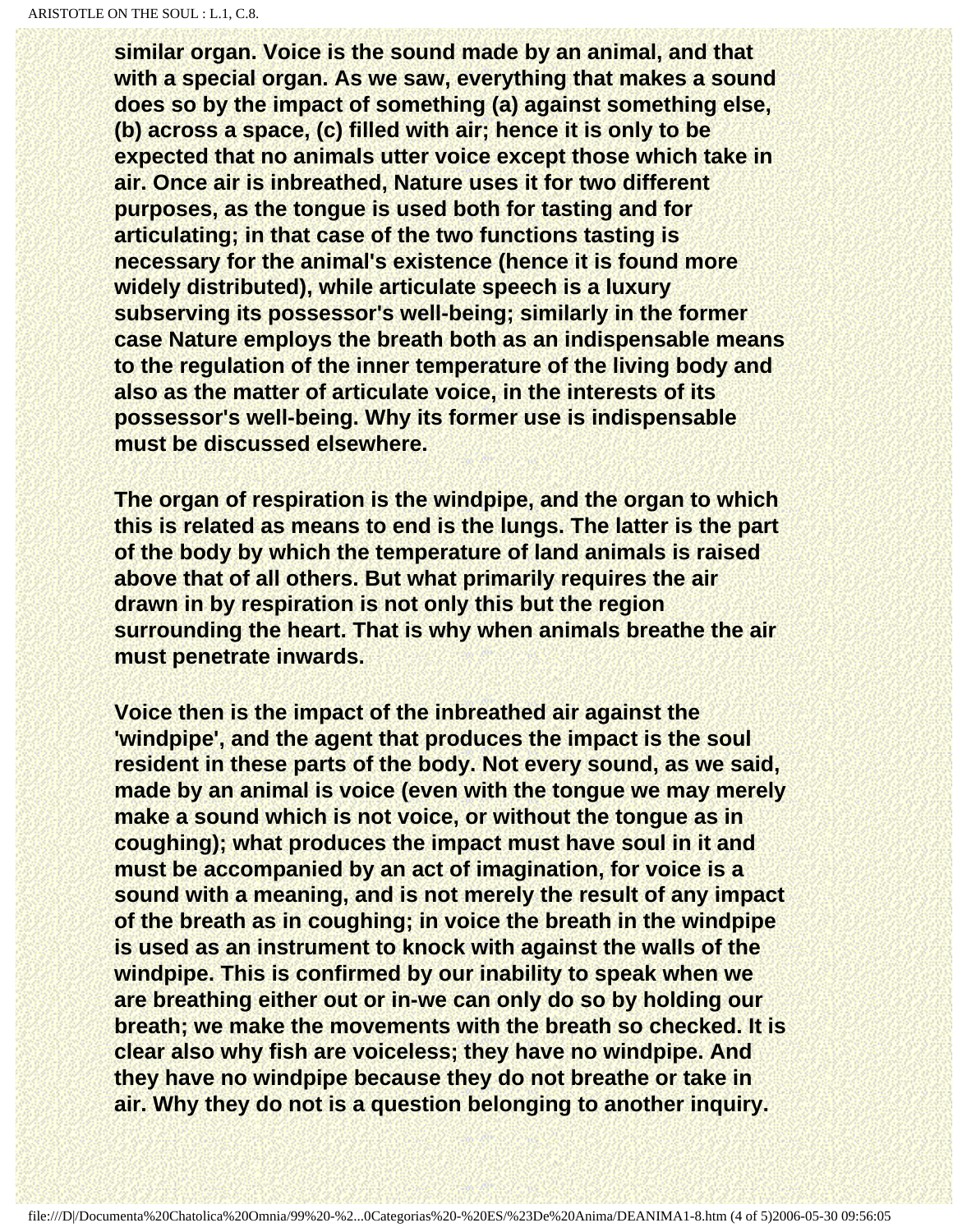



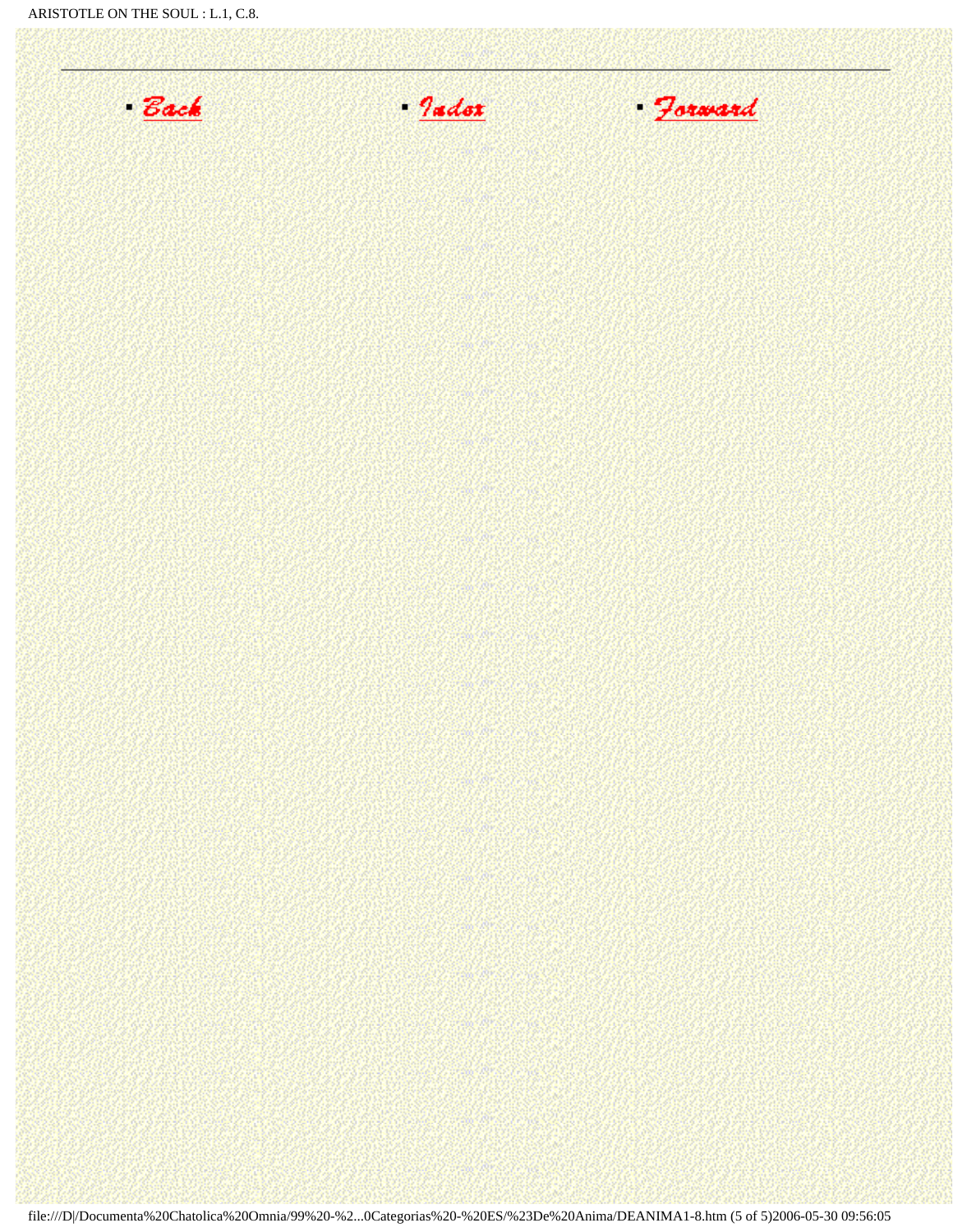### **CHAPTER 9**

**Smell and its object are much less easy to determine than what we have hitherto discussed; the distinguishing characteristic of the object of smell is less obvious than those of sound or colour. The ground of this is that our power of smell is less discriminating and in general inferior to that of many species of animals; men have a poor sense of smell and our apprehension of its proper objects is inseparably bound up with and so confused by pleasure and pain, which shows that in us the organ is inaccurate. It is probable that there is a parallel failure in the perception of colour by animals that have hard eyes: probably they discriminate differences of colour only by the presence or absence of what excites fear, and that it is thus that human beings distinguish smells. It seems that there is an analogy between smell and taste, and that the species of tastes run parallel to those of smells-the only difference being that our sense of taste is more discriminating than our sense of smell, because the former is a modification of touch, which reaches in man the maximum of discriminative accuracy. While in respect of all the other senses we fall below many species of animals, in respect of touch we far excel all other species in exactness of discrimination. That is why man is the most intelligent of all animals. This is confirmed by the fact that it is to differences in the organ of touch and to nothing else that the differences between man and man in respect of natural endowment are due; men whose flesh is hard are ill-endowed by nature, men whose flesh is soft, wellendowed.** 

 $\blacktriangle$  b

**As flavours may be divided into (a) sweet, (b) bitter, so with smells. In some things the flavour and the smell have the same quality, i.e. both are sweet or both bitter, in others they diverge. Similarly a smell, like a flavour, may be pungent, astringent, acid, or succulent. But, as we said, because smells are much less easy to discriminate than flavours, the names of these varieties are applied to smells only metaphorically; for example 'sweet' is extended from the taste to the smell of saffron or honey, 'pungent' to that of thyme, and so on.** 

**In the same sense in which hearing has for its object both the audible and the inaudible, sight both the visible and the**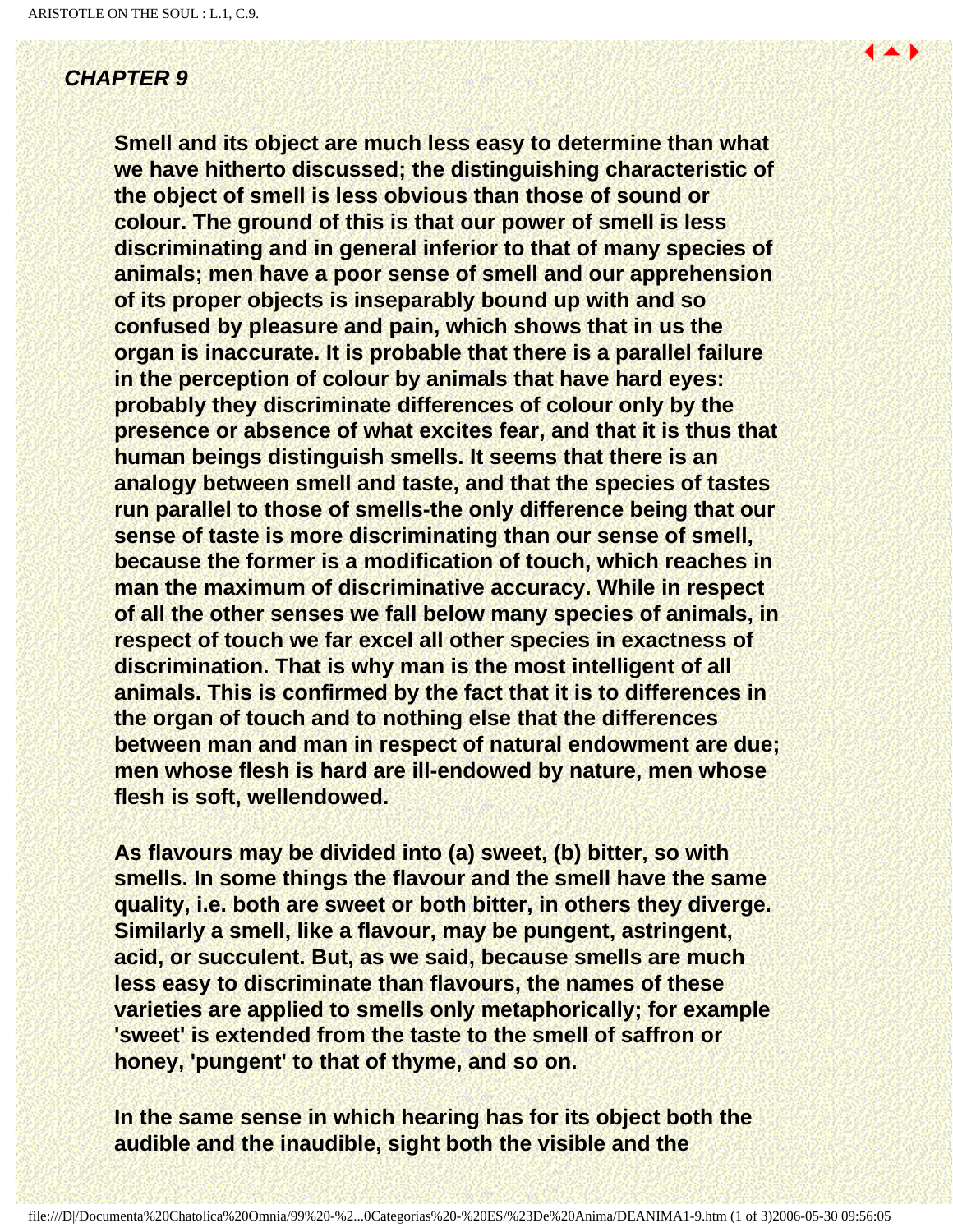**invisible, smell has for its object both the odorous and the inodorous. 'Inodorous' may be either (a) what has no smell at all, or (b) what has a small or feeble smell. The same ambiguity lurks in the word 'tasteless'.** 

**Smelling, like the operation of the senses previously examined, takes place through a medium, i.e. through air or water-I add water, because water-animals too (both sanguineous and nonsanguineous) seem to smell just as much as land-animals; at any rate some of them make directly for their food from a distance if it has any scent. That is why the following facts constitute a problem for us. All animals smell in the same way, but man smells only when he inhales; if he exhales or holds his breath, he ceases to smell, no difference being made whether the odorous object is distant or near, or even placed inside the nose and actually on the wall of the nostril; it is a disability common to all the senses not to perceive what is in immediate contact with the organ of sense, but our failure to apprehend what is odorous without the help of inhalation is peculiar (the fact is obvious on making the experiment). Now since bloodless animals do not breathe, they must, it might be argued, have some novel sense not reckoned among the usual five. Our reply must be that this is impossible, since it is scent that is perceived; a sense that apprehends what is odorous and what has a good or bad odour cannot be anything but smell. Further, they are observed to be deleteriously effected by the same strong odours as man is, e.g. bitumen, sulphur, and the like. These animals must be able to smell without being able to breathe. The probable explanation is that in man the organ of smell has a certain superiority over that in all other animals just as his eyes have over those of hard-eyed animals. Man's eyes have in the eyelids a kind of shelter or envelope, which must be shifted or drawn back in order that we may see, while hardeyed animals have nothing of the kind, but at once see whatever presents itself in the transparent medium. Similarly in certain species of animals the organ of smell is like the eye of hard-eyed animals, uncurtained, while in others which take in air it probably has a curtain over it, which is drawn back in inhalation, owing to the dilating of the veins or pores. That explains also why such animals cannot smell under water; to smell they must first inhale, and that they cannot do under water.** 

**Smells come from what is dry as flavours from what is moist.**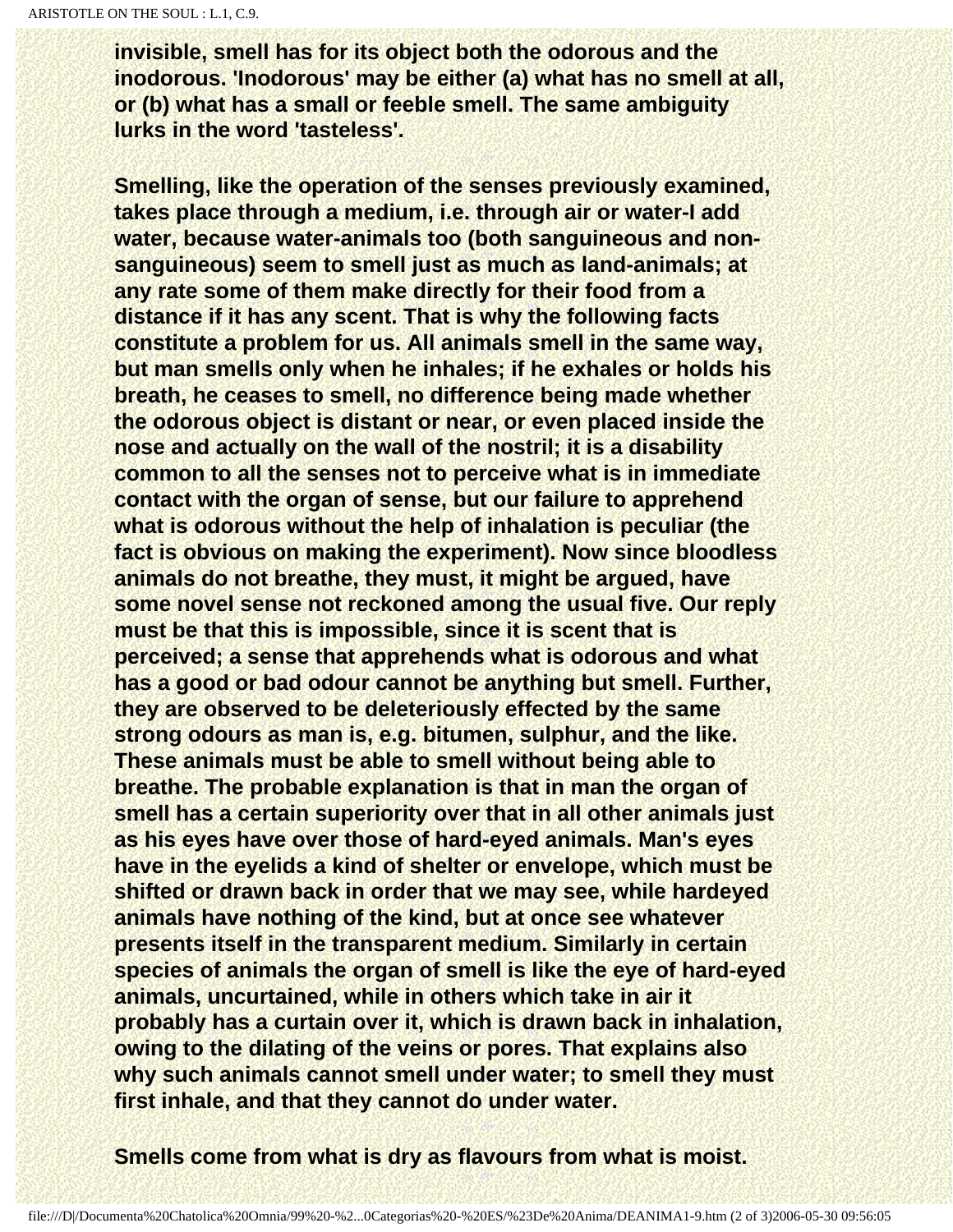





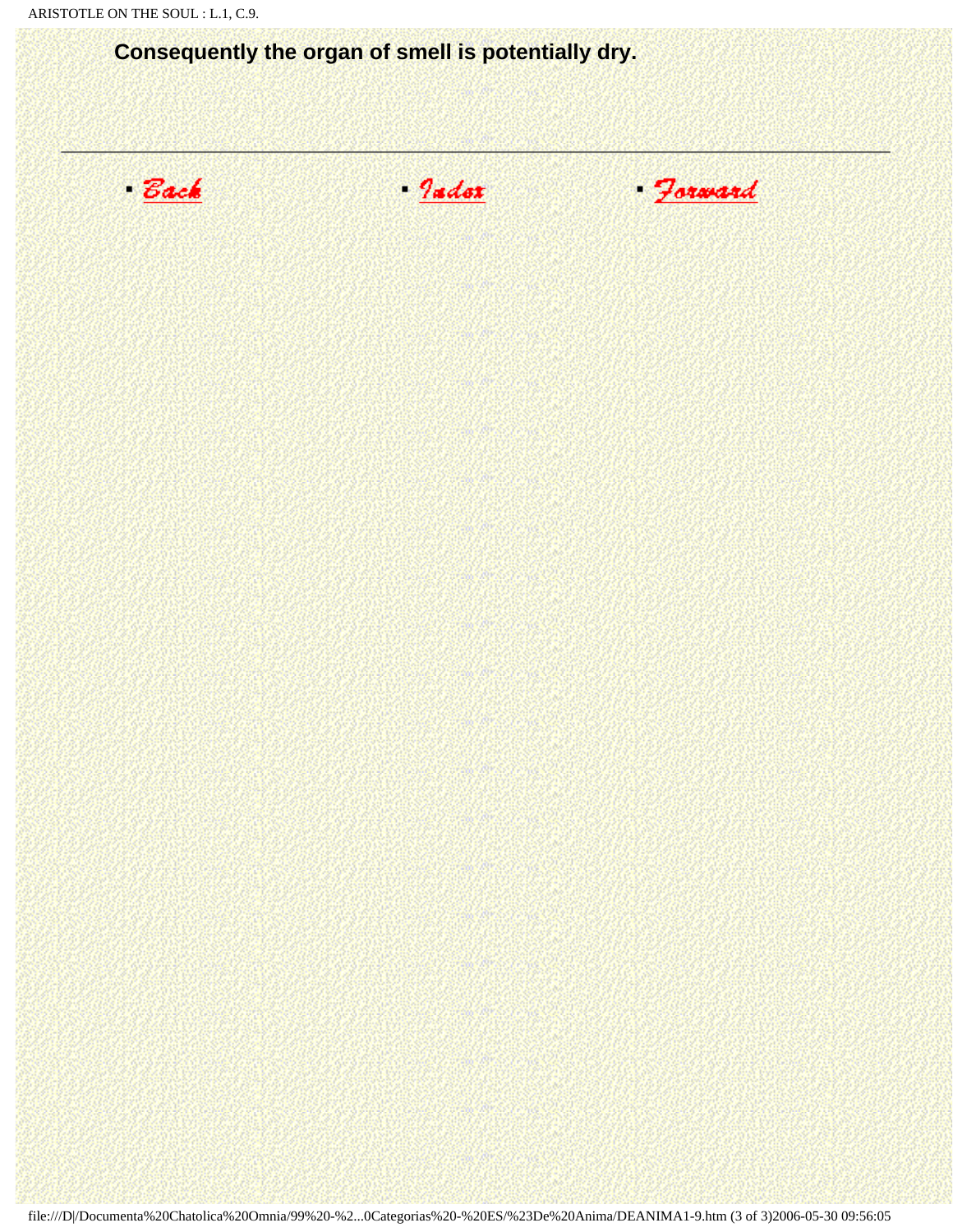#### **CHAPTER 10**

**What can be tasted is always something that can be touched, and just for that reason it cannot be perceived through an interposed foreign body, for touch means the absence of any intervening body. Further, the flavoured and tasteable body is suspended in a liquid matter, and this is tangible. Hence, if we lived in water, we should perceive a sweet object introduced into the water, but the water would not be the medium through which we perceived; our perception would be due to the solution of the sweet substance in what we imbibed, just as if it were mixed with some drink. There is no parallel here to the perception of colour, which is due neither to any blending of anything with anything, nor to any efflux of anything from anything. In the case of taste, there is nothing corresponding to the medium in the case of the senses previously discussed; but as the object of sight is colour, so the object of taste is flavour. But nothing excites a perception of flavour without the help of liquid; what acts upon the sense of taste must be either actually or potentially liquid like what is saline; it must be both (a) itself easily dissolved, and (b) capable of dissolving along with itself the tongue. Taste apprehends both (a) what has taste and (b) what has no taste, if we mean by (b) what has only a slight or feeble flavour or what tends to destroy the sense of taste. In this it is exactly parallel to sight, which apprehends both what is visible and what is invisible (for darkness is invisible and yet is discriminated by sight; so is, in a different way, what is over brilliant), and to hearing, which apprehends both sound and silence, of which the one is audible and the other inaudible, and also over-loud sound. This corresponds in the case of hearing to over-bright light in the case of sight. As a faint sound is 'inaudible', so in a sense is a loud or violent sound. The word 'invisible' and similar privative terms cover not only (a) what is simply without some power, but also (b) what is adapted by nature to have it but has not it or has it only in a very low degree, as when we say that a species of swallow is 'footless' or that a variety of fruit is 'stoneless'. So too taste has as its object both what can be tasted and the tasteless-the latter in the sense of what has little flavour or a bad flavour or one destructive of taste. The difference between what is tasteless and what is not seems to rest ultimately on that between what is drinkable and what is undrinkable both are tasteable, but the latter is bad and** 

 $\blacktriangle$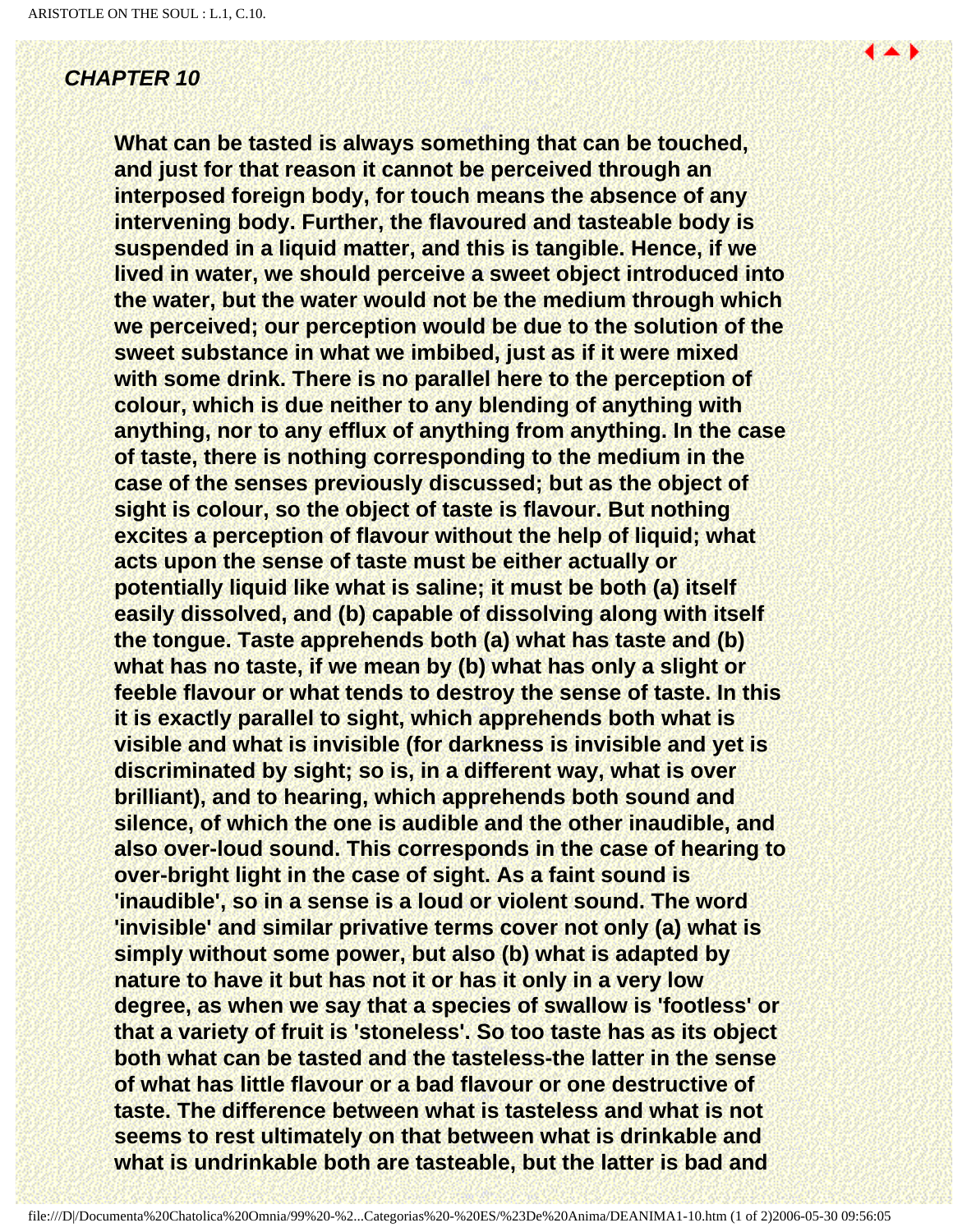**tends to destroy taste, while the former is the normal stimulus of taste. What is drinkable is the common object of both touch and taste.** 

**Since what can be tasted is liquid, the organ for its perception cannot be either (a) actually liquid or (b) incapable of becoming liquid. Tasting means a being affected by what can be tasted as such; hence the organ of taste must be liquefied, and so to start with must be non-liquid but capable of liquefaction without loss of its distinctive nature. This is confirmed by the fact that the tongue cannot taste either when it is too dry or when it is too moist; in the latter case what occurs is due to a contact with the pre-existent moisture in the tongue itself, when after a foretaste of some strong flavour we try to taste another flavour; it is in this way that sick persons find everything they taste bitter, viz. because, when they taste, their tongues are overflowing with bitter moisture.** 

**The species of flavour are, as in the case of colour, (a) simple, i. e. the two contraries, the sweet and the bitter, (b) secondary, viz. (i) on the side of the sweet, the succulent, (ii) on the side of the bitter, the saline, (iii) between these come the pungent, the harsh, the astringent, and the acid; these pretty well exhaust the varieties of flavour. It follows that what has the power of tasting is what is potentially of that kind, and that what is tasteable is what has the power of making it actually what it itself already is.** 





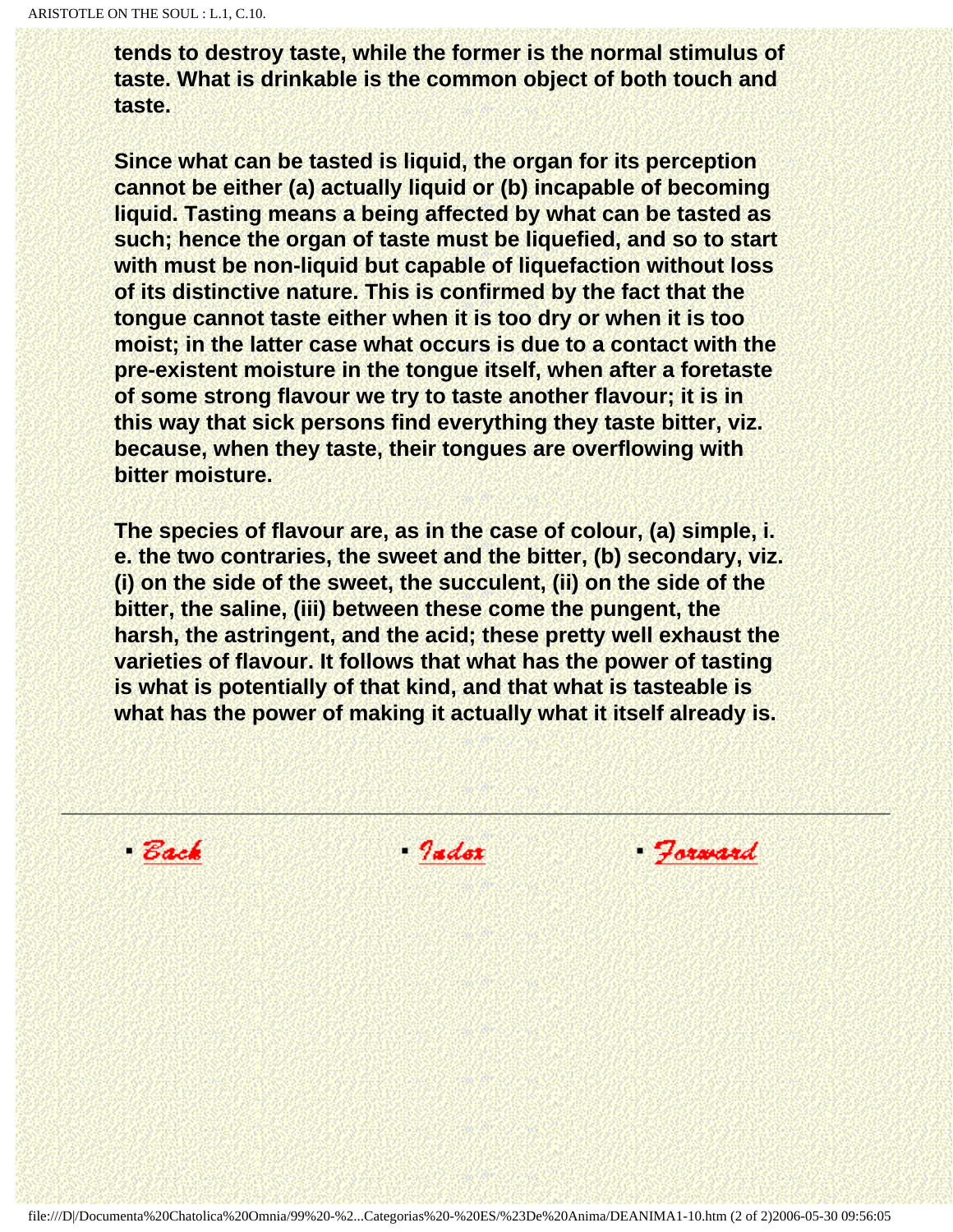#### **CHAPTER 11**

**Whatever can be said of what is tangible, can be said of touch, and vice versa; if touch is not a single sense but a group of senses, there must be several kinds of what is tangible. It is a problem whether touch is a single sense or a group of senses. It is also a problem, what is the organ of touch; is it or is it not the flesh (including what in certain animals is homologous with flesh)? On the second view, flesh is 'the medium' of touch, the real organ being situated farther inward. The problem arises because the field of each sense is according to the accepted view determined as the range between a single pair of contraries, white and black for sight, acute and grave for hearing, bitter and sweet for taste; but in the field of what is tangible we find several such pairs, hot cold, dry moist, hard soft, &c. This problem finds a partial solution, when it is recalled that in the case of the other senses more than one pair of contraries are to be met with, e.g. in sound not only acute and grave but loud and soft, smooth and rough, &c.; there are similar contrasts in the field of colour. Nevertheless we are unable clearly to detect in the case of touch what the single subject is which underlies the contrasted qualities and corresponds to sound in the case of hearing.** 

 $\blacktriangle$ 

**To the question whether the organ of touch lies inward or not (i. e. whether we need look any farther than the flesh), no indication in favour of the second answer can be drawn from the fact that if the object comes into contact with the flesh it is at once perceived. For even under present conditions if the experiment is made of making a web and stretching it tight over the flesh, as soon as this web is touched the sensation is reported in the same manner as before, yet it is clear that the or is gan is not in this membrane. If the membrane could be grown on to the flesh, the report would travel still quicker. The flesh plays in touch very much the same part as would be played in the other senses by an air-envelope growing round our body; had we such an envelope attached to us we should have supposed that it was by a single organ that we perceived sounds, colours, and smells, and we should have taken sight, hearing, and smell to be a single sense. But as it is, because that through which the different movements are transmitted is not naturally attached to**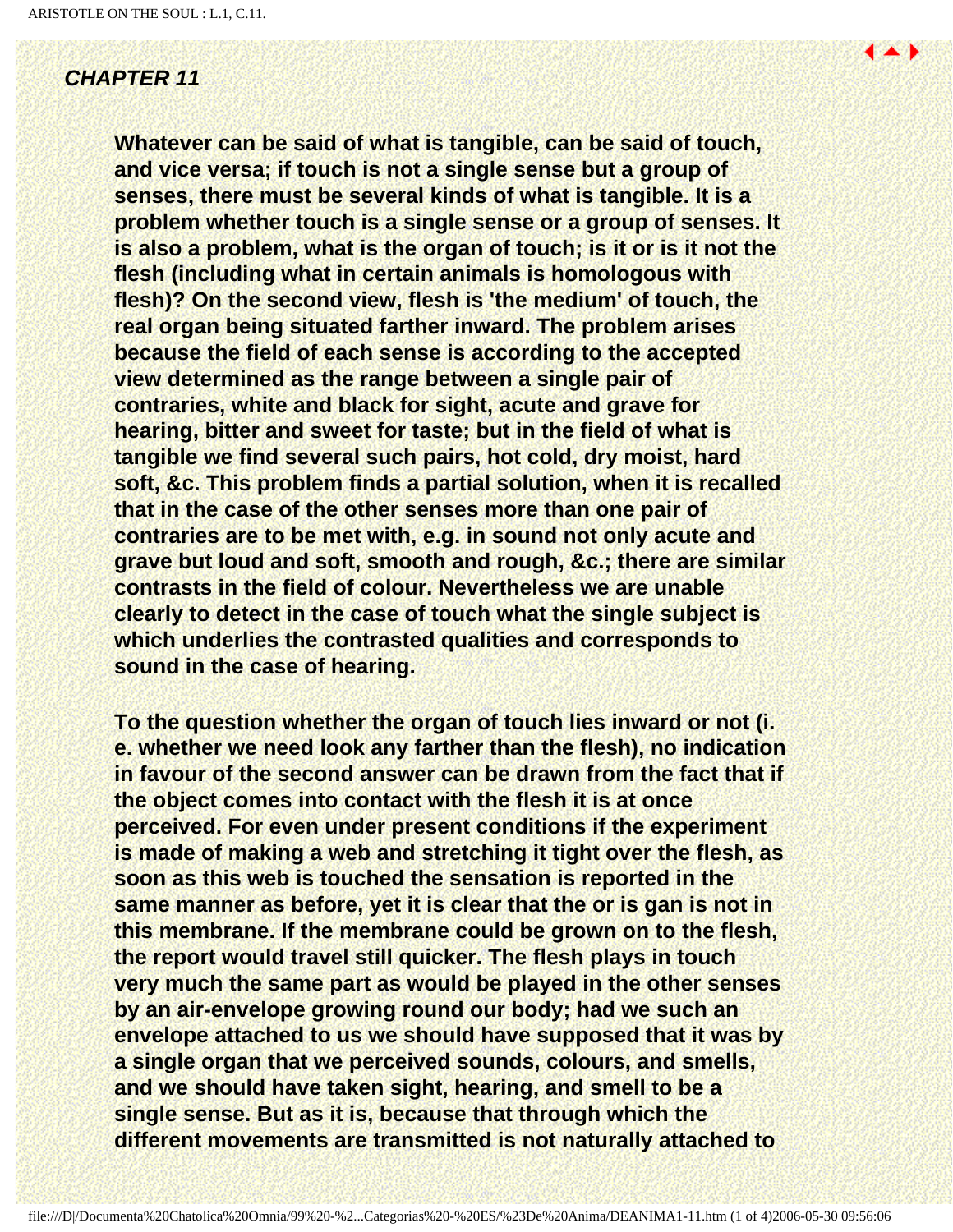**our bodies, the difference of the various sense-organs is too plain to miss. But in the case of touch the obscurity remains.** 

**There must be such a naturally attached 'medium' as flesh, for no living body could be constructed of air or water; it must be something solid. Consequently it must be composed of earth along with these, which is just what flesh and its analogue in animals which have no true flesh tend to be. Hence of necessity the medium through which are transmitted the manifoldly contrasted tactual qualities must be a body naturally attached to the organism. That they are manifold is clear when we consider touching with the tongue; we apprehend at the tongue all tangible qualities as well as flavour. Suppose all the rest of our flesh was, like the tongue, sensitive to flavour, we should have identified the sense of taste and the sense of touch; what saves us from this identification is the fact that touch and taste are not always found together in the same part of the body. The following problem might be raised. Let us assume that every body has depth, i.e. has three dimensions, and that if two bodies have a third body between them they cannot be in contact with one another; let us remember that what is liquid is a body and must be or contain water, and that if two bodies touch one another under water, their touching surfaces cannot be dry, but must have water between, viz. the water which wets their bounding surfaces; from all this it follows that in water two bodies cannot be in contact with one another. The same holds of two bodies in air-air being to bodies in air precisely what water is to bodies in water-but the facts are not so evident to our observation, because we live in air, just as animals that live in water would not notice that the things which touch one another in water have wet surfaces. The problem, then, is: does the perception of all objects of sense take place in the same way, or does it not, e.g. taste and touch requiring contact (as they are commonly thought to do), while all other senses perceive over a distance? The distinction is unsound; we perceive what is hard or soft, as well as the objects of hearing, sight, and smell, through a 'medium', only that the latter are perceived over a greater distance than the former; that is why the facts escape our notice. For we do perceive everything through a medium; but in these cases the fact escapes us. Yet, to repeat what we said before, if the medium for touch were a membrane separating us from the object without our observing its existence, we should be relatively to it in the same condition as**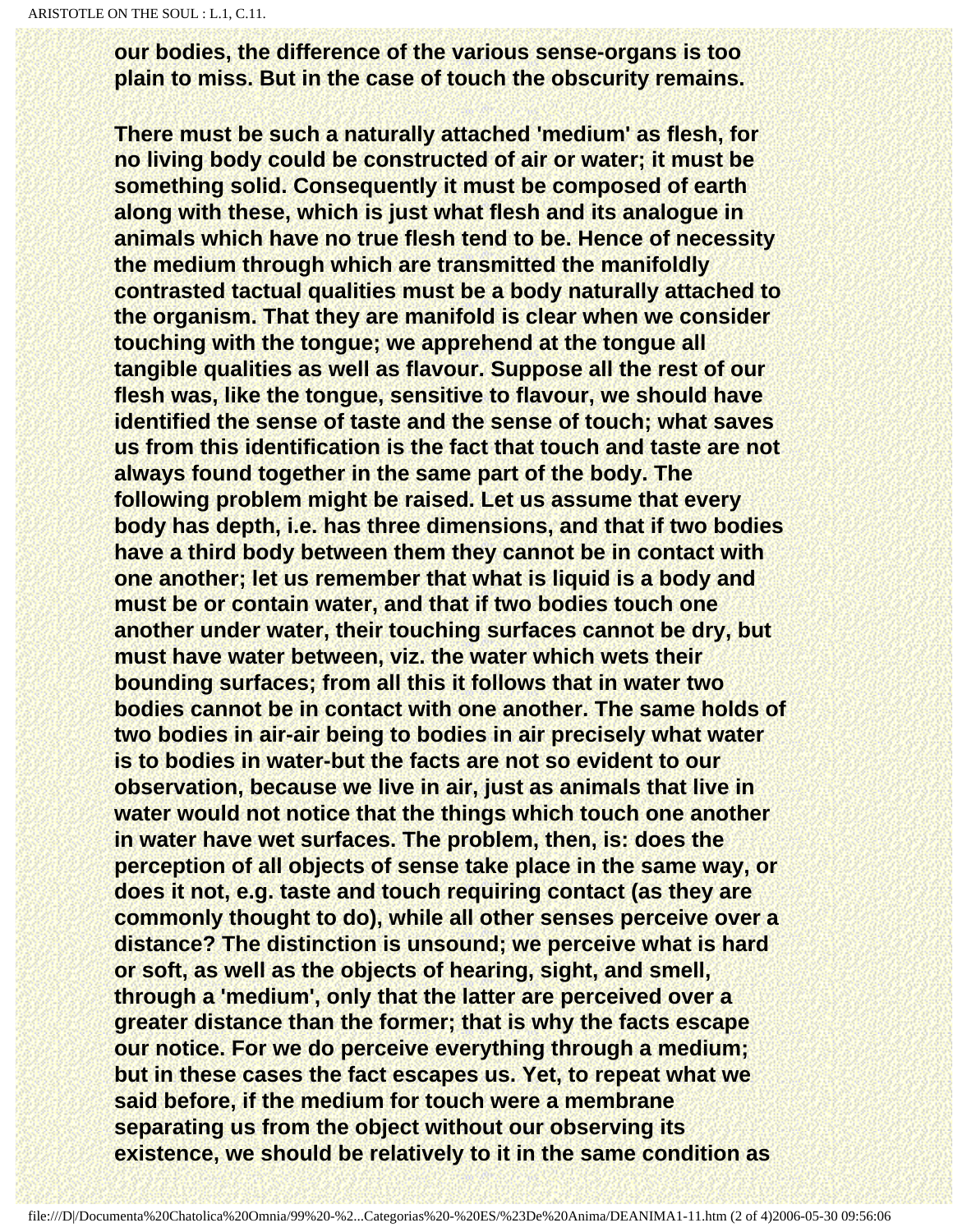**we are now to air or water in which we are immersed; in their case we fancy we can touch objects, nothing coming in between us and them. But there remains this difference between what can be touched and what can be seen or can sound; in the latter two cases we perceive because the medium produces a certain effect upon us, whereas in the perception of objects of touch we are affected not by but along with the medium; it is as if a man were struck through his shield, where the shock is not first given to the shield and passed on to the man, but the concussion of both is simultaneous.** 

**In general, flesh and the tongue are related to the real organs of touch and taste, as air and water are to those of sight, hearing, and smell. Hence in neither the one case nor the other can there be any perception of an object if it is placed immediately upon the organ, e.g. if a white object is placed on the surface of the eye. This again shows that what has the power of perceiving the tangible is seated inside. Only so would there be a complete analogy with all the other senses. In their case if you place the object on the organ it is not perceived, here if you place it on the flesh it is perceived; therefore flesh is not the organ but the medium of touch.** 

**What can be touched are distinctive qualities of body as body; by such differences I mean those which characterize the elements, viz, hot cold, dry moist, of which we have spoken earlier in our treatise on the elements. The organ for the perception of these is that of touch-that part of the body in which primarily the sense of touch resides. This is that part which is potentially such as its object is actually: for all senseperception is a process of being so affected; so that that which makes something such as it itself actually is makes the other such because the other is already potentially such. That is why when an object of touch is equally hot and cold or hard and soft we cannot perceive; what we perceive must have a degree of the sensible quality lying beyond the neutral point. This implies that the sense itself is a 'mean' between any two opposite qualities which determine the field of that sense. It is to this that it owes its power of discerning the objects in that field. What is 'in the middle' is fitted to discern; relatively to either extreme it can put itself in the place of the other. As what is to perceive both white and black must, to begin with, be actually neither but potentially either (and so with all the other sense-organs), so the organ of**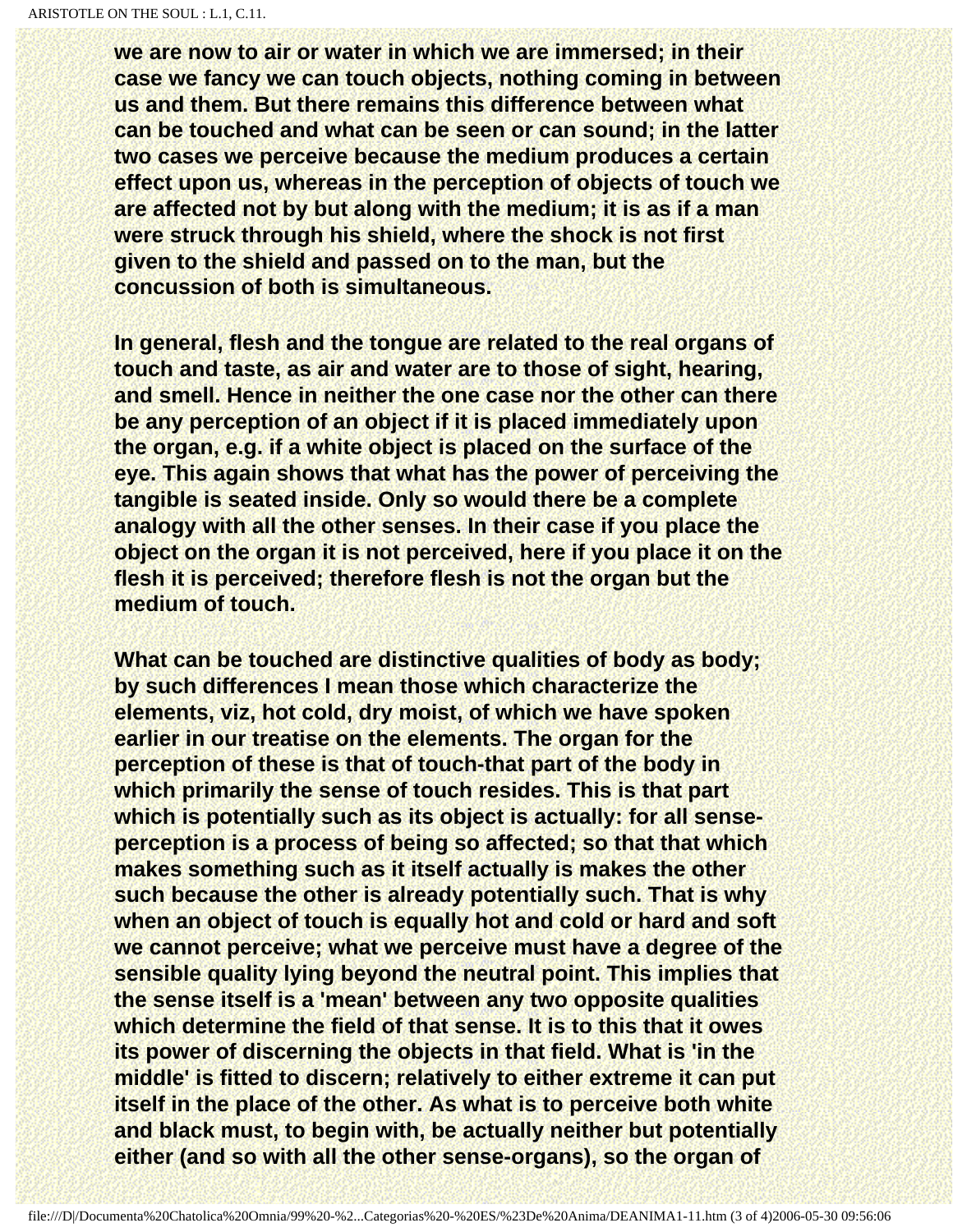#### **touch must be neither hot nor cold.**

**Further, as in a sense sight had for its object both what was visible and what was invisible (and there was a parallel truth about all the other senses discussed), so touch has for its object both what is tangible and what is intangible. Here by 'intangible' is meant (a) what like air possesses some quality of tangible things in a very slight degree and (b) what possesses it in an excessive degree, as destructive things do.** 

**We have now given an outline account of each of the several senses.** 





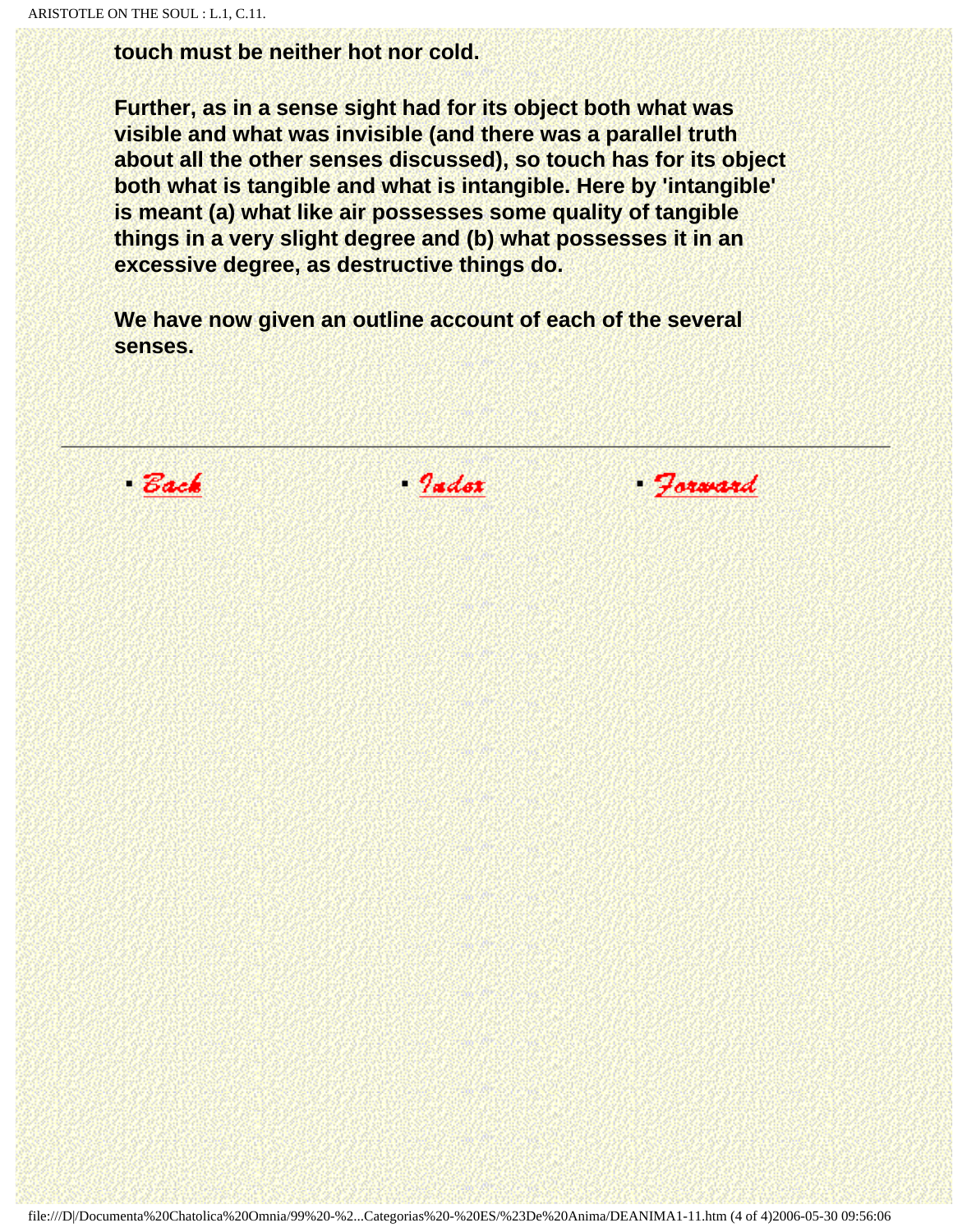# $\blacktriangle$

#### **CHAPTER 12**

**The following results applying to any and every sense may now be formulated.** 

**(A) By a 'sense' is meant what has the power of receiving into itself the sensible forms of things without the matter. This must be conceived of as taking place in the way in which a piece of wax takes on the impress of a signet-ring without the iron or gold; we say that what produces the impression is a signet of bronze or gold, but its particular metallic constitution makes no difference: in a similar way the sense is affected by what is coloured or flavoured or sounding, but it is indifferent what in each case the substance is; what alone matters is what quality it has, i.e. in what ratio its constituents are combined.** 

**(B) By 'an organ of sense' is meant that in which ultimately such a power is seated.** 

**The sense and its organ are the same in fact, but their essence is not the same. What perceives is, of course, a spatial magnitude, but we must not admit that either the having the power to perceive or the sense itself is a magnitude; what they are is a certain ratio or power in a magnitude. This enables us to explain why objects of sense which possess one of two opposite sensible qualities in a degree largely in excess of the other opposite destroy the organs of sense; if the movement set up by an object is too strong for the organ, the equipoise of contrary qualities in the organ, which just is its sensory power, is disturbed; it is precisely as concord and tone are destroyed by too violently twanging the strings of a lyre. This explains also why plants cannot perceive. in spite of their having a portion of soul in them and obviously being affected by tangible objects themselves; for undoubtedly their temperature can be lowered or raised. The explanation is that they have no mean of contrary qualities, and so no principle in them capable of taking on the forms of sensible objects without their matter; in the case of plants the affection is an affection by form-and-matter together. The problem might be raised: Can what cannot smell be said to be affected by smells or what cannot see by colours, and so on? It might be said that a smell is just what can be smelt, and if it**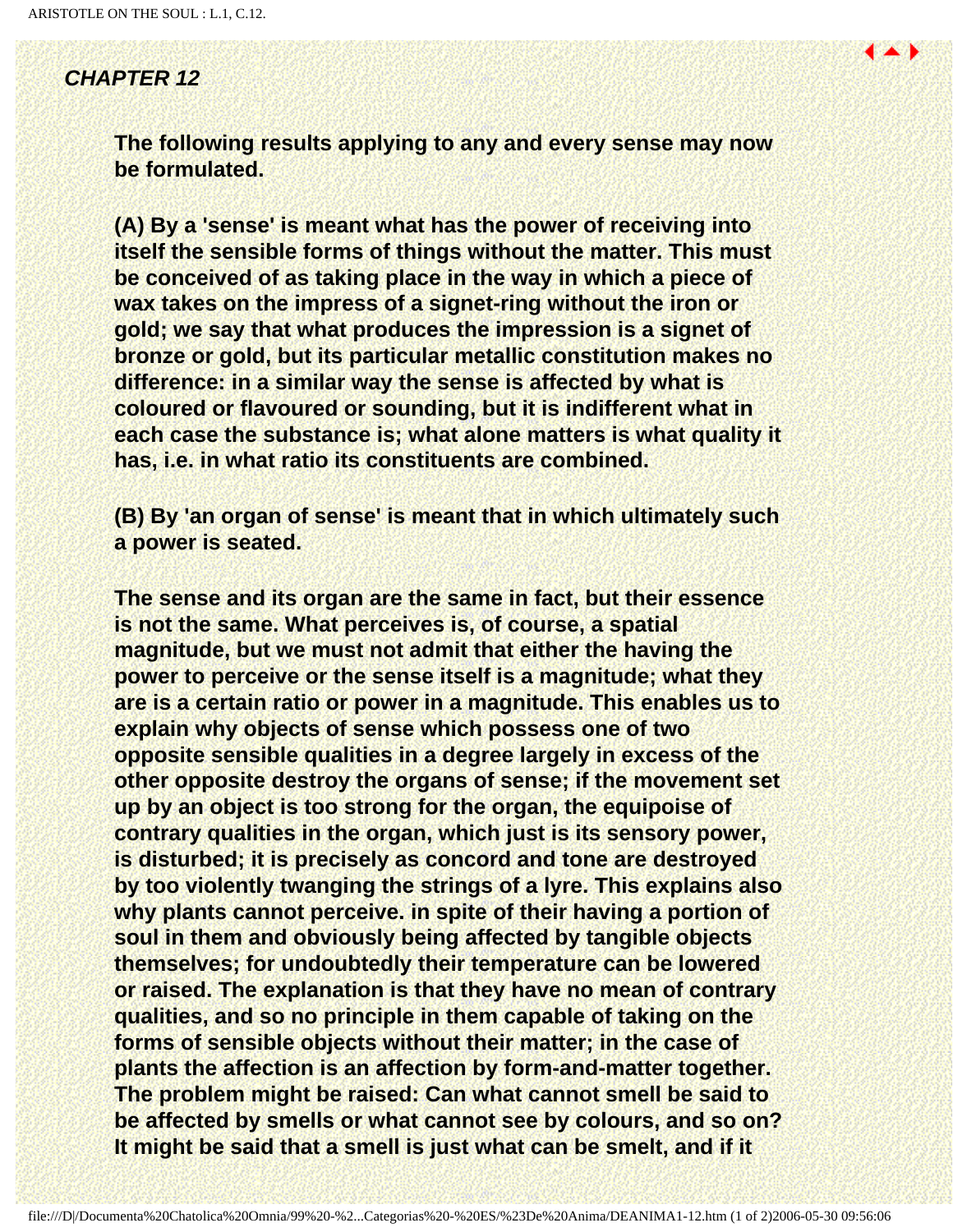**produces any effect it can only be so as to make something smell it, and it might be argued that what cannot smell cannot be affected by smells and further that what can smell can be affected by it only in so far as it has in it the power to smell (similarly with the proper objects of all the other senses). Indeed that this is so is made quite evident as follows. Light or darkness, sounds and smells leave bodies quite unaffected; what does affect bodies is not these but the bodies which are their vehicles, e.g. what splits the trunk of a tree is not the sound of the thunder but the air which accompanies thunder. Yes, but, it may be objected, bodies are affected by what is tangible and by flavours. If not, by what are things that are without soul affected, i.e. altered in quality? Must we not, then, admit that the objects of the other senses also may affect them? Is not the true account this, that all bodies are capable of being affected by smells and sounds, but that some on being acted upon, having no boundaries of their own, disintegrate, as in the instance of air, which does become odorous, showing that some effect is produced on it by what is odorous? But smelling is more than such an affection by what is odorous-what more? Is not the answer that, while the air owing to the momentary duration of the action upon it of what is odorous does itself become perceptible to the sense of smell, smelling is an observing of the result produced?** 

Back



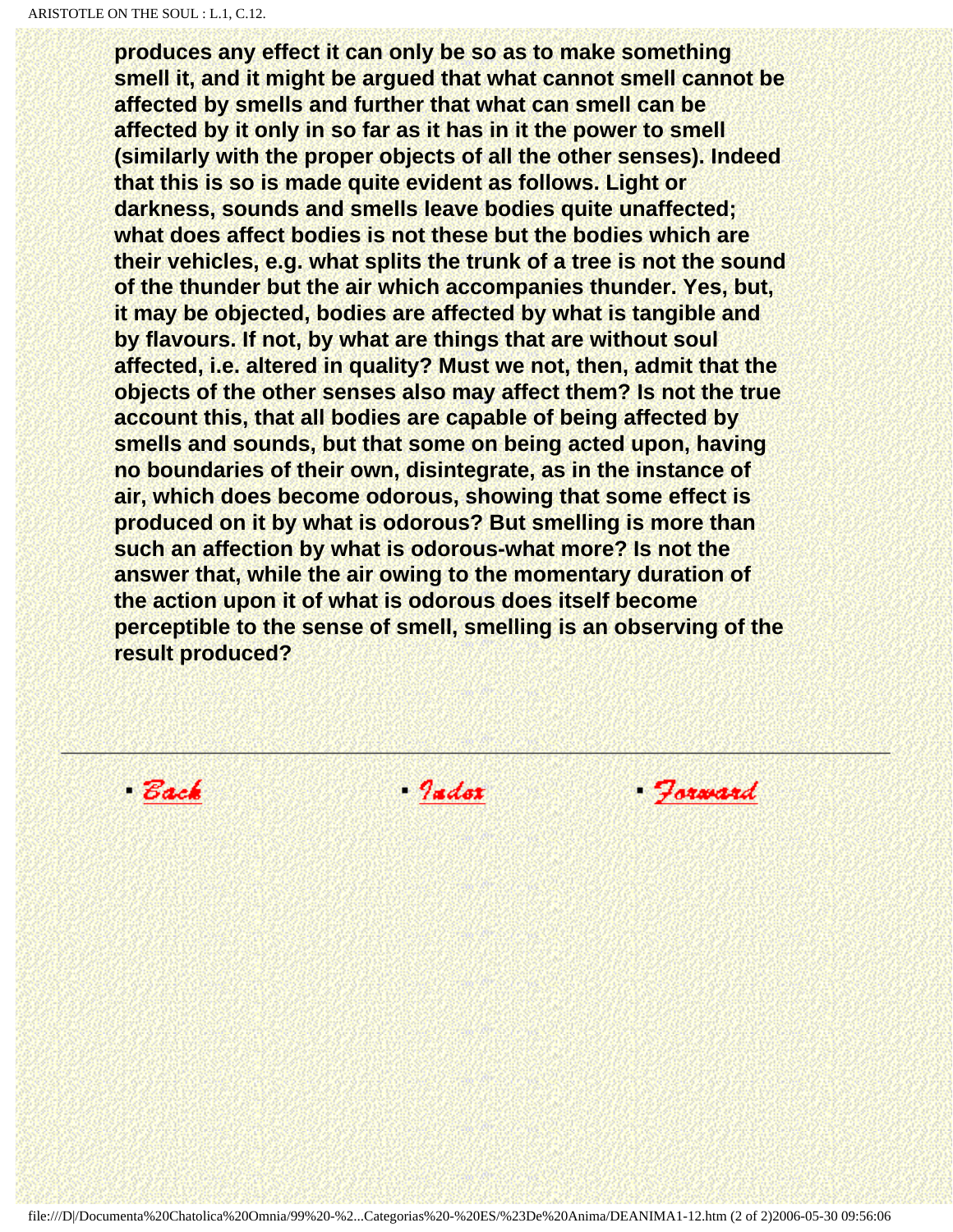

# **BOOK III**

#### **CHAPTER 1**

**That there is no sixth sense in addition to the five enumeratedsight, hearing, smell, taste, touch-may be established by the following considerations:** 

**If we have actually sensation of everything of which touch can give us sensation (for all the qualities of the tangible qua tangible are perceived by us through touch); and if absence of a sense necessarily involves absence of a sense-organ; and if (1) all objects that we perceive by immediate contact with them are perceptible by touch, which sense we actually possess, and (2) all objects that we perceive through media, i.e. without immediate contact, are perceptible by or through the simple elements, e.g. air and water (and this is so arranged that (a) if more than one kind of sensible object is perceivable through a single medium, the possessor of a sense-organ homogeneous with that medium has the power of perceiving both kinds of objects; for example, if the sense-organ is made of air, and air is a medium both for sound and for colour; and that (b) if more than one medium can transmit the same kind of sensible objects, as e.g. water as well as air can transmit colour, both being transparent, then the possessor of either alone will be able to perceive the kind of objects transmissible through both); and if of the simple elements two only, air and water, go to form sense-organs (for the pupil is made of water, the organ of hearing is made of air, and the organ of smell of one or other of these two, while fire is found either in none or in all-warmth being an essential condition of all sensibility-and earth either in none or, if anywhere, specially mingled with the components of the organ of touch; wherefore it would remain that there can be no sense-organ formed of anything except water and air); and if these sense-organs are actually found in certain animals;-then all the possible senses are possessed by those animals that are not imperfect or mutilated (for even the mole is observed to have eyes beneath its skin); so that, if there is no fifth element and no property other than those which belong to the four elements of our world, no sense can be wanting to such animals.** 

```
file:///D|/Documenta%20Chatolica%20Omnia/99%20-%2...0Categorias%20-%20ES/%23De%20Anima/DEANIMA2-1.htm (1 of 3)2006-05-30 09:56:06
```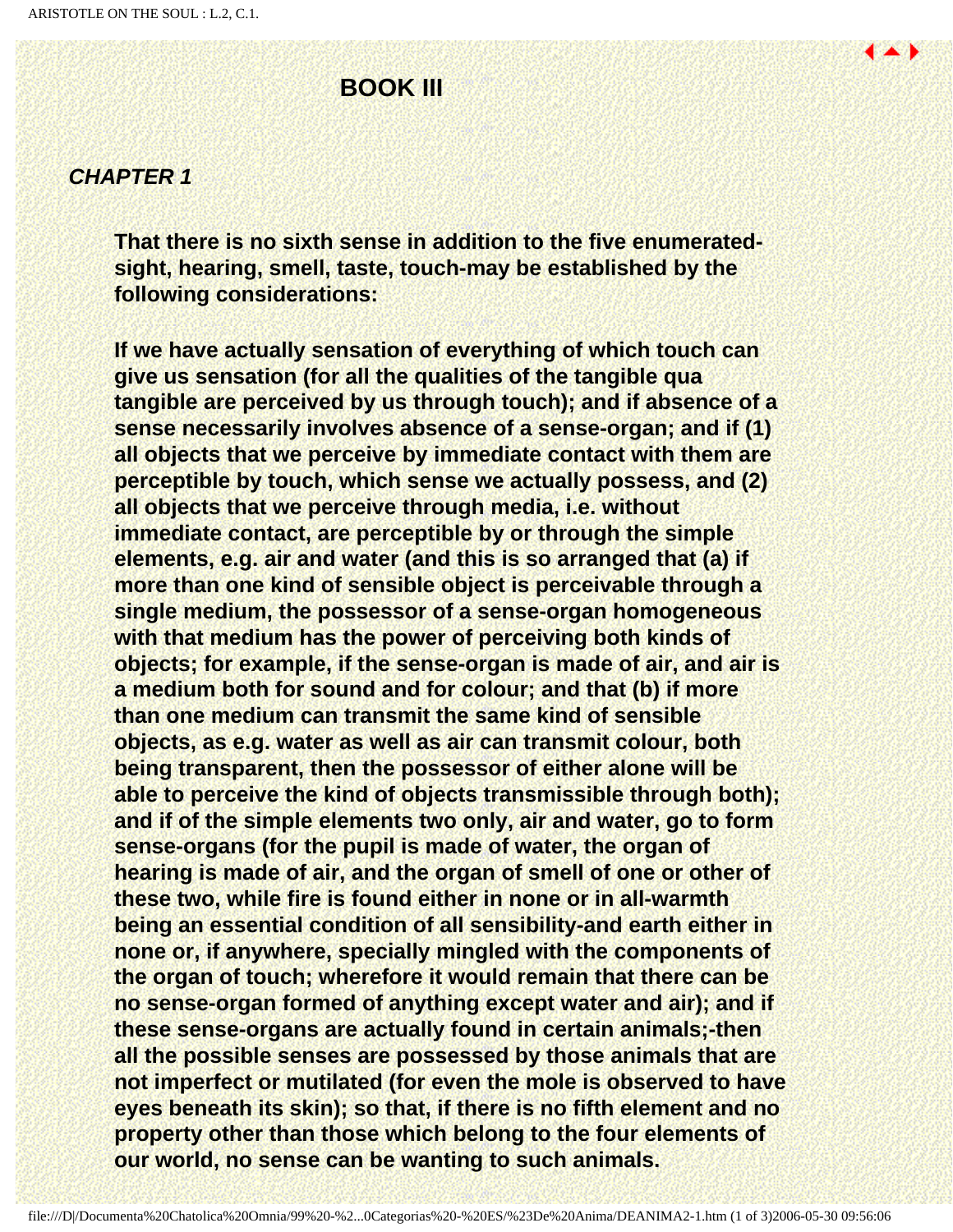**Further, there cannot be a special sense-organ for the common sensibles either, i.e. the objects which we perceive incidentally through this or that special sense, e.g. movement, rest, figure, magnitude, number, unity; for all these we perceive by movement, e.g. magnitude by movement, and therefore also figure (for figure is a species of magnitude), what is at rest by the absence of movement: number is perceived by the negation of continuity, and by the special sensibles; for each sense perceives one class of sensible objects. So that it is clearly impossible that there should be a special sense for any one of the common sensibles, e.g. movement; for, if that were so, our perception of it would be exactly parallel to our present perception of what is sweet by vision. That is so because we have a sense for each of the two qualities, in virtue of which when they happen to meet in one sensible object we are aware of both contemporaneously. If it were not like this our perception of the common qualities would always be incidental, i. e. as is the perception of Cleon's son, where we perceive him not as Cleon's son but as white, and the white thing which we really perceive happens to be Cleon's son.** 

**But in the case of the common sensibles there is already in us a general sensibility which enables us to perceive them directly; there is therefore no special sense required for their perception: if there were, our perception of them would have been exactly like what has been above described.** 

**The senses perceive each other's special objects incidentally; not because the percipient sense is this or that special sense, but because all form a unity: this incidental perception takes place whenever sense is directed at one and the same moment to two disparate qualities in one and the same object, e.g. to the bitterness and the yellowness of bile, the assertion of the identity of both cannot be the act of either of the senses; hence the illusion of sense, e.g. the belief that if a thing is yellow it is bile.** 

**It might be asked why we have more senses than one. Is it to prevent a failure to apprehend the common sensibles, e.g. movement, magnitude, and number, which go along with the special sensibles? Had we no sense but sight, and that sense no object but white, they would have tended to escape our notice**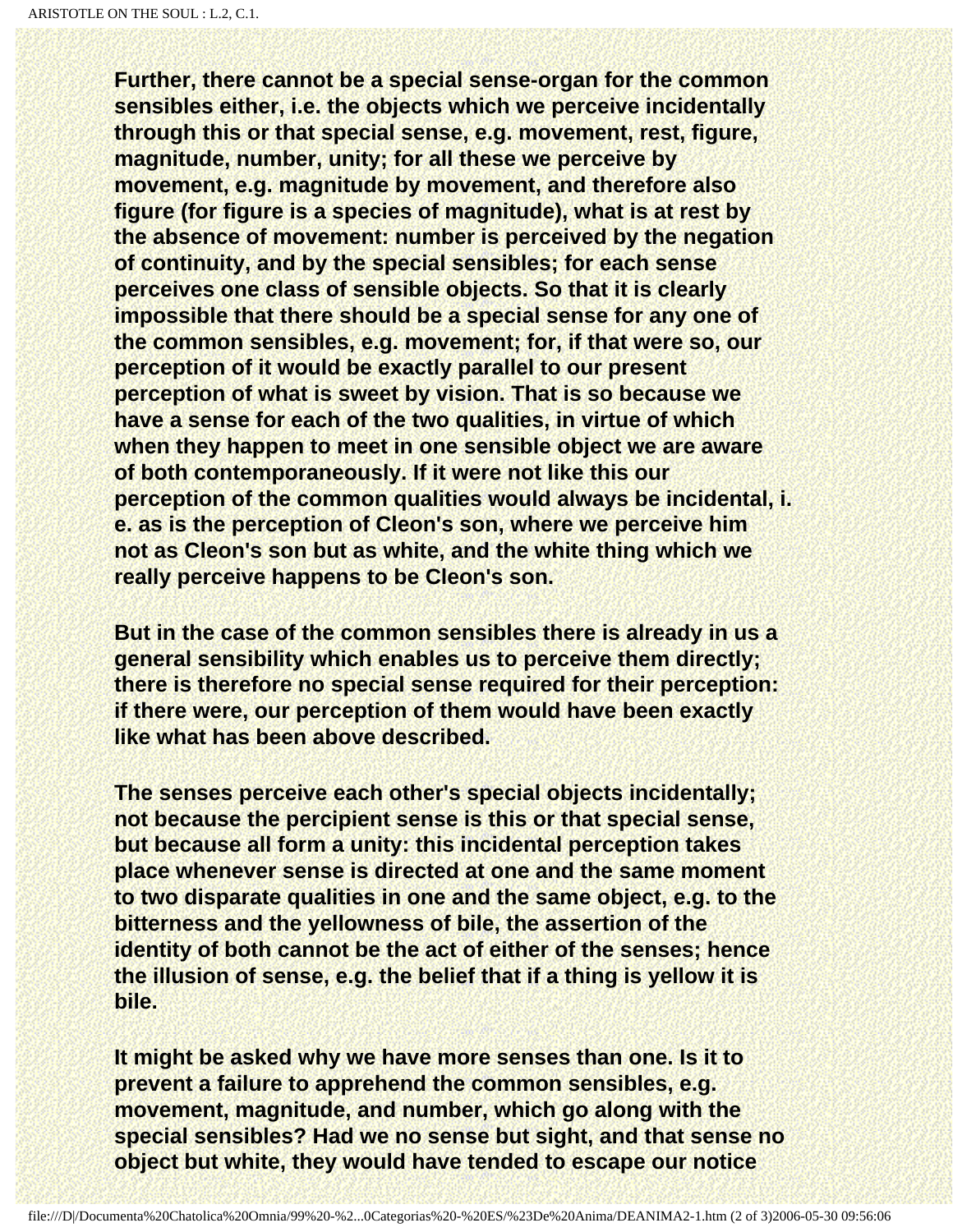**and everything would have merged for us into an indistinguishable identity because of the concomitance of colour and magnitude. As it is, the fact that the common sensibles are given in the objects of more than one sense reveals their distinction from each and all of the special sensibles.** 





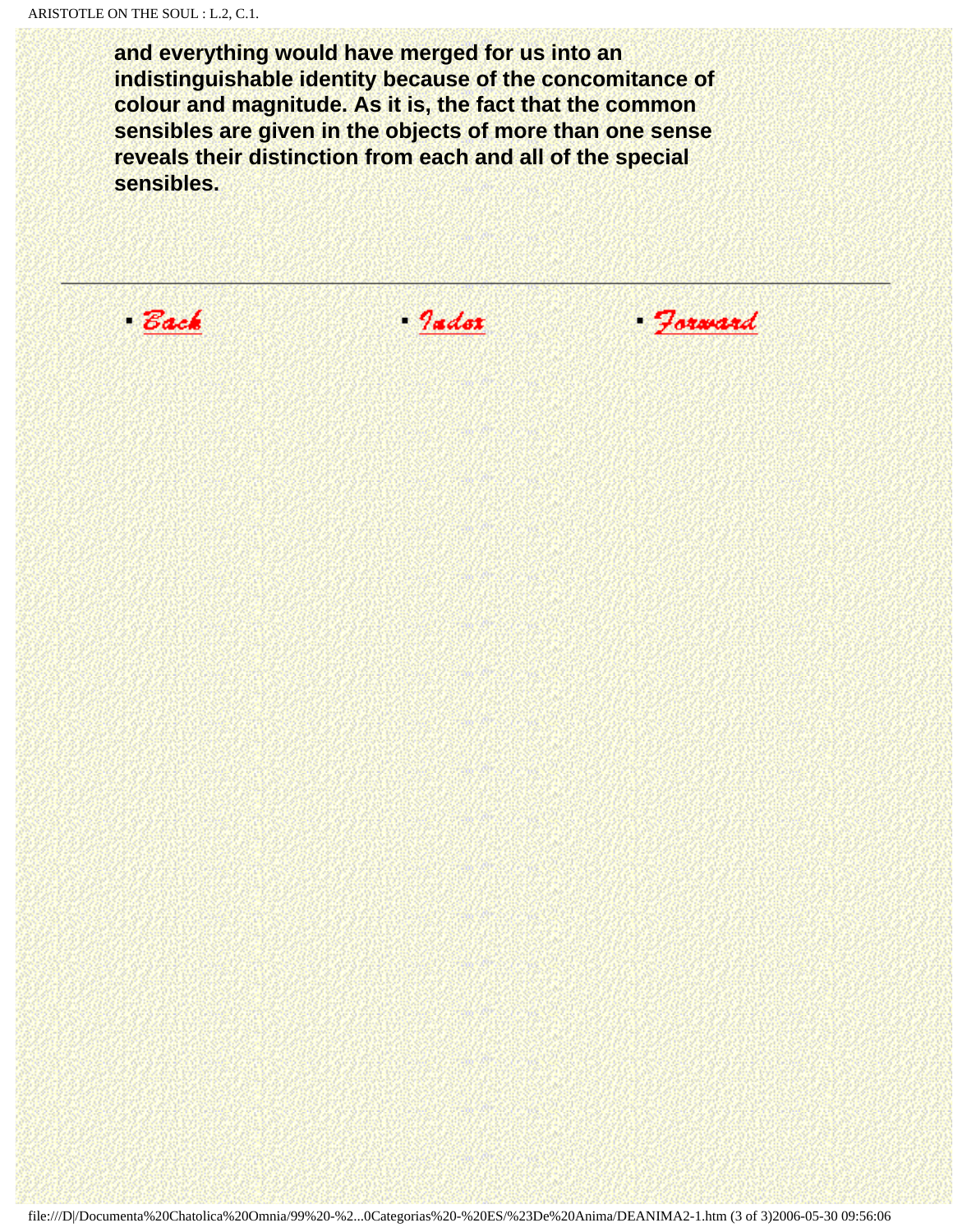# $\blacktriangle$

#### **CHAPTER 2**

**Since it is through sense that we are aware that we are seeing or hearing, it must be either by sight that we are aware of seeing, or by some sense other than sight. But the sense that gives us this new sensation must perceive both sight and its object, viz. colour: so that either (1) there will be two senses both percipient of the same sensible object, or (2) the sense must be percipient of itself. Further, even if the sense which perceives sight were different from sight, we must either fall into an infinite regress, or we must somewhere assume a sense which is aware of itself. If so, we ought to do this in the first case.** 

**This presents a difficulty: if to perceive by sight is just to see, and what is seen is colour (or the coloured), then if we are to see that which sees, that which sees originally must be coloured. It is clear therefore that 'to perceive by sight' has more than one meaning; for even when we are not seeing, it is by sight that we discriminate darkness from light, though not in the same way as we distinguish one colour from another. Further, in a sense even that which sees is coloured; for in each case the sense-organ is capable of receiving the sensible object without its matter. That is why even when the sensible objects are gone the sensings and imaginings continue to exist in the sense-organs.** 

**The activity of the sensible object and that of the percipient sense is one and the same activity, and yet the distinction between their being remains. Take as illustration actual sound and actual hearing: a man may have hearing and yet not be hearing, and that which has a sound is not always sounding. But when that which can hear is actively hearing and which can sound is sounding, then the actual hearing and the actual sound are merged in one (these one might call respectively hearkening and sounding).** 

**If it is true that the movement, both the acting and the being acted upon, is to be found in that which is acted upon, both the sound and the hearing so far as it is actual must be found in that which has the faculty of hearing; for it is in the passive factor that the actuality of the active or motive factor is realized; that is why that which causes movement may be at rest. Now the**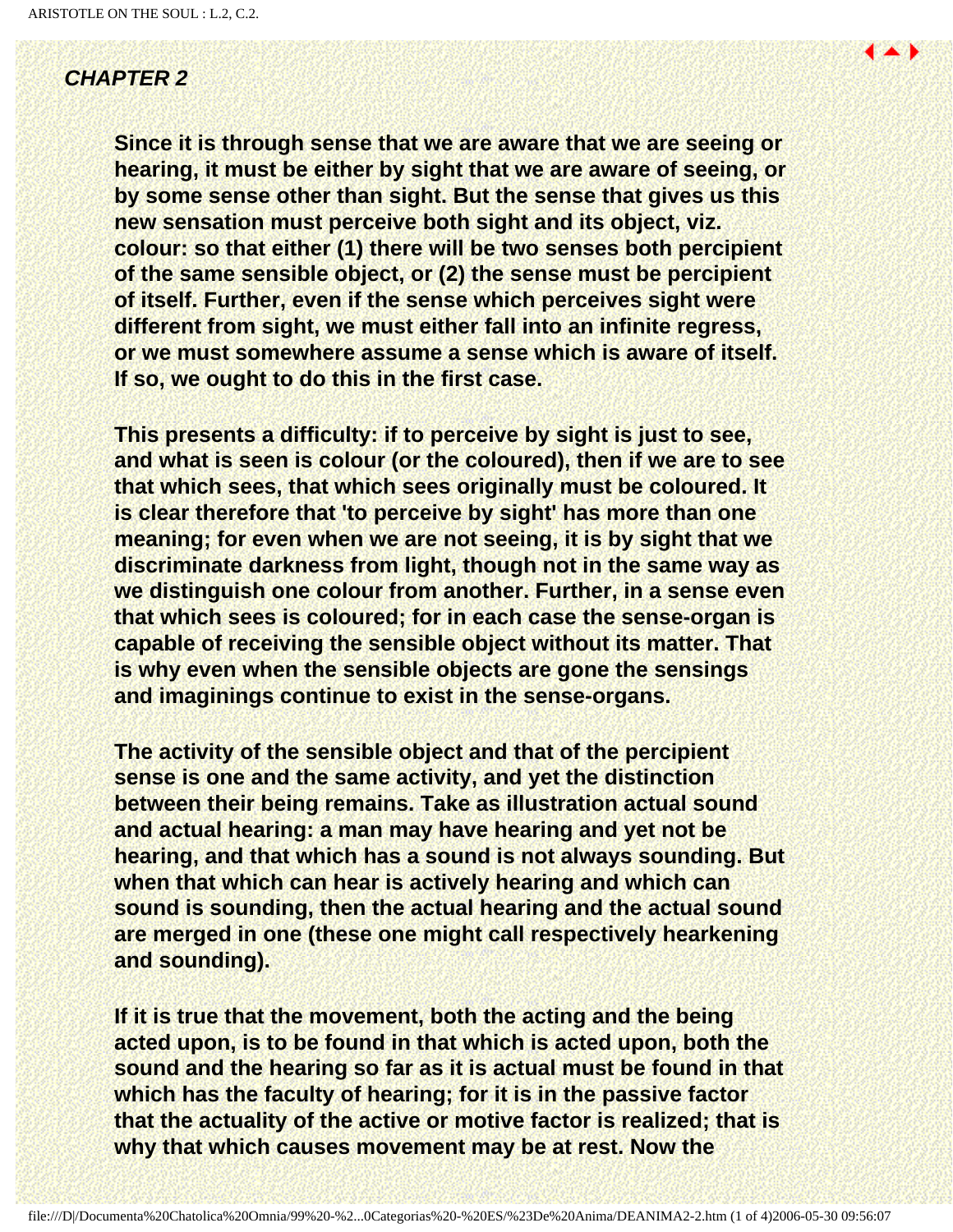**actuality of that which can sound is just sound or sounding, and the actuality of that which can hear is hearing or hearkening; 'sound' and 'hearing' are both ambiguous. The same account applies to the other senses and their objects. For as the-actingand-being-acted-upon is to be found in the passive, not in the active factor, so also the actuality of the sensible object and that of the sensitive subject are both realized in the latter. But while in some cases each aspect of the total actuality has a distinct name, e.g. sounding and hearkening, in some one or other is nameless, e.g. the actuality of sight is called seeing, but the actuality of colour has no name: the actuality of the faculty of taste is called tasting, but the actuality of flavour has no name. Since the actualities of the sensible object and of the sensitive faculty are one actuality in spite of the difference between their modes of being, actual hearing and actual sounding appear and disappear from existence at one and the same moment, and so actual savour and actual tasting, &c., while as potentialities one of them may exist without the other. The earlier students of nature were mistaken in their view that without sight there was no white or black, without taste no savour. This statement of theirs is partly true, partly false: 'sense' and 'the sensible object' are ambiguous terms, i.e. may denote either potentialities or actualities: the statement is true of the latter, false of the former. This ambiguity they wholly failed to notice.** 

**If voice always implies a concord, and if the voice and the hearing of it are in one sense one and the same, and if concord always implies a ratio, hearing as well as what is heard must be a ratio. That is why the excess of either the sharp or the flat destroys the hearing. (So also in the case of savours excess destroys the sense of taste, and in the case of colours excessive brightness or darkness destroys the sight, and in the case of smell excess of strength whether in the direction of sweetness or bitterness is destructive.) This shows that the sense is a ratio.** 

**That is also why the objects of sense are (1) pleasant when the sensible extremes such as acid or sweet or salt being pure and unmixed are brought into the proper ratio; then they are pleasant: and in general what is blended is more pleasant than the sharp or the flat alone; or, to touch, that which is capable of being either warmed or chilled: the sense and the ratio are identical: while (2) in excess the sensible extremes are painful or destructive.**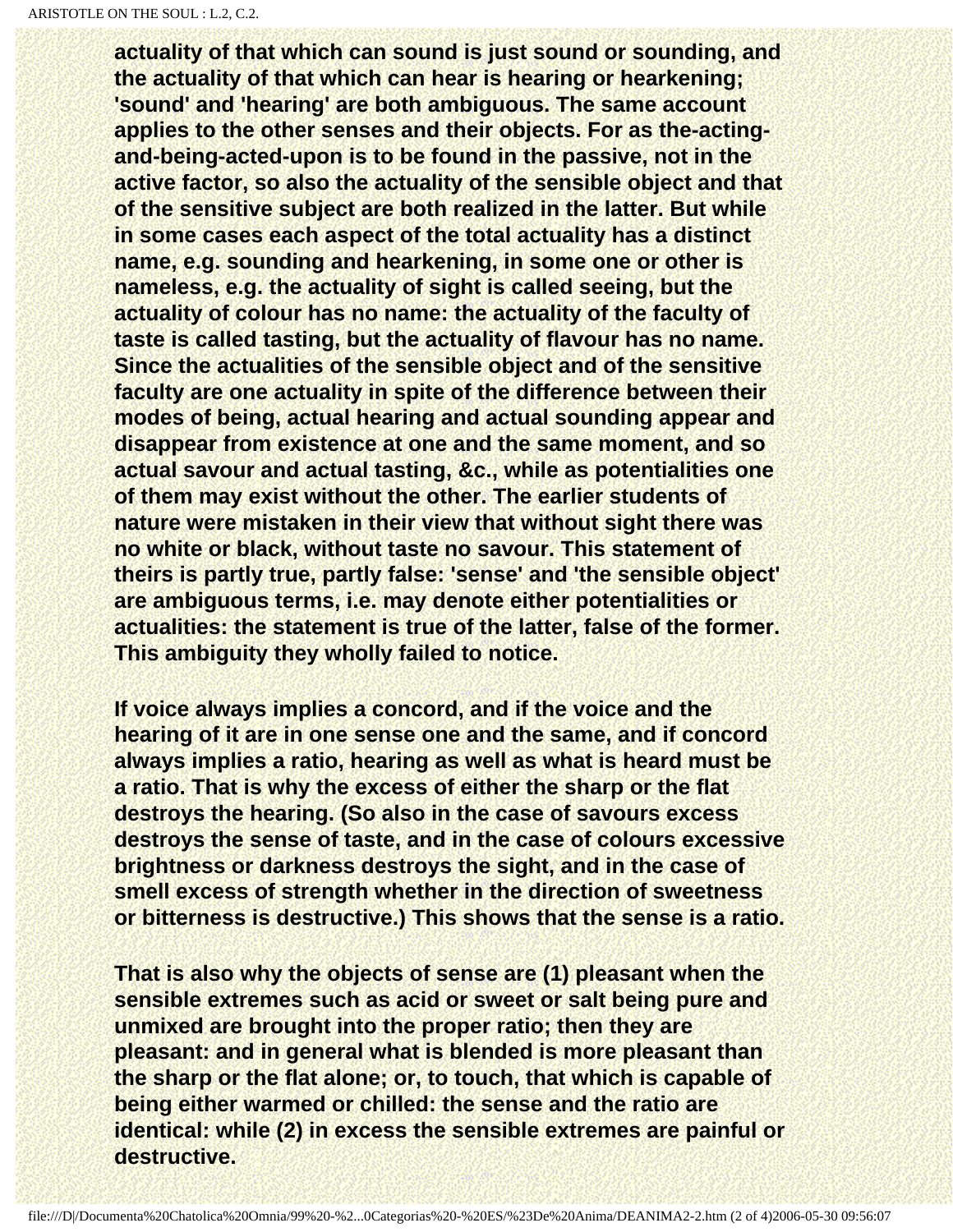**Each sense then is relative to its particular group of sensible qualities: it is found in a sense-organ as such and discriminates the differences which exist within that group; e.g. sight discriminates white and black, taste sweet and bitter, and so in all cases. Since we also discriminate white from sweet, and indeed each sensible quality from every other, with what do we perceive that they are different? It must be by sense; for what is before us is sensible objects. (Hence it is also obvious that the flesh cannot be the ultimate sense-organ: if it were, the discriminating power could not do its work without immediate contact with the object.)** 

**Therefore (1) discrimination between white and sweet cannot be effected by two agencies which remain separate; both the qualities discriminated must be present to something that is one and single. On any other supposition even if I perceived sweet and you perceived white, the difference between them would be apparent. What says that two things are different must be one; for sweet is different from white. Therefore what asserts this difference must be self-identical, and as what asserts, so also what thinks or perceives. That it is not possible by means of two agencies which remain separate to discriminate two objects which are separate, is therefore obvious; and that (it is not possible to do this in separate movements of time may be seen' if we look at it as follows. For as what asserts the difference between the good and the bad is one and the same, so also the time at which it asserts the one to be different and the other to be different is not accidental to the assertion (as it is for instance when I now assert a difference but do not assert that there is now a difference); it asserts thus-both now and that the objects are different now; the objects therefore must be present at one and the same moment. Both the discriminating power and the time of its exercise must be one and undivided.** 

**But, it may be objected, it is impossible that what is selfidentical should be moved at me and the same time with contrary movements in so far as it is undivided, and in an undivided moment of time. For if what is sweet be the quality perceived, it moves the sense or thought in this determinate way, while what is bitter moves it in a contrary way, and what is white in a different way. Is it the case then that what discriminates, though both numerically one and indivisible, is at**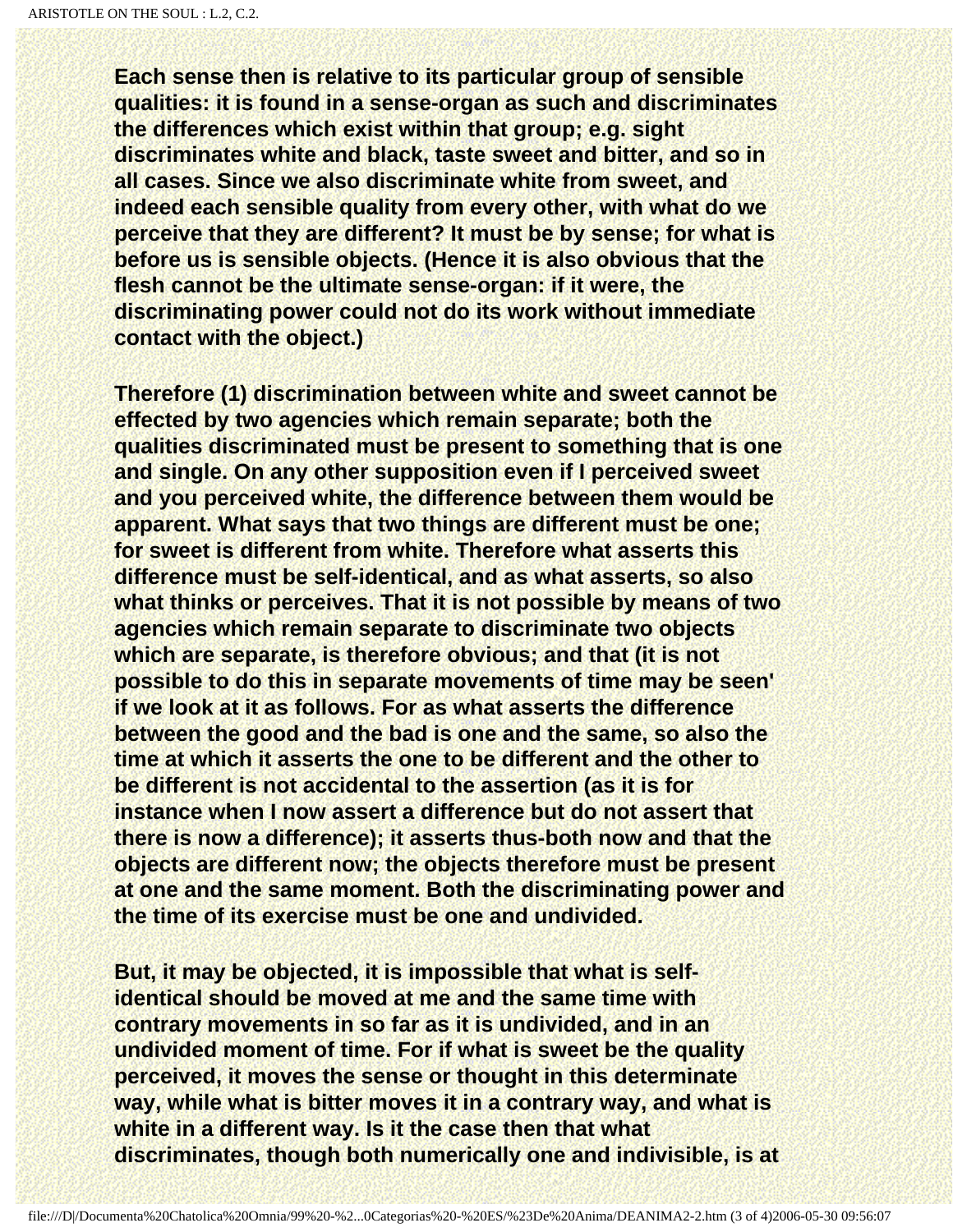**the same time divided in its being? In one sense, it is what is divided that perceives two separate objects at once, but in another sense it does so qua undivided; for it is divisible in its being but spatially and numerically undivided. is not this impossible? For while it is true that what is self-identical and undivided may be both contraries at once potentially, it cannot be self-identical in its being-it must lose its unity by being put into activity. It is not possible to be at once white and black, and therefore it must also be impossible for a thing to be affected at one and the same moment by the forms of both, assuming it to be the case that sensation and thinking are properly so described.** 

**The answer is that just as what is called a 'point' is, as being at once one and two, properly said to be divisible, so here, that which discriminates is qua undivided one, and active in a single moment of time, while so far forth as it is divisible it twice over uses the same dot at one and the same time. So far forth then as it takes the limit as two' it discriminates two separate objects with what in a sense is divided: while so far as it takes it as one, it does so with what is one and occupies in its activity a single moment of time.** 

**About the principle in virtue of which we say that animals are percipient, let this discussion suffice.** 





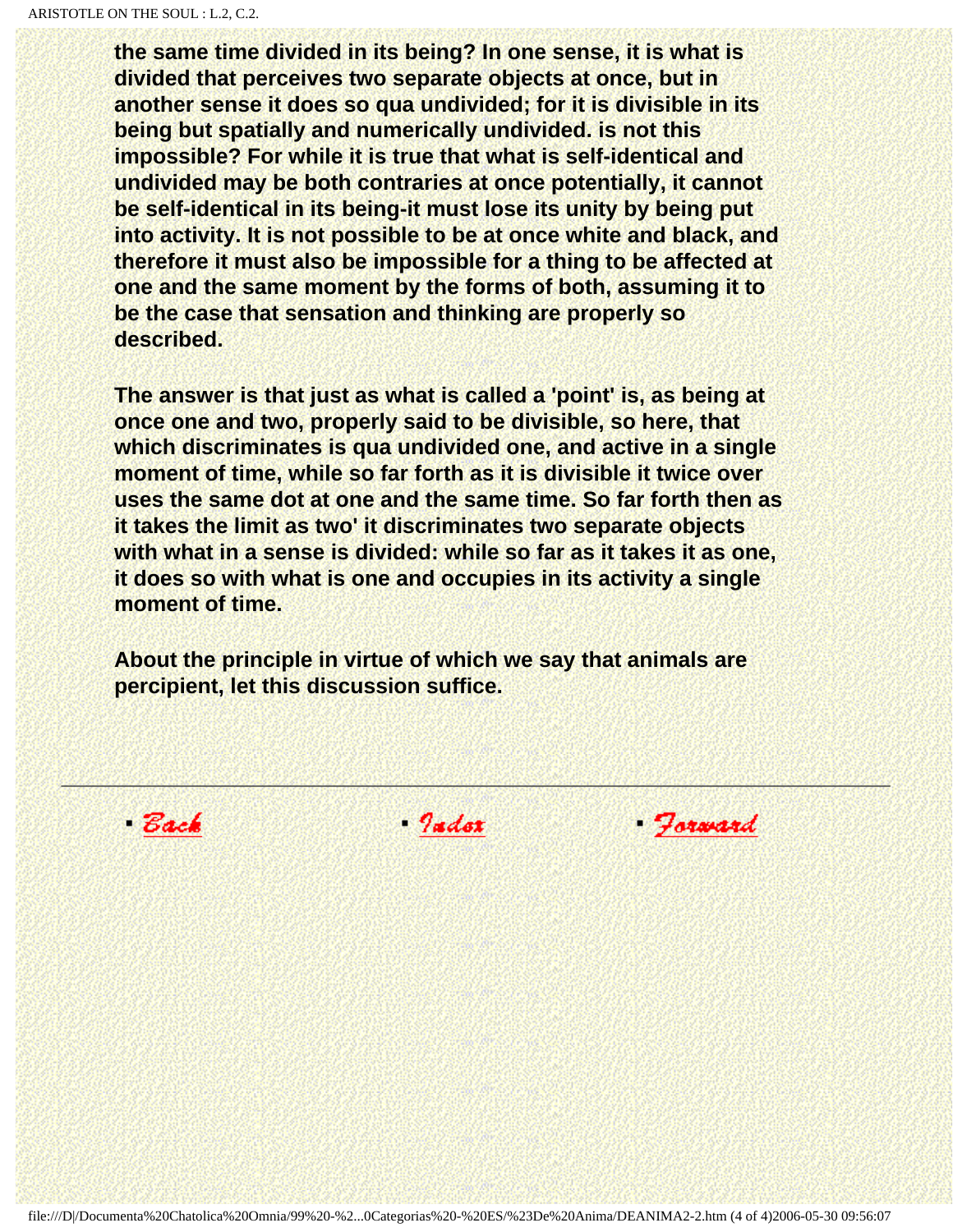**There are two distinctive peculiarities by reference to which we characterize the soul (1) local movement and (2) thinking, discriminating, and perceiving. Thinking both speculative and practical is regarded as akin to a form of perceiving; for in the one as well as the other the soul discriminates and is cognizant of something which is. Indeed the ancients go so far as to identify thinking and perceiving; e.g. Empedocles says 'For 'tis in respect of what is present that man's wit is increased', and again 'Whence it befalls them from time to time to think diverse thoughts', and Homer's phrase 'For suchlike is man's mind' means the same. They all look upon thinking as a bodily process like perceiving, and hold that like is known as well as perceived by like, as I explained at the beginning of our discussion. Yet they ought at the same time to have accounted for error also; for it is more intimately connected with animal existence and the soul continues longer in the state of error than in that of truth. They cannot escape the dilemma: either (1) whatever seems is true (and there are some who accept this) or (2) error is contact with the unlike; for that is the opposite of the knowing of like by like.** 

 $\blacktriangle$ 

**But it is a received principle that error as well as knowledge in respect to contraries is one and the same.** 

**That perceiving and practical thinking are not identical is therefore obvious; for the former is universal in the animal world, the latter is found in only a small division of it. Further, speculative thinking is also distinct from perceiving-I mean that in which we find rightness and wrongness-rightness in prudence, knowledge, true opinion, wrongness in their opposites; for perception of the special objects of sense is always free from error, and is found in all animals, while it is possible to think falsely as well as truly, and thought is found only where there is discourse of reason as well as sensibility. For imagination is different from either perceiving or discursive thinking, though it is not found without sensation, or judgement without it. That this activity is not the same kind of thinking as judgement is obvious. For imagining lies within our own power whenever we wish (e.g. we can call up a picture, as in the**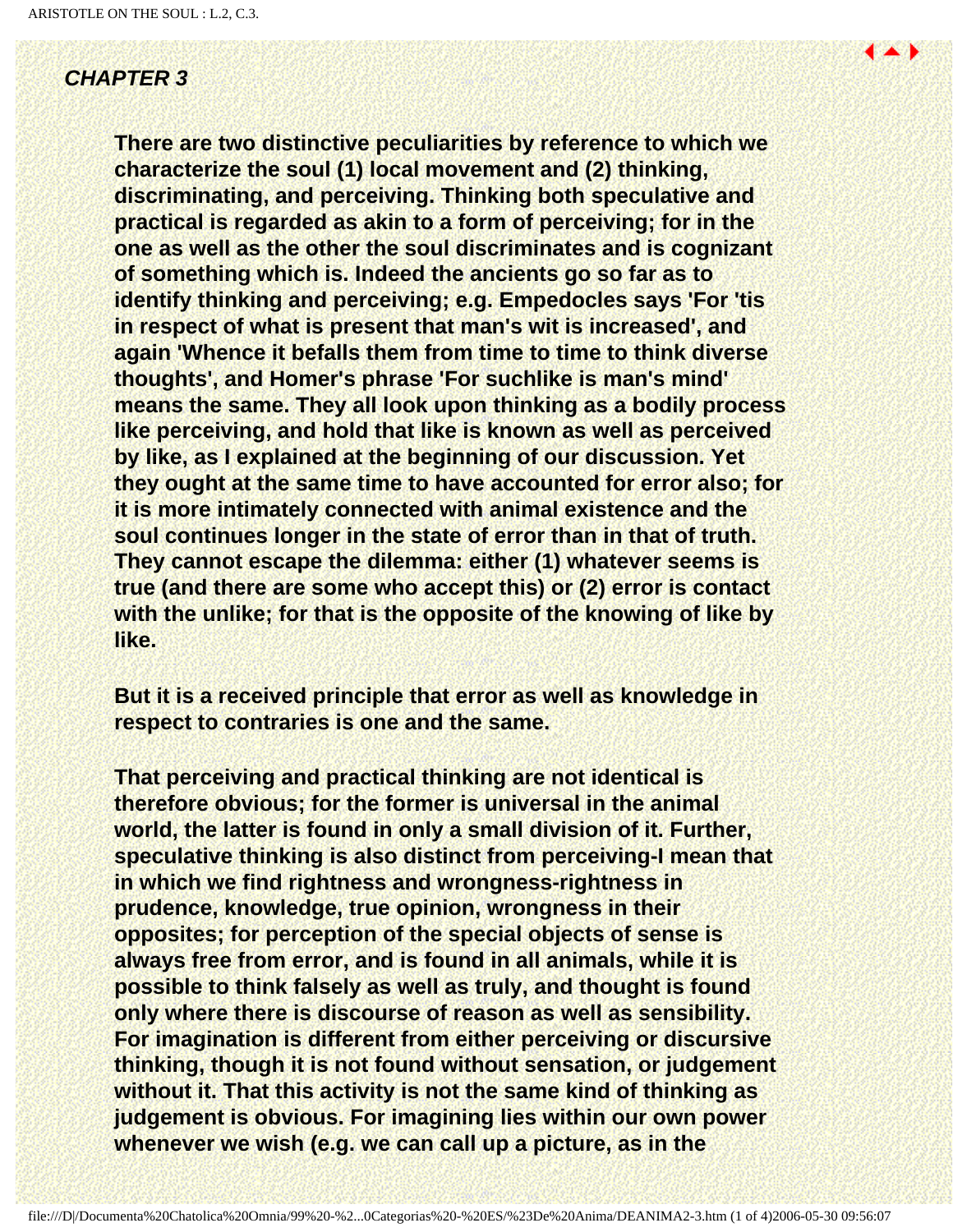**practice of mnemonics by the use of mental images), but in forming opinions we are not free: we cannot escape the alternative of falsehood or truth. Further, when we think something to be fearful or threatening, emotion is immediately produced, and so too with what is encouraging; but when we merely imagine we remain as unaffected as persons who are looking at a painting of some dreadful or encouraging scene. Again within the field of judgement itself we find varieties, knowledge, opinion, prudence, and their opposites; of the differences between these I must speak elsewhere.** 

**Thinking is different from perceiving and is held to be in part imagination, in part judgement: we must therefore first mark off the sphere of imagination and then speak of judgement. If then imagination is that in virtue of which an image arises for us, excluding metaphorical uses of the term, is it a single faculty or disposition relative to images, in virtue of which we discriminate and are either in error or not? The faculties in virtue of which we do this are sense, opinion, science, intelligence.** 

**That imagination is not sense is clear from the following considerations: Sense is either a faculty or an activity, e.g. sight or seeing: imagination takes place in the absence of both, as e. g. in dreams. (Again, sense is always present, imagination not. If actual imagination and actual sensation were the same, imagination would be found in all the brutes: this is held not to be the case; e.g. it is not found in ants or bees or grubs. (Again, sensations are always true, imaginations are for the most part false. (Once more, even in ordinary speech, we do not, when sense functions precisely with regard to its object, say that we imagine it to be a man, but rather when there is some failure of accuracy in its exercise. And as we were saying before, visions appear to us even when our eyes are shut. Neither is imagination any of the things that are never in error: e.g. knowledge or intelligence; for imagination may be false.** 

**It remains therefore to see if it is opinion, for opinion may be either true or false.** 

**But opinion involves belief (for without belief in what we opine we cannot have an opinion), and in the brutes though we often find imagination we never find belief. Further, every opinion is accompanied by belief, belief by conviction, and conviction by**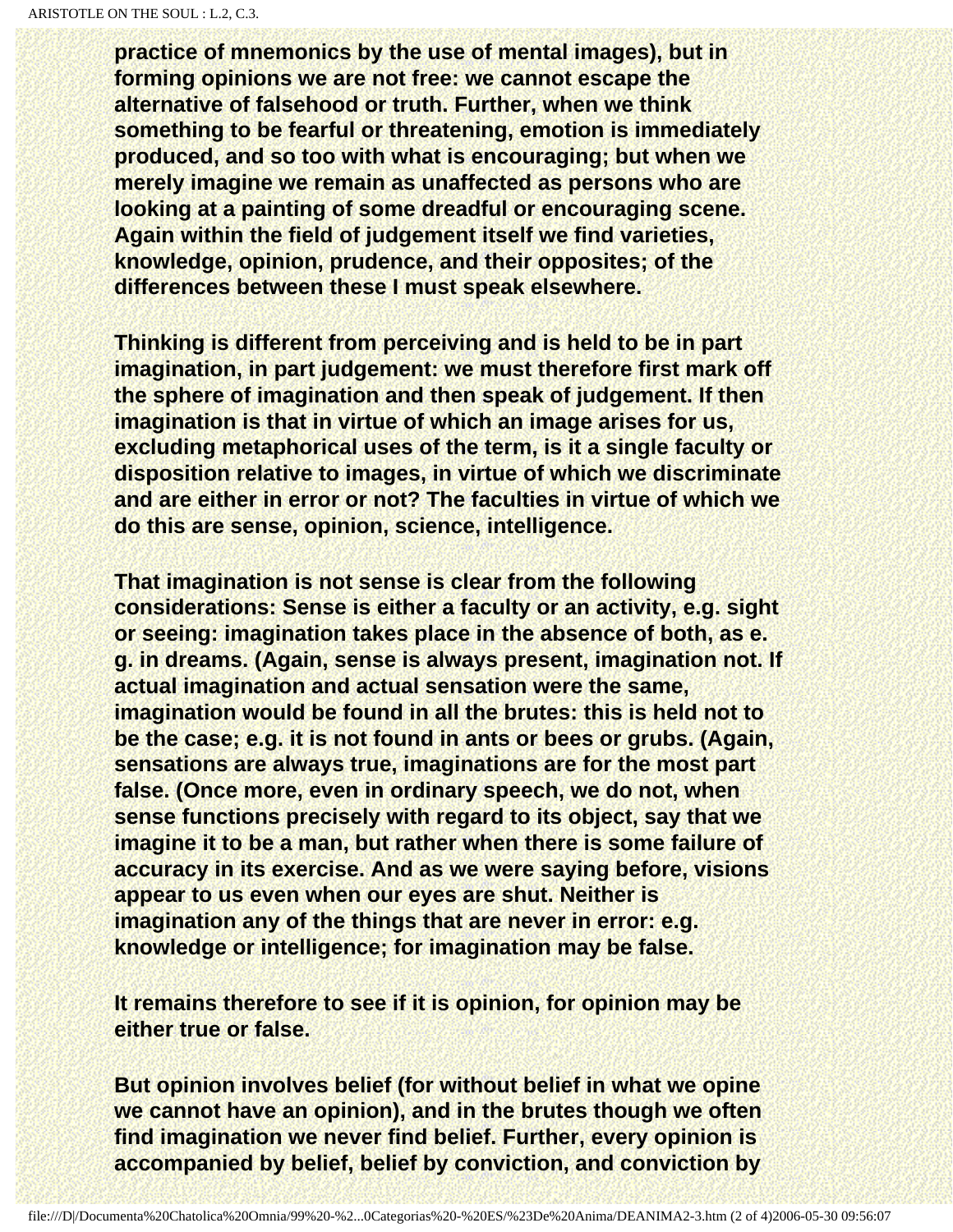**discourse of reason: while there are some of the brutes in which we find imagination, without discourse of reason. It is clear then that imagination cannot, again, be (1) opinion plus sensation, or (2) opinion mediated by sensation, or (3) a blend of opinion and sensation; this is impossible both for these reasons and because the content of the supposed opinion cannot be different from that of the sensation (I mean that imagination must be the blending of the perception of white with the opinion that it is white: it could scarcely be a blend of the opinion that it is good with the perception that it is white): to imagine is therefore (on this view) identical with the thinking of exactly the same as what one in the strictest sense perceives. But what we imagine is sometimes false though our contemporaneous judgement about it is true; e.g. we imagine the sun to be a foot in diameter though we are convinced that it is larger than the inhabited part of the earth, and the following dilemma presents itself. Either (a while the fact has not changed and the (observer has neither forgotten nor lost belief in the true opinion which he had, that opinion has disappeared, or (b) if he retains it then his opinion is at once true and false. A true opinion, however, becomes false only when the fact alters without being noticed.** 

**Imagination is therefore neither any one of the states enumerated, nor compounded out of them.** 

**But since when one thing has been set in motion another thing may be moved by it, and imagination is held to be a movement and to be impossible without sensation, i.e. to occur in beings that are percipient and to have for its content what can be perceived, and since movement may be produced by actual sensation and that movement is necessarily similar in character to the sensation itself, this movement must be (1) necessarily (a) incapable of existing apart from sensation, (b) incapable of existing except when we perceive, (such that in virtue of its possession that in which it is found may present various phenomena both active and passive, and (such that it may be either true or false.** 

**The reason of the last characteristic is as follows. Perception (1) of the special objects of sense is never in error or admits the least possible amount of falsehood. (2) That of the concomitance of the objects concomitant with the sensible qualities comes next: in this case certainly we may be deceived;**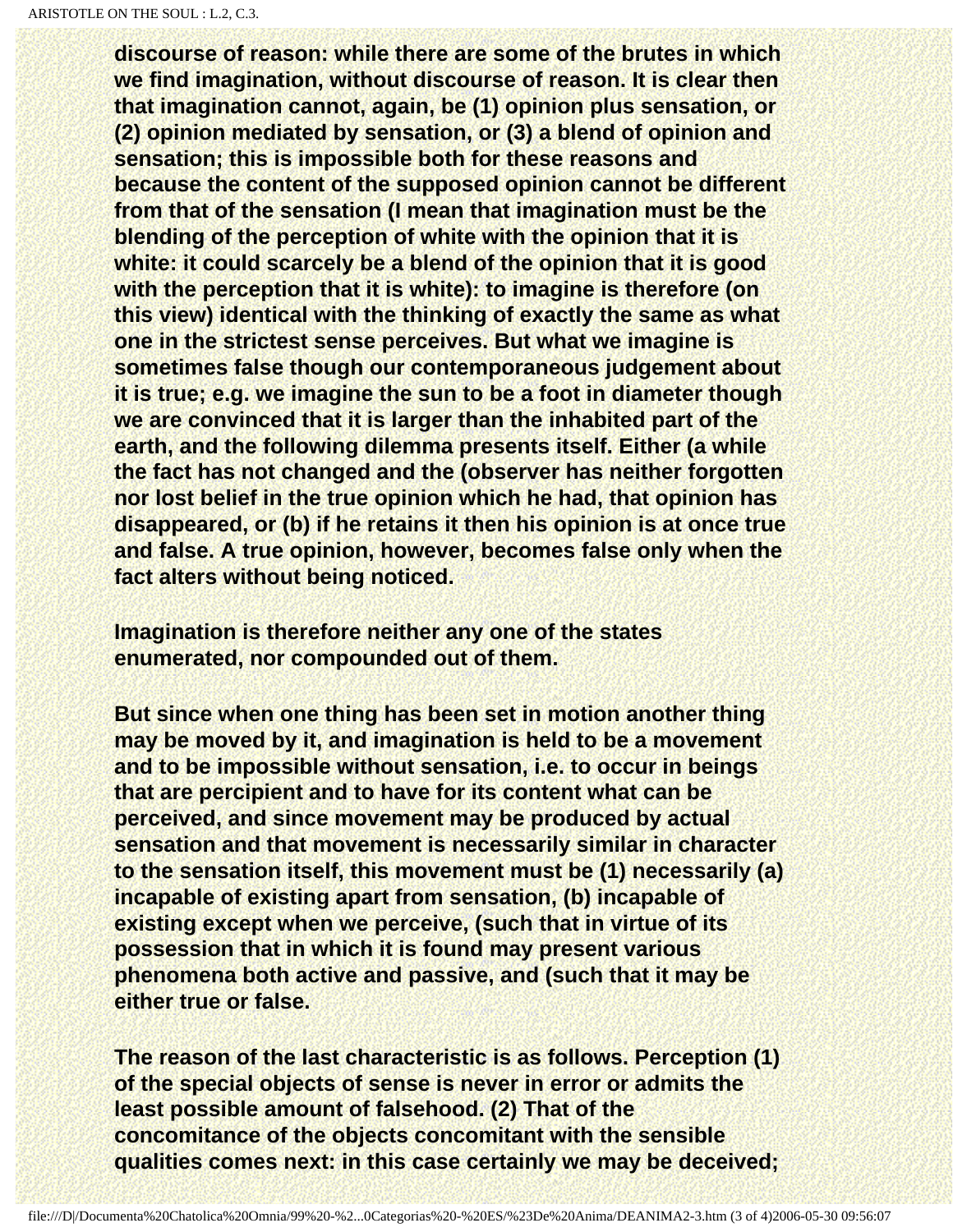**for while the perception that there is white before us cannot be false, the perception that what is white is this or that may be false. (3) Third comes the perception of the universal attributes which accompany the concomitant objects to which the special sensibles attach (I mean e.g. of movement and magnitude); it is in respect of these that the greatest amount of sense-illusion is possible.** 

**The motion which is due to the activity of sense in these three modes of its exercise will differ from the activity of sense; (1) the first kind of derived motion is free from error while the sensation is present; (2) and (3) the others may be erroneous whether it is present or absent, especially when the object of perception is far off. If then imagination presents no other features than those enumerated and is what we have described, then imagination must be a movement resulting from an actual exercise of a power of sense.** 

**As sight is the most highly developed sense, the name Phantasia (imagination) has been formed from Phaos (light) because it is not possible to see without light.** 

**And because imaginations remain in the organs of sense and resemble sensations, animals in their actions are largely guided by them, some (i.e. the brutes) because of the non-existence in them of mind, others (i.e. men) because of the temporary eclipse in them of mind by feeling or disease or sleep.** 

**About imagination, what it is and why it exists, let so much suffice.** 





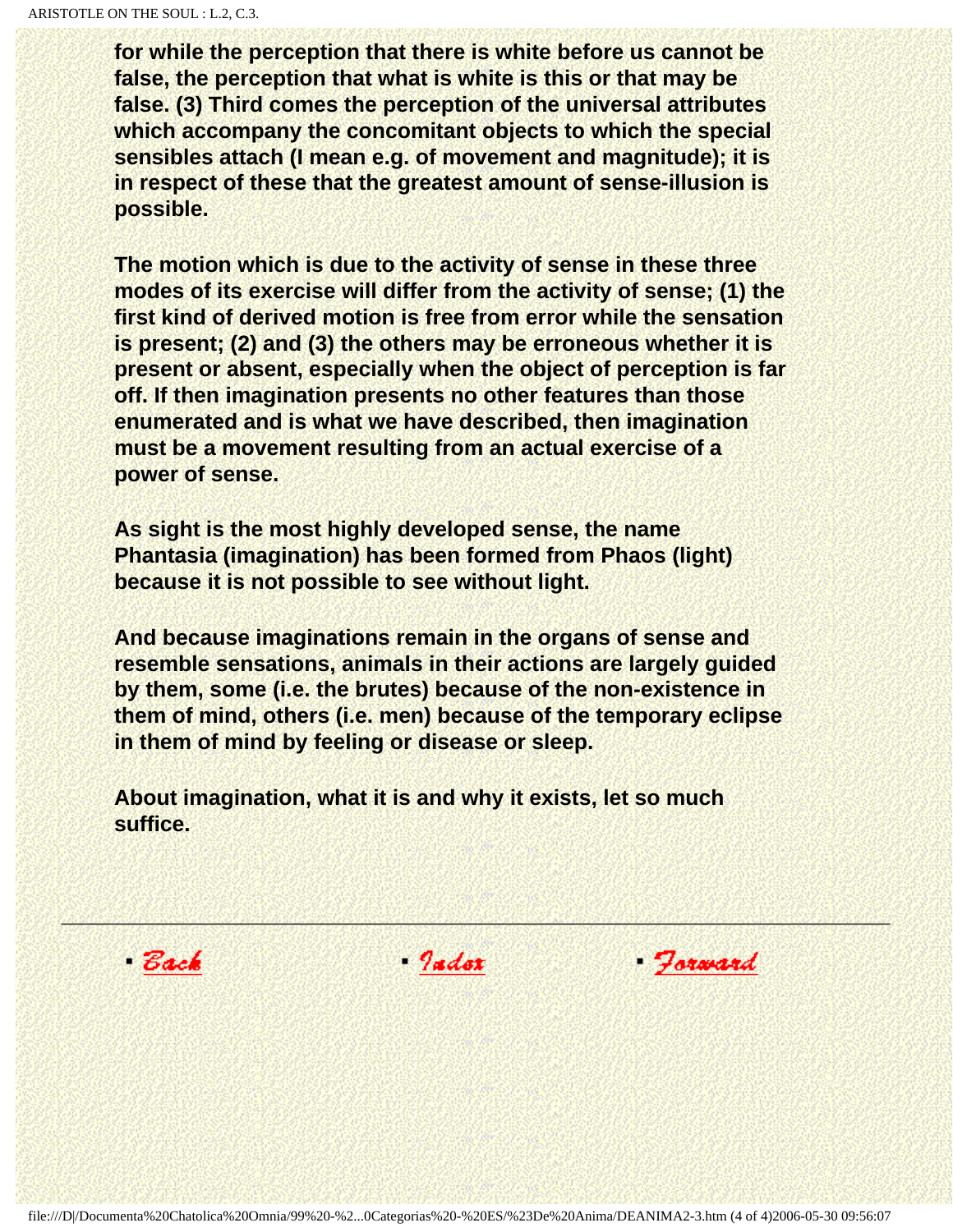# $\blacktriangle$

### **CHAPTER 4**

**Turning now to the part of the soul with which the soul knows and thinks (whether this is separable from the others in definition only, or spatially as well) we have to inquire (1) what differentiates this part, and (2) how thinking can take place.** 

**If thinking is like perceiving, it must be either a process in which the soul is acted upon by what is capable of being thought, or a process different from but analogous to that. The thinking part of the soul must therefore be, while impassible, capable of receiving the form of an object; that is, must be potentially identical in character with its object without being the object. Mind must be related to what is thinkable, as sense is to what is sensible.** 

**Therefore, since everything is a possible object of thought, mind in order, as Anaxagoras says, to dominate, that is, to know, must be pure from all admixture; for the co-presence of what is alien to its nature is a hindrance and a block: it follows that it too, like the sensitive part, can have no nature of its own, other than that of having a certain capacity. Thus that in the soul which is called mind (by mind I mean that whereby the soul thinks and judges) is, before it thinks, not actually any real thing. For this reason it cannot reasonably be regarded as blended with the body: if so, it would acquire some quality, e.g. warmth or cold, or even have an organ like the sensitive faculty: as it is, it has none. It was a good idea to call the soul 'the place of forms', though (1) this description holds only of the intellective soul, and (2) even this is the forms only potentially, not actually.** 

**Observation of the sense-organs and their employment reveals a distinction between the impassibility of the sensitive and that of the intellective faculty. After strong stimulation of a sense we are less able to exercise it than before, as e.g. in the case of a loud sound we cannot hear easily immediately after, or in the case of a bright colour or a powerful odour we cannot see or smell, but in the case of mind thought about an object that is highly intelligible renders it more and not less able afterwards to think objects that are less intelligible: the reason is that while the faculty of sensation is dependent upon the body, mind is**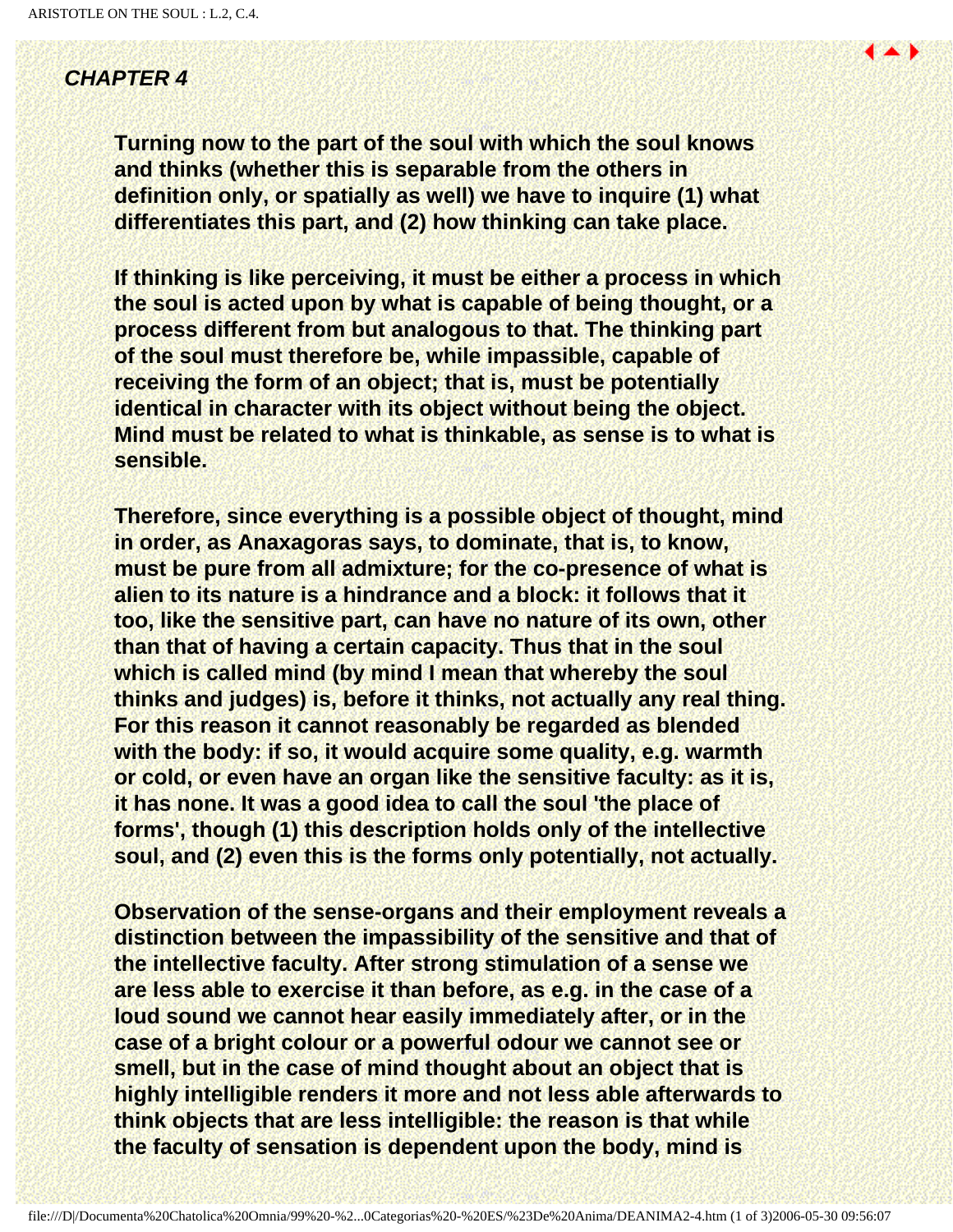### **separable from it.**

**Once the mind has become each set of its possible objects, as a man of science has, when this phrase is used of one who is actually a man of science (this happens when he is now able to exercise the power on his own initiative), its condition is still one of potentiality, but in a different sense from the potentiality which preceded the acquisition of knowledge by learning or discovery: the mind too is then able to think itself.** 

**Since we can distinguish between a spatial magnitude and what it is to be such, and between water and what it is to be water, and so in many other cases (though not in all; for in certain cases the thing and its form are identical), flesh and what it is to be flesh are discriminated either by different faculties, or by the same faculty in two different states: for flesh necessarily involves matter and is like what is snub-nosed, a this in a this. Now it is by means of the sensitive faculty that we discriminate the hot and the cold, i.e. the factors which combined in a certain ratio constitute flesh: the essential character of flesh is apprehended by something different either wholly separate from the sensitive faculty or related to it as a bent line to the same line when it has been straightened out.** 

**Again in the case of abstract objects what is straight is analogous to what is snub-nosed; for it necessarily implies a continuum as its matter: its constitutive essence is different, if we may distinguish between straightness and what is straight: let us take it to be two-ness. It must be apprehended, therefore, by a different power or by the same power in a different state. To sum up, in so far as the realities it knows are capable of being separated from their matter, so it is also with the powers of mind.** 

**The problem might be suggested: if thinking is a passive affection, then if mind is simple and impassible and has nothing in common with anything else, as Anaxagoras says, how can it come to think at all? For interaction between two factors is held to require a precedent community of nature between the factors. Again it might be asked, is mind a possible object of thought to itself? For if mind is thinkable per se and what is thinkable is in kind one and the same, then either (a) mind will belong to everything, or (b) mind will contain some element common to it**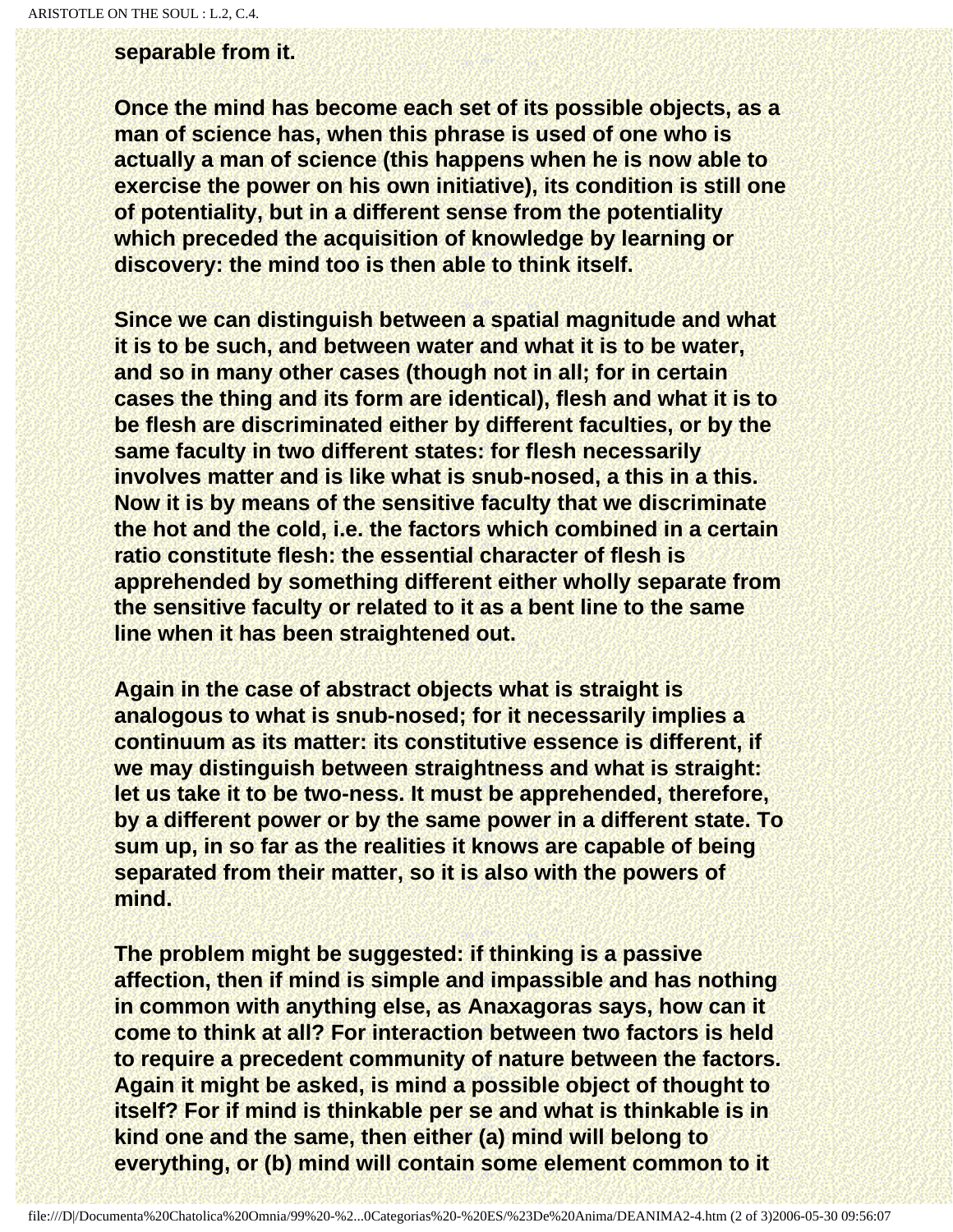**with all other realities which makes them all thinkable.** 

**(1) Have not we already disposed of the difficulty about interaction involving a common element, when we said that mind is in a sense potentially whatever is thinkable, though actually it is nothing until it has thought? What it thinks must be in it just as characters may be said to be on a writingtablet on which as yet nothing actually stands written: this is exactly what happens with mind.** 

**(Mind is itself thinkable in exactly the same way as its objects are. For (a) in the case of objects which involve no matter, what thinks and what is thought are identical; for speculative knowledge and its object are identical. (Why mind is not always thinking we must consider later.) (b) In the case of those which contain matter each of the objects of thought is only potentially present. It follows that while they will not have mind in them (for mind is a potentiality of them only in so far as they are capable of being disengaged from matter) mind may yet be thinkable.** 



Jadox

Forward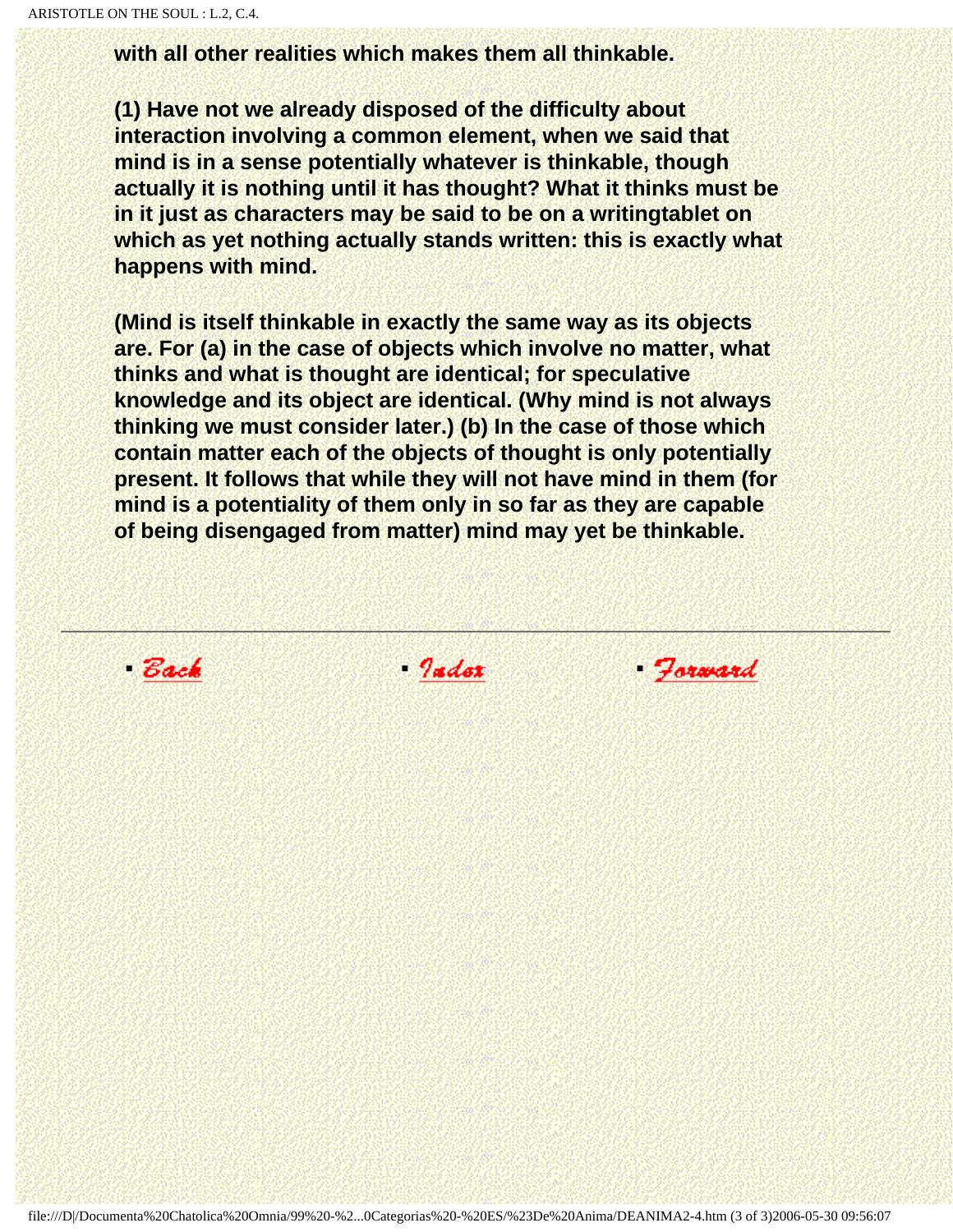**Since in every class of things, as in nature as a whole, we find two factors involved, (1) a matter which is potentially all the particulars included in the class, (2) a cause which is productive in the sense that it makes them all (the latter standing to the former, as e.g. an art to its material), these distinct elements must likewise be found within the soul.** 

**And in fact mind as we have described it is what it is what it is by virtue of becoming all things, while there is another which is what it is by virtue of making all things: this is a sort of positive state like light; for in a sense light makes potential colours into actual colours.** 

**Mind in this sense of it is separable, impassible, unmixed, since it is in its essential nature activity (for always the active is superior to the passive factor, the originating force to the matter which it forms).** 

**Actual knowledge is identical with its object: in the individual, potential knowledge is in time prior to actual knowledge, but in the universe as a whole it is not prior even in time. Mind is not at one time knowing and at another not. When mind is set free from its present conditions it appears as just what it is and nothing more: this alone is immortal and eternal (we do not, however, remember its former activity because, while mind in this sense is impassible, mind as passive is destructible), and without it nothing thinks.** 





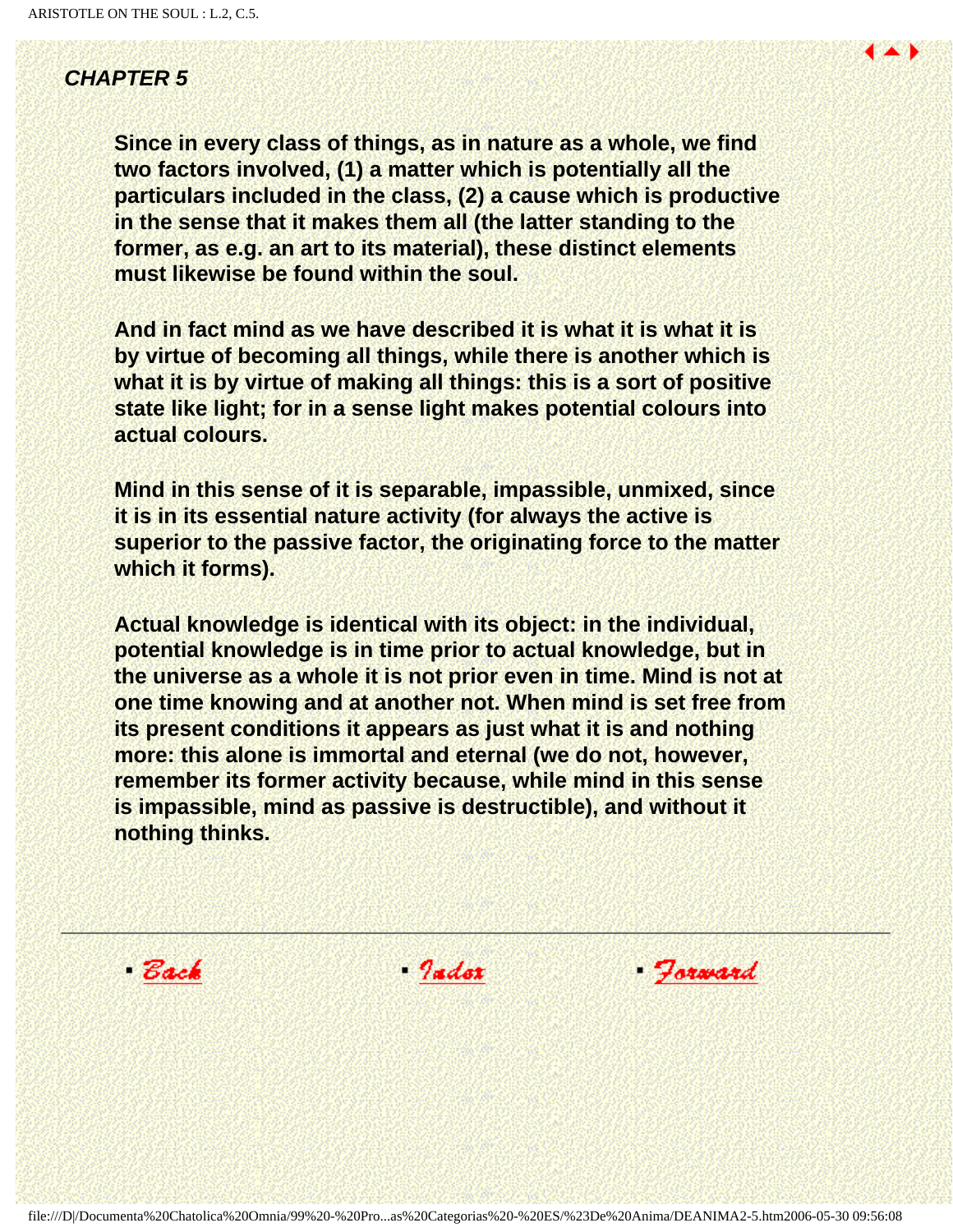**The thinking then of the simple objects of thought is found in those cases where falsehood is impossible: where the alternative of true or false applies, there we always find a putting together of objects of thought in a quasi-unity. As Empedocles said that 'where heads of many a creature sprouted without necks' they afterwards by Love's power were combined, so here too objects of thought which were given separate are combined, e.g. 'incommensurate' and 'diagonal': if the combination be of objects past or future the combination of thought includes in its content the date. For falsehood always involves a synthesis; for even if you assert that what is white is not white you have included not white in a synthesis. It is possible also to call all these cases division as well as combination. However that may be, there is not only the true or false assertion that Cleon is white but also the true or false assertion that he was or will he white. In each and every case that which unifies is mind.** 

 $\blacktriangle$ 

**Since the word 'simple' has two senses, i.e. may mean either (a) 'not capable of being divided' or (b) 'not actually divided', there is nothing to prevent mind from knowing what is undivided, e.g. when it apprehends a length (which is actually undivided) and that in an undivided time; for the time is divided or undivided in the same manner as the line. It is not possible, then, to tell what part of the line it was apprehending in each half of the time: the object has no actual parts until it has been divided: if in thought you think each half separately, then by the same act you divide the time also, the half-lines becoming as it were new wholes of length. But if you think it as a whole consisting of these two possible parts, then also you think it in a time which corresponds to both parts together. (But what is not quantitatively but qualitatively simple is thought in a simple time and by a simple act of the soul.)** 

**But that which mind thinks and the time in which it thinks are in this case divisible only incidentally and not as such. For in them too there is something indivisible (though, it may be, not isolable) which gives unity to the time and the whole of length; and this is found equally in every continuum whether temporal or spatial.**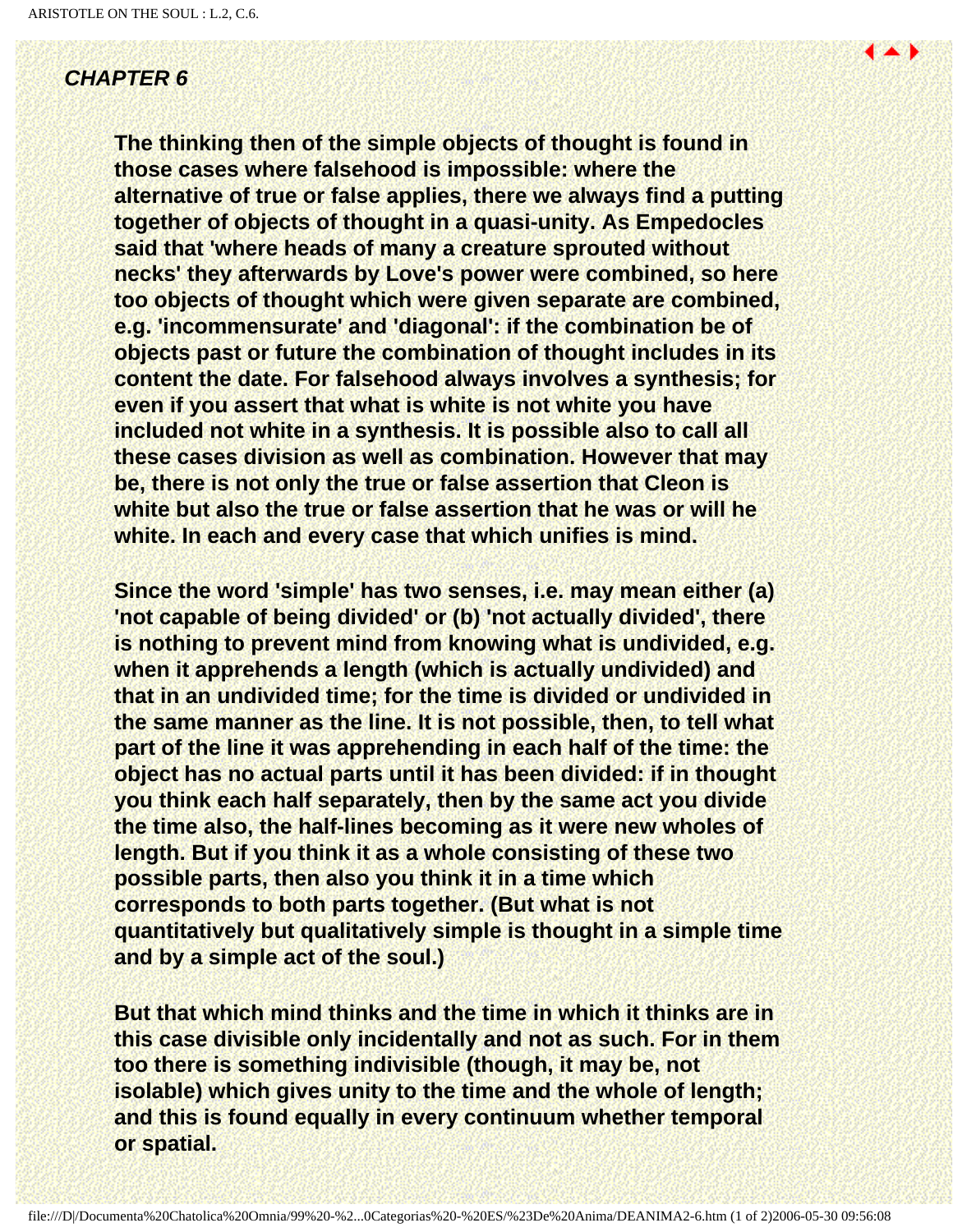**Points and similar instances of things that divide, themselves being indivisible, are realized in consciousness in the same manner as privations.** 

**A similar account may be given of all other cases, e.g. how evil or black is cognized; they are cognized, in a sense, by means of their contraries. That which cognizes must have an element of potentiality in its being, and one of the contraries must be in it. But if there is anything that has no contrary, then it knows itself and is actually and possesses independent existence.** 

**Assertion is the saying of something concerning something, e.g. affirmation, and is in every case either true or false: this is not always the case with mind: the thinking of the definition in the sense of the constitutive essence is never in error nor is it the assertion of something concerning something, but, just as while the seeing of the special object of sight can never be in error, the belief that the white object seen is a man may be mistaken, so too in the case of objects which are without matter.** 



 $-<sub>2</sub>$  adox

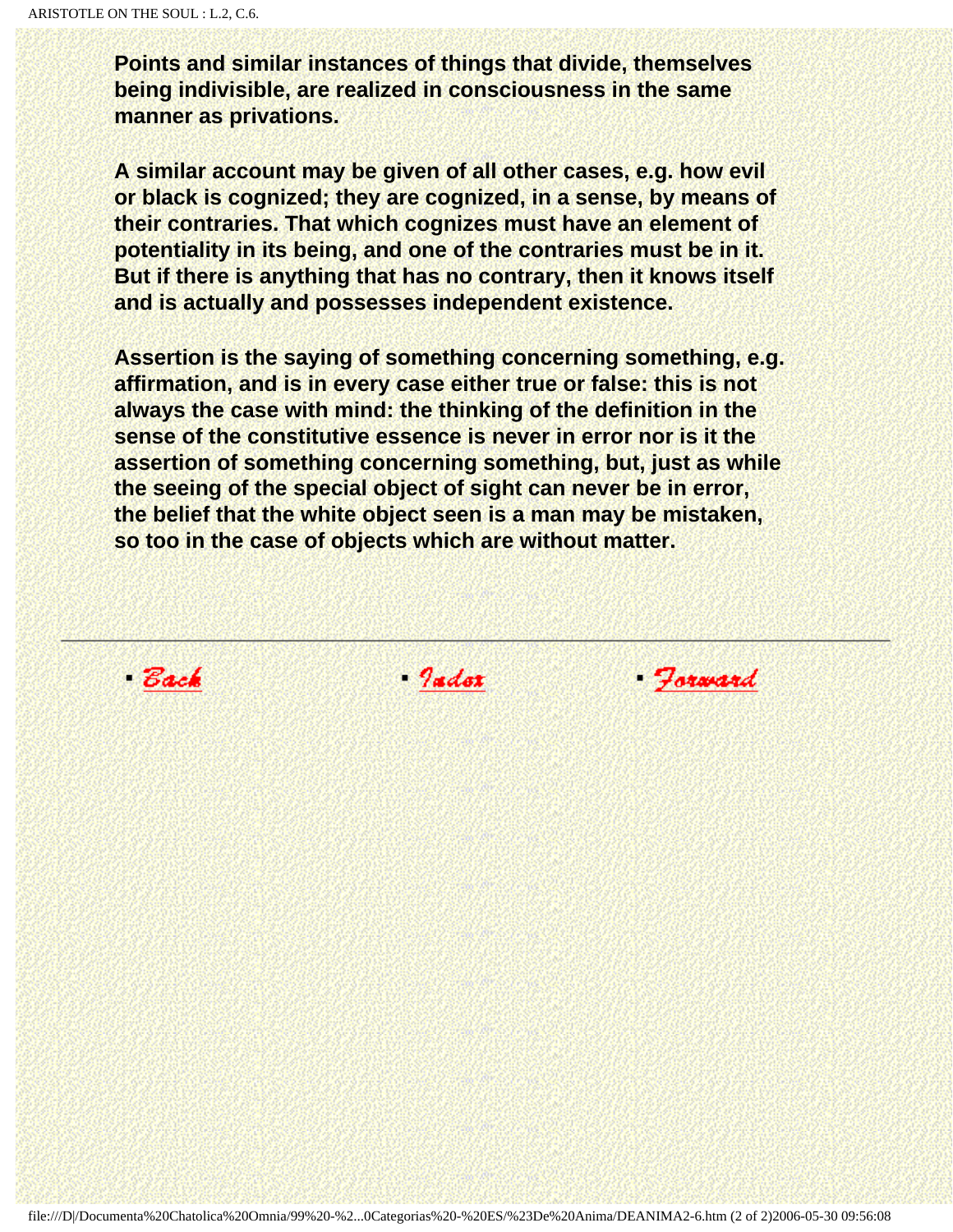# $\blacktriangle$

### **CHAPTER 7**

**Actual knowledge is identical with its object: potential knowledge in the individual is in time prior to actual knowledge but in the universe it has no priority even in time; for all things that come into being arise from what actually is. In the case of sense clearly the sensitive faculty already was potentially what the object makes it to be actually; the faculty is not affected or altered. This must therefore be a different kind from movement; for movement is, as we saw, an activity of what is imperfect, activity in the unqualified sense, i.e. that of what has been perfected, is different from movement.** 

**To perceive then is like bare asserting or knowing; but when the object is pleasant or painful, the soul makes a quasi-affirmation or negation, and pursues or avoids the object. To feel pleasure or pain is to act with the sensitive mean towards what is good or bad as such. Both avoidance and appetite when actual are identical with this: the faculty of appetite and avoidance are not different, either from one another or from the faculty of senseperception; but their being is different.** 

**To the thinking soul images serve as if they were contents of perception (and when it asserts or denies them to be good or bad it avoids or pursues them). That is why the soul never thinks without an image. The process is like that in which the air modifies the pupil in this or that way and the pupil transmits the modification to some third thing (and similarly in hearing), while the ultimate point of arrival is one, a single mean, with different manners of being.** 

**With what part of itself the soul discriminates sweet from hot I have explained before and must now describe again as follows: That with which it does so is a sort of unity, but in the way just mentioned, i.e. as a connecting term. And the two faculties it connects, being one by analogy and numerically, are each to each as the qualities discerned are to one another (for what difference does it make whether we raise the problem of discrimination between disparates or between contraries, e.g. white and black?). Let then C be to D as is to B: it follows alternando that C: A:: D: B. If then C and D belong to one**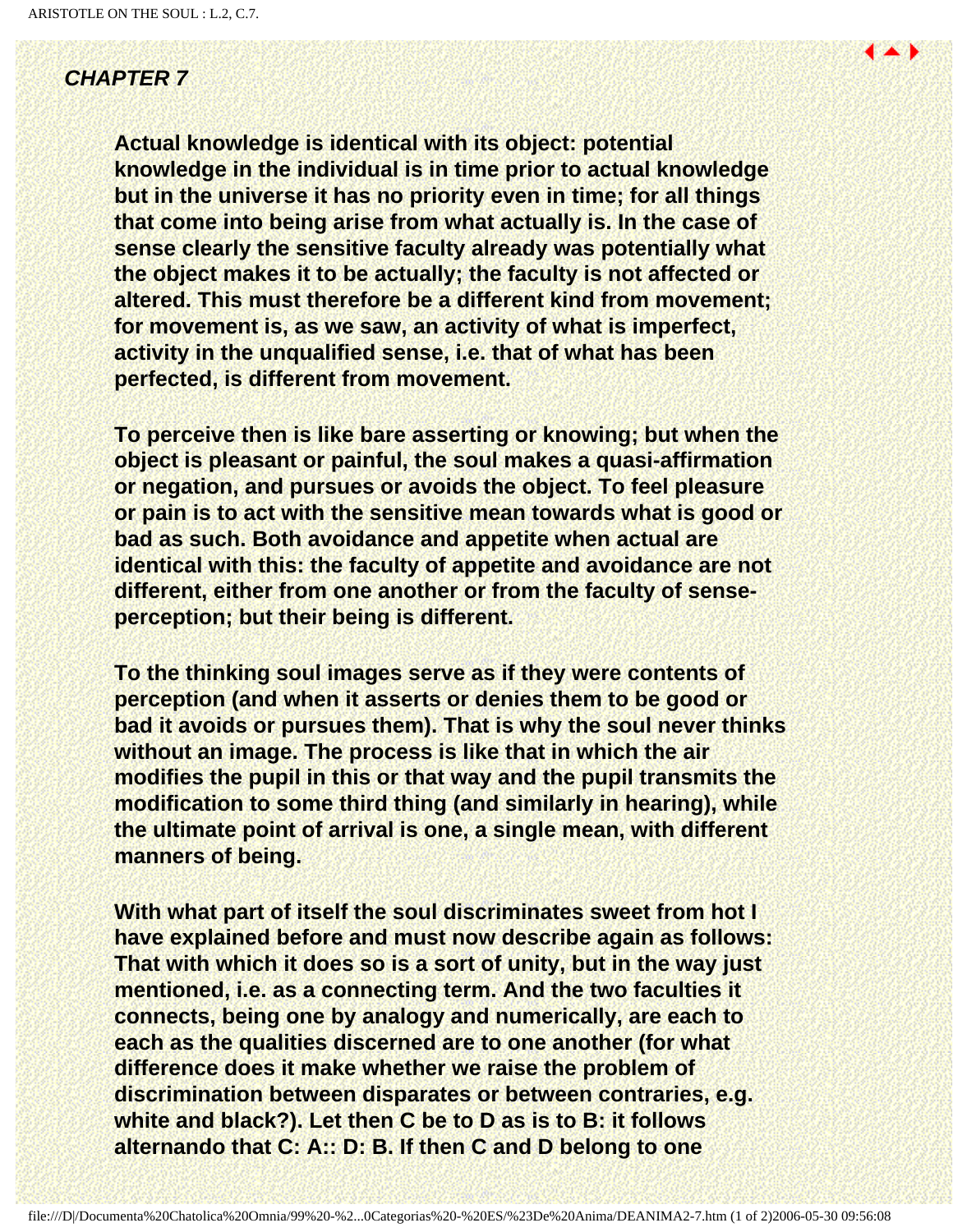**subject, the case will be the same with them as with and B; and B form a single identity with different modes of being; so too will the former pair. The same reasoning holds if be sweet and B white.** 

**The faculty of thinking then thinks the forms in the images, and as in the former case what is to be pursued or avoided is marked out for it, so where there is no sensation and it is engaged upon the images it is moved to pursuit or avoidance. E.g.. perceiving by sense that the beacon is fire, it recognizes in virtue of the general faculty of sense that it signifies an enemy, because it sees it moving; but sometimes by means of the images or thoughts which are within the soul, just as if it were seeing, it calculates and deliberates what is to come by reference to what is present; and when it makes a pronouncement, as in the case of sensation it pronounces the object to be pleasant or painful, in this case it avoids or persues and so generally in cases of action.** 

**That too which involves no action, i.e. that which is true or false, is in the same province with what is good or bad: yet they differ in this, that the one set imply and the other do not a reference to a particular person.** 

**The so-called abstract objects the mind thinks just as, if one had thought of the snubnosed not as snub-nosed but as hollow, one would have thought of an actuality without the flesh in which it is embodied: it is thus that the mind when it is thinking the objects of Mathematics thinks as separate elements which do not exist separate. In every case the mind which is actively thinking is the objects which it thinks. Whether it is possible for it while not existing separate from spatial conditions to think anything that is separate, or not, we must consider later.** 





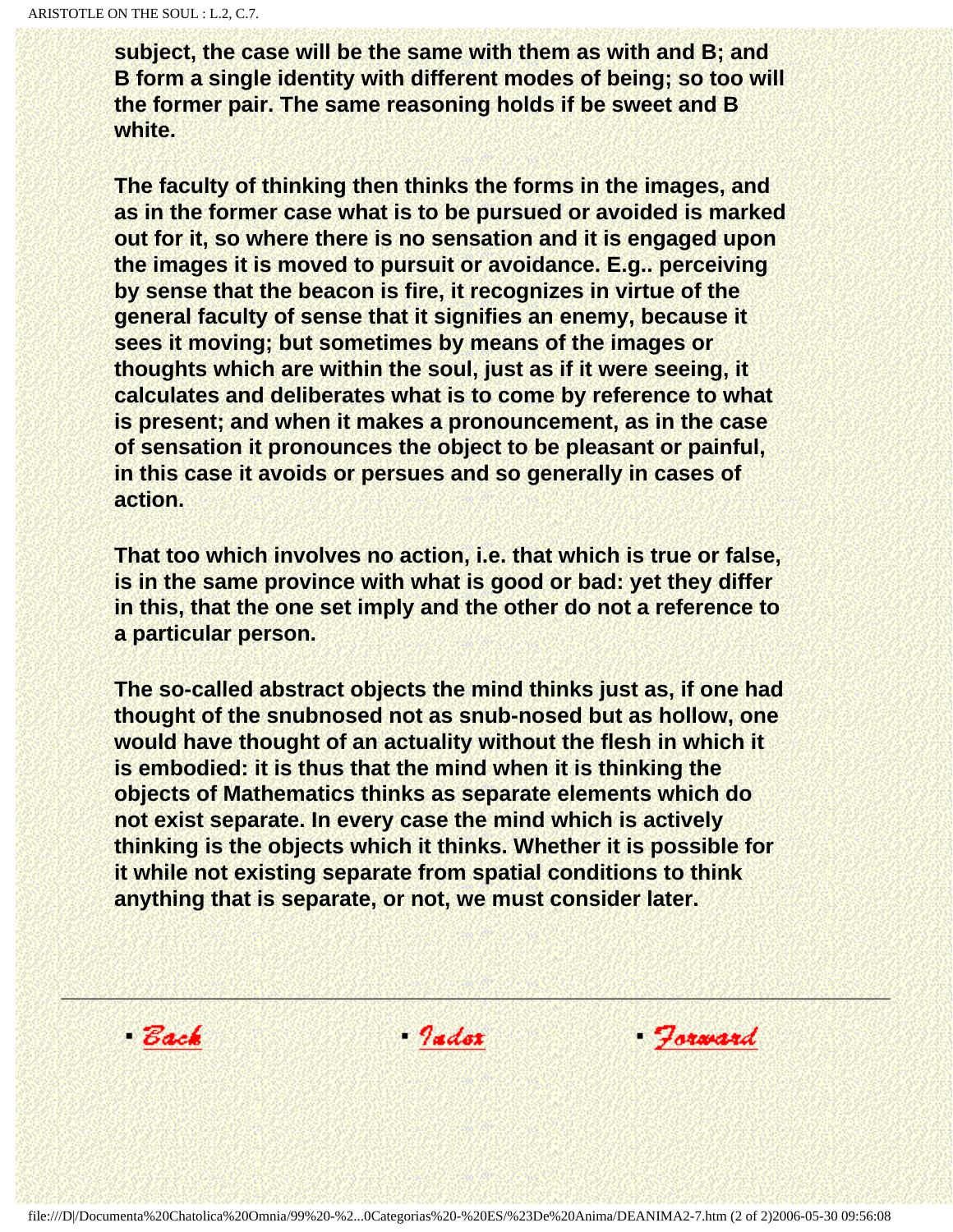**Let us now summarize our results about soul, and repeat that the soul is in a way all existing things; for existing things are either sensible or thinkable, and knowledge is in a way what is knowable, and sensation is in a way what is sensible: in what way we must inquire.** 

**Knowledge and sensation are divided to correspond with the realities, potential knowledge and sensation answering to potentialities, actual knowledge and sensation to actualities. Within the soul the faculties of knowledge and sensation are potentially these objects, the one what is knowable, the other what is sensible. They must be either the things themselves or their forms. The former alternative is of course impossible: it is not the stone which is present in the soul but its form.** 

**It follows that the soul is analogous to the hand; for as the hand is a tool of tools, so the mind is the form of forms and sense the form of sensible things.** 

**Since according to common agreement there is nothing outside and separate in existence from sensible spatial magnitudes, the objects of thought are in the sensible forms, viz. both the abstract objects and all the states and affections of sensible things. Hence (1) no one can learn or understand anything in the absence of sense, and (when the mind is actively aware of anything it is necessarily aware of it along with an image; for images are like sensuous contents except in that they contain no matter.** 

**Imagination is different from assertion and denial; for what is true or false involves a synthesis of concepts. In what will the primary concepts differ from images? Must we not say that neither these nor even our other concepts are images, though they necessarily involve them?**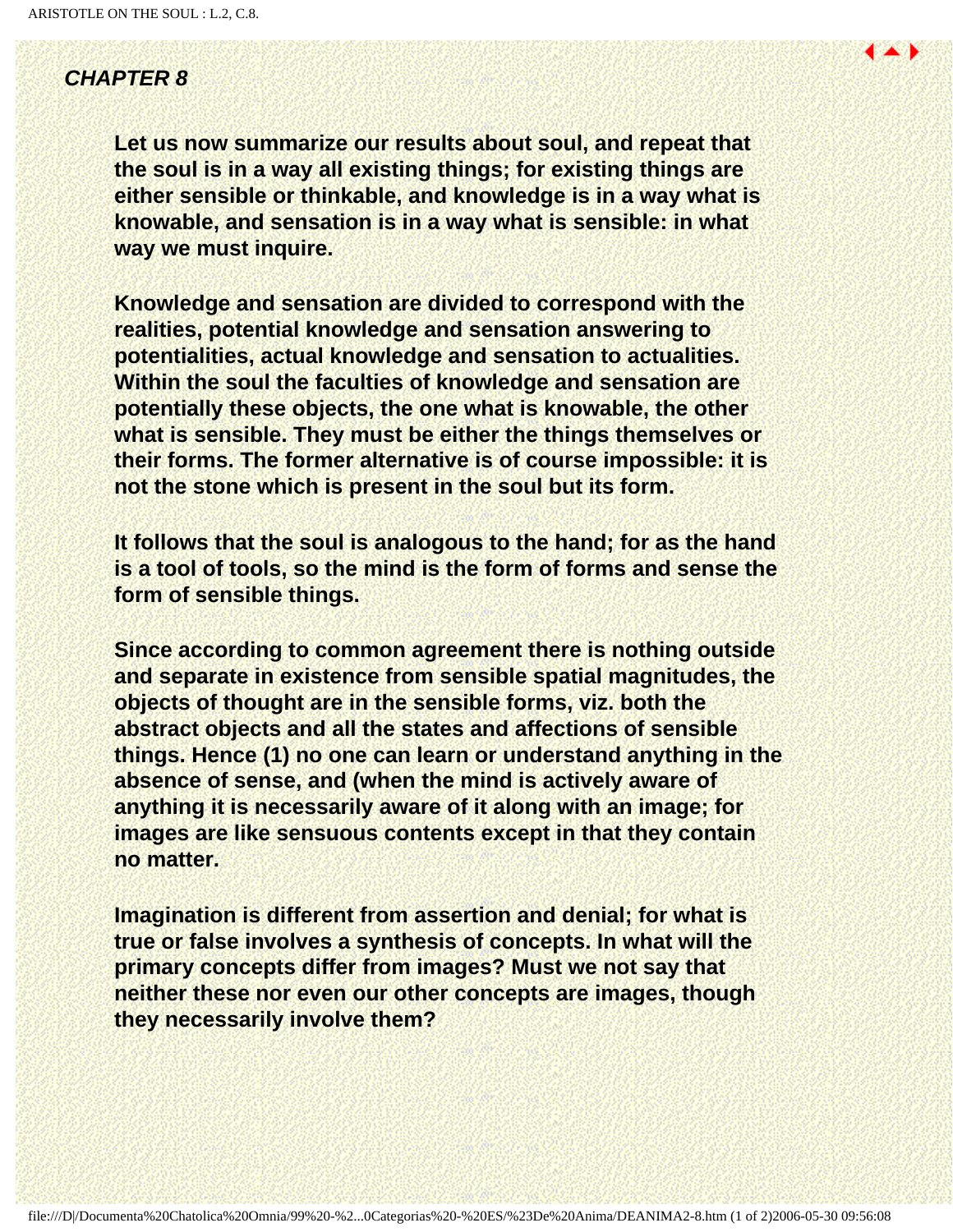



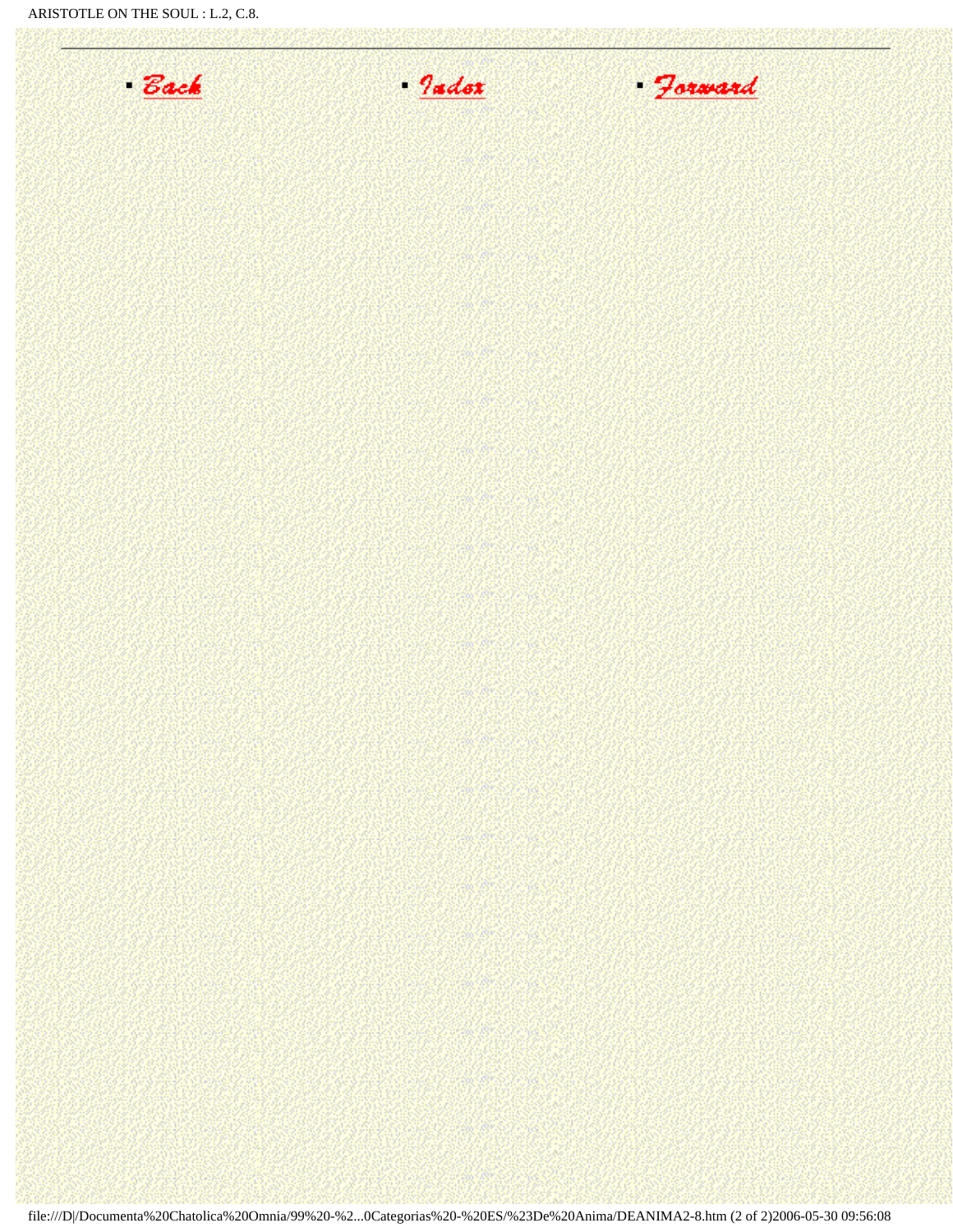**The soul of animals is characterized by two faculties, (a) the faculty of discrimination which is the work of thought and sense, and (b) the faculty of originating local movement. Sense and mind we have now sufficiently examined. Let us next consider what it is in the soul which originates movement. Is it a single part of the soul separate either spatially or in definition? Or is it the soul as a whole? If it is a part, is that part different from those usually distinguished or already mentioned by us, or is it one of them? The problem at once presents itself, in what sense we are to speak of parts of the soul, or how many we should distinguish. For in a sense there is an infinity of parts: it is not enough to distinguish, with some thinkers, the calculative, the passionate, and the desiderative, or with others the rational and the irrational; for if we take the dividing lines followed by these thinkers we shall find parts far more distinctly separated from one another than these, namely those we have just mentioned: (1) the nutritive, which belongs both to plants and to all animals, and (2) the sensitive, which cannot easily be classed as either irrational or rational; further (3) the imaginative, which is, in its being, different from all, while it is very hard to say with which of the others it is the same or not the same, supposing we determine to posit separate parts in the soul; and lastly (4) the appetitive, which would seem to be distinct both in definition and in power from all hitherto enumerated.** 

 $\blacktriangle$ 

**It is absurd to break up the last-mentioned faculty: as these thinkers do, for wish is found in the calculative part and desire and passion in the irrational; and if the soul is tripartite appetite will be found in all three parts. Turning our attention to the present object of discussion, let us ask what that is which originates local movement of the animal.** 

**The movement of growth and decay, being found in all living things, must be attributed to the faculty of reproduction and nutrition, which is common to all: inspiration and expiration, sleep and waking, we must consider later: these too present much difficulty: at present we must consider local movement, asking what it is that originates forward movement in the animal.**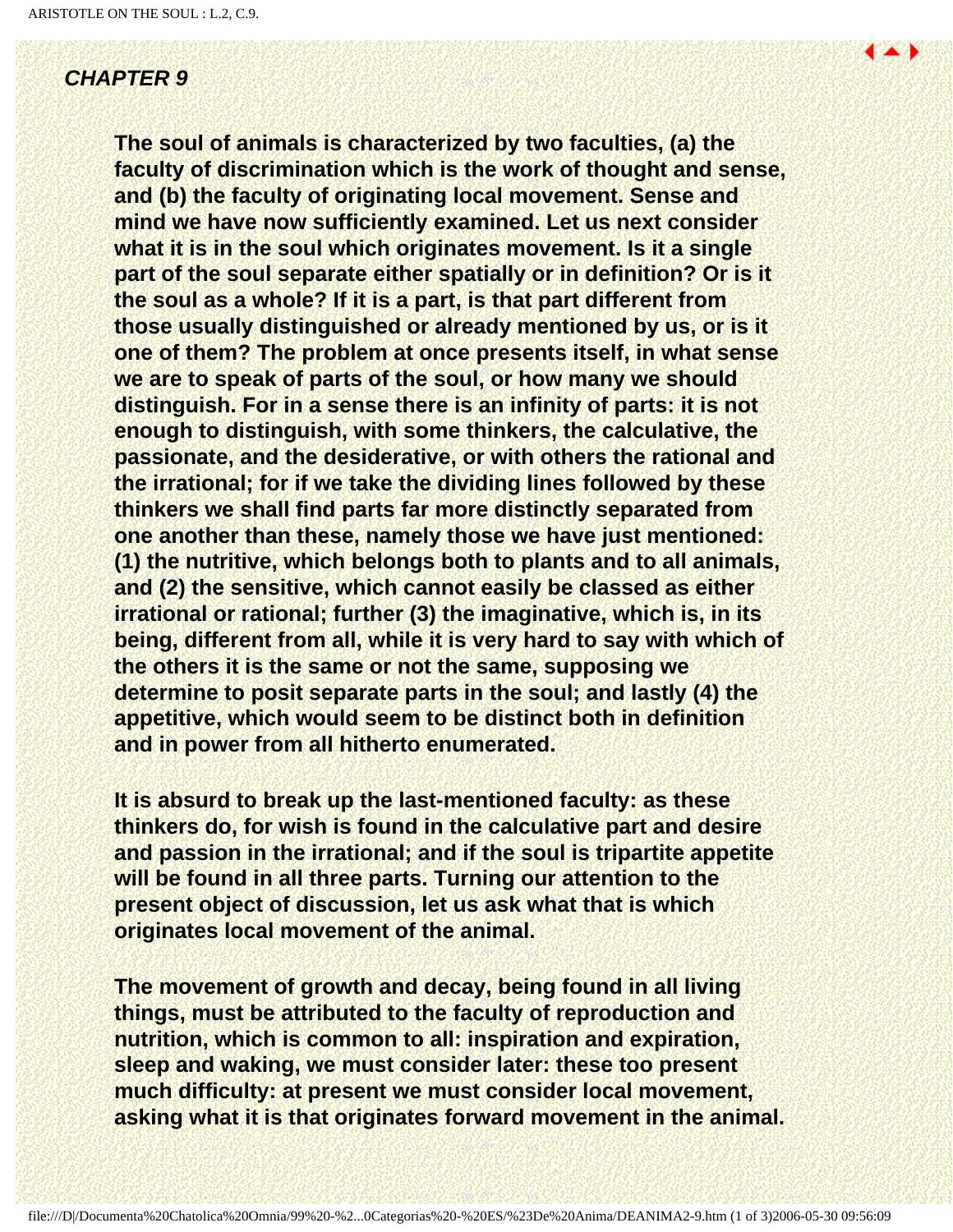**That it is not the nutritive faculty is obvious; for this kind of movement is always for an end and is accompanied either by imagination or by appetite; for no animal moves except by compulsion unless it has an impulse towards or away from an object. Further, if it were the nutritive faculty, even plants would have been capable of originating such movement and would have possessed the organs necessary to carry it out. Similarly it cannot be the sensitive faculty either; for there are many animals which have sensibility but remain fast and immovable throughout their lives.** 

**If then Nature never makes anything without a purpose and never leaves out what is necessary (except in the case of mutilated or imperfect growths; and that here we have neither mutilation nor imperfection may be argued from the facts that such animals (a) can reproduce their species and (b) rise to completeness of nature and decay to an end), it follows that, had they been capable of originating forward movement, they would have possessed the organs necessary for that purpose. Further, neither can the calculative faculty or what is called 'mind' be the cause of such movement; for mind as speculative never thinks what is practicable, it never says anything about an object to be avoided or pursued, while this movement is always in something which is avoiding or pursuing an object. No, not even when it is aware of such an object does it at once enjoin pursuit or avoidance of it; e.g. the mind often thinks of something terrifying or pleasant without enjoining the emotion of fear. It is the heart that is moved (or in the case of a pleasant object some other part). Further, even when the mind does command and thought bids us pursue or avoid something, sometimes no movement is produced; we act in accordance with desire, as in the case of moral weakness. And, generally, we observe that the possessor of medical knowledge is not necessarily healing, which shows that something else is required to produce action in accordance with knowledge; the knowledge alone is not the cause. Lastly, appetite too is incompetent to account fully for movement; for those who successfully resist temptation have appetite and desire and yet follow mind and refuse to enact that for which they have appetite.**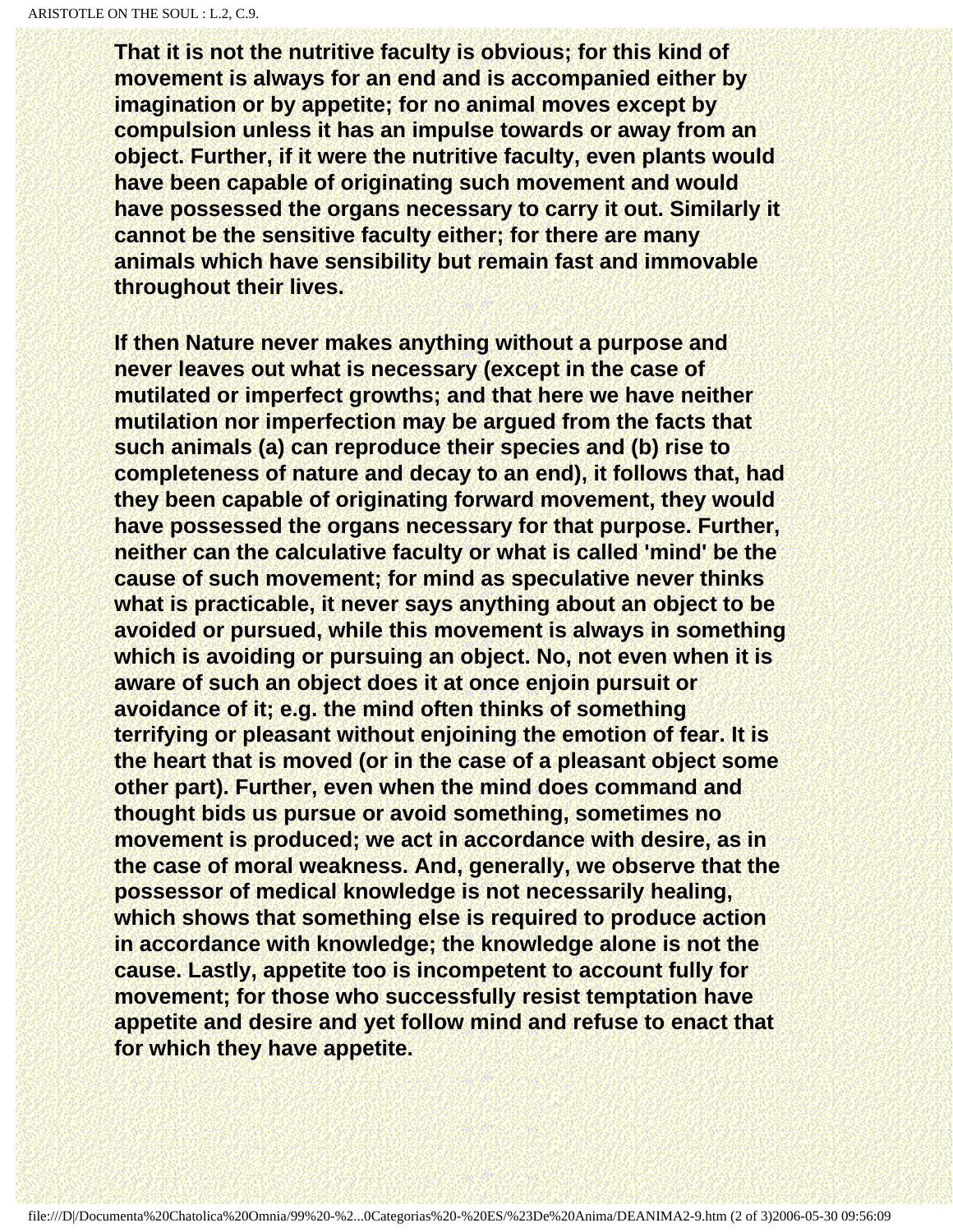



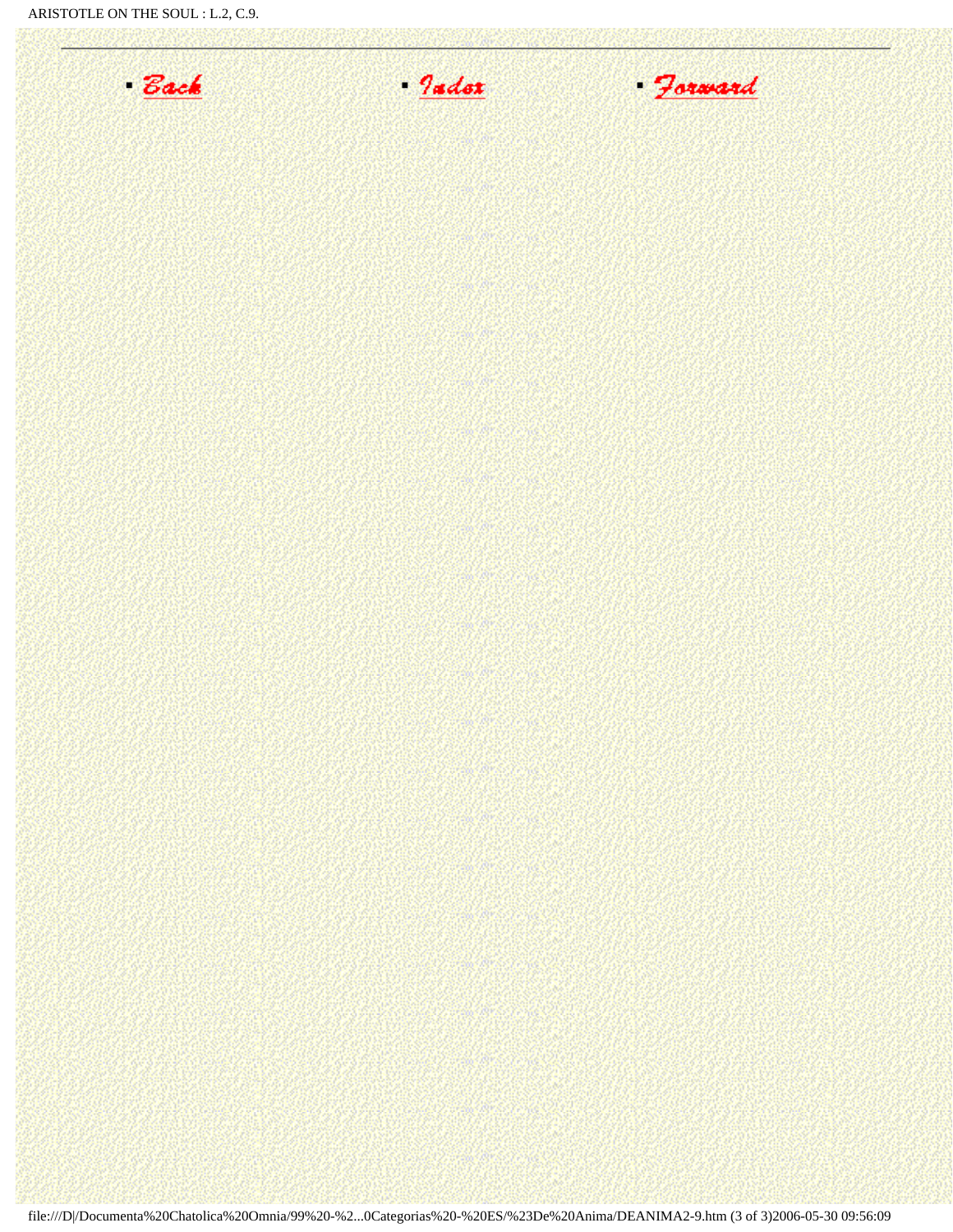# $\blacktriangle$

### **CHAPTER 10**

**These two at all events appear to be sources of movement: appetite and mind (if one may venture to regard imagination as a kind of thinking; for many men follow their imaginations contrary to knowledge, and in all animals other than man there is no thinking or calculation but only imagination).** 

**Both of these then are capable of originating local movement, mind and appetite: (1) mind, that is, which calculates means to an end, i.e. mind practical (it differs from mind speculative in the character of its end); while (2) appetite is in every form of it relative to an end: for that which is the object of appetite is the stimulant of mind practical; and that which is last in the process of thinking is the beginning of the action. It follows that there is a justification for regarding these two as the sources of movement, i.e. appetite and practical thought; for the object of appetite starts a movement and as a result of that thought gives rise to movement, the object of appetite being it a source of stimulation. So too when imagination originates movement, it necessarily involves appetite.** 

**That which moves therefore is a single faculty and the faculty of appetite; for if there had been two sources of movement-mind and appetite-they would have produced movement in virtue of some common character. As it is, mind is never found producing movement without appetite (for wish is a form of appetite; and when movement is produced according to calculation it is also according to wish), but appetite can originate movement contrary to calculation, for desire is a form of appetite. Now mind is always right, but appetite and imagination may be either right or wrong. That is why, though in any case it is the object of appetite which originates movement, this object may be either the real or the apparent good. To produce movement the object must be more than this: it must be good that can be brought into being by action; and only what can be otherwise than as it is can thus be brought into being. That then such a power in the soul as has been described, i.e. that called appetite, originates movement is clear. Those who distinguish parts in the soul, if they distinguish and divide in accordance with differences of power, find themselves with a**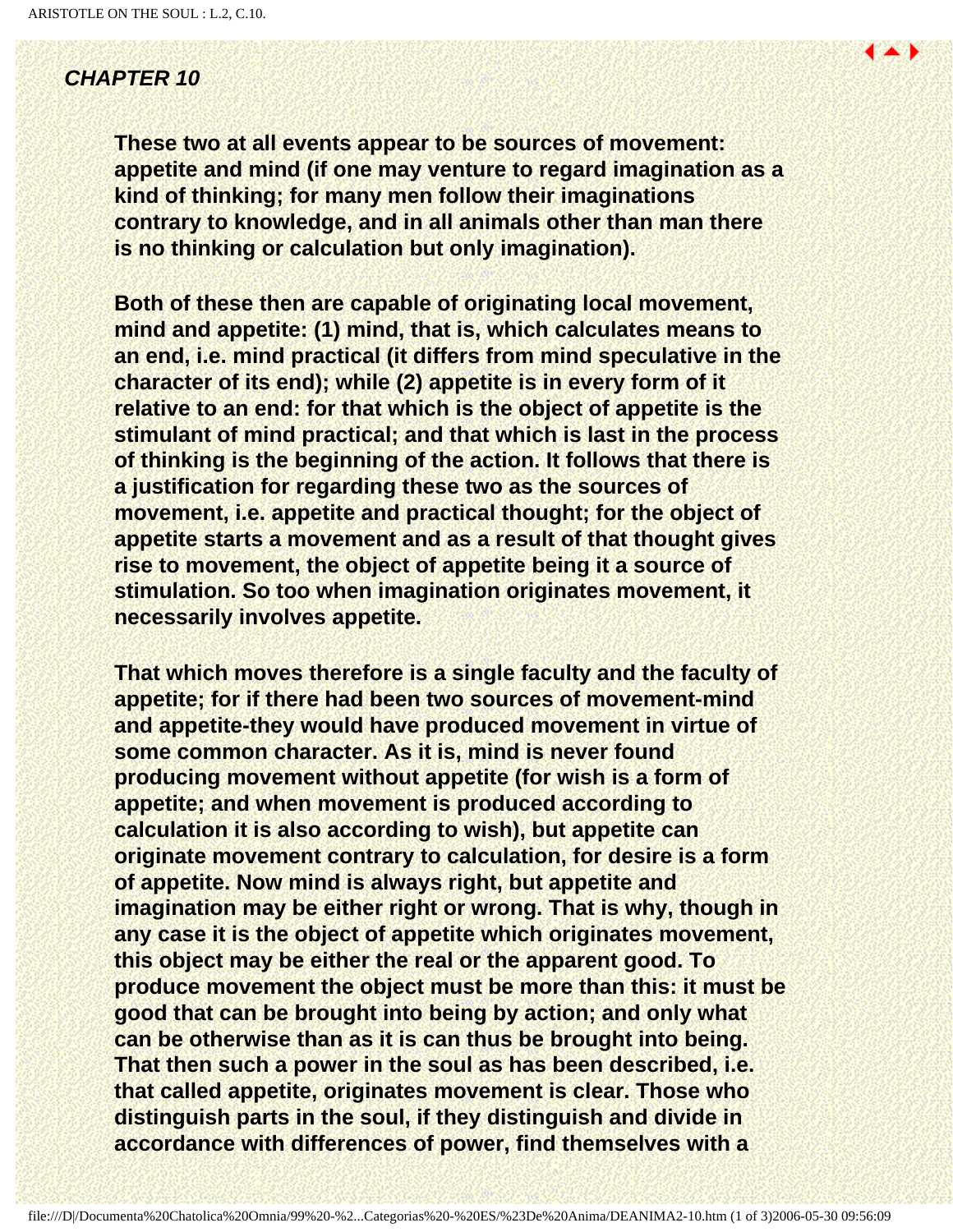**very large number of parts, a nutritive, a sensitive, an intellective, a deliberative, and now an appetitive part; for these are more different from one another than the faculties of desire and passion.** 

**Since appetites run counter to one another, which happens when a principle of reason and a desire are contrary and is possible only in beings with a sense of time (for while mind bids us hold back because of what is future, desire is influenced by what is just at hand: a pleasant object which is just at hand presents itself as both pleasant and good, without condition in either case, because of want of foresight into what is farther away in time), it follows that while that which originates movement must be specifically one, viz. the faculty of appetite as such (or rather farthest back of all the object of that faculty; for it is it that itself remaining unmoved originates the movement by being apprehended in thought or imagination), the things that originate movement are numerically many.** 

**All movement involves three factors, (1) that which originates the movement, (2) that by means of which it originates it, and (3) that which is moved. The expression 'that which originates the movement' is ambiguous: it may mean either (a) something which itself is unmoved or (b) that which at once moves and is moved. Here that which moves without itself being moved is the realizable good, that which at once moves and is moved is the faculty of appetite (for that which is influenced by appetite so far as it is actually so influenced is set in movement, and appetite in the sense of actual appetite is a kind of movement), while that which is in motion is the animal. The instrument which appetite employs to produce movement is no longer psychical but bodily: hence the examination of it falls within the province of the functions common to body and soul. To state the matter summarily at present, that which is the instrument in the production of movement is to be found where a beginning and an end coincide as e.g. in a ball and socket joint; for there the convex and the concave sides are respectively an end and a beginning (that is why while the one remains at rest, the other is moved): they are separate in definition but not separable spatially. For everything is moved by pushing and pulling. Hence just as in the case of a wheel, so here there must be a point which remains at rest, and from that point the movement must originate.**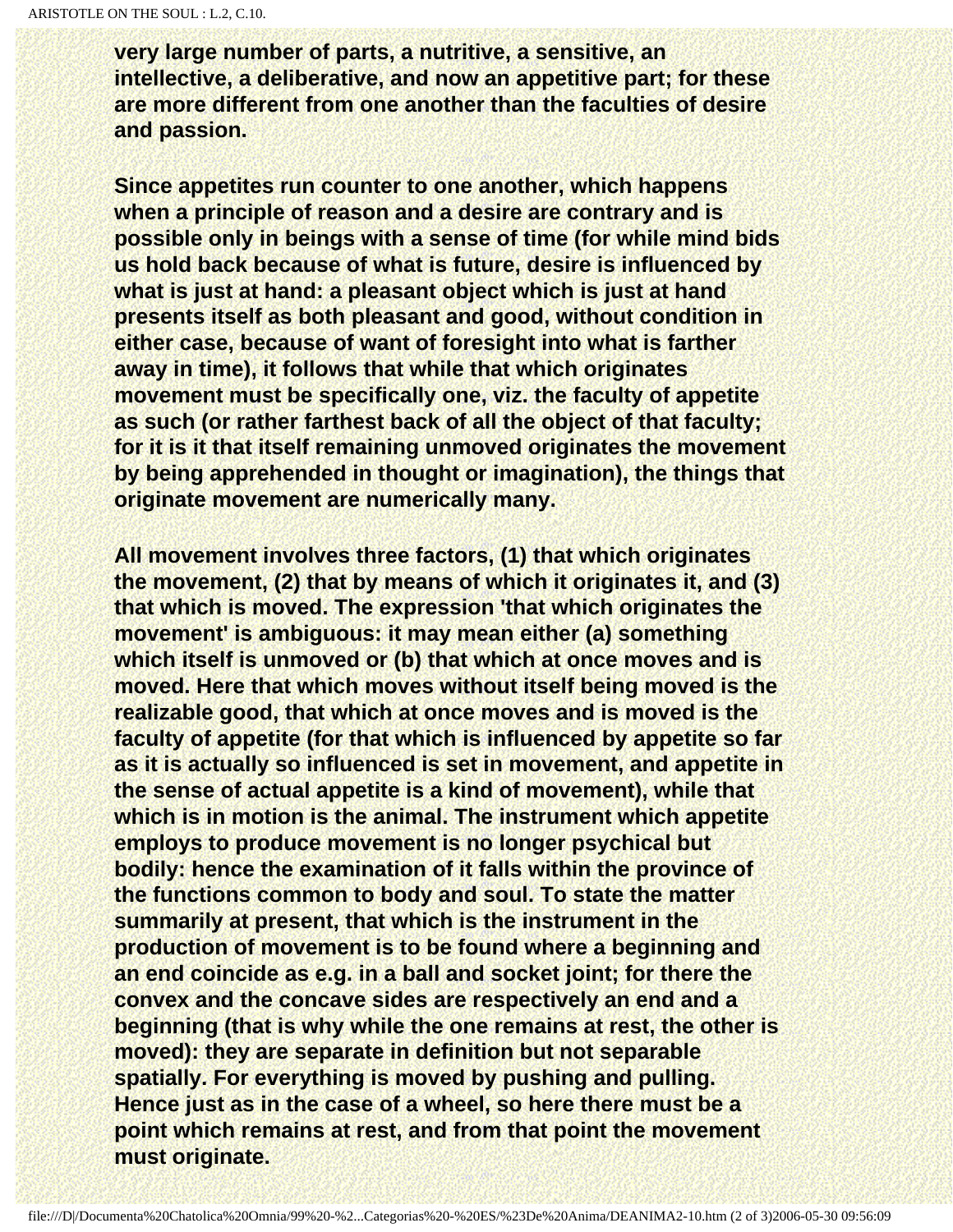**To sum up, then, and repeat what I have said, inasmuch as an animal is capable of appetite it is capable of self-movement; it is not capable of appetite without possessing imagination; and all imagination is either (1) calculative or (2) sensitive. In the latter an animals, and not only man, partake.** 





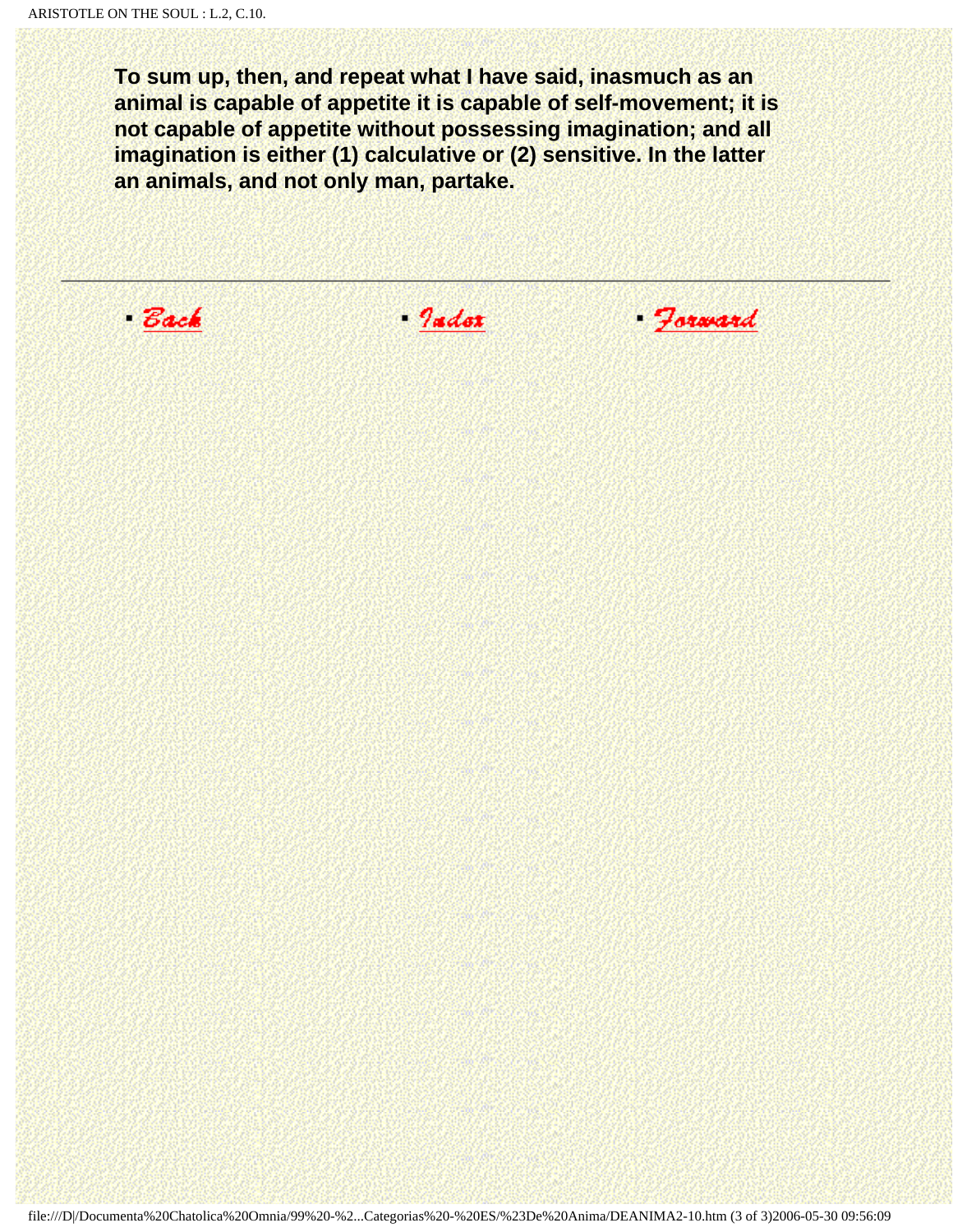**We must consider also in the case of imperfect animals, sc. those which have no sense but touch, what it is that in them originates movement. Can they have imagination or not? or desire? Clearly they have feelings of pleasure and pain, and if they have these they must have desire. But how can they have imagination? Must not we say that, as their movements are indefinite, they have imagination and desire, but indefinitely?** 

**Sensitive imagination, as we have said, is found in all animals, deliberative imagination only in those that are calculative: for whether this or that shall be enacted is already a task requiring calculation; and there must be a single standard to measure by, for that is pursued which is greater. It follows that what acts in this way must be able to make a unity out of several images.** 

**This is the reason why imagination is held not to involve opinion, in that it does not involve opinion based on inference, though opinion involves imagination. Hence appetite contains no deliberative element. Sometimes it overpowers wish and sets it in movement: at times wish acts thus upon appetite, like one sphere imparting its movement to another, or appetite acts thus upon appetite, i.e. in the condition of moral weakness (though by nature the higher faculty is always more authoritative and gives rise to movement). Thus three modes of movement are possible.** 

**The faculty of knowing is never moved but remains at rest. Since the one premiss or judgement is universal and the other deals with the particular (for the first tells us that such and such a kind of man should do such and such a kind of act, and the second that this is an act of the kind meant, and I a person of the type intended), it is the latter opinion that really originates movement, not the universal; or rather it is both, but the one does so while it remains in a state more like rest, while the other partakes in movement.**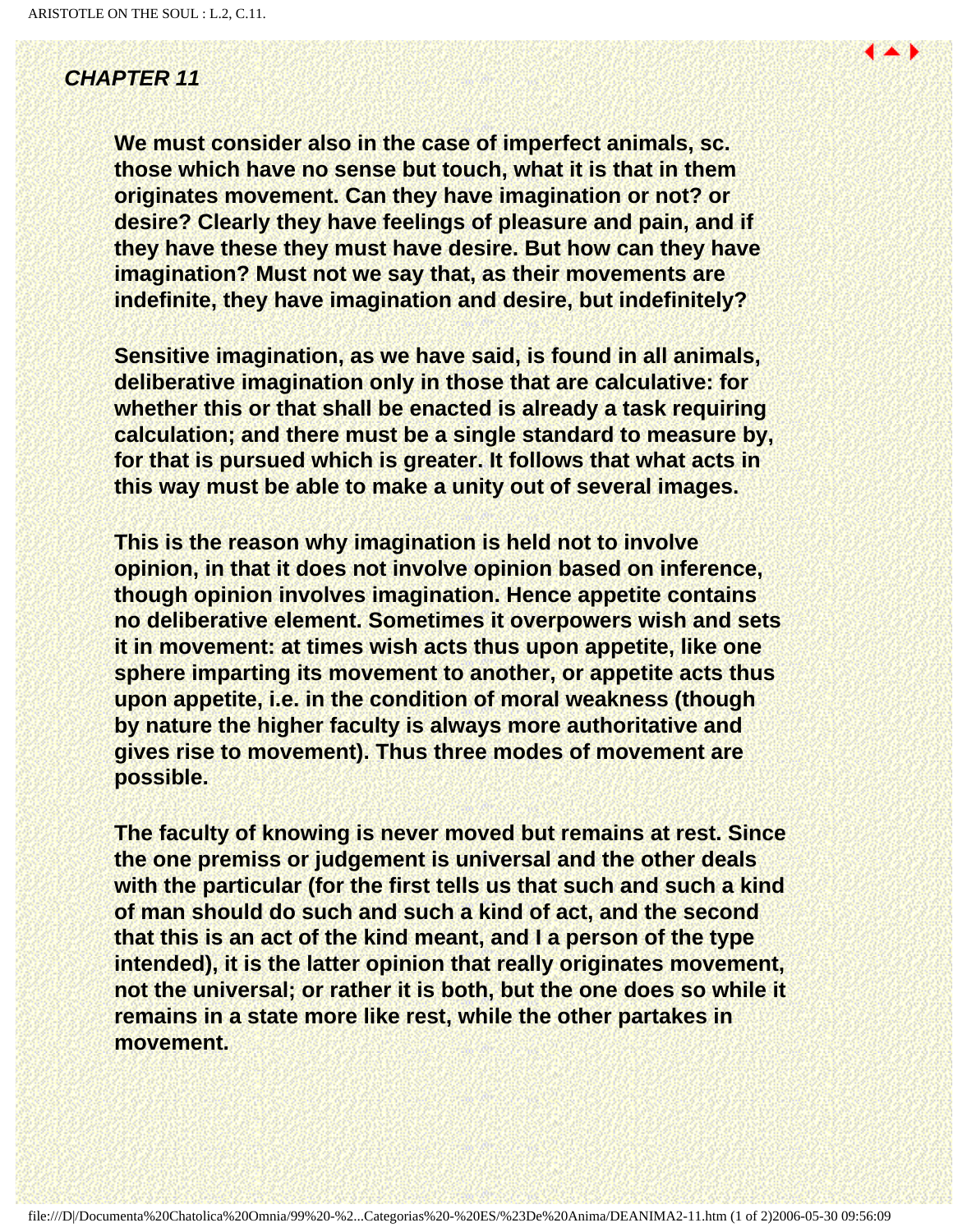



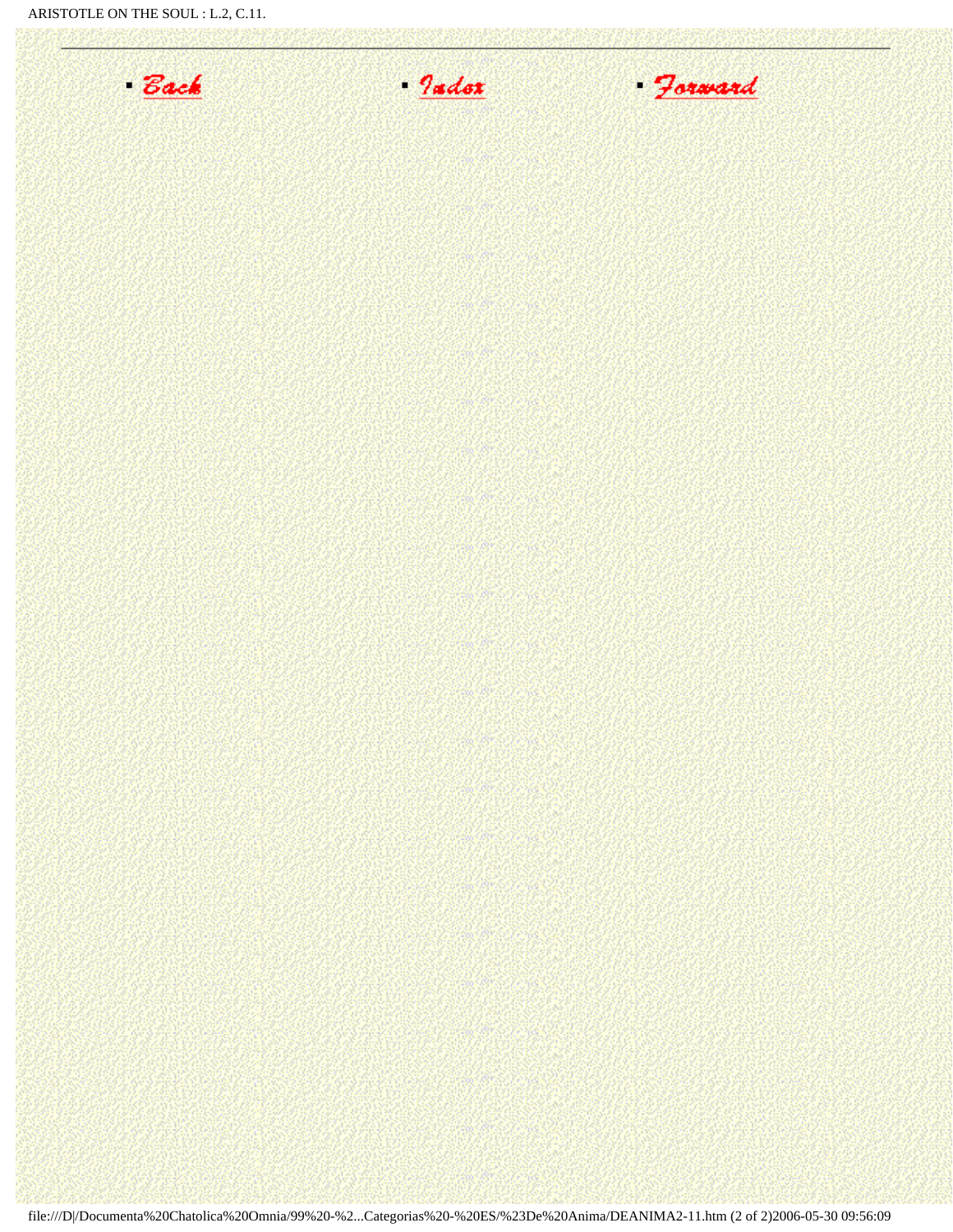ARISTOTLE ON THE SOUL : L.2, C.12.

# **CHAPTER 12**

**The nutritive soul then must be possessed by everything that is alive, and every such thing is endowed with soul from its birth to its death. For what has been born must grow, reach maturity, and decay-all of which are impossible without nutrition. Therefore the nutritive faculty must be found in everything that grows and decays.** 

 $\blacktriangle$ 

**But sensation need not be found in all things that live. For it is impossible for touch to belong either (1) to those whose body is uncompounded or (2) to those which are incapable of taking in the forms without their matter.** 

**But animals must be endowed with sensation, since Nature does nothing in vain. For all things that exist by Nature are means to an end, or will be concomitants of means to an end. Every body capable of forward movement would, if unendowed with sensation, perish and fail to reach its end, which is the aim of Nature; for how could it obtain nutriment? Stationary living things, it is true, have as their nutriment that from which they have arisen; but it is not possible that a body which is not stationary but produced by generation should have a soul and a discerning mind without also having sensation. (Nor yet even if it were not produced by generation. Why should it not have sensation? Because it were better so either for the body or for the soul? But clearly it would not be better for either: the absence of sensation will not enable the one to think better or the other to exist better.) Therefore no body which is not stationary has soul without sensation.** 

**But if a body has sensation, it must be either simple or compound. And simple it cannot be; for then it could not have touch, which is indispensable. This is clear from what follows. An animal is a body with soul in it: every body is tangible, i.e. perceptible by touch; hence necessarily, if an animal is to survive, its body must have tactual sensation. All the other senses, e.g. smell, sight, hearing, apprehend through media; but where there is immediate contact the animal, if it has no sensation, will be unable to avoid some things and take others, and so will find it impossible to survive. That is why taste also is**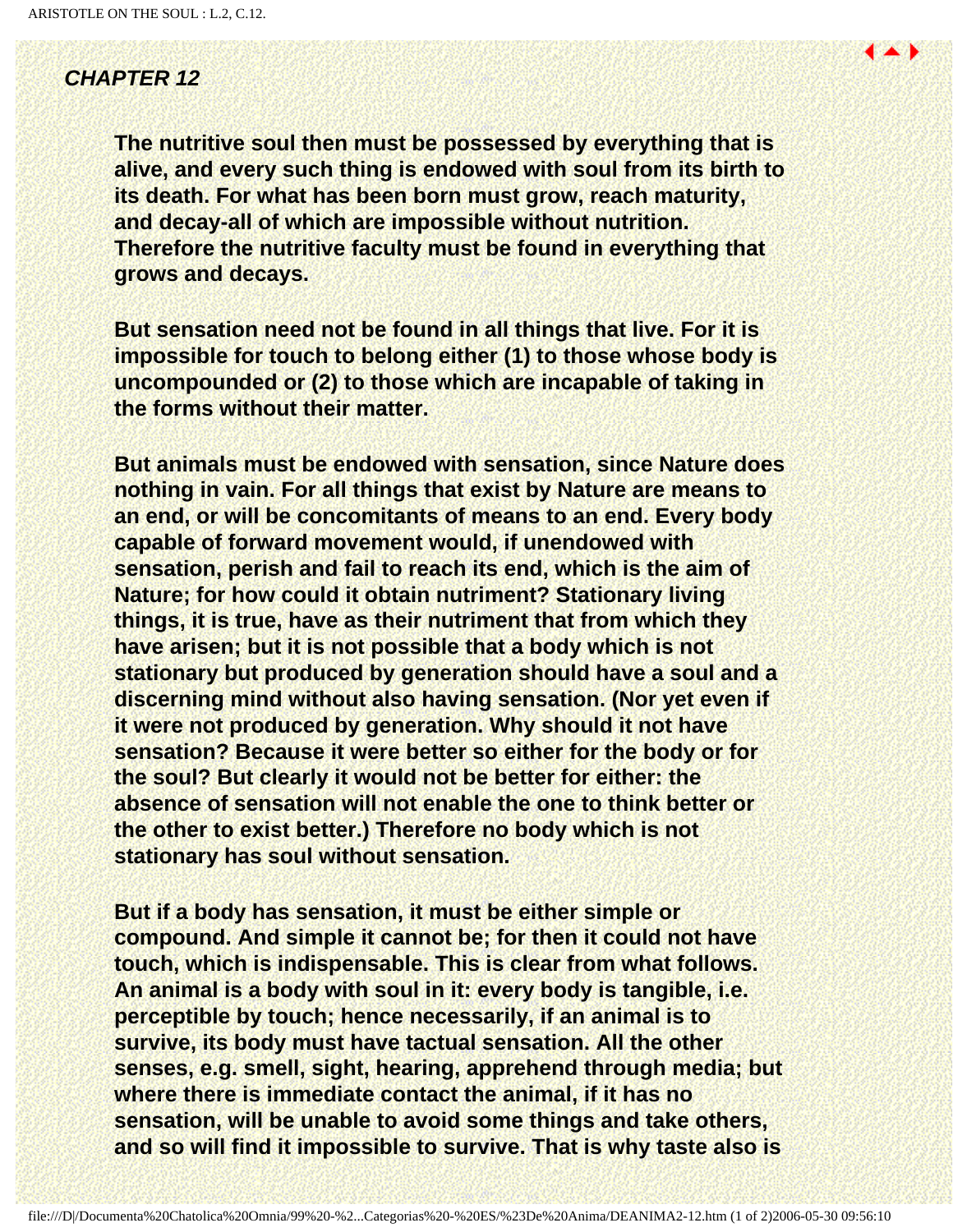**a sort of touch; it is relative to nutriment, which is just tangible body; whereas sound, colour, and odour are innutritious, and further neither grow nor decay. Hence it is that taste also must be a sort of touch, because it is the sense for what is tangible and nutritious.** 

**Both these senses, then, are indispensable to the animal, and it is clear that without touch it is impossible for an animal to be. All the other senses subserve well-being and for that very reason belong not to any and every kind of animal, but only to some, e.g. those capable of forward movement must have them; for, if they are to survive, they must perceive not only by immediate contact but also at a distance from the object. This will be possible if they can perceive through a medium, the medium being affected and moved by the perceptible object, and the animal by the medium. just as that which produces local movement causes a change extending to a certain point, and that which gave an impulse causes another to produce a new impulse so that the movement traverses a medium the first mover impelling without being impelled, the last moved being impelled without impelling, while the medium (or media, for there are many) is both-so is it also in the case of alteration, except that the agent produces produces it without the patient's changing its place. Thus if an object is dipped into wax, the movement goes on until submersion has taken place, and in stone it goes no distance at all, while in water the disturbance goes far beyond the object dipped: in air the disturbance is propagated farthest of all, the air acting and being acted upon, so long as it maintains an unbroken unity. That is why in the case of reflection it is better, instead of saying that the sight issues from the eye and is reflected, to say that the air, so long as it remains one, is affected by the shape and colour. On a smooth surface the air possesses unity; hence it is that it in turn sets the sight in motion, just as if the impression on the wax were transmitted as far as the wax extends.** 





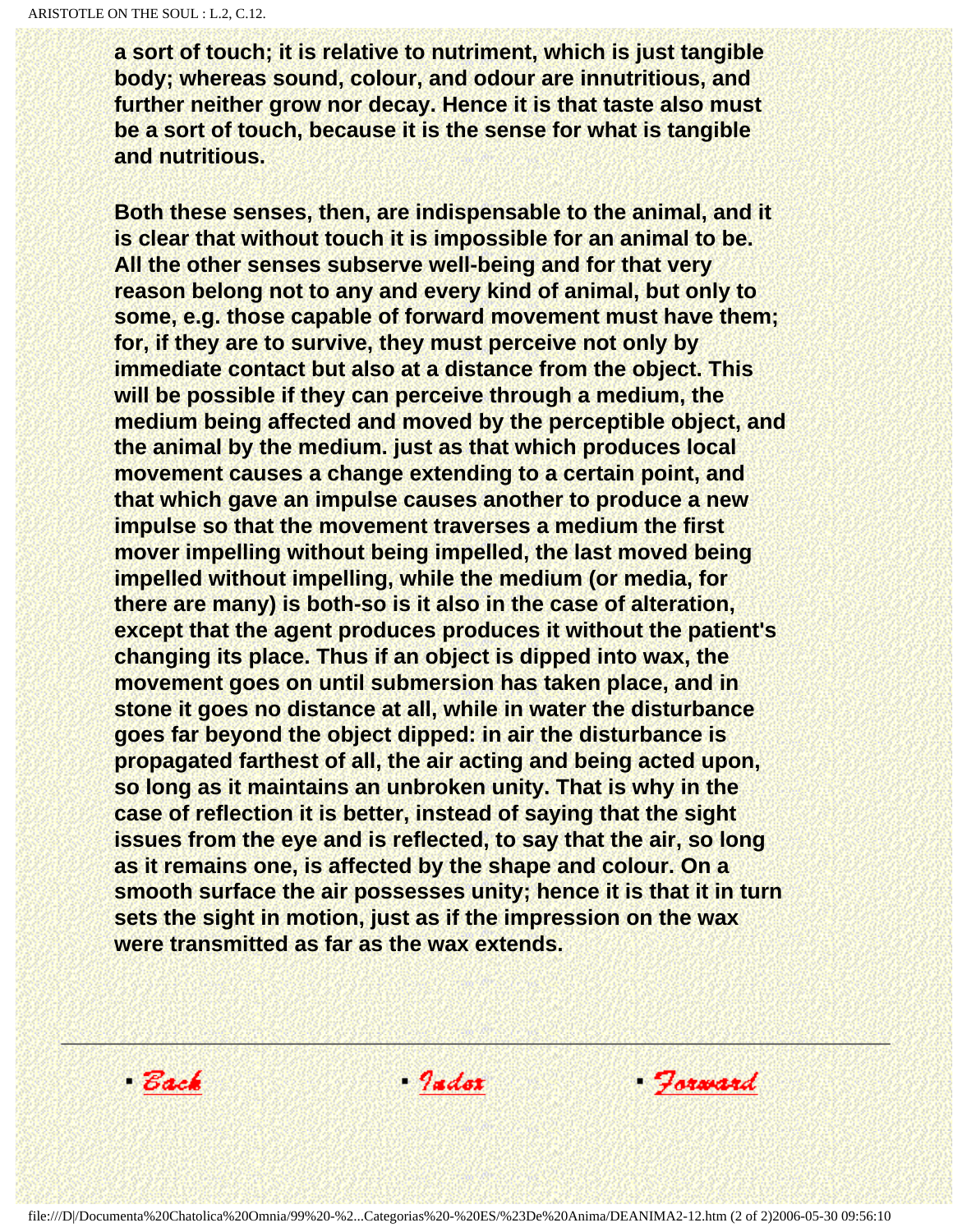**It is clear that the body of an animal cannot be simple, i.e. consist of one element such as fire or air. For without touch it is impossible to have any other sense; for every body that has soul in it must, as we have said, be capable of touch. All the other elements with the exception of earth can constitute organs of sense, but all of them bring about perception only through something else, viz. through the media. Touch takes place by direct contact with its objects, whence also its name. All the other organs of sense, no doubt, perceive by contact, only the contact is mediate: touch alone perceives by immediate contact. Consequently no animal body can consist of these other elements.** 

**Nor can it consist solely of earth. For touch is as it were a mean between all tangible qualities, and its organ is capable of receiving not only all the specific qualities which characterize earth, but also the hot and the cold and all other tangible qualities whatsoever. That is why we have no sensation by means of bones, hair, &c., because they consist of earth. So too plants, because they consist of earth, have no sensation. Without touch there can be no other sense, and the organ of touch cannot consist of earth or of any other single element.** 

**It is evident, therefore, that the loss of this one sense alone must bring about the death of an animal. For as on the one hand nothing which is not an animal can have this sense, so on the other it is the only one which is indispensably necessary to what is an animal. This explains, further, the following difference between the other senses and touch. In the case of all the others excess of intensity in the qualities which they apprehend, i.e. excess of intensity in colour, sound, and smell, destroys not the but only the organs of the sense (except incidentally, as when the sound is accompanied by an impact or shock, or where through the objects of sight or of smell certain other things are set in motion, which destroy by contact); flavour also destroys only in so far as it is at the same time tangible. But excess of intensity in tangible qualities, e.g. heat, cold, or hardness, destroys the animal itself. As in the case of every sensible quality excess destroys the organ, so here what is tangible**